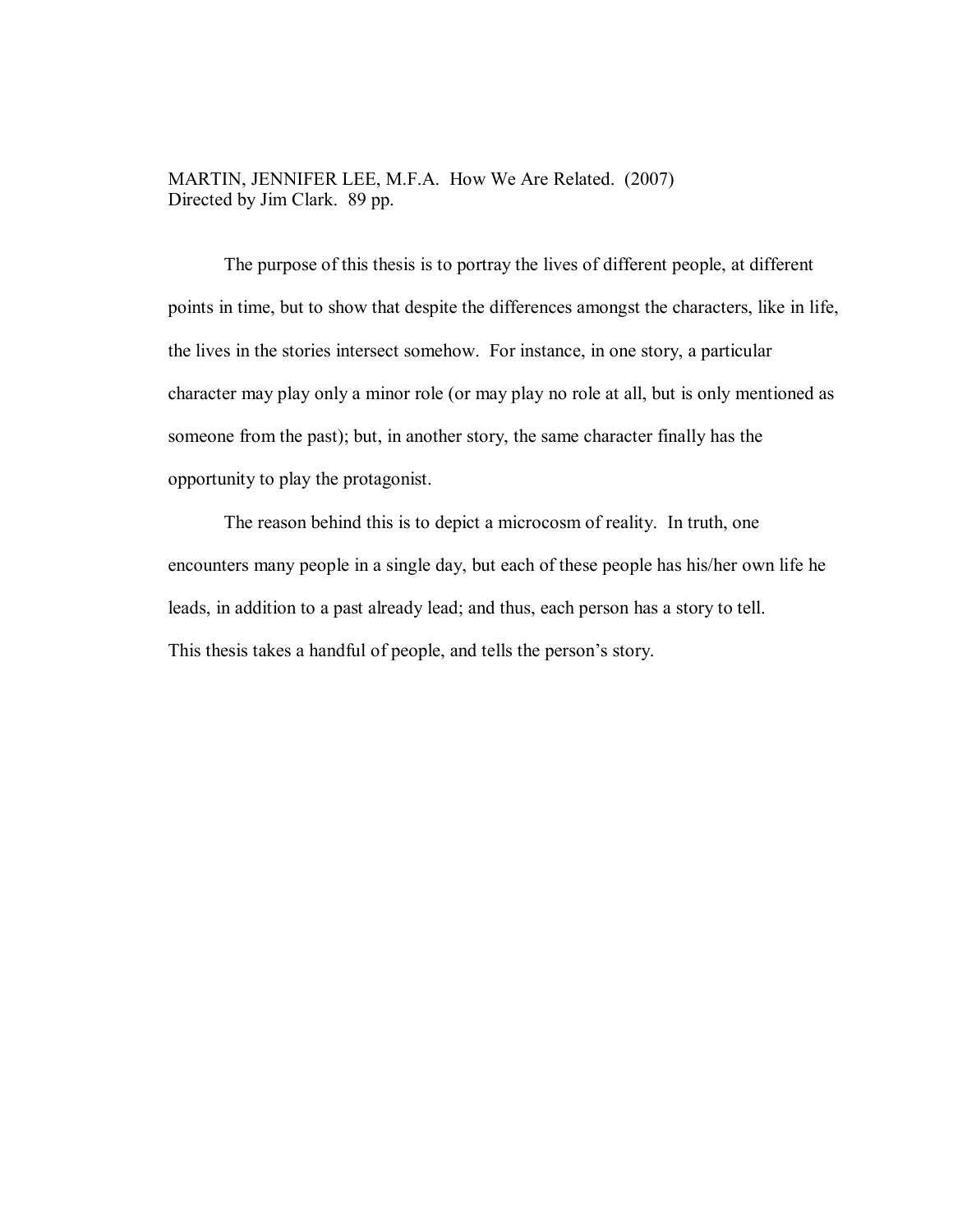# HOW WE ARE RELATED

by

Jennifer Lee Martin

A Thesis Submitted to The Faculty of The Graduate School at The University of North Carolina at Greensboro in Partial Fulfillment of the Requirements for the Degree Master of Fine Arts

> Greensboro 2007

> > Approved by

 Craig Nova Committee Chair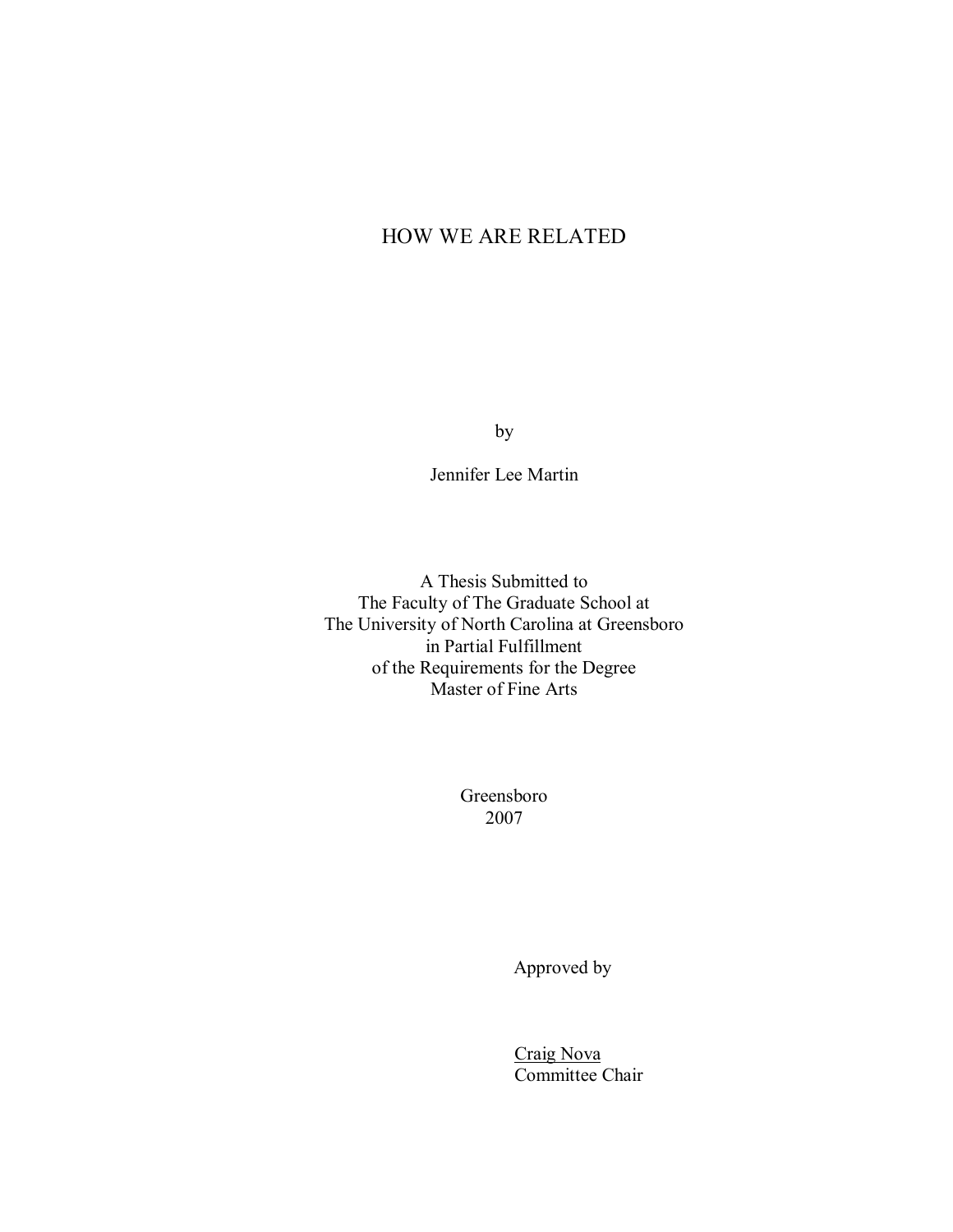© 2007 by Jennifer Lee Martin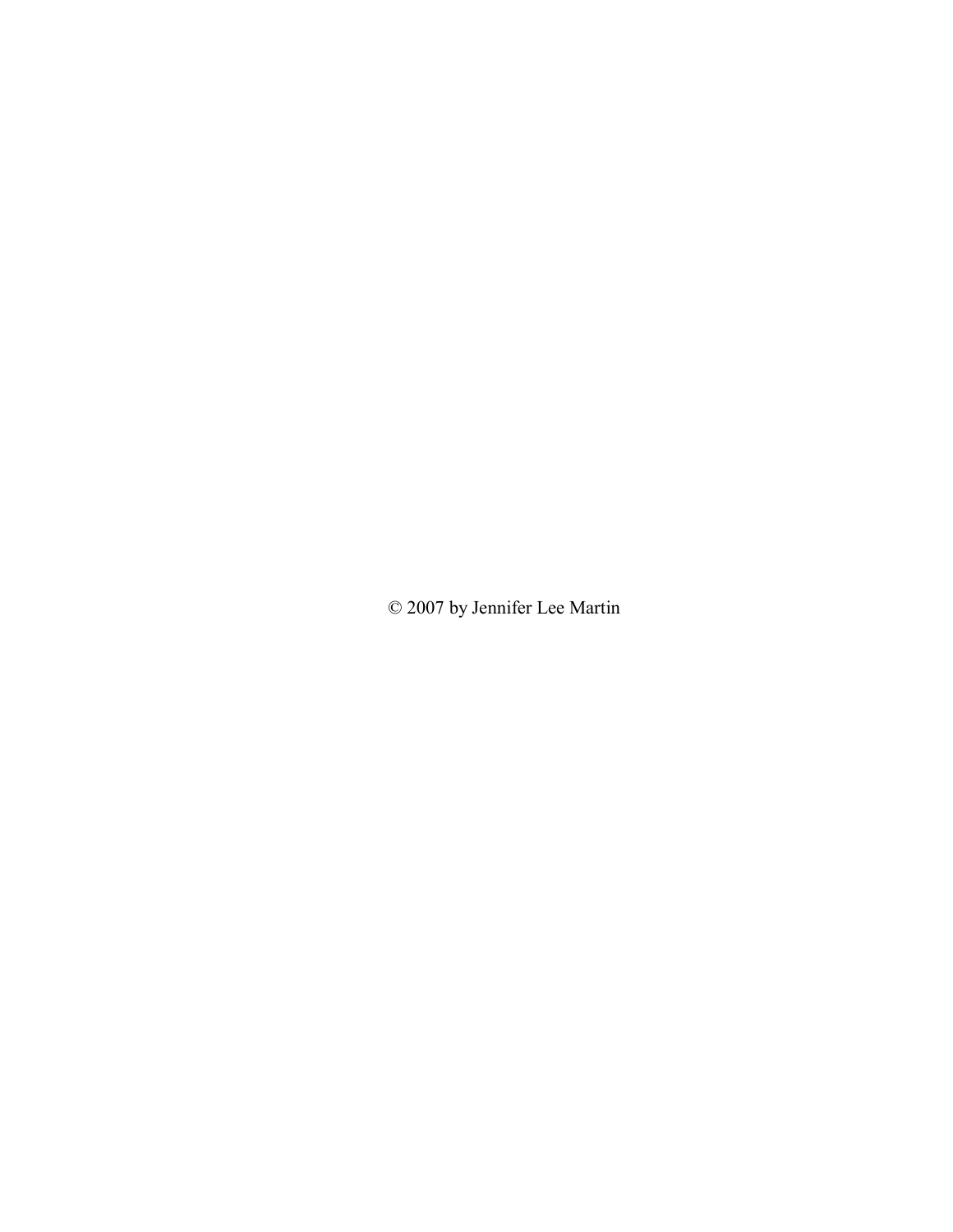## APPROVAL PAGE

 This thesis has been approved by the following committee of the Faculty of The Graduate School at The University of North Carolina at Greensboro.

Committee Chair

Craig Nova

Committee Members

Lee Zacharias

Jim Clark

 $\mathcal{L}_\text{max}$  and  $\mathcal{L}_\text{max}$  and  $\mathcal{L}_\text{max}$  and  $\mathcal{L}_\text{max}$  and  $\mathcal{L}_\text{max}$ 

 $\mathcal{L}_\text{max}$  , where  $\mathcal{L}_\text{max}$  and  $\mathcal{L}_\text{max}$ Date of Acceptance by Committee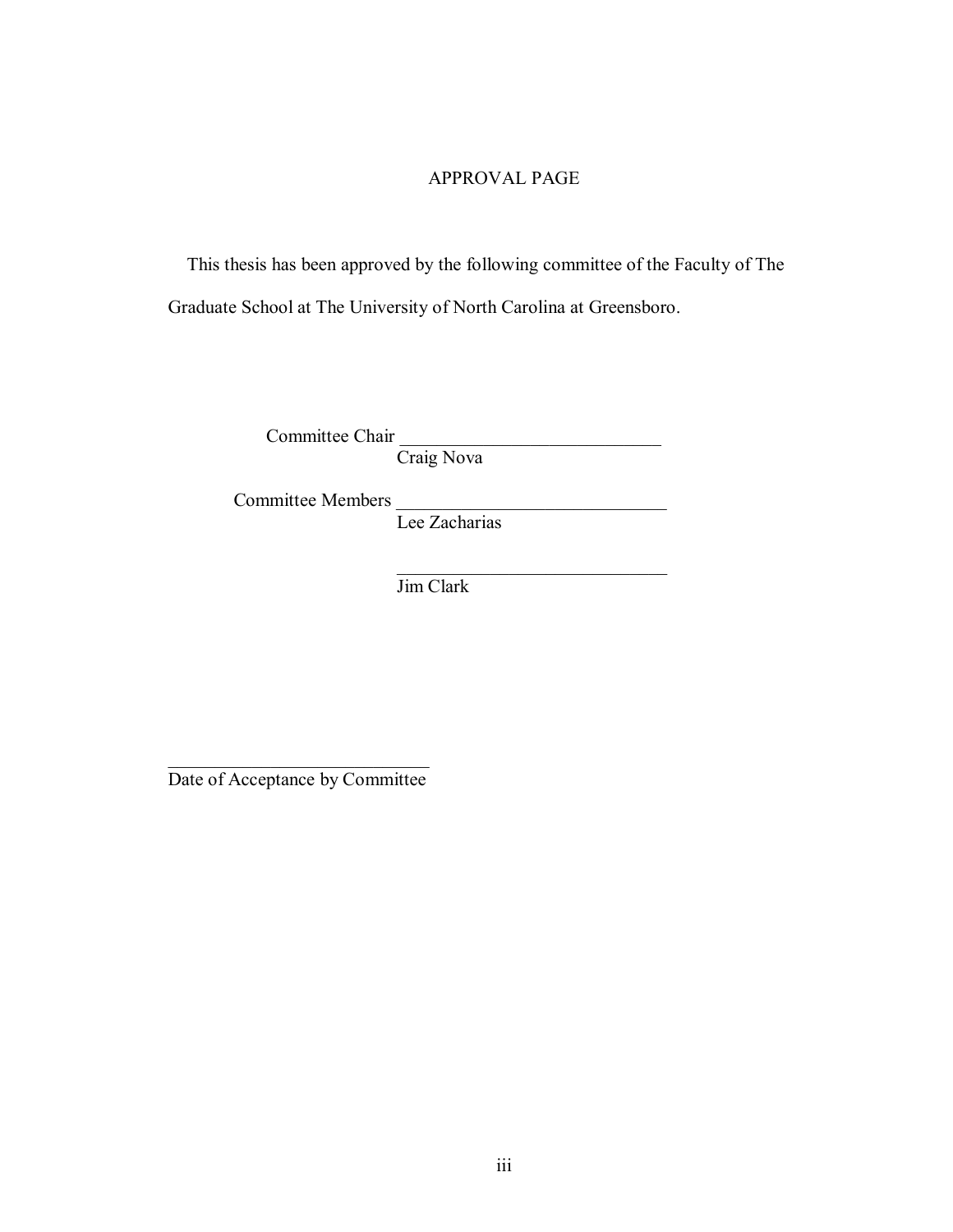## TABLE OF CONTENTS

|  | Page |
|--|------|
|  |      |
|  |      |
|  | 32   |
|  |      |
|  | 74   |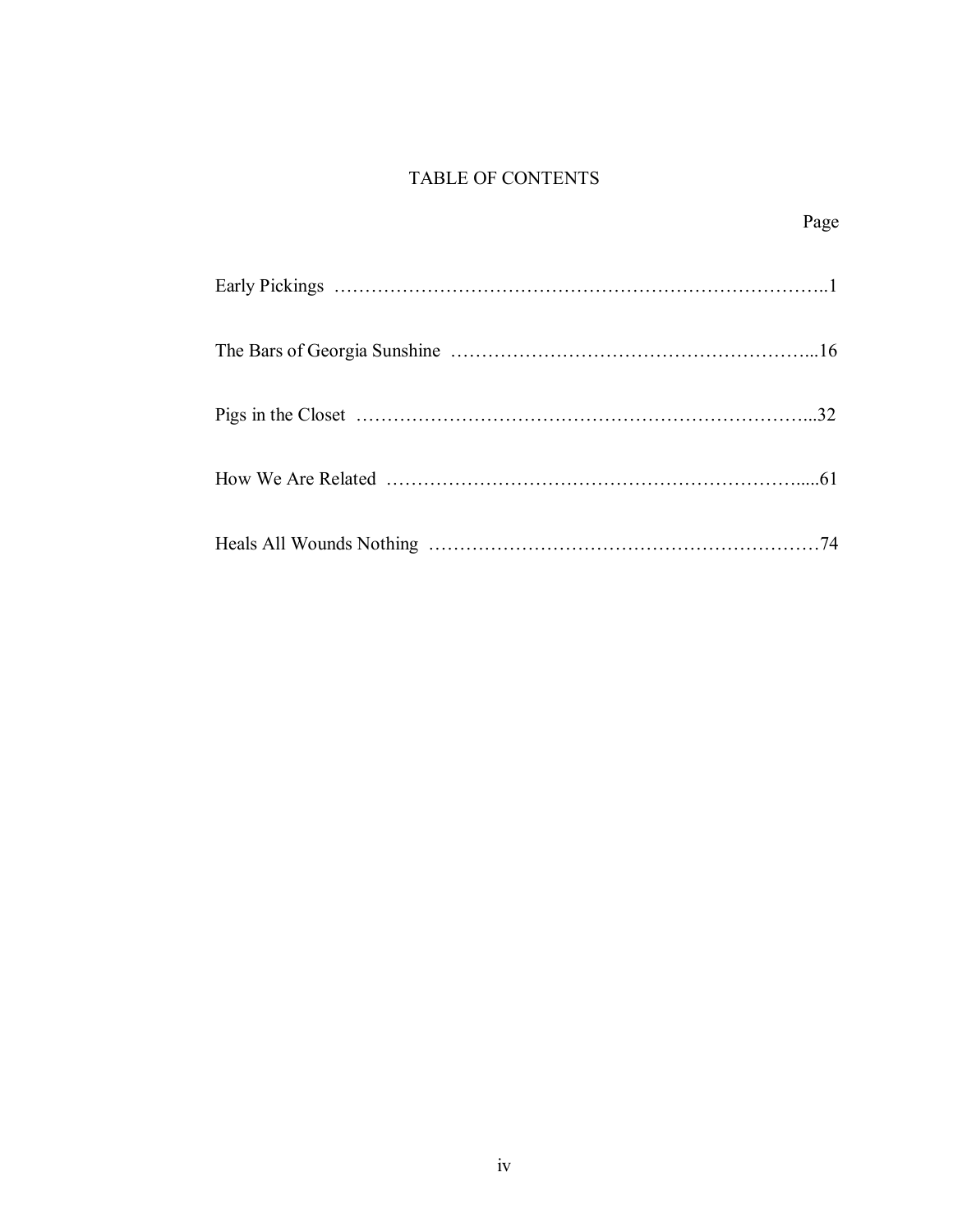### EARLY PICKINGS

I stand in the driveway the driveway, a dirt road, about a quarter-mile back, and I look at the house with its new siding while Ron takes a picture of me from the porch; and from here, I think how the house and Ron almost look right. The house is now pretty on the outside—it's blue, and there's white trim that Ron put around the door that reminds me of cake icing. However, from the outside, no one can tell the house still has a basement that floods when it rains, and an attic that harbors bats in the summertime. This was my father's house that he had bought when he'd retired; but when he died a few years back, I learned he'd left it to me in the will.

I was living in north Jersey at the time, with a suit, in a small, dumpy apartment in Edison. A man with a heavy foot lived upstairs. He snored so badly I could hear him through the walls like a hibernating bear each night. And really, up until the past couple of years, Edison was somewhat dangerous (this was before people started buying property there, and commuting into the city). So, at the meeting two weeks after my father's funeral, where some man read my father's will and said I had a free house to live in—that I didn't have to pay rent anymore—well, I took it; and, I didn't care where the house was. I didn't even think about it. I didn't think how far south in Jersey I would be, that I would be borderline Delaware, living on two acres, in cranberry bogs, and on farmland that I didn't know how to tend. My father did, I didn't, but the cancer ate away at him so quickly, he never got to show me what to do. I'd already signed the papers,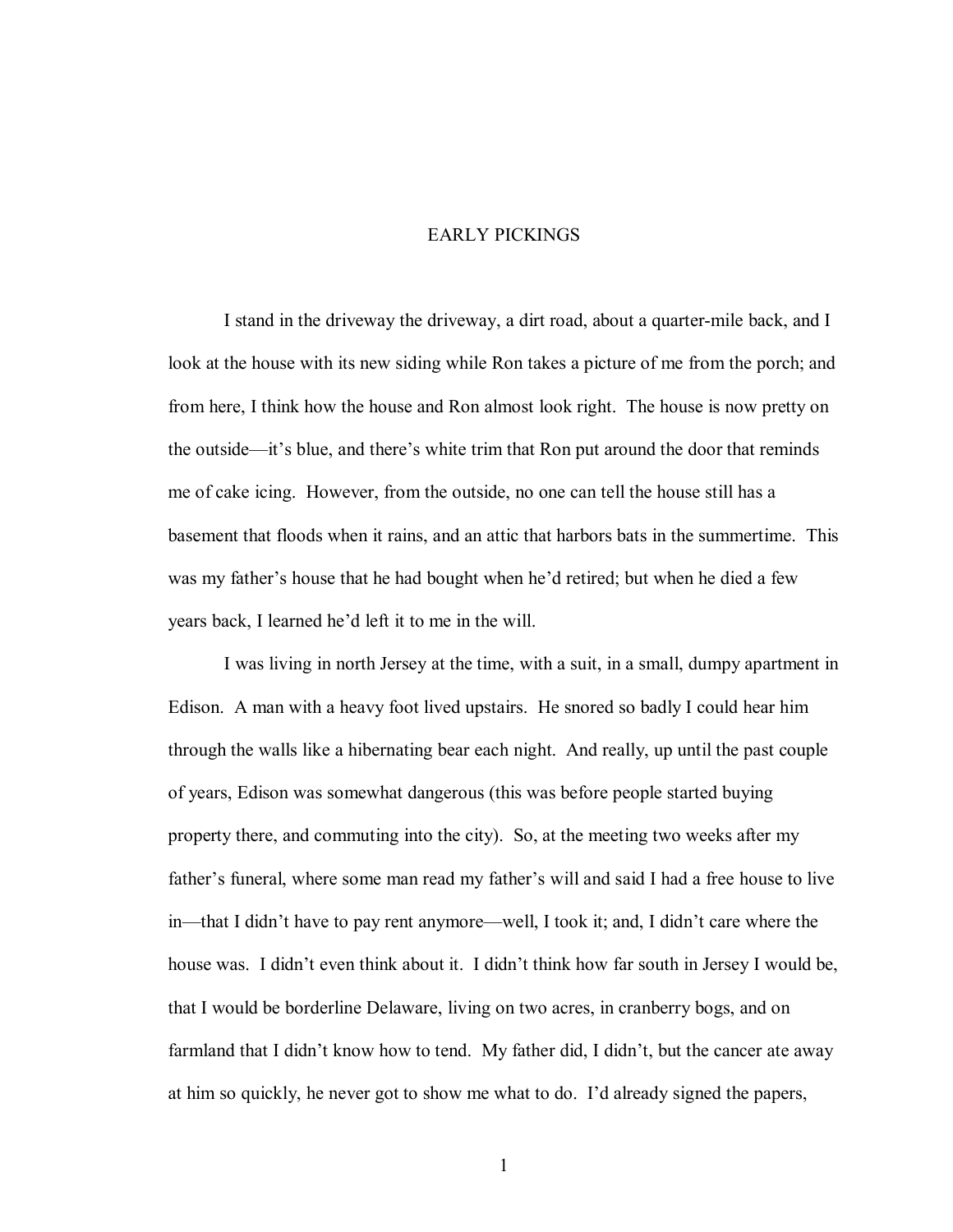though, I'd realized my mistake, and so it was too late to go back.

 Ron tells me now to smile as he sets the dial of the camera with fingers so long and thin they look like an ill woman. I have always thought this about his fingers, and about his hands, but it never bothered me until recently. Ron lives at the house with me, and has since about the time I inherited the place. I'd left the man I was seeing in Edison for Ron because Ron was kind, and gentle, and fun. He would pick the cranberries from the yard when I was in town so that when I came home, there they were—washed and in a bowl, ready for me to eat. Now, all I seem to notice are the khaki pants he wears each day. Even in the summertime, he wears khaki shorts. In fact, in three years, I have never seen him in anything else but khaki colors, except when we are in bed together, and then the lights are off. Ron's shirts are plain and neutral, too, like the carpeting in the front room, or the straw in the distance on someone else's farm. Sometimes, when I come inside, it takes me a minute before I even notice him sitting on the couch.

"Tess," he calls now. And he waves at me. "Hey, did it flash?" he asks, holding up the Canon. The wind blows, and the air is finally getting cooler in this late September.

I don't know if it flashed or not, though, and I shrug. But I am too far for Ron to see me. So I say yes, it did flash, and he says, "Perfect." I walk back to the front porch, my arms folded across my chest because I know Ron does not like this—he says it always makes me look as though I'm trying to hide. I laugh now, and I look in his direction so that even if he can't see my face, he can at least see where my arms are. Since the beginning has now faded into routine, I've learned what Ron is really like; he tells me what I do wrong, and what I can do better, and most days I think how he should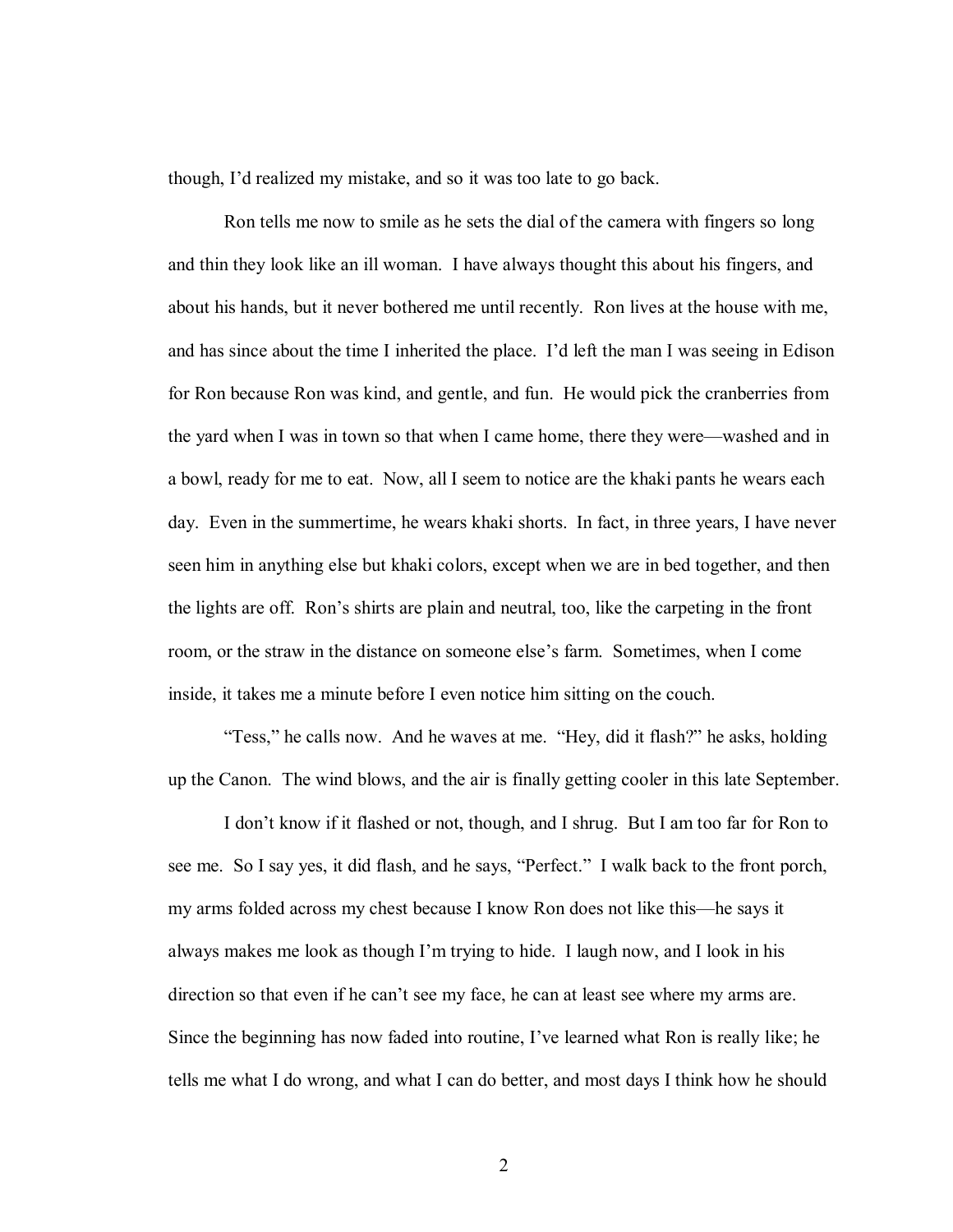find instead someone he can be proud of, rather than trying to mold me into the perfect woman for him, the perfect man.

Ron waves at me again, and I stop walking to check my shoes. The soles are red—I cannot escape the damn cranberry bogs in front of my house. The wind blows the cranberries everywhere. The bogs have not been flooded yet, and the wind blows the ones too loose on the vines into the yellow, dirt driveway that splits the bogs in half. The canvas, though, and the laces of my shoes have remained in tact and white. Ron now limps his way towards me.

"My knee's acting up again," he says, bending to hold his leg. He winces. "Boy, my knee's *really* acting up."

"I see that. Do you want some ice?"

'No, I think I'm okay."

"You don't look okay," I say, and I go inside. Like an old dog, Ron follows.

"Hey, Tess, you think it's going to storm? Should I go close the windows upstairs?" he asks.

"I don't know." I pause. "Oh, just leave them. Your knee."

"No, I'll shut them. I don't want the rain to come inside."

"But it's not even raining yet," I say.

"Well, just in case."

I think I see Ron smirk before he turns his back to me, as if I'm stupid, as if he is so much better than me.

"You don't want the inside of the house to get wet, now do you?" he asks.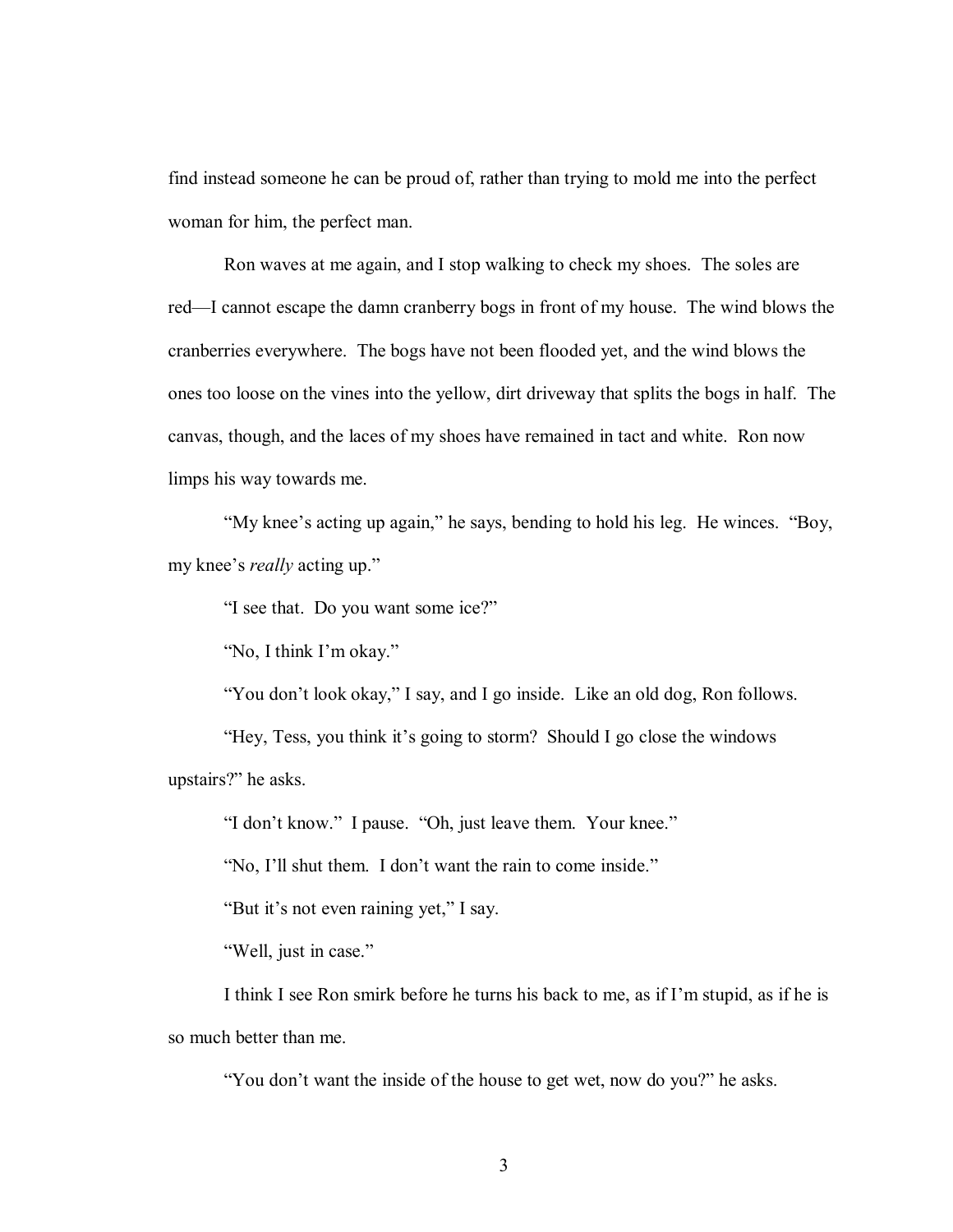Gripping the rail with both hands, Ron hobbles up the stairwell, and I eventually hear the row of windows in my bedroom shut with a loud thud, and now it's me winces. I wait to hear the glass inside each window's panel break.

"Jesus, be careful," I say, but I know Ron can't hear me. And it wouldn't matter one bit if he could. I don't know how many times I've told him to watch how he treats the windows. I don't know how many times I've told him the windows are old. But he is careless and does not listen.

ìIt looks like weíre really going to get it, Tess. Storm clouds are *definitely* moving in. Dark ones. I see them moving up from the south," Ron calls.

I realize, listening to him, that the walls suffocate me when Ron is in them. *'T*'m going to the store," I say, and I grab the car keys off the table.

I'm out the door before I finish hearing what Ron has said, though I'm sure it's something to the extent of being careful with the car. For the past month, I've backed into the mailbox at least twice a week and I've dented the car in three spots. I've scratched it in seven spots total. Ron does his best to wipe the scratches out with an old shirt, but to each dent I've made, he says, "There's nothing I can do. But don't worry, it's not so big. You can't even notice it." And he smiles, as if this is expected of me because he believes I am less than. Sometimes, though, I see the aggravation on his face—the lines, like car dents themselves, in his forehead and around his eyes, and I keep waiting for him to ask me why I am so bad at driving all of a sudden. I wait to see Ron angry.

But I pull up now in front of Charlie's house and not the parking lot of the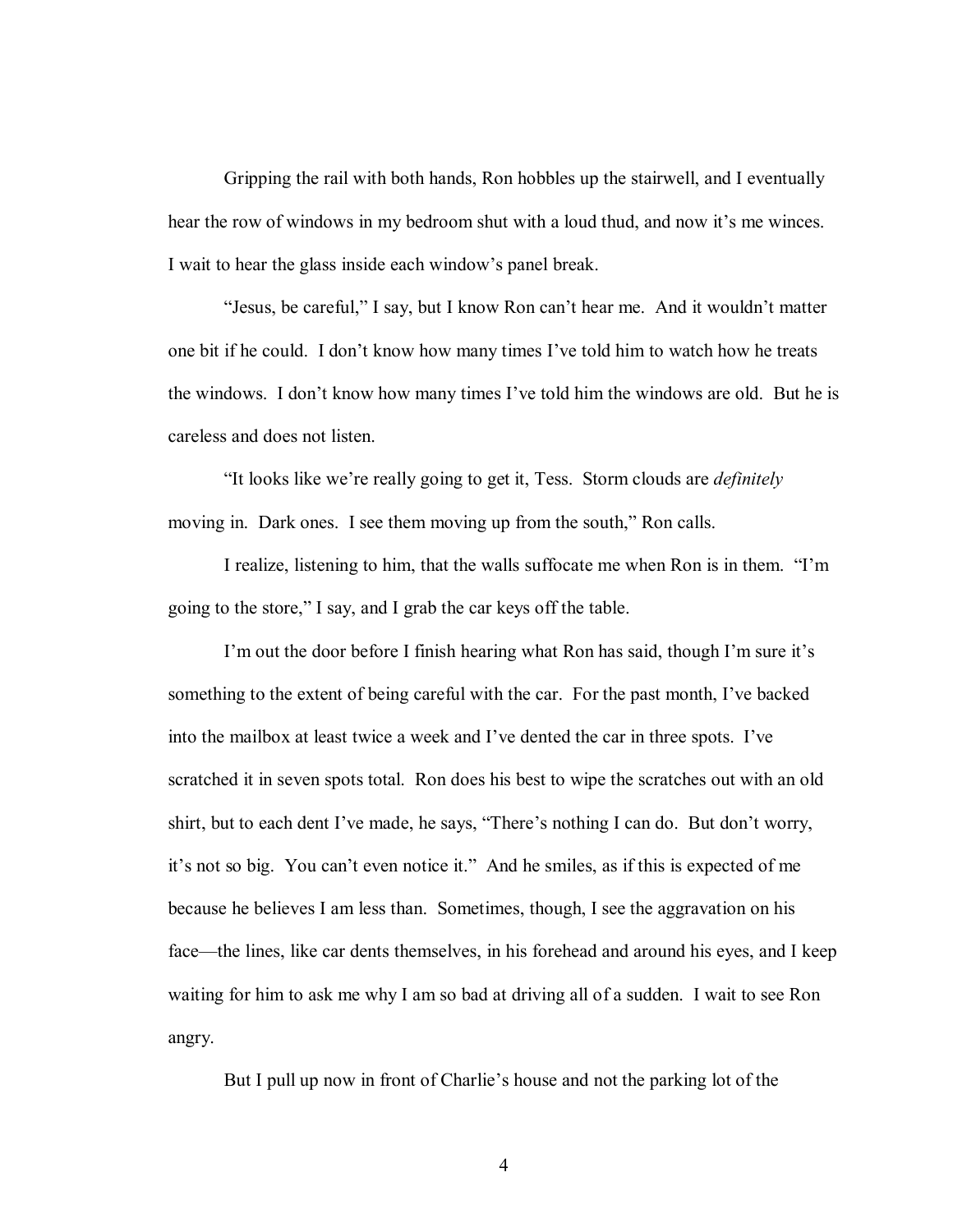grocery store in town. It is a green, one-story, paint-peeled rancher with one window opened, and one boarded up. The grass in front of the house is dead, and yellow, and when I walk on it, it sounds like maracas shuffling beneath my feet. Charlie is the man Ron found in the paper, and introduced me to years ago. See, Ron was good at knowing how things worked out here. How was I supposed to make money, not knowing how to farm? Well, Ron saw Charlie's ad, and told me to lease the cranberries to him. I did; and now, Charlie pays me a piece of what he makes on the fruit—which is more than the looks of his house ever lets on, I think—in addition to the money it costs him to rent my land.

I get out of my car, and I walk around back. Like always, I see the firewood from last season still sitting in a messy pile by the door, and Charlie's nephew's toys are spread upon the grass, like booby traps, so that I must watch where I step. I see the water reels still farther back in the yard, out of the way, that Charlie uses to get the berries off their vines, and next to them, the yellow floating tubes to collect the berries once theyíve surfaced. I remember last season—Charlie will use these tools in about a month, or so, when the cranberries are ready to harvest and pick.

 ìGood afternoon, gorgeousî he says when I come inside, squeezing through the sliding glass door. His kitchen is still the same. Nothing is put away—opened bags of chips are on the table, as well as newspapers from the week. Charlie makes coffee<sup>-I</sup> smell the grinds, hazelnut-flavored, in the steam—and he asks if I'd like a cup.

"Sure," I say, and I come from behind to hug him. Unlike Ron, he is tall. And his hands are masculine, like the bark of thick trees, and in two years, he has never told me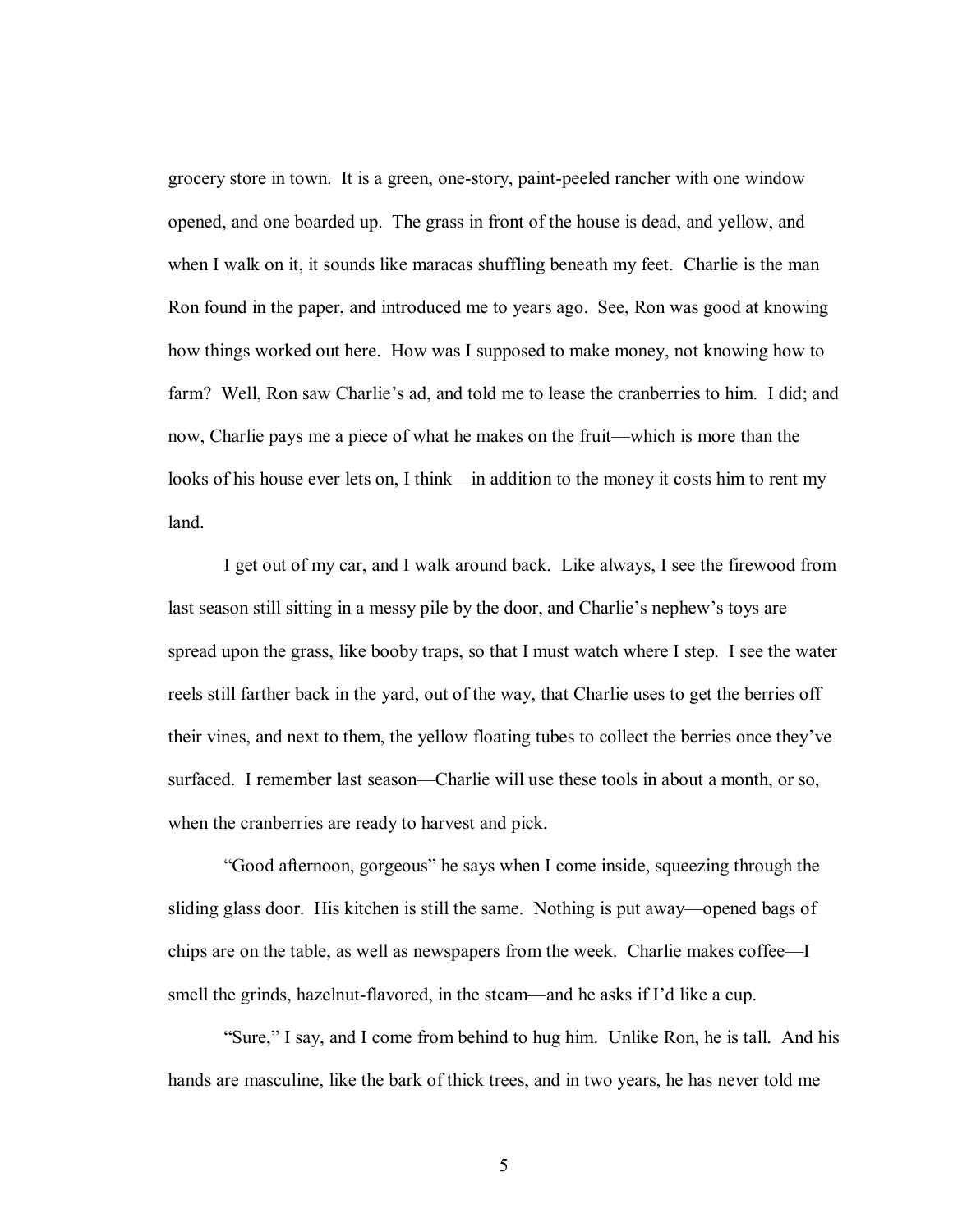what to do. I see Charlie at least once a day, usually in the mornings when Ron is gone. Although sometimes, just to feel the blood pulse through my veins, and to hear my heart beat in my ears, I go to Charlie when Ron is home waiting for me, like Ron waits today.

"How are you?" he asks.

 $Tm$  tired."

"Well, you look beautiful."

"It's really getting chilly out there," I say between smiles. My face feels flushed. Charlie turns his head to the side so that behind him, I can still reach to kiss him. His breath smells of chocolate.

"Yep. It's almost harvest time," he says. "How are my cranberries looking?" "About ready to be picked," I say.

 Charlie winks at me, like an actor in a movie as I move to clear the table. I push the condiments and chips aside, though I don't know where to put them—there is no room anywhere—while Charlie stirs milk and sugar into my coffee. I notice he doesn't ask anymore how I take it. But instead of sitting, he carries our cups to the back of the house, towards the bedroom.

"Come on," he says. "Let's drink these in here."

 I follow, and I see that, as usual, his bed is not made, and his dark clothes are thrown and crumpled on the floor. Charlie puts the cups on the nightstand beside us, and though he doesn't use coasters—old cup rings are crusted on the wood—he's careful when he puts them down, as if he places a small animal on the floor. I have never met a man like Charlie, a man both tender and rugged, and when he kisses me, I think how his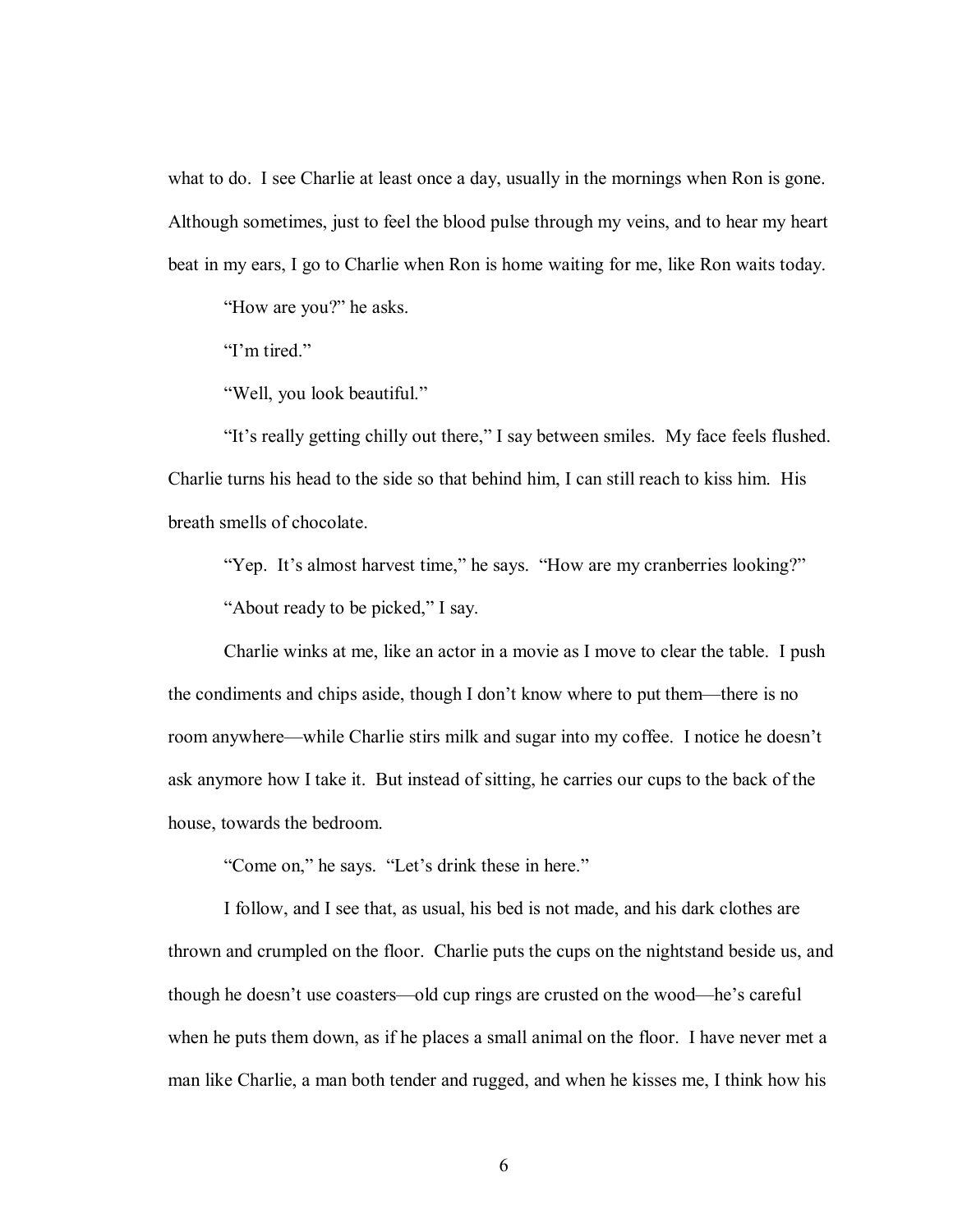lips feel like no other I've known. His calloused hands feel like no other hands I've felt, and the way he removes my dress, removing each sleeve and pulling from the top, well, this is unique to only him, too.

 When we are done, I look around the bedroom. Pictures of my front yard during harvest season are framed on the wall, like a gallery. Charlie stands in his knee-high boots and suspenders in some of the shots, his Wilmington Blue Rocks baseball cap turned around, and pails of cranberries in his hands. He smiles widely. I see how by his bed, he also keeps a picture of me. The picture is after he and I had had a cranberry fight last October. My dress is stained red, as if I'd spilled juice on myself. My teeth are pink.

I sip my coffee, which is cold now.

"You staying for dinner?" Charlie asks. "I've got some steaks in the 'fridge."

"I actually should be getting back," I say. I stand and look at my watch.

But Charlie reaches for my hand. "Come on, Tess, it's early. You don't have to leave."

 ìNo, baby, I do. I want to beat that storm, or Ron will come looking for me. He has to know where I am all the time, you know that."

Charlie nods, and then shrugs. "Well, that's what you tell me. At least let me walk you to the door."

 He kisses my cheek as he leads me out, his hand on the small of my back. "I love you," I say.

And like he always does when we part, Charlie blows a kiss.

In the car, a Bette Midler song desperately plays through the static that the in-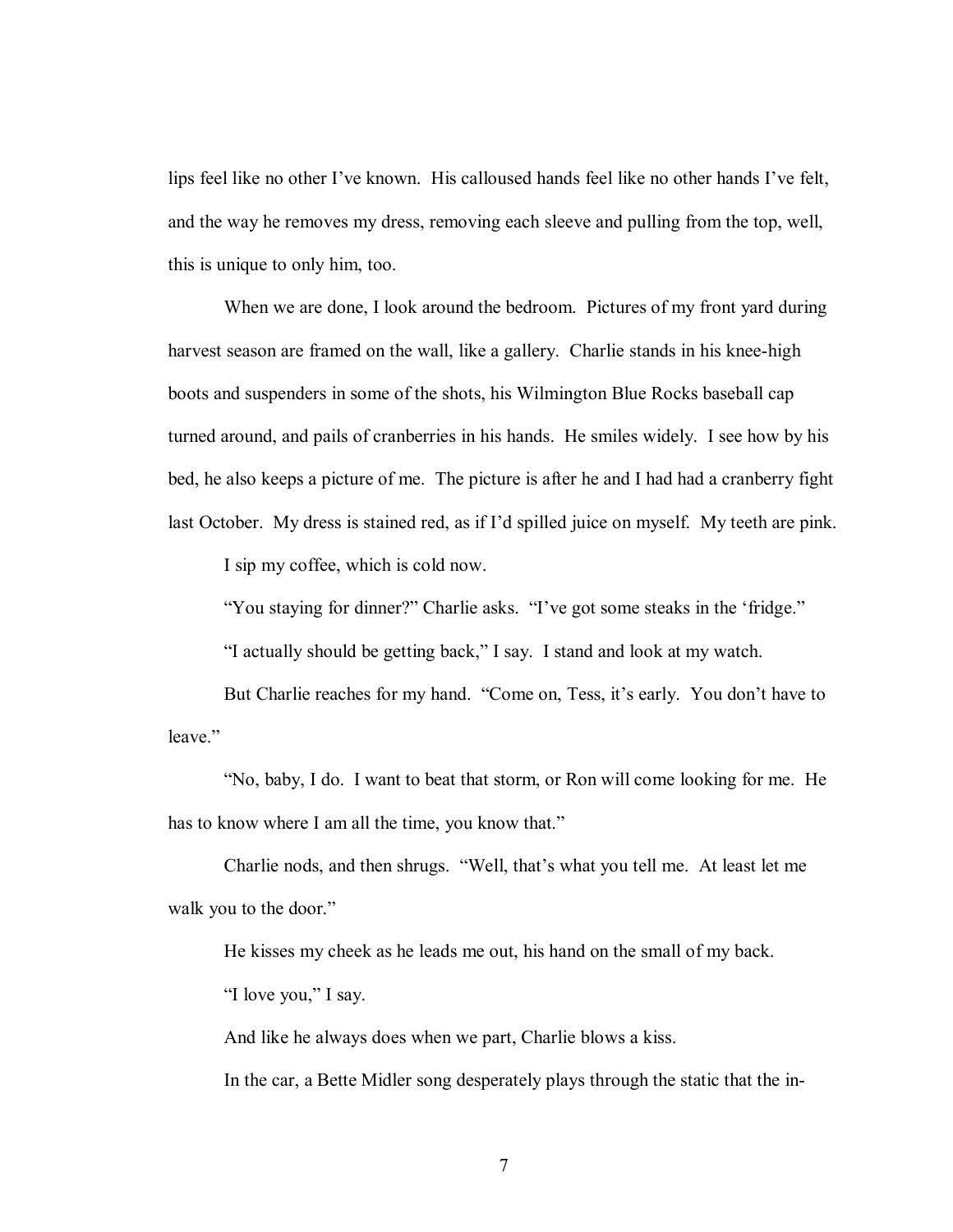coming storm makes, intercepting the Wilmington airwaves. Storm clouds more black than grey are above my car, and they chase me home. I don't like Bette Midler, but I let the song play anyway, and I think to myself Charlie is such a good man. He doesn't fight me when I say I have to leave, and he doesn't ask me questions, like why I'm still with Ron. He accepts me for me; he accepts my situation, and I am thankful. But when will I have the courage to leave Ron for good? This is what I wait for. Except, how do you hurt someone you once loved?

I turn Bette Midler off just before the house—I can only take so many love songs. I park my car between the cranberry bogs where I know it will be tinted pink by morning, after the storm. In front of me is Ron's Chevy, though I imagine Charlie's car in its place. If Charlie moved in, it would be an improvement for him, I realize, now that my father's house is fixed up. If it wasn't for Ron, and the guilt I feel for him, Charlie would be here already.

 ìHurry up, Tess, get in, get in,î Ron says, opening the front door and waving me in. "I heard your car. Hurry up. The clouds are going to open up any second."

The wind picks up, and Ron fights to shut the door.

"Where were you?" he asks.

"I went for a drive."

 I think I see Ron smirk again, like earlier. I know he thinks I must be stupid to go out in this weather.

"You went driving during a storm?" he asks. "Why would you do that? You were gone for nearly an hour. You know I was worried."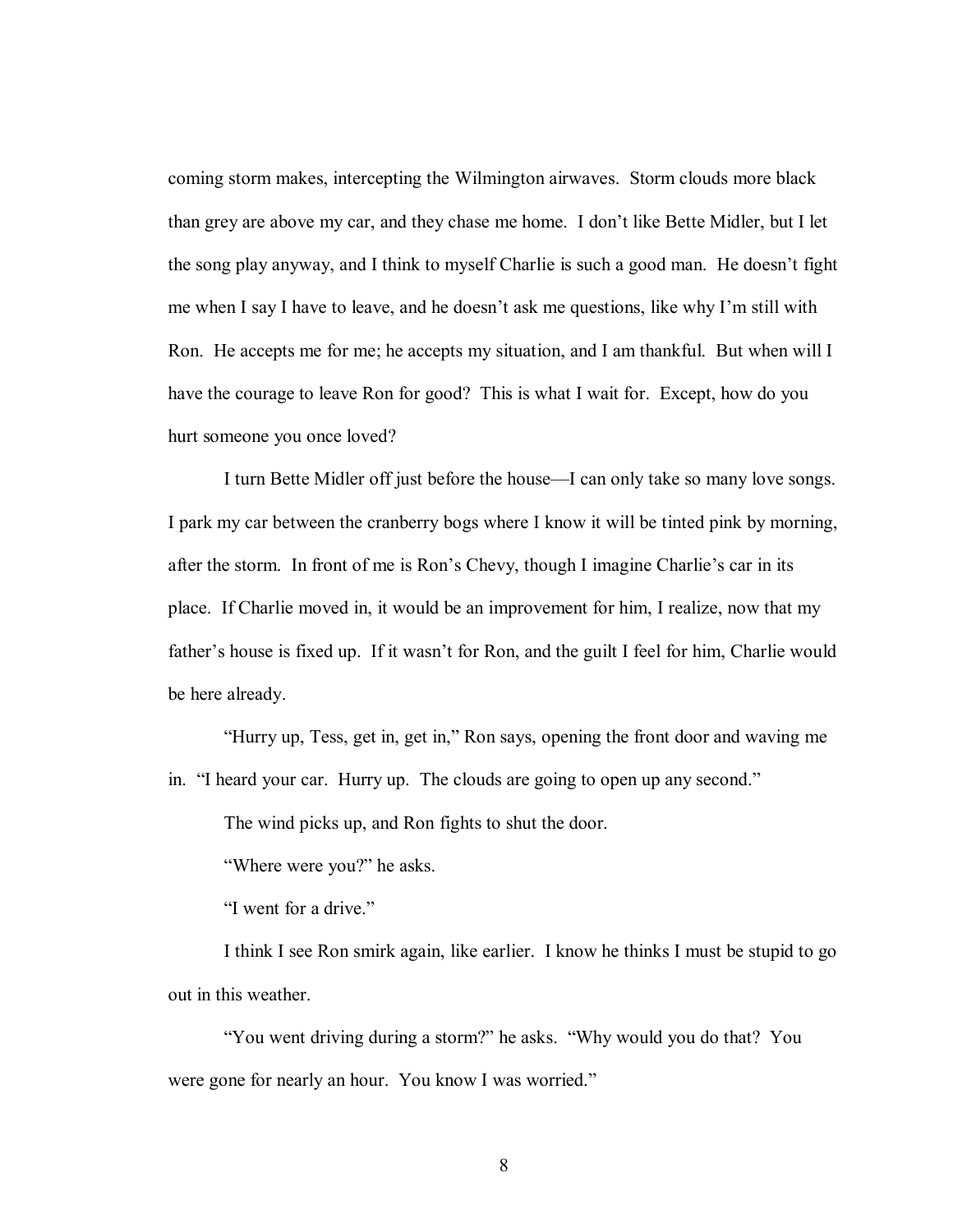"Ron," I say. "I need to talk to you."

 But I watch as he turns his back. He still wears the khaki from earlier, though he's changed his shirt. His chest is bare. It's soft—just like it was yesterday, and the day before—and the coarse hairs on it are graying.

"I made us tea," he says, and limps to the kitchen, his knee still paining him, an injury from a previous job, he'd once explained.

 $"Ron."$ 

"Hold on, hold on."

ìRon, sit down, *please*.î

 ìOne second,î he says, and I know his pig head is still thinking about the tea. He probably pictures it in his mind. It is the same routine we've been suffering for three years, and God forbid I change it. God forbid routine is ever broken.

"Oh, I don't want your damn tea," I finally say, thinking of the coffee Charlie made me. Poor Charlie, I imagine, alone in the storm.

Ron smiles nervously. "What's the matter, Tess?"

"Ron, I don't love you anymore. That's what's the matter."

"What are you talking about?"

Ron moves towards me, and I anticipate a yell, or a tirade of some kind. But still, he only smiles uncomfortably.

"I don't love you anymore," I repeat. "And I think it's best if you left, Ron."

"What are you saying?" he asks. "Where is this coming from?"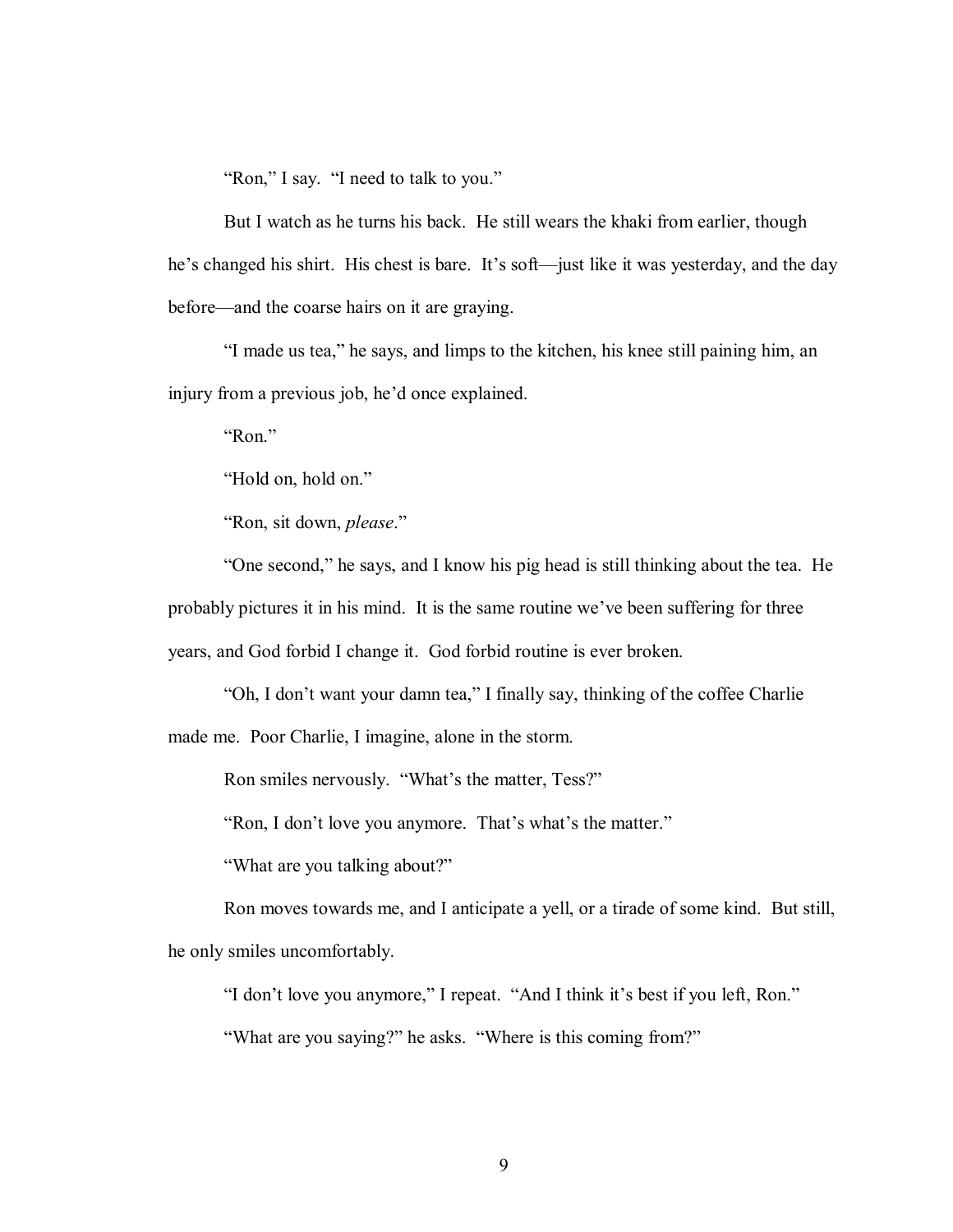"If you knew me at all, you wouldn't ask me this," I say.

Ron laughs. He says, "You know, I helped you make this house what it is. *I* fixed this house for you. And what, now you're making me leave it? Were you just using me to fix it up for you?"

"You know that's not true," I say.

"Do I? Is this why you haven't married me, Tess? You waited until I got your house and land fixed up before you told me how you *really* felt?"

"Ron, I'm in love with Charlie," I say. I wait once more to see what happens, to see what he does. Ron's face is a picture of confusion, and he takes a minute to stare at me as I brace myself. His cheeks redden, and his jaw line tightens until he pouts like a doll, while clenching his fists. He mumbles something under his breath.

"Excuse me?" I ask.

But he only laughs some more. "Of course you are. Of course you're in love with Charlie, now that you're *both* profiting from the cranberries. Christ, I can't believe how much money means to you."

Again, Ron shakes his head.

"But Ron, it's not like that," I say. "I was never using you. I really did love you once. But now I've stopped."

Ron snickers. "You make it sound so simple."

"It's never simple," I say.

"You should have told me sooner," he says.

He moves upstairs. I hear the two snaps of his suitcase open, and hangers flinging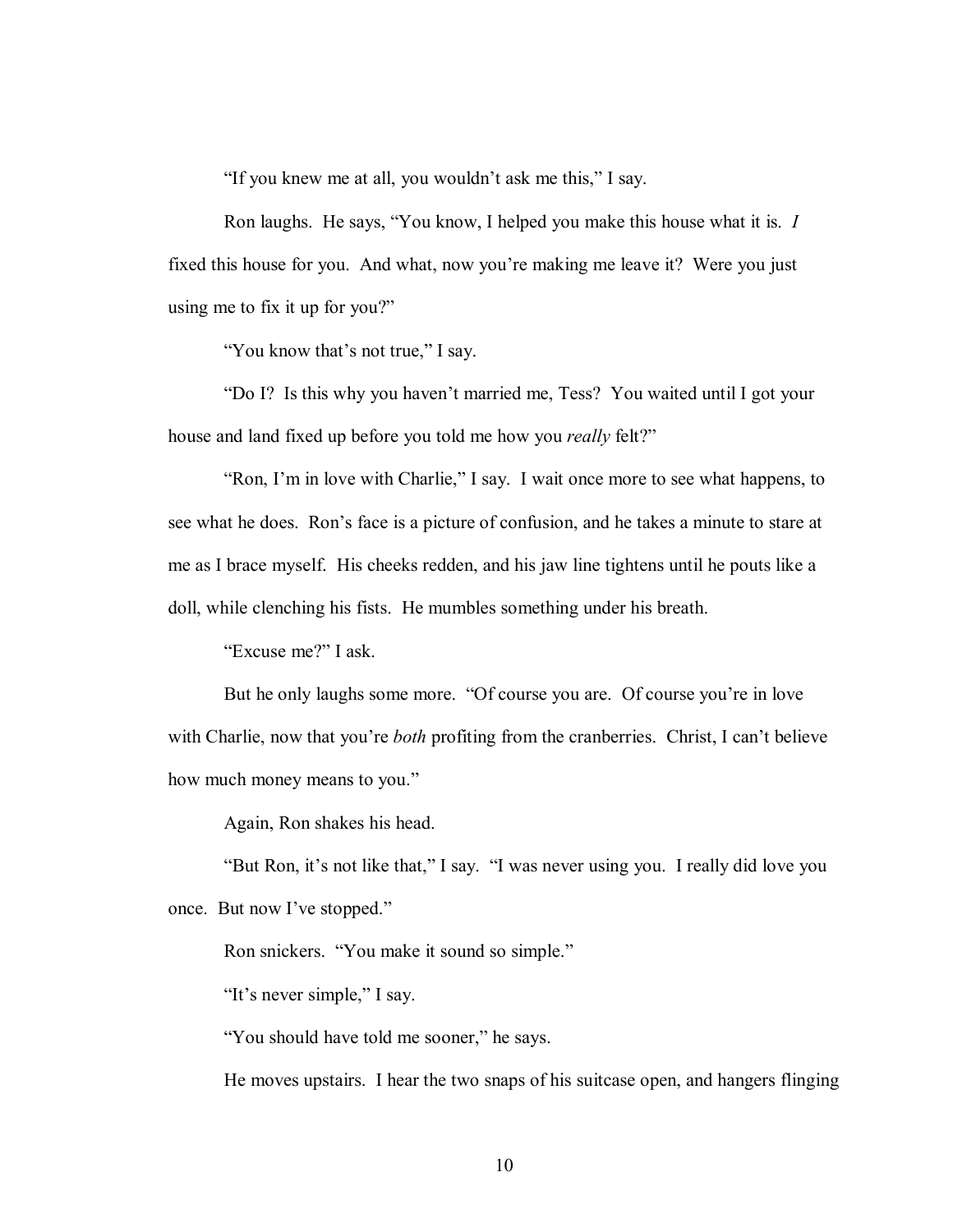from the closet onto the floor like a ding, ding, ding.

"Ron," I call.

 ìDonít worry, Tess. Iím leaving. Is that it? Is Charlie moving in? Does he get to leave his shit-hole house and come live here with you now?"

"Yes," I whisper. "He does."

 Of course, Ron does not hear me, and I say nothing more to him as he continues talking. I go outside. It's raining now, though I don't recall when it'd started. It comes down hard, and in the car, behind the wheel, I drive the four miles to Charlie's. I don't see anything in front of me except rain and darkness, and the occasional flash of lightening that lights the sky purple.

"Charlie," I finally yell, standing on his front porch. I don't know how I got here—it feels like I've been driving for forever, and I don't know when I got out of the car. Thunder clangs in the distance, and I bang on Charlie's door until I hear his footsteps get closer.

"Tess," he says when he sees me. He holds a Coors in his hand that I want to sip. "Come in," he says. "What are you doing here? Why didn't you go around back instead of standing in the cold?"

I smooth my hair with rain collected between the strands. "Charlie. I did it. I ended it with Ron. I told him the truth.<sup>"</sup>

"You did what?" he asks.

"It's over."

"Tess," Charlie says. "Why would you do that? What did he say? Is he alright?"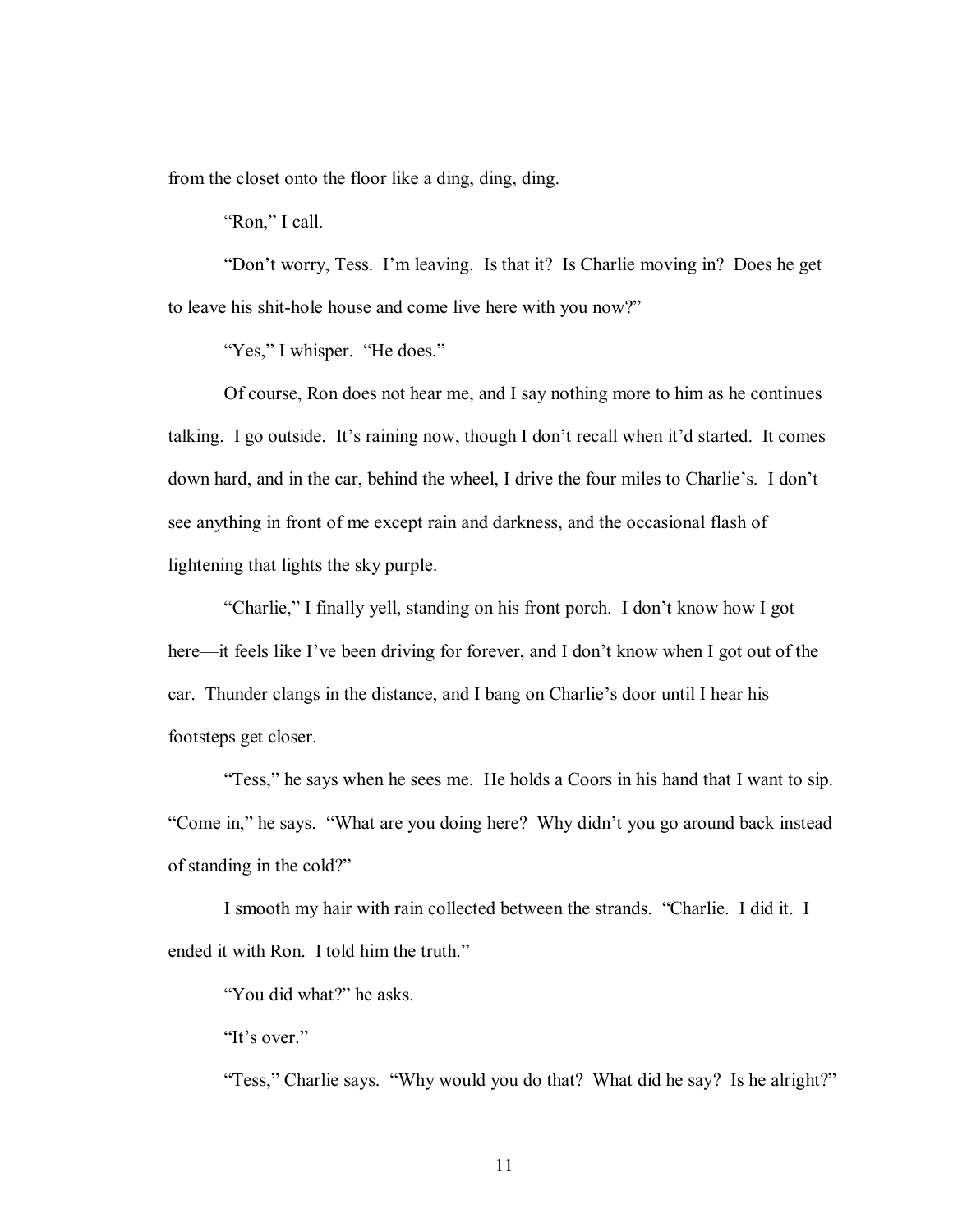"What do you mean, 'Why would I do that?' And what do you think he said? He's mad as hell."

"Damn, Tess."

 ìCharlie, why are you acting like this? We love each other. And now we can be together."

 Charlie shakes me off him, and laughs uncomfortably. I am reminded of Ron, only some minutes ago. A few drops of Charlie's beer spill on my dress and on the floor. He asks, "When did I ever say I love you?"

 I pause, and I think back. I think back on every day of the last year we have been together—he has *never* said he loves me.

"Tess, I think you're a great lady. But I like my life simple like this."

 ìI donít understand,î I say. I look around his house, at the clutter and the trash. It is like a yard sale, I think. Or a flea market.

"I like it here," he says, knowing what I'm thinking before I say it.

"But, Charlie, you could come live with me."

"Tess, I don't want to come live with you. You're great, but I'm just not that type of guy." He scratches his head. "Look, I'm sorry if I've led you to believe something else."

I lean against the door, and I shake my head and stare at the red on the tip of my shoes.

 $Tess$ ?"

"I can't go home," I say.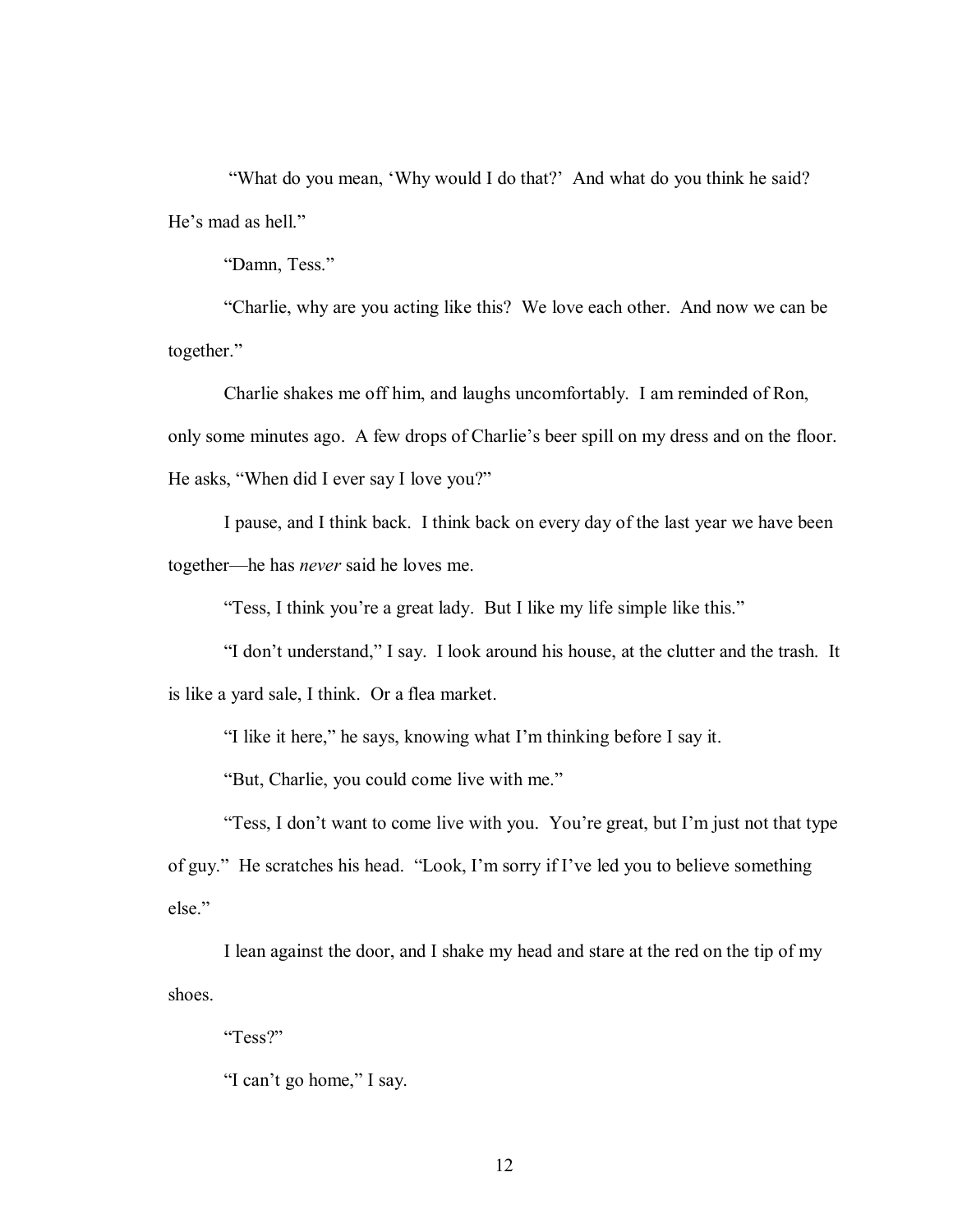"It's good Ron knows the truth. You didn't even want him there."

I begin to cry, and Charlie asks if I'd like another cup of coffee. He puts a hand on my shoulder.

"I don't want your damn coffee," I say.

When I leave, it is still raining, though not as hard, and the thunder and lightening have moved north of here, towards Edison. I get back in my car once again, and I drive home from Charlie's for the third time today. The gas tank is less than half full, and I think, Ron is the one who normally fills it for me as soon as the notch gets down to half—it makes him nervous if it gets too low. Ron has his faults, but *he* is a good man, too.

I turn the radio on, and I listen for another singer like Bette Midler, but there's only static now, like TV fuzz. If I apologize, maybe Ron will understand. Maybe he will listen, and appreciate what it feels like to be in a rut. Maybe he will change, and then maybe he will stay.

 I pull around the dirt bend, and in my headlights, I see the edge of the cranberry bogs and the small puddles, like oil leaks, from the rain glistening in the shine. I see the long, green grass, like dunes, protecting the perimeter. I continue turning the corner. Where is Ron's car? But then I see it. I see everything. The closer I get to the house, the more I see how Ron has flooded half of the bogs with the hose from the back. He wades in the water up to his knees. I pull into the drive, behind his golden sedan, and I get out.

ìWhat the hell are you doing?î I say.

But I know what Ron's doing. My father's rusted water reels have been pulled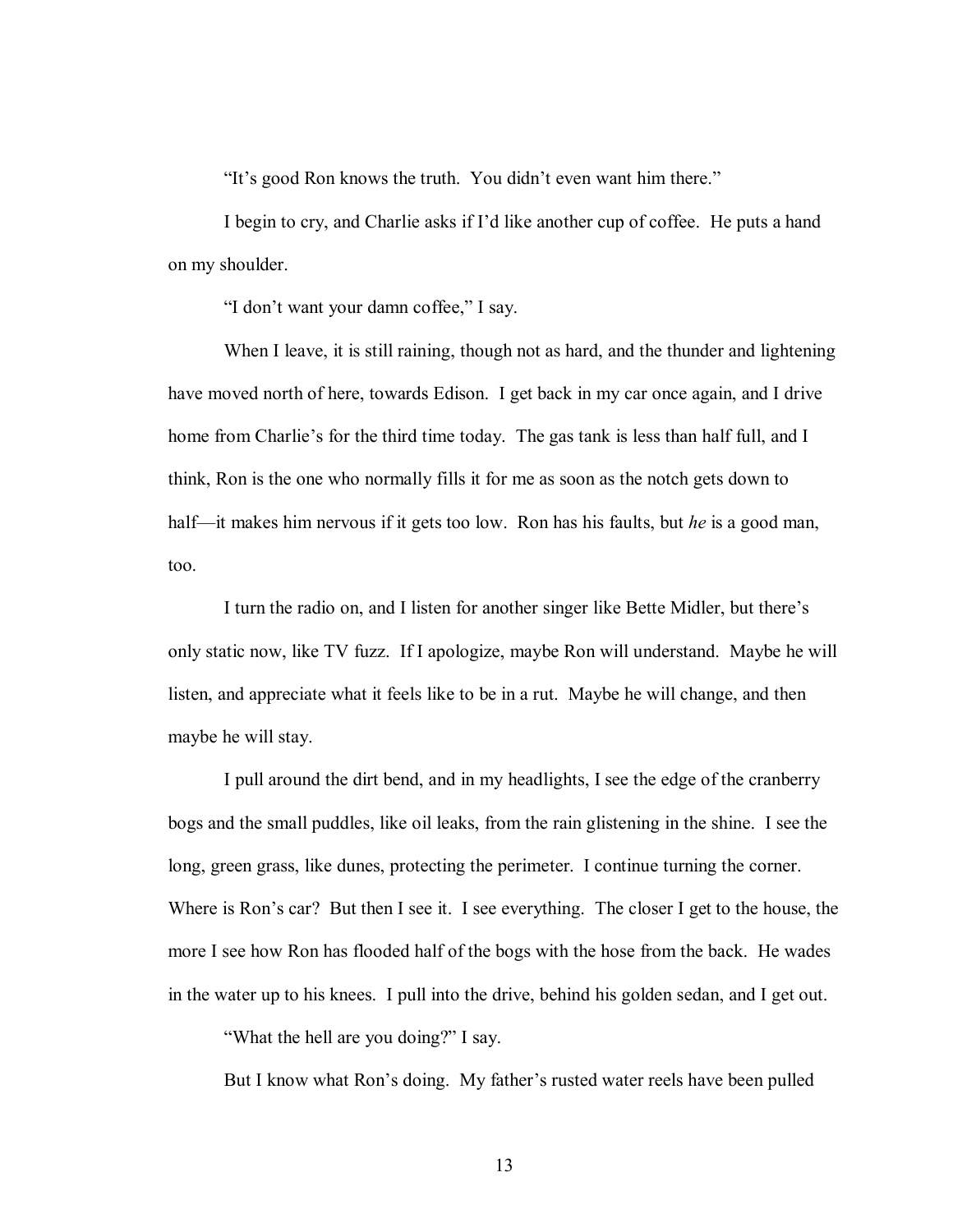from around back, just like the hose. I see them in front of Ron's car, near the front tire, two metal boxes that look like giant fishing rods. Like egg beaters, they've churned the cranberries too early from the vines at the bottom of the marsh. Ron collects the cranberries now with my father's dusty floating tube, like a lasso.

"You've picked them too early," I yell. "You've ruined the harvest. You've ruined Charlie's work. They're not ripe yet, Ron. They'll never bounce. Charlie won't sell these."

*i*T ve ruined *his* harvest?" Ron says, and pulls the cranberries to him and plays with them in his hands. He says, "You're still thinking about the money, Tess, but do you ever stop to think about me? He's not the only one who knows what to do with these tools."

 Ron gets out of the bog, his khaki pants wet and dark now from the water stains, and red near the bottom where the cranberries have broken, their color leaked. Ron shivers in the cold, and his hands are full of fruit. But he drops them now, and just as I thought, the cranberries don't bounce, but splatter on the dirt by his feet. They've been picked too early. They are dead before their time.

"Are you crazy?" I ask. "Look what you did."

Ron stares at me, and I at him. There is three feet between us. But as my headlights fade, Ron slowly becomes a silhouette.

"Ron," I say.

Ron says nothing, though. My headlights have gone out entirely now, and my eyes have yet to adjust. For a moment, I hold my breath. And then I hear Ron move. I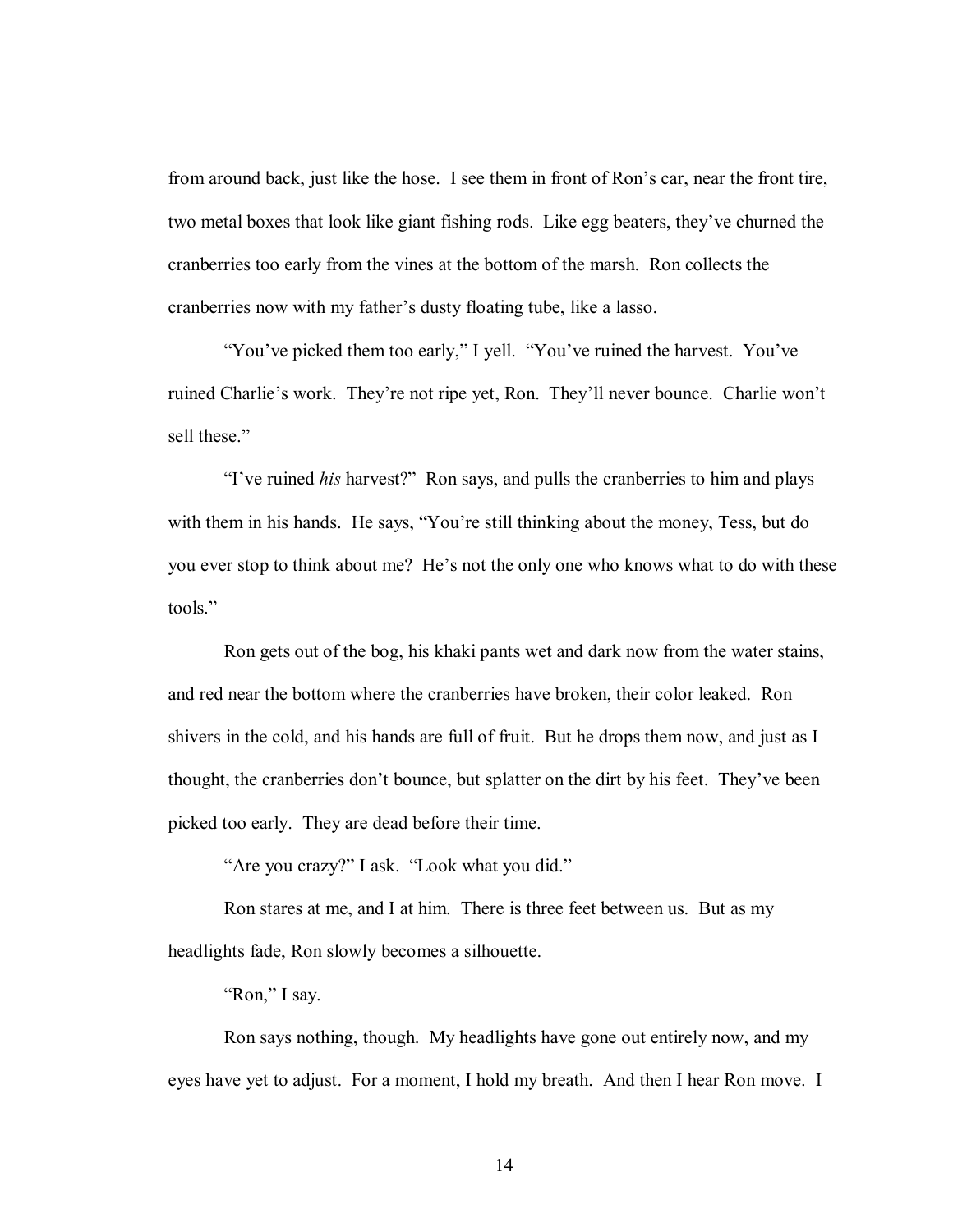hear the dirt kick and scrape. When my eyes finally adjust to the darkness, I see Ron holding the green hose in his hand, pointing it in the other marsh, on the other side of the driveway.

*<sup>\*</sup>You* fix this," he says. This time, on your own, without me. Or go get Charlie to come fix it."

By the time Charlie gets here, though, it will be too late. It *is* too late, for him.

"Ron," I call. "Please come out of there. Please, let's just talk."

"What do you want to talk about, Tess?"

"I want to talk about this."

"Tess, I don't think I want to talk to you anymore tonight."

"Fine. Okay, that's fine. But just don't leave tonight, Ron, okay? Stay here.

Let's just talk about this tomorrow."

Ron doesn't answer me. But, still, I know that we'll speak tomorrow morning. We will talk about all of this. I know we'll work it out, and that he'll stay here, that he won't leave because where else does he have to go?

 I look up at the sky. There is still no moon, and the shapes of lingering clouds hover as they slowly move their way north. I look back down; I look for Ron. At last, my eyes trace his figure which looks bigger in the dark than he really is, and I study his stillness. I listen. There is no noise, though, except the sound of running water, flushing from the hose.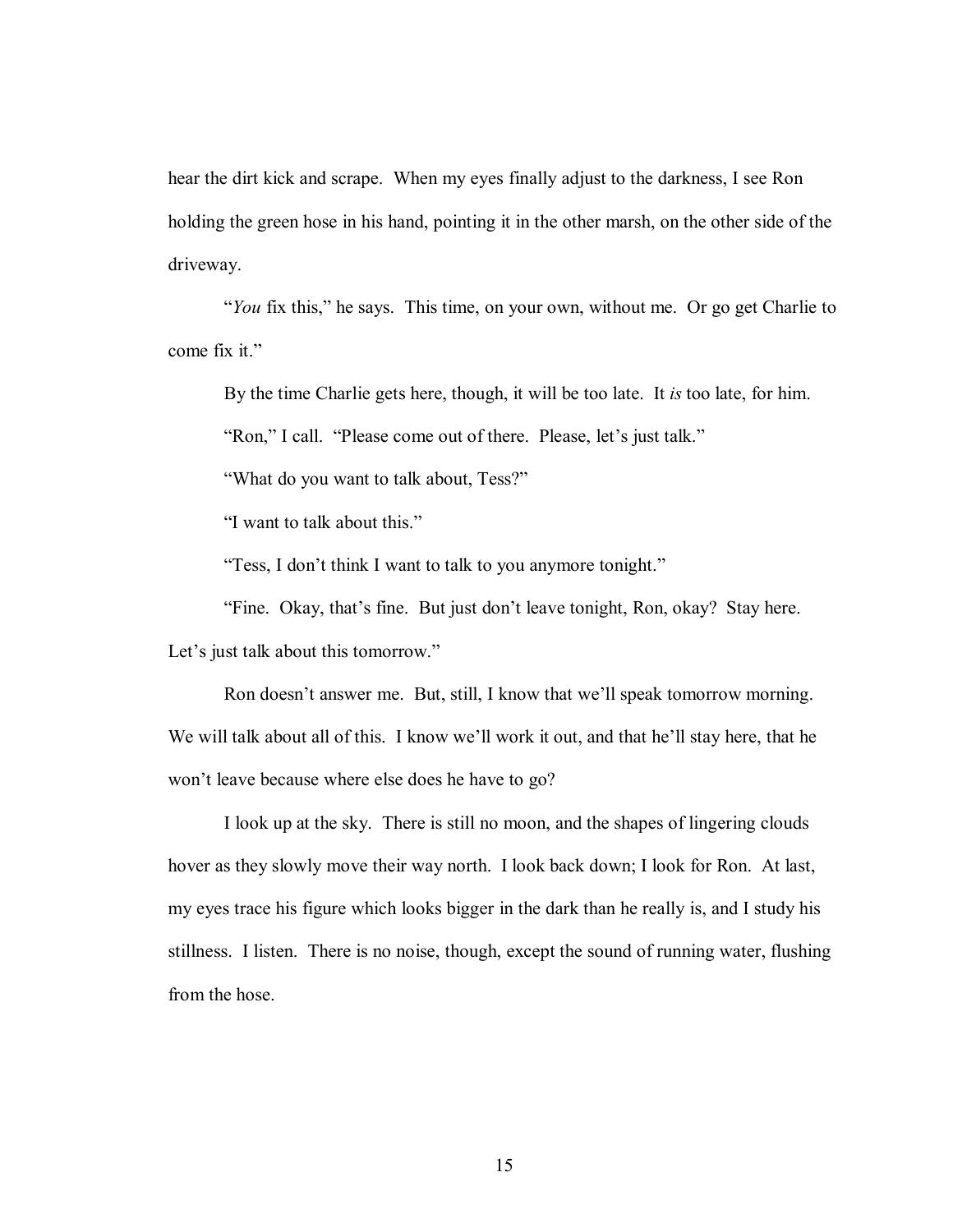#### THE BARS OF GEORGIA SUNSHINE

You see the fat woman. She's standing with her trash bag in her hands. "Keep pickin'," you say to her. The fat woman glares at you, and you try not to look away. She finally backs down. You've matched her once again—the fat woman in charge of them—and this makes you feel good. You've got control, and she knows it. She listens to you; she picks. Her orange jersey shines, like a ripe peach, in the Georgia sunshine, as she collects the garbage along Interstate 75, right outside Macon. You watch, baton in hand, gun in holster.

 You call the fat woman Maude Aiken, like the rest of them, but this is not her real name. You don't know her real name. She's from Aiken, South Carolina. There she had a lot of money, and still does. Her mama, *a crazy doped up olí bitch*, sends cash once a month. From a real, southern, blue-blooded lineage, Maude Aiken is. You know she's not fooling, neither, because you get a piece of it—a nice chunk—once a month, an additional under-the-table surplus to your paycheck. You call it unofficial gain-sharing. And in return, you turn a blind eye to whatever crack-cocaine she deals to the other girls. No real harm done ad Maude Aiken even thanks you for it. It's a good thing you and Maude Aiken have going—she gives you no trouble on your time, and you don't give her any either. But still, it's important for them to know who's in charge of whom here, who carries the weapon. You canít ever let yourself be intimidated, even if you and Maude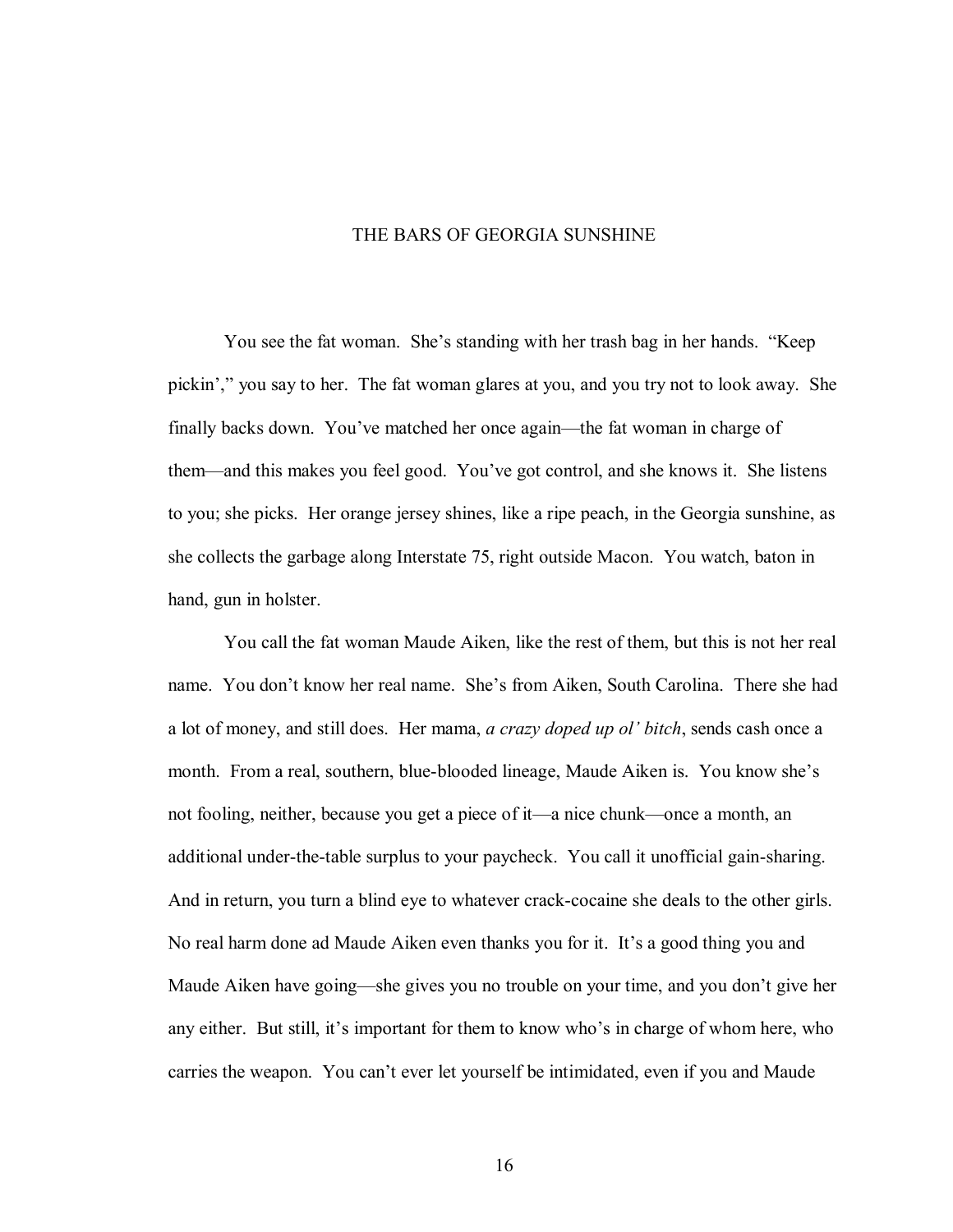Aiken do have an agreement, and even if the other girls know about it. You can't let yourself be known as the pussy-guard, the guard out of the three they label on each block, the one they know they can scare.

You go about your walking—up and down the median—keeping the ladies in line. But you don't have to do much today. It's August and the Georgia heat keeps these women from chatting too much or slowing their pace. They want to keep busy to pass the time, it seems. You look out at the road, at the cars heading north towards Atlanta. You begin to think about the Georgia heat, and how it turns you every year; you feel your neck and face change blood-red, and you think how the infirmary nurse will scold you for not wearing sunscreen, like she's been doing since early May. "I already told you, Deanna, you got to wear your sun protection." Each time you visit her, a new burn has formed over peeling skin. The nurse always looks annoyed, her lips tight and slightly puckered. But she never yells. "Sorry," you say. But you don't mean it. Once cooled, the heat and burn feel good against your body; they tell you that you're alive.

 ìDeanna,î says Maude Aiken, sharp like an army command. You turn to face her. A blue Nissan speeds past, honking. Someone yells from it, "Bitches!"

"Maude Aiken."

"It's hot as hell out here. What we do to deserve this?"

"Just a little longer," you say.

 ìThis is cruel and unusual punishment,î says a mousy voice from the crowd. The sun's glare prevents you from seeing who's talking, but you think it's Cindy. You and everyone else know that Cindy was falsely accused, and found guilty only because she's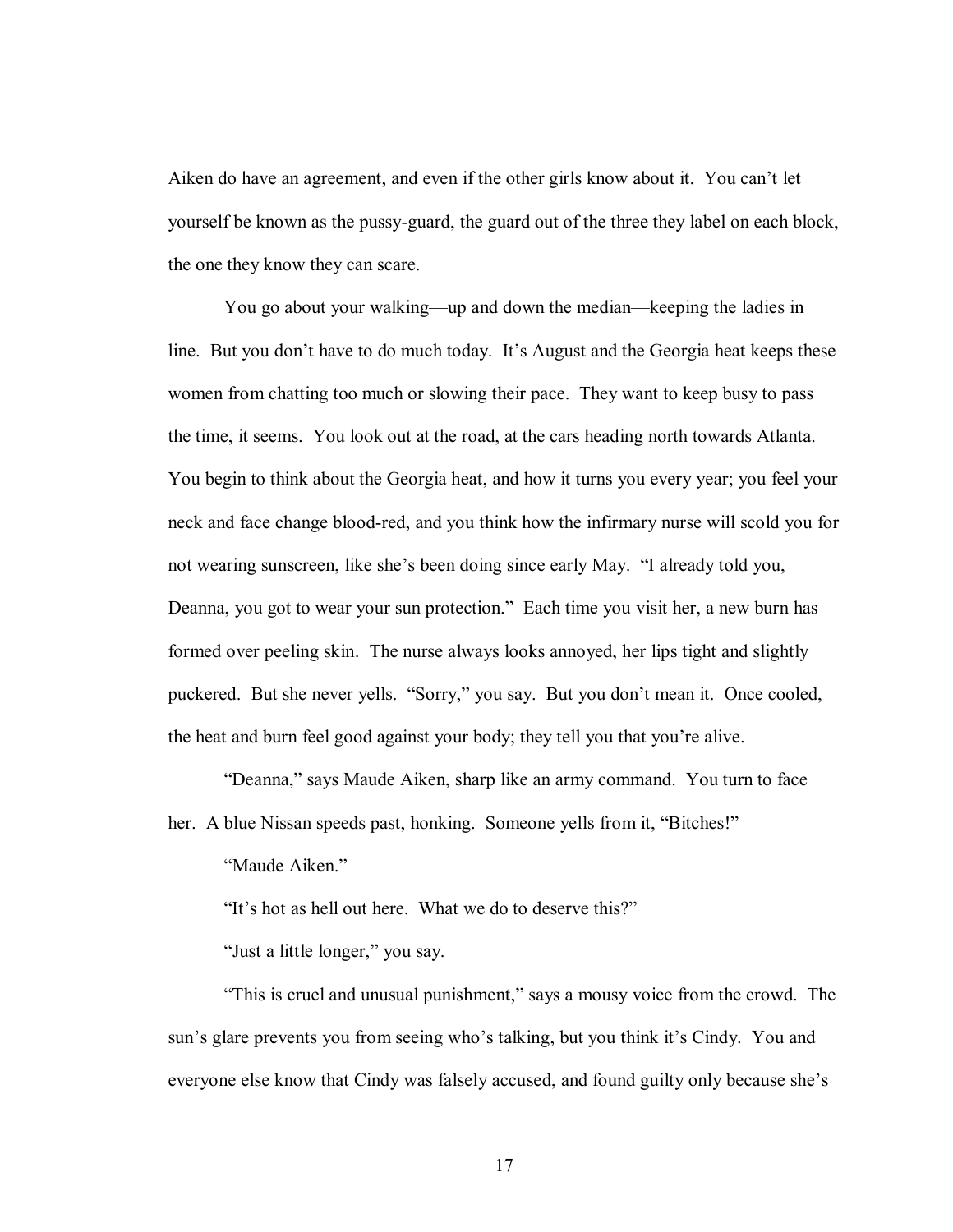Puerto Rican. She's tried to take her own life three times. *A shitty life*, you think. And so you can't help but feel bad for the mousy woman, with her big buck teeth. And you don't order her as much as you do the other women, though you'd love to tell her to shut her mouth sometimes—Lord, she butts in so much. But you can't. You even hope Maude Aiken doesn't charge her for her score of illegal substances, which you're pretty sure Maude Aiken doesn't. You've heard that Maude Aiken's father was allegedly onequarter Cuban, and so the other women say Cindy gets off for nothing. "Nada," they imitate, and shake their heads, but that's all they do.

"There's still time to go," you say.

"Ain't you hot, Dee?" Maude Aiken asks.

 $Yes$ , I's hot. I'm very hot."

"Then why're we still here?"

"Cause. Now come on, get this trash."

"I think it's too hot to be doin' this shit," Cindy says, fanning herself.

Maude Aiken looks at you, unmoving. "Oh, hell, come on, ya'll," finally she instructs. She picks up a cigarette butt, and grunting and cursing, everyone follows. You watch. In the sun, Maude Aiken looks like one large, sagging, burnt wrinkle, but you've heard she's only fifty-two. You start to wonder how long she's been in prison again like youíve wondered before. She was already here when you started working. Maybe since her late thirties, even. She has a loud and raspy voice, and she likes to pick fights with those who might possibly be stronger than her. There aren't many. She's beaten them with metal pipes from her bed and once slit a new prisoner's forearm with a pen. She just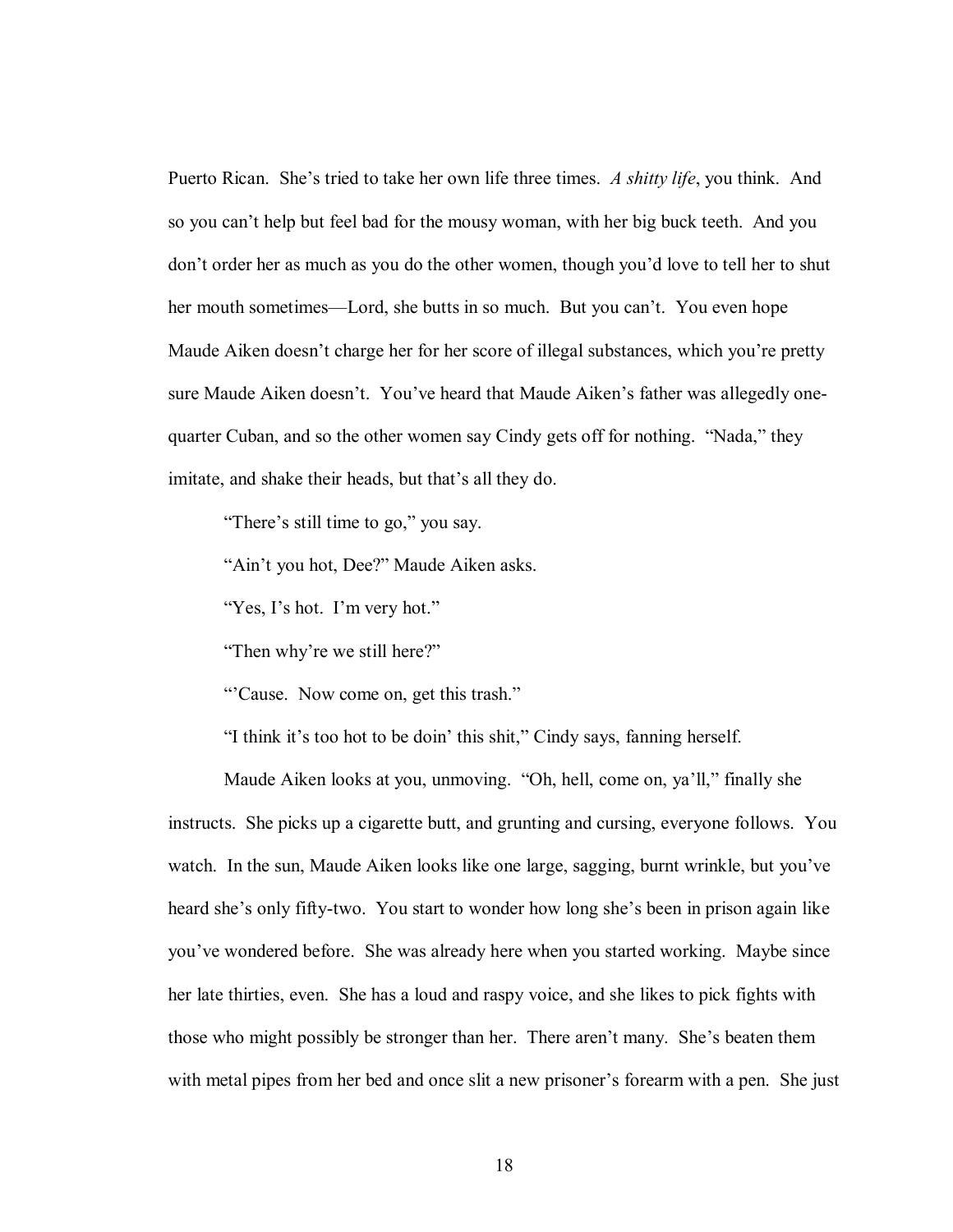up and dug it in, a ballpoint pen. The prisoner screamed as you drew your baton and acted like you'd dare clunk Maude Aiken on the head. "Back the fuck off, Maude Aiken," you'd said, all tough and convincing.

 But your heart was racing the whole time, and you just hoped Maude Aiken would listen. She did. She dropped the pen, spit on the prisoner who moaned on the ground, and walked back inside her lonesome cell. You were scared of Maude Aiken when you first started working. You had every right to be—she doesn't like authority much, and there you were, in charge. But you feel she's alright now; she seems to like you enough.

"Maude Aiken, how many years you got left?" you ask.

"Seven. Why?"

"Just askin'."

"How many year we know each other now, Dee?"

"Eight. You goin' home after you get out?"

"Yes, I's going home."

"Back to Carolina?"

"Back to Carolina. Find me another man to kill." She laughs. "My ma and brother are waitin' for me."

"You got a brother?"

"Yep. He's a retard."

"That's too bad."

*'No*, he's got a real good life. Where do *you* go home to every night?"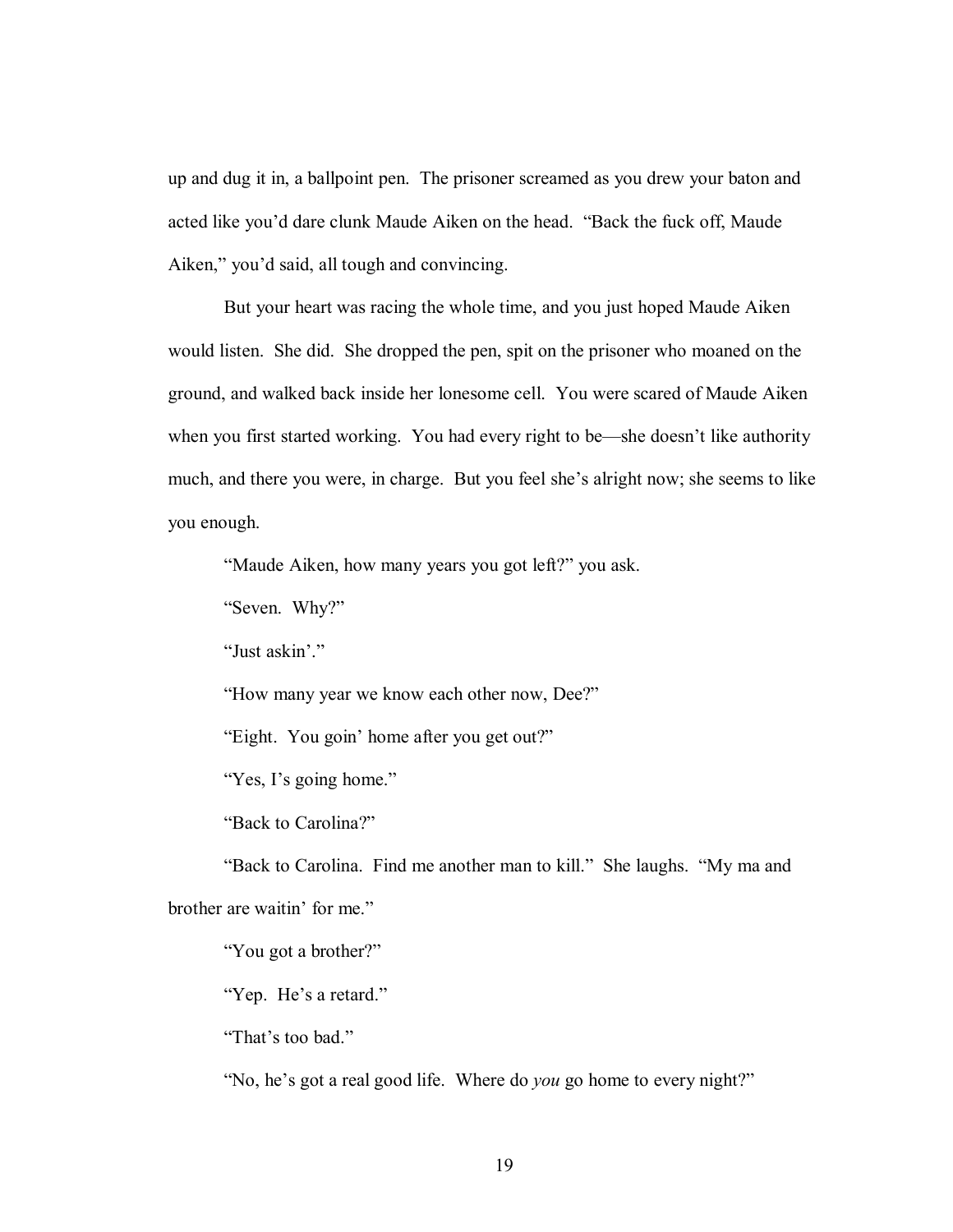You don't know why, but you tell her, ad she doesn't say anything. There isn't much too say. You look out towards the road again, this time at the way heading south, all the cars heading towards Orlando, you assume. It's only the beginning of August; families are still taking vacations. You imagine yourself in one of the cars, driving towards Disney. You imagine your son is still four years old, and that your husband once loved you before he left. The humidity causes you to perspire heavily, and you feel dizzy—the day's so bright that everything looks black. Maybe you should pack it in and head back early. *It wouldn't be all that early*, you think.

 ìDeana, youíre so red, donít you want to go?î Maude Aiken asks. You look at your watch. There's still half-an-hour of roadwork left. You tell her this. "But it's hot. Why can't we just go back a lil' early? Who gives a flyin' fuck if we're here 'prisoned or in a cell 'prisoned?"

Maude Aiken's hair is dark brown, and curly, but she doesn't keep it. Her face is covered in freckles. She reminds you of your mama sometimes, when the Georgia sun hits her just right. Your mama's hair was dark brown, too, and curly. Only your mama, unlike Maude Aiken, was beautiful. "Just keep workin', Maude Aiken. Just a bit more."

 You walk down the median, and watch the ladies continue to pick the trash, their denim armpits beneath their jerseys turning a dark blue, like the Georgia coast. You smell the honeysuckle lining the road, and it makes you slightly nauseated, it's so strong. It smells almost medicinal, and makes you feel a numbing sting inside your nose, as if a small bug had gone up and gotten stuck. You want to sneeze, but can't. You see the cherry blossom trees bordering the outskirts of Macon proper, with its shopping plazas on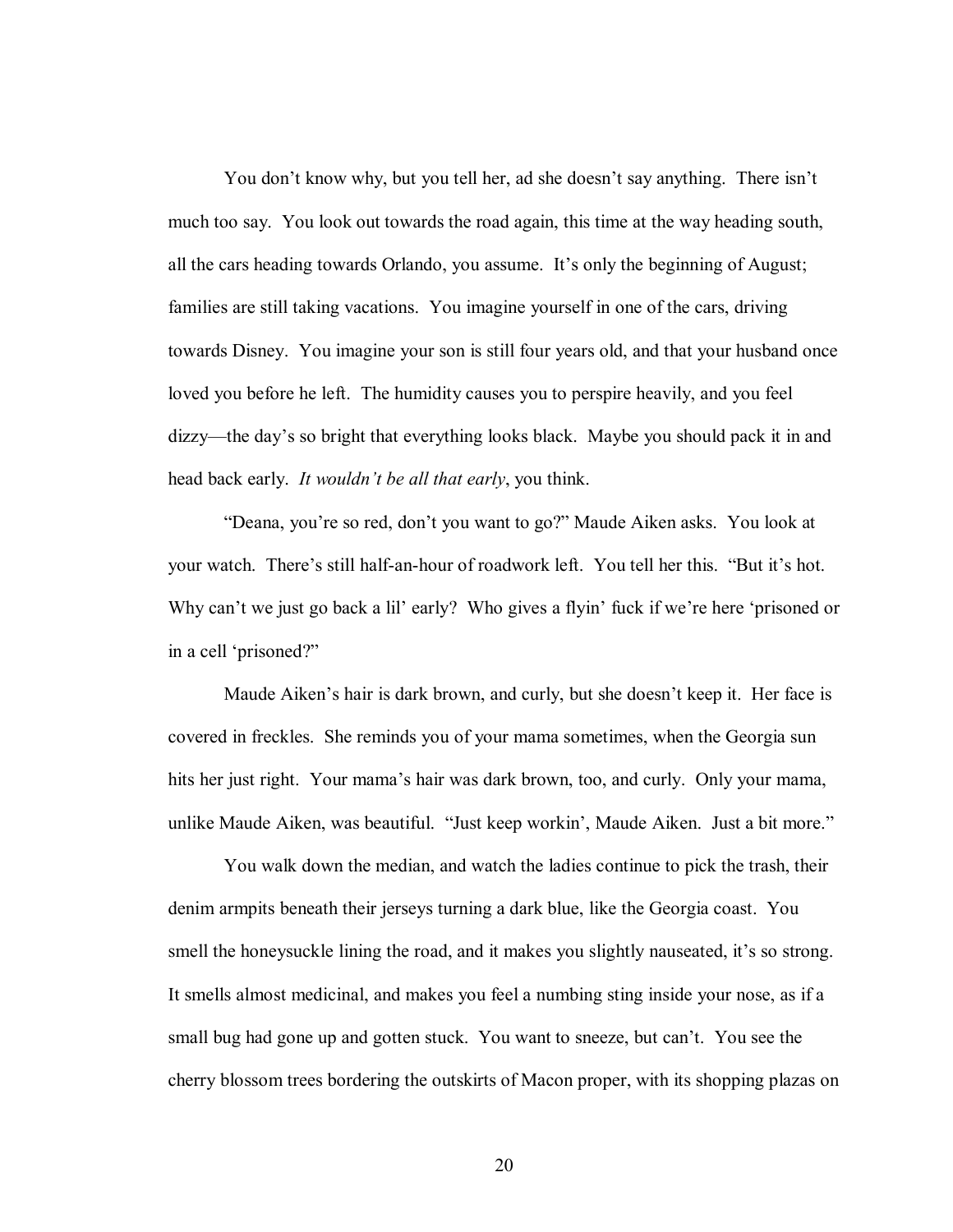juxtaposed to Victorian homes. The trees look like they've got those poisonous berries them, only these berries have mutated and amplified.

 You look down at your hands, bright red now like tomatoes you buy every week at the road-stands in Crawford County. You live in Roberta alone now, in the same house you once grew up in, in the same house your mama died in. You think how everyone you once knew is now, in some way, gone. You remember how your mama looked on her deathbed. Her long brown hair had fallen out, and she was painted with these reddish-brown moles, like spoiled strawberries, across her body. She'd lost all her middle-aged fat, too—her body was as thin as your own—and her lips were blue. You were only twelve. Twenty-two years and counting now, you been missing your mama.

"Maude Aiken, you got kids?" you yell.

"You know I don't."

"You ever wanted 'em?"

"Nope. Not the right woman to play mama. I's into too much shit. You got kids?"

"I got a boy. Diego."

"Diego."

"I used to be married to a Mexican man."

"Who's got the kid?"

"The Mexican man. Apparantly, I shouldn't play mama, neither."

Diego's sixteen now, but you haven't seen nor heard from him in nine years.

Your ex-husband took him away from you to save him. "You cry too much and drink too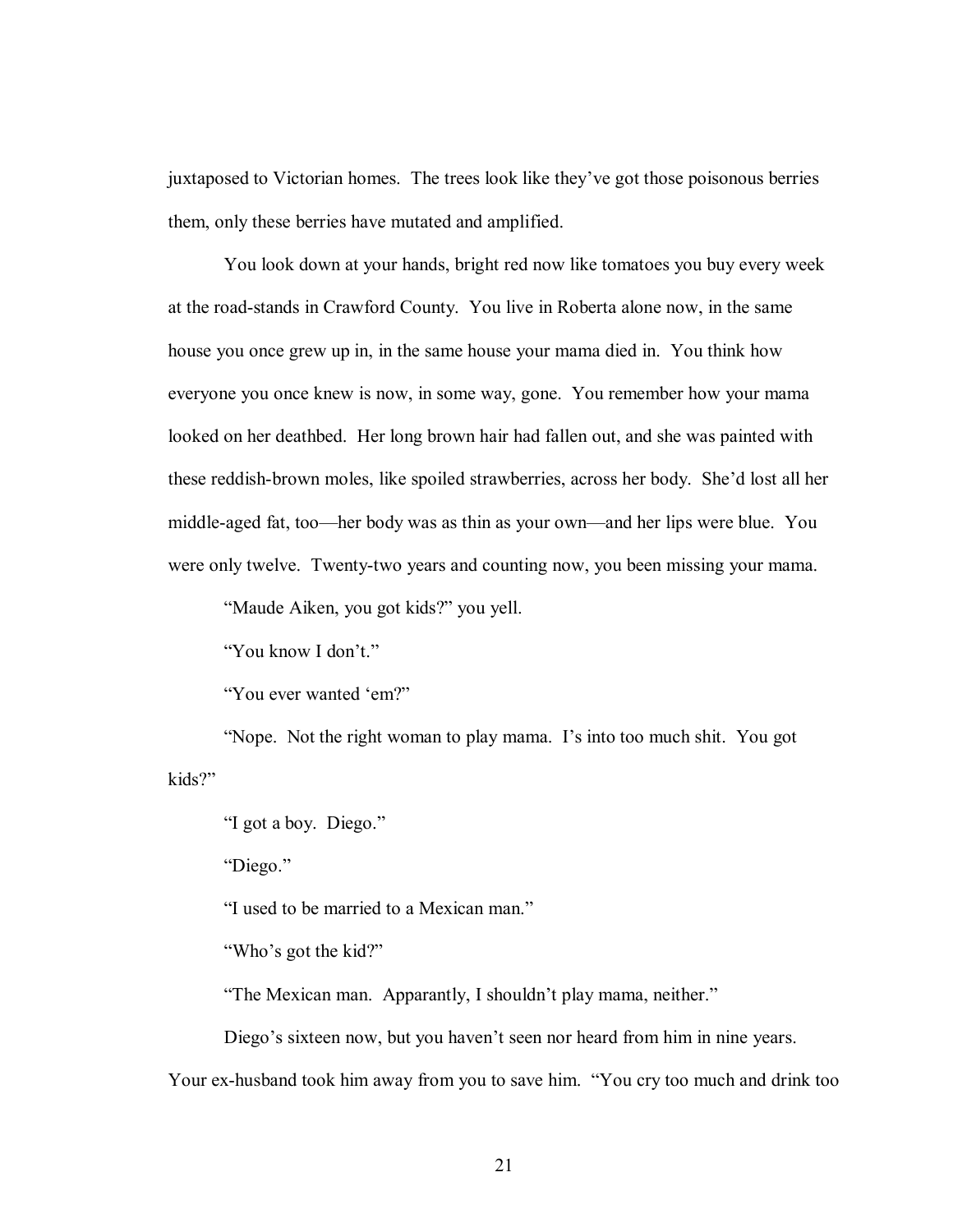much," he'd said, so it wasn't good for your boy to be around you. Now, years later, you still don't know where they are. But you know Diego's better off. You were no example for him like your ex-husband said, and Jesus, sometimes you still feel like a kid yourself.

Maude Aiken's brown eyes soften. *She* softens, and she seems to understand all of this; you don't say anything else to her, and you don't feel you need to. You look at Maude Aiken, and she at you, and you wonder how it would be to have her hold you tight. Then you look up at the Georgia sun, trying to erase the thought. You let it burn from your mind. You feel the humidity, and you notice your thirst, like cotton in your mouth. *I ought to take them back*, you think, but there's still twenty-minutes left to kill.

"Ain't it time yet *now*?" asks Cindy.

 ìNo.î You turn to look at the road, then up at the sun again, squinting. The blood rushes from the tip of your head, down, like a waterfall. You hold your hand out as if to steady yourself. Maude Aiken grabs your arm.

"Dee," you hear her say. You can feel her touching you. Her hand is bumpy, like one large callus, and wet. It slides to your wrist, leaving a heavy trail of her sweat on your forearm.

"I'm fine," you say, and your vision clears. "I just looked down too fast."

"No, you's getting' tired out in the sun so long, just like us," Cindy says. "I ain't stayin' out in this no longer. I ain't passin' out in traffic, no sir."

"We still got twenty minutes left a this," you say.

"You sure?" Maude Aiken asks. She's still holding your arm.

*iSure's* crazy," someone mumbles. They laugh, all except Maude Aiken. You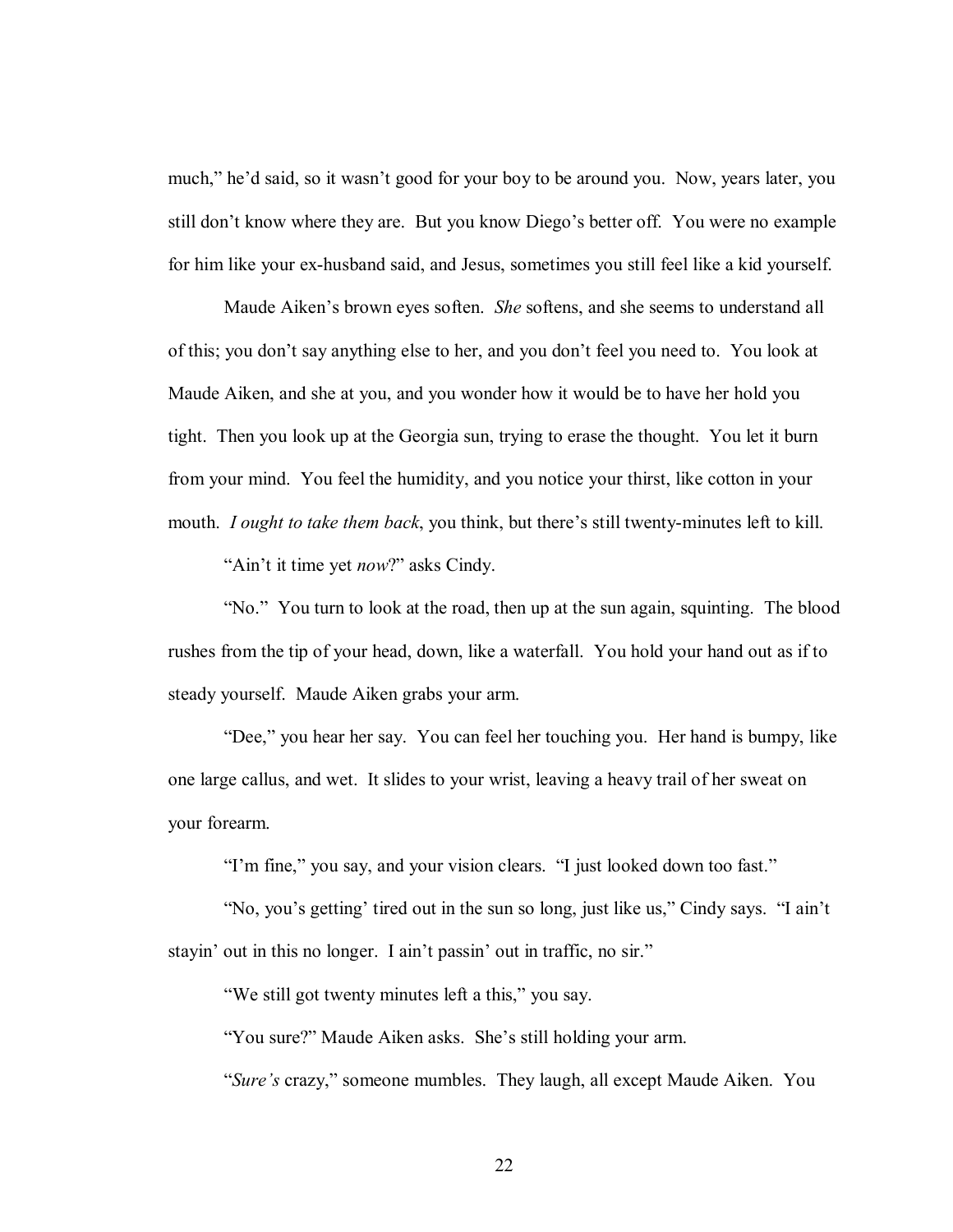think of her, your mama and how she used to bring you and your sister fresh lemonade in the summertime, when school was out and all there was around you was time. The swing-set you used to play on, still there in your backyard to this day—all steel and rust—and you, swinging high on it, your sister pushing you. Your mama would then come out that back door, wearing long pastel-colored dresses with flower prints, glasses of sugary lemonade in her hands.

 She loved her flowers, her vegetable garden, and her picnic table. All but one, the picnic table, is gone. Instead, you've got weeds now, patches of dandelions floating in knee-high grass. The dandelions cover her garden, and the grass grows against the side of your home. And though the table's still there, it's lost all its beauty, all its charm; its wood is rotting and it's covered in bird shit. You've let it all go to hell, and you don't give a damn. But you can remember your mama, what seems like a lifetime ago, sitting out there with your daddy, sipping gin and bitter lemons. She didn't believe in umbrellas for the table or personal parasols; she'd sit in the sun for hours. She tanned so easily, her excuse for never having to wear sun lotion. She loved that heat on her bare skin, with no protection at all. But you and Linda burned, and so she made you wear it. It smelled like coconut cream pie. You were too much like your daddy not to wear, she said.

 ìHow come we got to wear this, Mama?î you used to ask. You hated that grease on your skin, the oil that suffocated your pores.

"Honey, please don't fuss," your mama would say, rubbing the lotion on your shoulders. Her hands were soft, her touch always soothing, like chamomile. "You got to take care of this smooth skin of yours, sweet pea. You don't wanna look old before your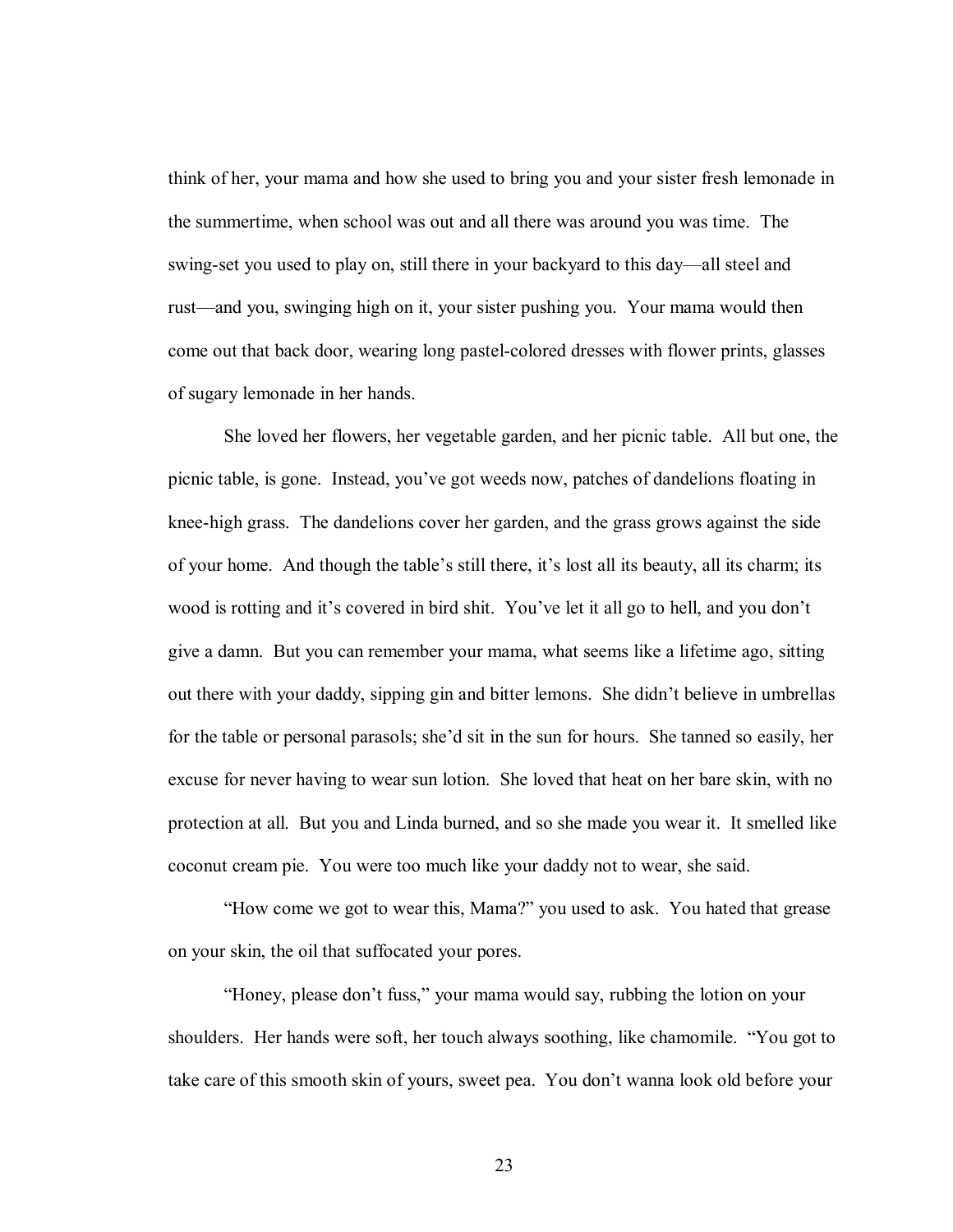time, now do ya?" Then she'd hug you, and kiss your cheek—leaving behind a pale print of her lips—and brush your deep yellow hair into a ponytail. You used to close your eyes, and feel her gentleness.

 When you were eleven, your mama was diagnosed with cancer. It was too late for her by the time they diagnosed it. You even overheard them say that she was *done*. You were eleven. And you were watching your mama turn into an old woman, though in the beginning—the beginning of her last year on earth—she sure as hell made it seem like she was okay. And so you believed she would be. She still kept at it with her garden, and she still drank her gin. But, eventually she had to stop all of it, all the *masquerading*, as your daddy said. It wasn't helping anyone, he'd said. Your mama listened. You don't think now that she had much choice in it. She began to sleep more and more from the *chemo*—you never did get used to saying that word—and you all learned early on that the gin and bitter lemons didn't mix too well with her Compazine.

 Your mama was scared of dying, though not a bit for her own soul. She always seemed pretty sure she was going to see God one day. She prayed a lot—every night, by the book—and was even baptized two years prior to dying. She was saved in the summertime. You and Linda watched with your grandma and grandpa that day when your mama was invited into heaven, as your daddy took pictures with a Sony he'd bought just for the occasion.

 ìDo you accept the Lord, Jesus Christ as your Savior?î the preacher asked. He wore a black short-sleeved shirt with a white collar. You remember it. You remember thinking he looked like a penguin. And then you bit your tongue, and hoped your

24 and 24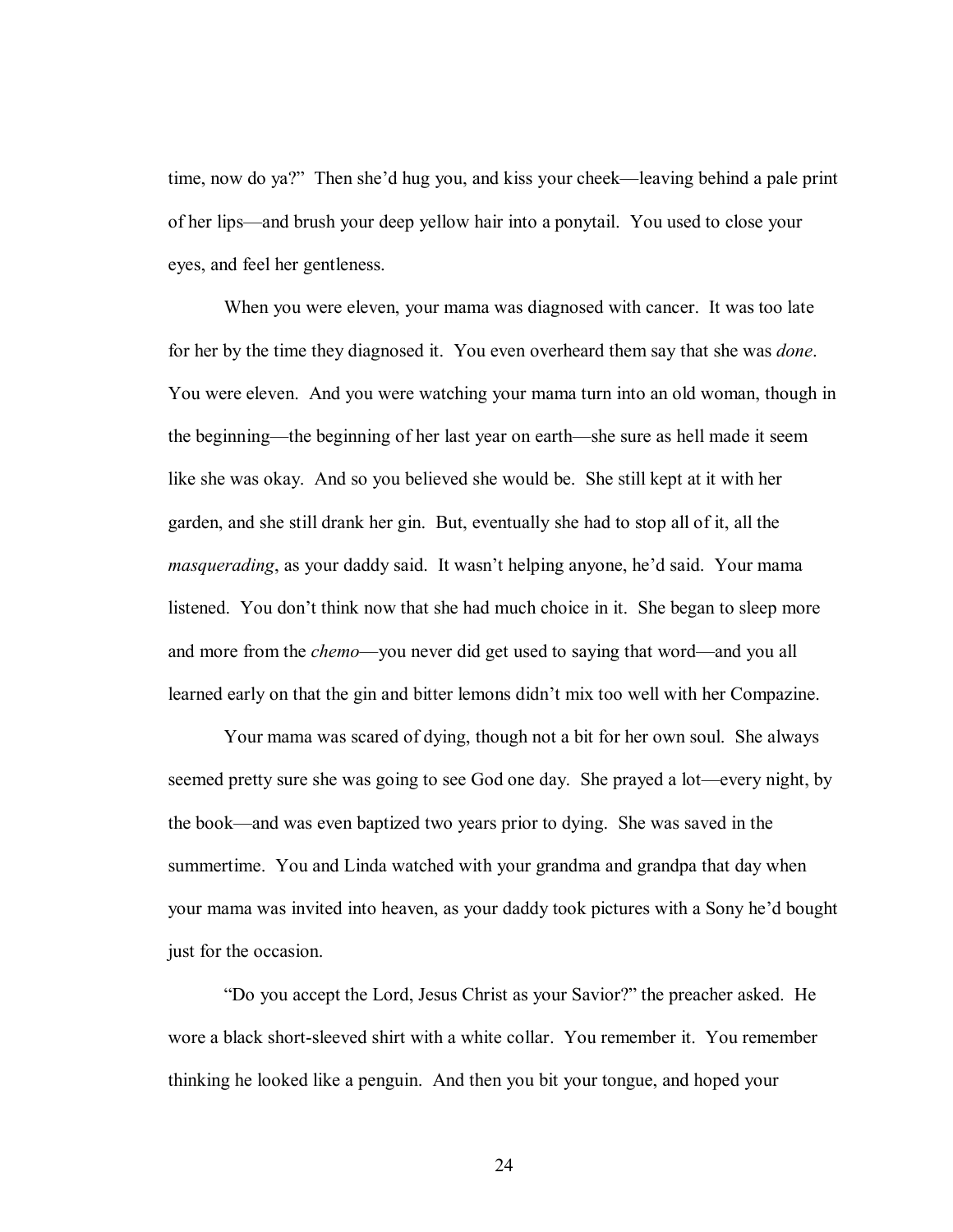thoughts wouldn't ruin your mama's chances at being with God. Your mama shook her head *yes*, that she had indeed accepted Jesus as her Savior. And then the preacher poured holy lake water on her head, erasing all your mama's sins. Now your mama was saved, and she never worried much about it after. She was saved in the sunshine outside the church. The only thing she ever feared after that was you and Linda wouldn't get saved, too. Like when she was dying—she feared it most when she was dying—that she'd die and never see you again. *And as of now*, you think, *she won't be seeing you*. Because you don't know how much you believe in God or that your mama's even in a place called heaven anyway.

"Ya know, Dee, I'm real sorry 'bout your man," Maude Aiken says, picking up newspaper from the grass. "Men are such lousy dickheads, ain't they? If only we didn't need them dicks." She laughs. Maude Aiken's missing three teeth on the side of her mouth. She wipes the sweat from her forehead with the front of her shirt.

"Thanks"

"You ain't ever see your boy now?"

"Nah, never."

"That man just up and took him from ya?"

 $Kinda$ .

"You're a policeman sorta, ain't ya? Can't you go 'rest that man?"

 ìI donít want to, Maude Aiken. I thought I did, one time. But the way I see it is my boy's better off without me."

Maude Aiken looks at you sadly, then at a passing car. It's blue. She follows it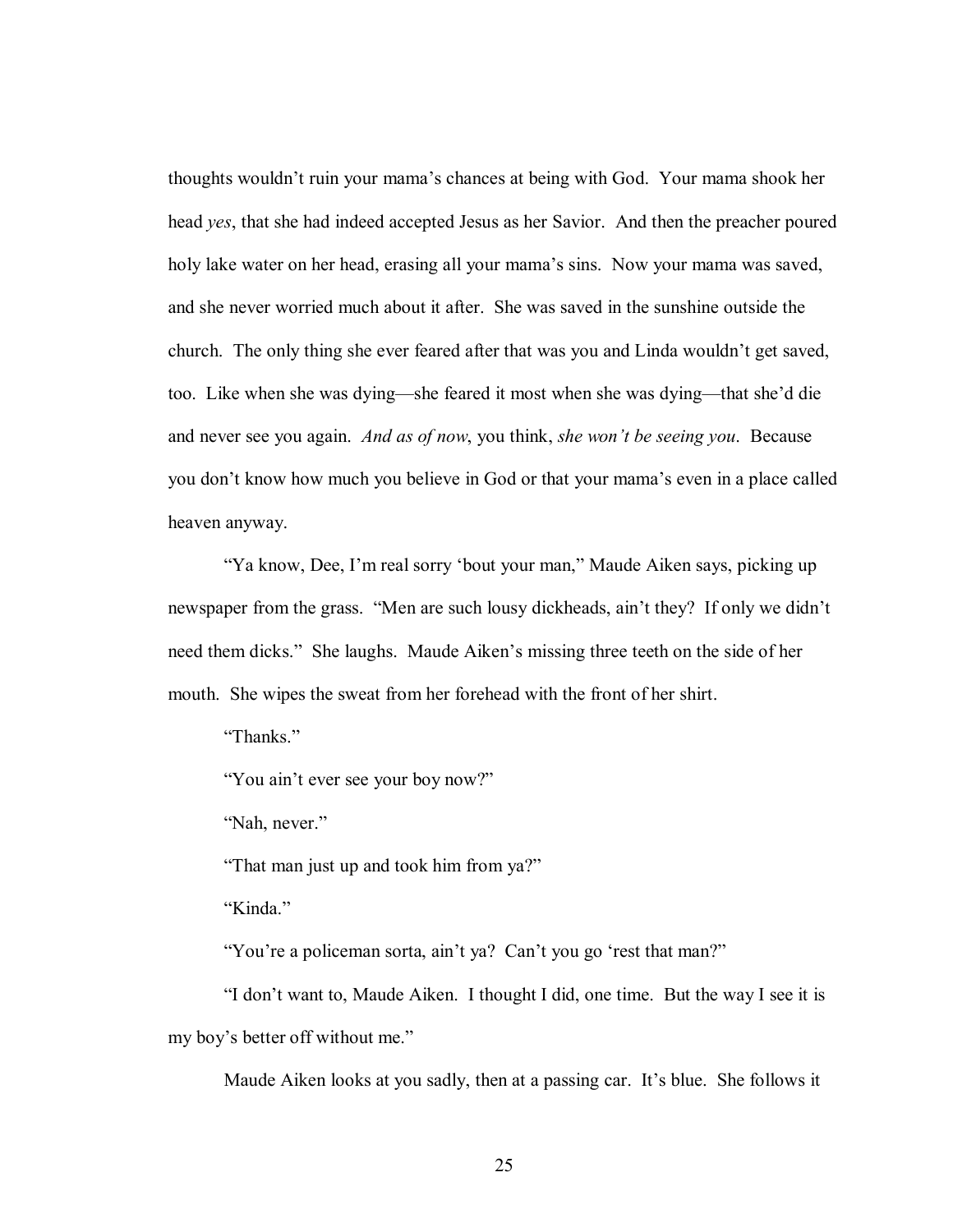with her eyes. Then she says, "A baby always needs his mama." You look at her, and you wish she'd say it again.

What you miss the most is being held. You miss your mama's hugs, the way you'd cling to her, the way she'd make everything okay when she pat you on the back. She'd hold the top of your head and kiss it, and then tell you that *it'd be alright*, no matter what it was, and even if it wouldn't be alright. Like when she was dying. She'd mostly do this—lie about her being okay—when she was dying because you cried so much then. And you guess now that she had to lie to make you stop. And so you'd believe her for a day or so that she'd be okay, that *I'll live to see you marry off and make babies of your own, honey* until you saw her dying again. Your mama was so pale those last months, and she wore a big black wig. She looked like a witch. And she threw up so much, all her insides, until she'd lost so much weight that there was nothing left to vomit.

You missed her when you started bleeding—you were fourteen—and you missed her at your senior prom. You missed her on your wedding day, too. It was performed by a judge at Robertaís City Hall. You wish your mama had been there to give you her blessing, and to tell you that a city hall was no place for you to marry. You wish your mama had been there to hold you. But she wasn't. And she wasn't there to hold you, neither, when your marriage came to its end. You had to catch your tears on your own sleeve, and call your sister a thousand times in Roanoke. "It's your sister again," you used to hear her husband say, passing the phone to her. You can only imagine his face.

"Is it fair that Maude Aiken can bullshit with the guard while we're here pickin" up the crap? We're the ones doin' all the work. That ain't fair," says Cindy. She seems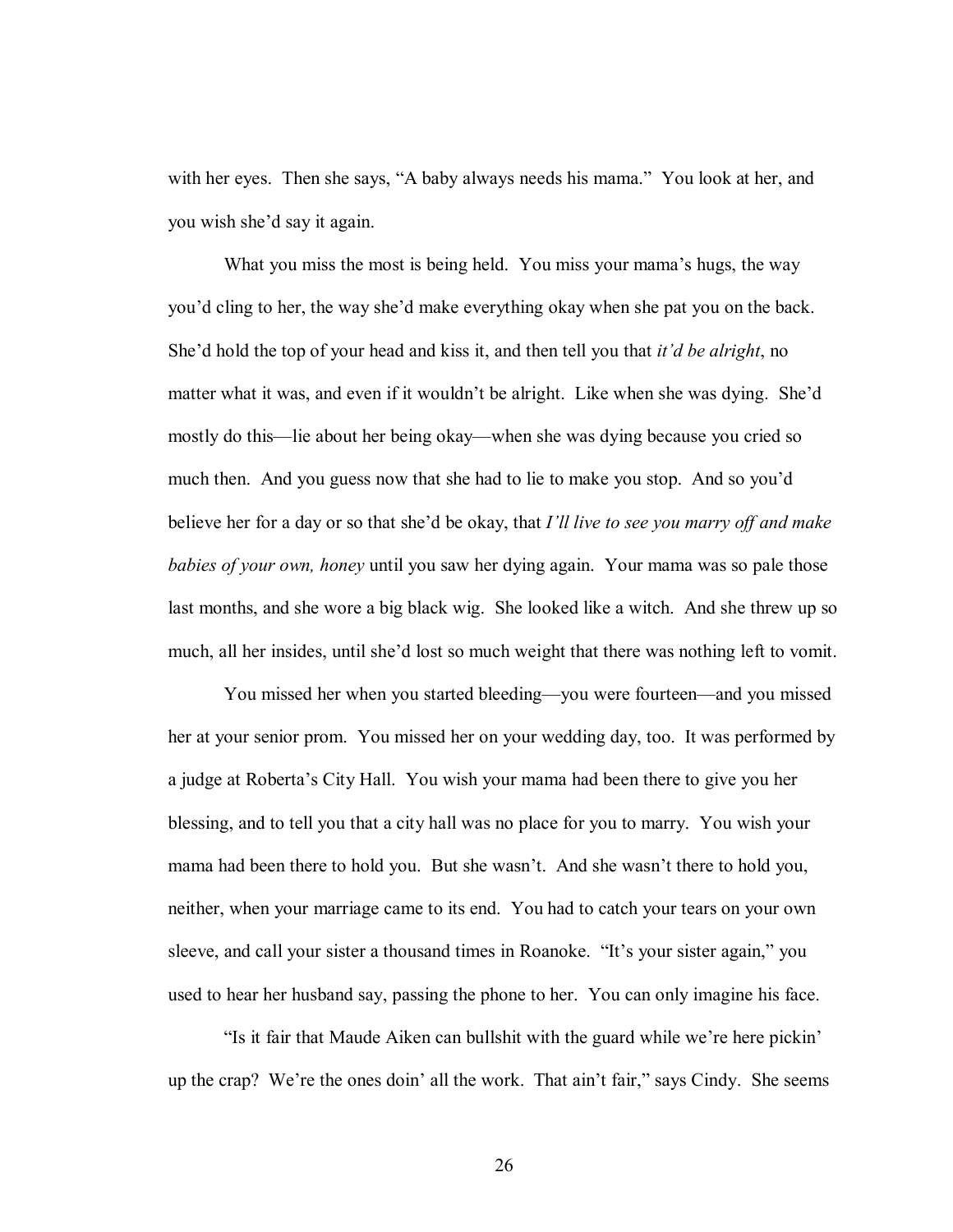to know that Maude Aiken won't ever try to hurt her, or worse. The other women agree. One even throws her trash bag down. All the garbage she's picked up leaks out, and a smaller, white plastic Kmart bag flies across the road. A brown Chevy honks its horn.

"Don't pull that shit on me," you say. "Now we're gonna be here even longer, how do ya like that? You did it to yourselves. Now pick this up!"

An empty can of Campbell's chicken noodle soup has fallen out of the bag near you, and you kick it with the toe of your boot. You kick it dead on, not under it, so that it doesn't fly into the air. You kick it like you hit a cue ball playing pool, right in the center, and the can rolls just a few feet, onto the shoulder of 75. You stare at it, then at the interstate. You can see the humidity rising from the tar like gasoline on a stovetop, the cars penetrating the thick, wavy film as they speed past. An airplane flies overhead, its motor gurgling loud in the sky like a speedboat on water. The line of cars move on average at eighty miles per hour, so fast you can barely see them individually, but only as one long, poly-colored train. It creates a line of motor noises, too, an intensity one level softer than that of the plane—a beat that quickly hums then disappears, only to immediately sound again as the cars pass one by one.

You're about to call and round them up—it's too hot, and you were only trying to scare them before. You walk towards them again, farther away from your correctional facilities van like a modern day paddy wagon.

"Ladies," you say. "Let's wrap it up, come on."

"We're leavin' now?" Cindy asks.

"Yes, we're leavin'." You move in place behind the head of the bunch, leaving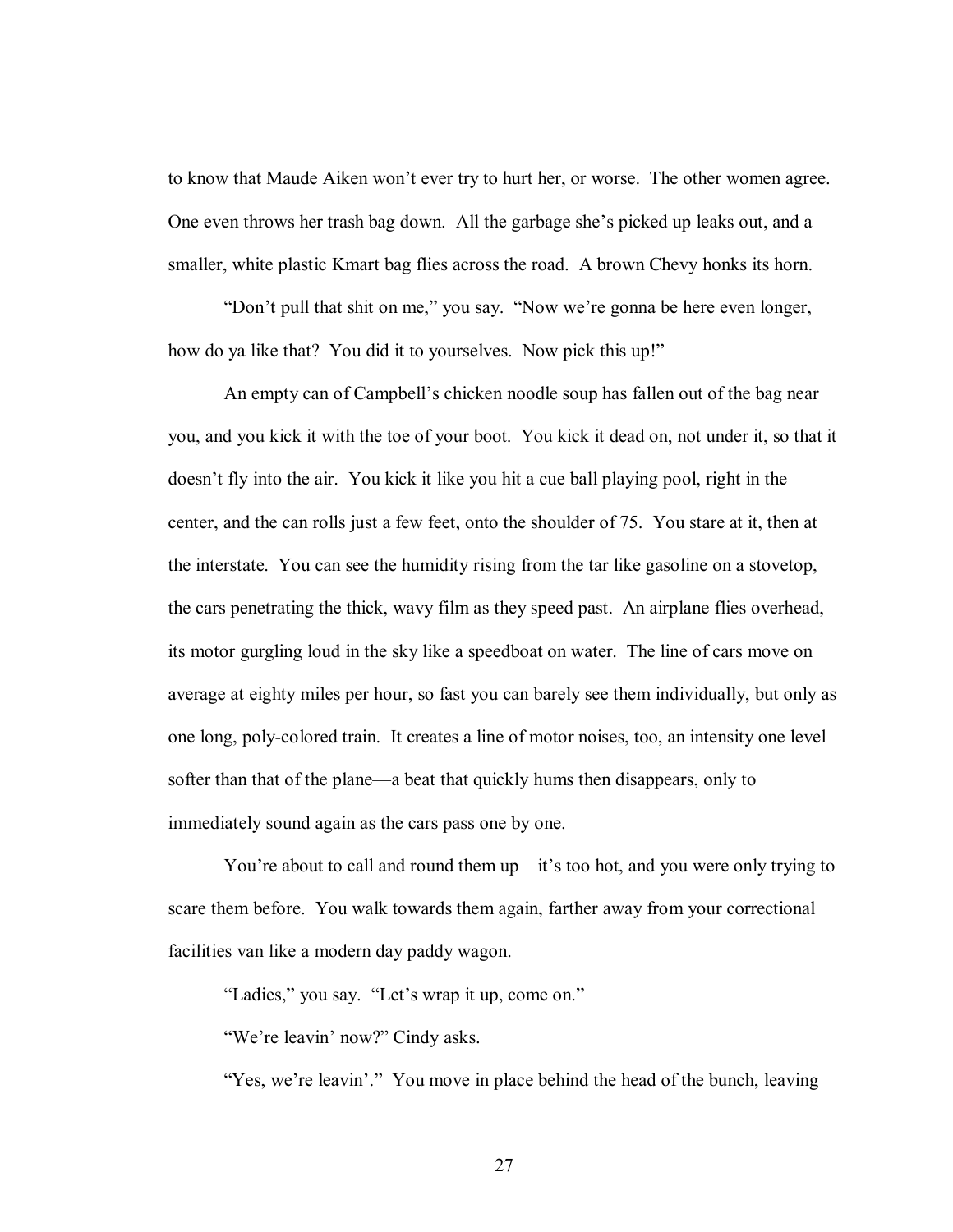only several women in back of you to follow, the stragglers, and shuffle them into a moving line. A chain-gang. You feel like a sheep dog, a German shepherd maybe, hurrying the flock of killers and thieves and misfits along towards the van. You march with them. You look behind you, making sure the stragglers are still there. They are slumped over, their black bags loose in their hands. They are sweating, their hair matted to their heads like hat hair. They are red, too, and their orange jerseys soaked.

 You look to the side, at the road heading south. You want to look those drivers in the eye as they pass you—you want them to know your truth—and you know they're looking, too. Across the interstate, though, past the cars and trucks, you see a woman standing beneath the arms of a cherry blossom. You notice her right away, she's out of place. She stands next to a white car, parked next to the shoulder nearest her. She's the only one you see watching you. The woman wears a light yellow dress with a collage of daisies painted on it, and she's smiling as curls outline her face. She looks like your mama. Her skin is just as dark, the way you like to remember her, before she went and got sick. She's three lanes away from you, but you think you can even smell her from under the cherry blossom. You smell Jean Natet perfume, sweet like, like tangerines.

"Mama?" you whisper. It sure as hell looks like her. You walk out of line, a step closer once again to the shoulder. From the corner of your eyes, you see the misfit women still walking towards the van. You wonder if they see the cherry blossom woman, too.

"Mama," you call.

"What that, Dee?" you hear Maude Aiken ask. Maude Aiken's leading the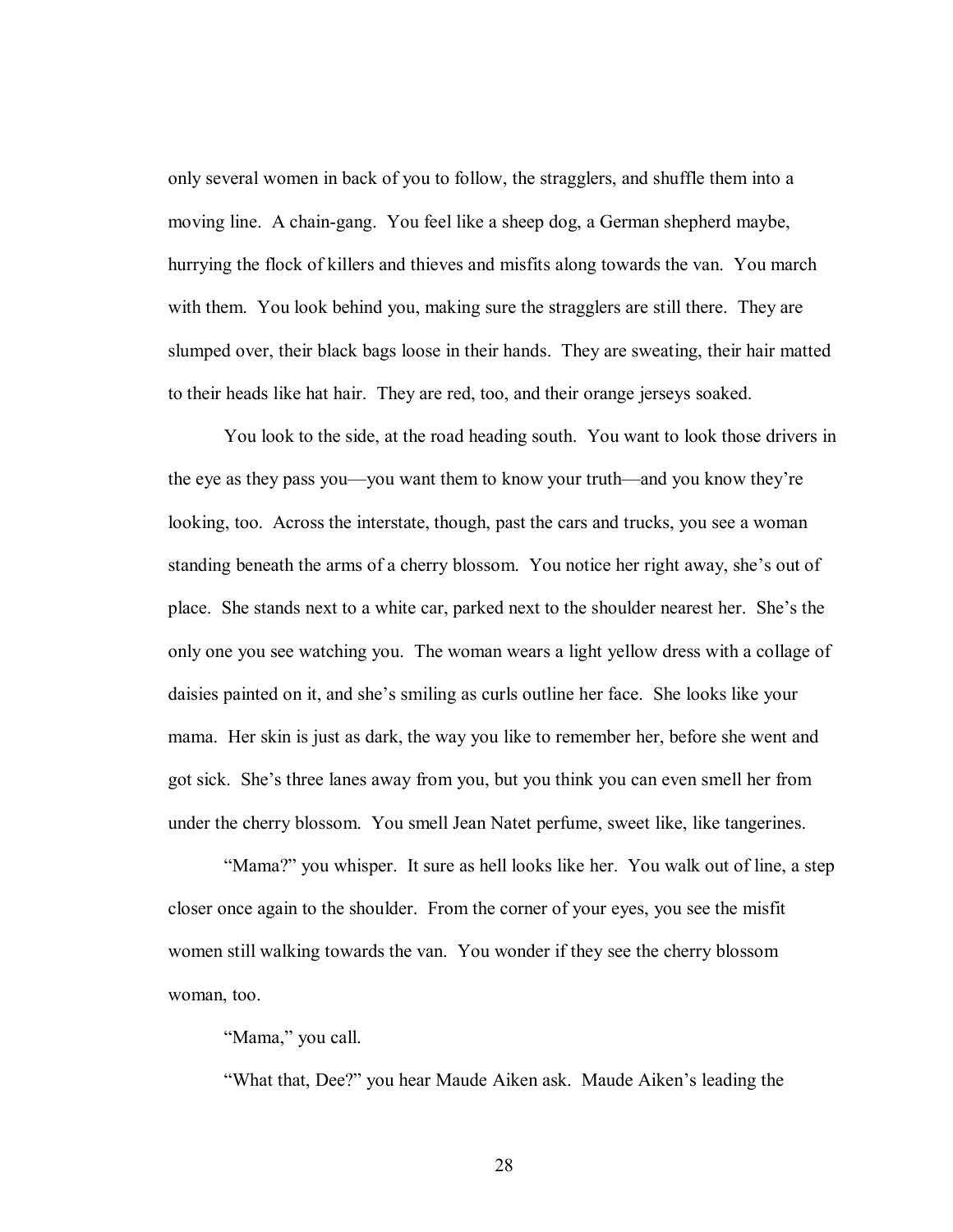pack. You ignore her, and instead focus on the woman under the tree. The beautiful woman is waving to you. Her lips move as well—she's calling to you, it seems—but the cars and trucks are so loud, you can't hear what she's saying.

"I can't hear you!"

"Who she talkin' to?" you hear someone ask.

"Who's that she's lookin' at?"

"Say again!" you call.

"Dee, who you talkin' to?" Maude Aiken asks.

*<sup>\*</sup>Her*," you say, pointing. You move to the edge of the median, and cup your hands around your mouth. You're careful not to step on the broken glass, like puzzle pieces, shattered around the white line.

"Say 'gain," you cry.

"Damn. This girl is hallucinatin"," an inmate from behind says, and the rest laugh. You pay them no mind because they can't see from where they stand. They're blocked by the cars, and can't see past the vehicles, like you can. Because you're standing at the edge of the road and this makes all the difference.

 The cherry blossom woman who looks like your mama waves to you again, frantic now, but she smiles. Her dress is sleeveless, and the healthy flab from under her arm jiggles as she waves. "Come here," her lips seem to read. Her dress is blowing, real subtle like, like the humidity from above the road. You step onto the shoulder. The car passing you beeps its horn, ad you feel wind as it passes, a quick gust. You close your eyes and bite your lip, as if it prevents you from flying away.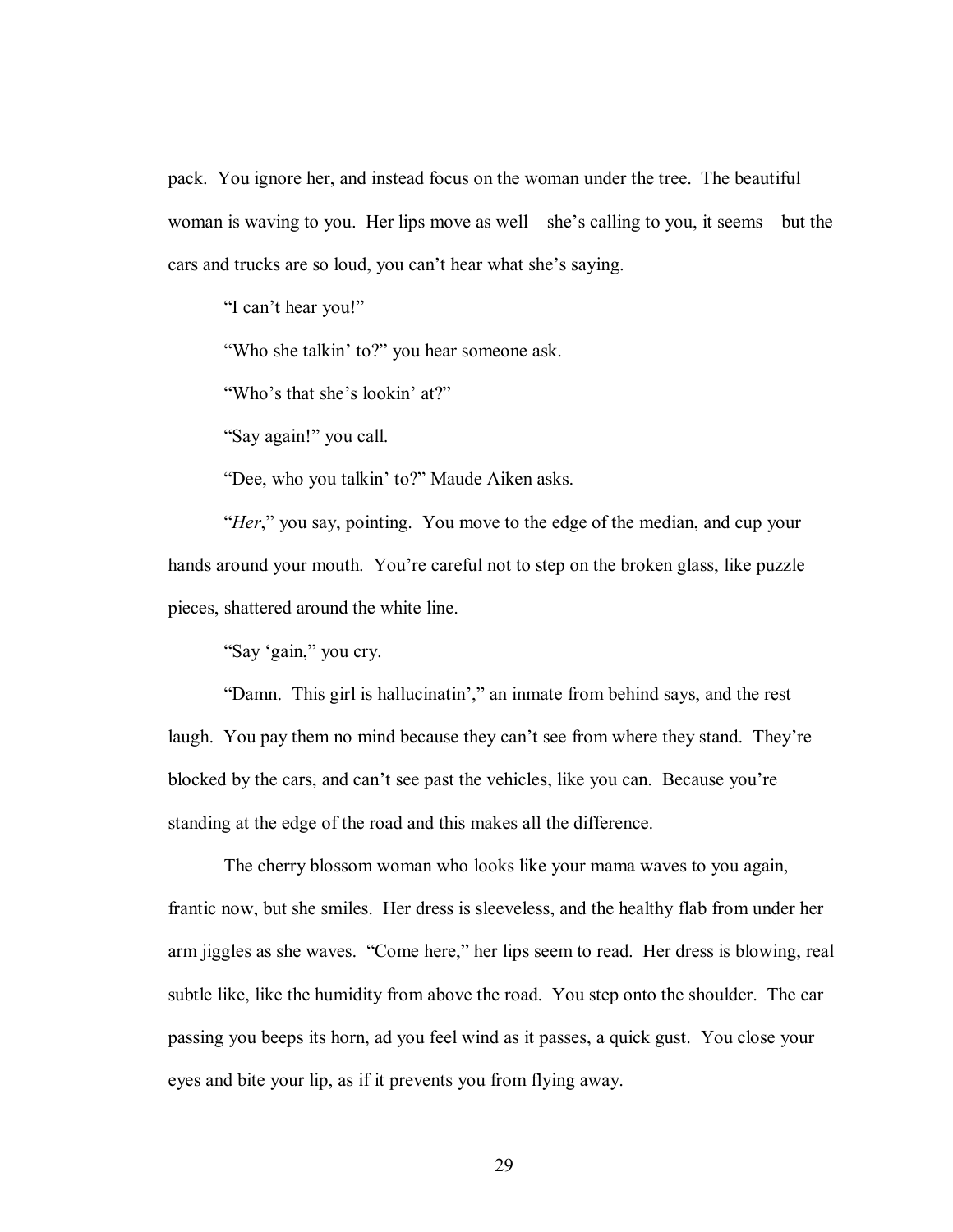"What's your problem, asshole?" you yell after it. Then you take another step forward and think how sorry you are for cussing in front of your mama. You look at her. You see shades of black.

"Stay, Dee," says Maude Aiken, from nowhere. Her voice is calming as she interrupts your thoughts.

"Get back to work, Maude Aiken."

"Dee, come on, where you goin' now, honey?"

Your neck snaps at the word *honey*, and you turn to Maude Aiken. You've wanted to be called *honey* for twenty-two years now, to *be* somebody's honey. Maude Aiken puts out her arms toward you, as if to stop you. You wish she'd come hug you.

"Aw, let 'er go, Maude Aiken, let 'er go! Let's see how far she gets."

ìYaíll hush up!î But Maude Aiken never takes her eyes off you. She says,

ìDeanna, donít you want some water now, sweetie? Come on. Youíre just overheated honey."

Maude Aiken walks, but is still some distance from you. Now you wish she'd stop and leave you be. You've got time. You look back at your mama—you're almost positive it's her—loving her and missing her the way you have since she gone and passed. Did she ever really leave? It's your mama's ghost, maybe. Whoever, she's got something you need to hear. You thought Maude Aiken understood this. "A baby always needs its mama," she'd said. And yet, here Maude Aiken is, trying to stop you from being with yours. And so you start to cross the road because you've never wanted anything more than to be your mama's little girl again.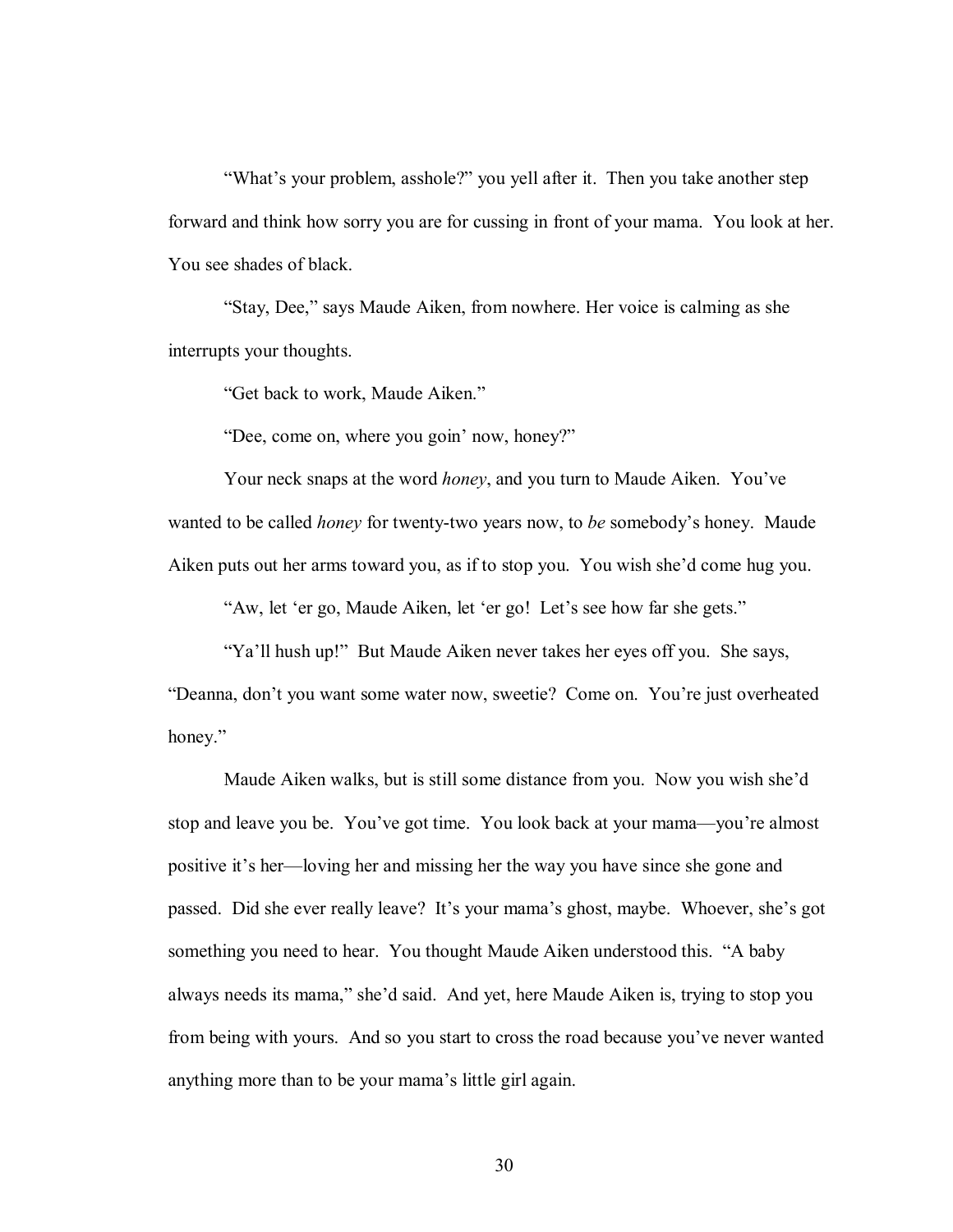You step on the glass on the shoulder, letting it crack beneath your steel-tipped Timberlands. A row of cars in the far left lane honk their horns one long note, and so you step back and wait. *Goddamn them, hurry up*, you think. You don't want her to disappear again. You wait only seconds, and then you see an opening in that left lane. You look back. Maude Aiken screams something, and the girls are laughing. They're cheering. *They can go to hell*, you think. Then you face her, your mama, or your mama's ghost, or whoever it is that's standing beneath the tree. Your view is hazy. You see fuzz in front of her. But you run to her anyway because you know she's there, letting twenty-two years of missing melt away behind you in the unbearable Georgia sunshine.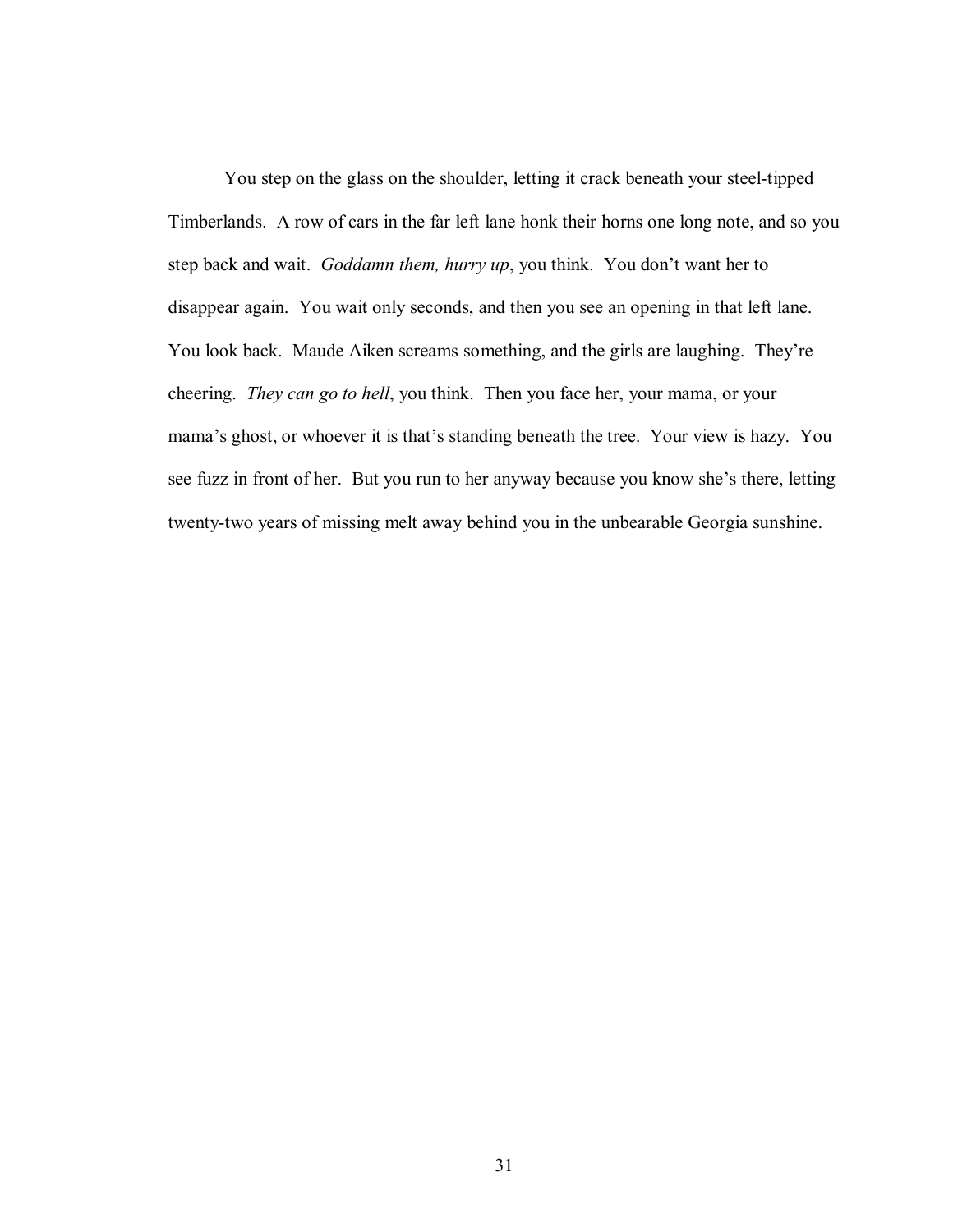## PIGS IN THE CLOSET

I.

 I live in a halfway house that they keep telling me used to be a slaughterhouse in the early 1900s. "Fucking great," I say. "Who gives a fuck? Why keep telling me the same shit?" My bedroom's on the first floor, in the back of the building, away from all the others; and, my p.o., Ron, says it's because this room used to be the freezer where they stored the headless pigs. Ron says this room's probably where they cut the heads, too, as if I get off on this, as if this makes me feel welcome. Shit, he's exactly like the guys who live here—he repeats himself all the time—and I get headaches now from how much I roll my eyes in this place. "Okay, okay, I get it," I say. "Frozen pigs." But the floor in my room is hardwood, and Ron likes to play detective and point at the damn spots where the wood is darker than the rest. On one knee, hunched over, he's always telling me, "This here, Jimmy, is definitely a pig's bloodstain. This place might be haunted, what do you think?" What do I think? Christ, enough already.

 My bedroom, like the rest of the house, smells like those old houses kids go to on school fieldtrips, like the Betsy Ross house across the river, or that poet fag's house in Camden, but sometimes I think I smell death, too, like the smell on old people. But I know it's because these guys fucking talk too much—all that talk about those motherfucking pigs. It gets in my head.

When I walk, the floors creak. The walls are brick, and I can see where past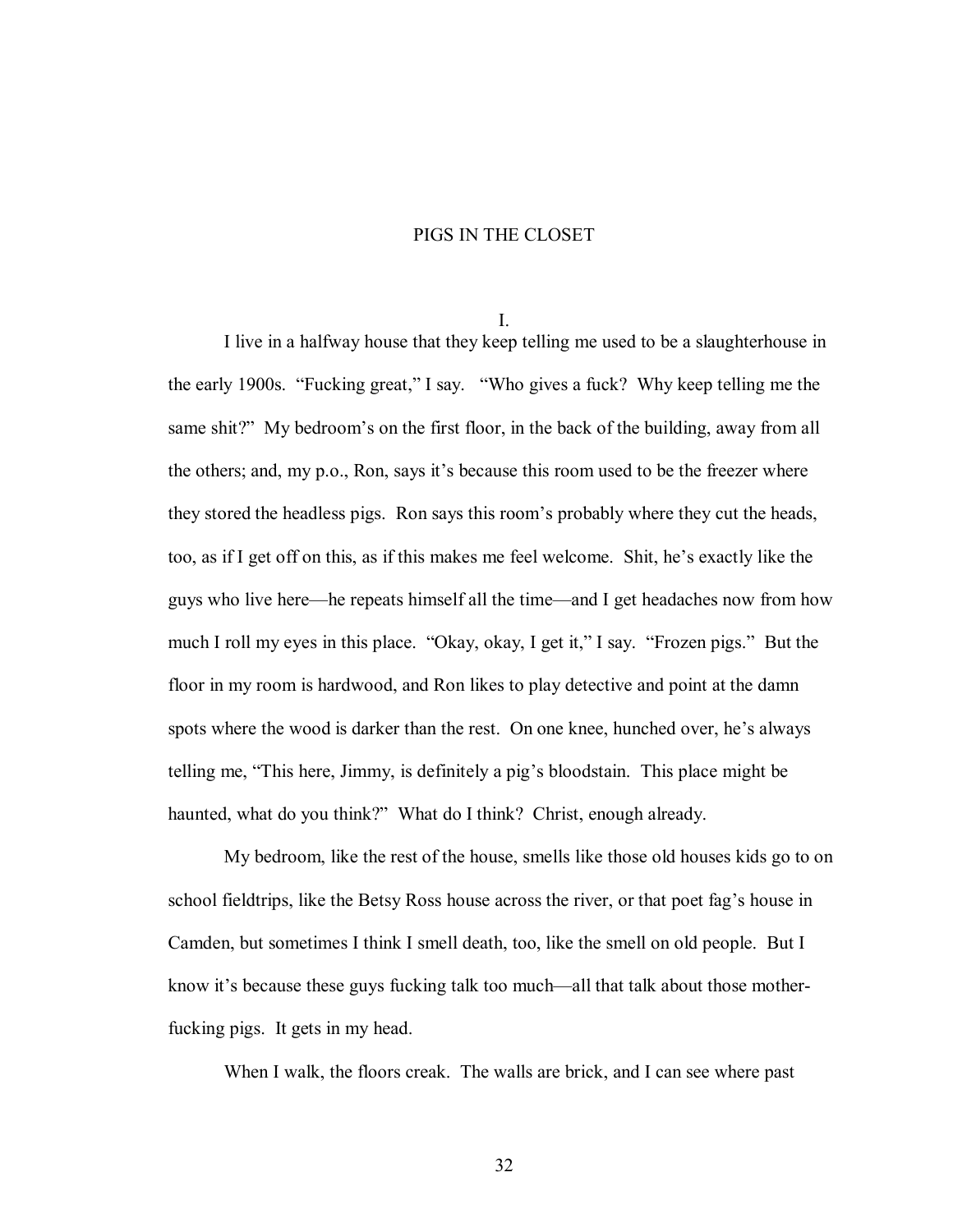inmates have colored the cement with their pencils. A quarter of the back wall is a fucking coloring book. They give me some furniture, but it's like I live in a convent— I've got the bare minimum here—and each piece looks like it might break if I shut it too hard. My feet extend past the bed, a twin, when I'm on my back, and I've got a pillow with no fucking fluff. I don't think I'm allowed ladies here, and that's okay—I wouldn't take them here anyway. Sure, the bed's soft, at least; but, aside from its size, I only have one blanket, and it gets damn cold at night. I keep telling Ron I need another layer, and he reassures me he'll get it. But I haven't seen anything in a month.

Someone knocks on my door.

"Yeah? What is it?" I ask. I already know I'm late. Breakfast was twenty minutes ago.

Ron smiles when I open it. "What's going on, Jimmy?" he asks.

"Look, man, I know I missed breakfast. I just can't tie this fucking tie."

"Here, you want me to help you?"

"No," I say, and turn away from him. "I got it. I'll *get* it."

Ron is a small man, five inches shorter than me—and I'm not that tall—and he's wiry. But he's been doing this shit, paroling, for his whole life. He told me once, "I swear to God, Jimmy. All my old girlfriends are in this business, too, because I never meet anyone outside of it. This is all I know. Even in the Army, I dated a girl down in Georgia? And you know what she was? A prison guard. A coincidence, huh?"

Ron stares at me still, and I throw my tie on the floor.

ìWhat do you want?î I ask.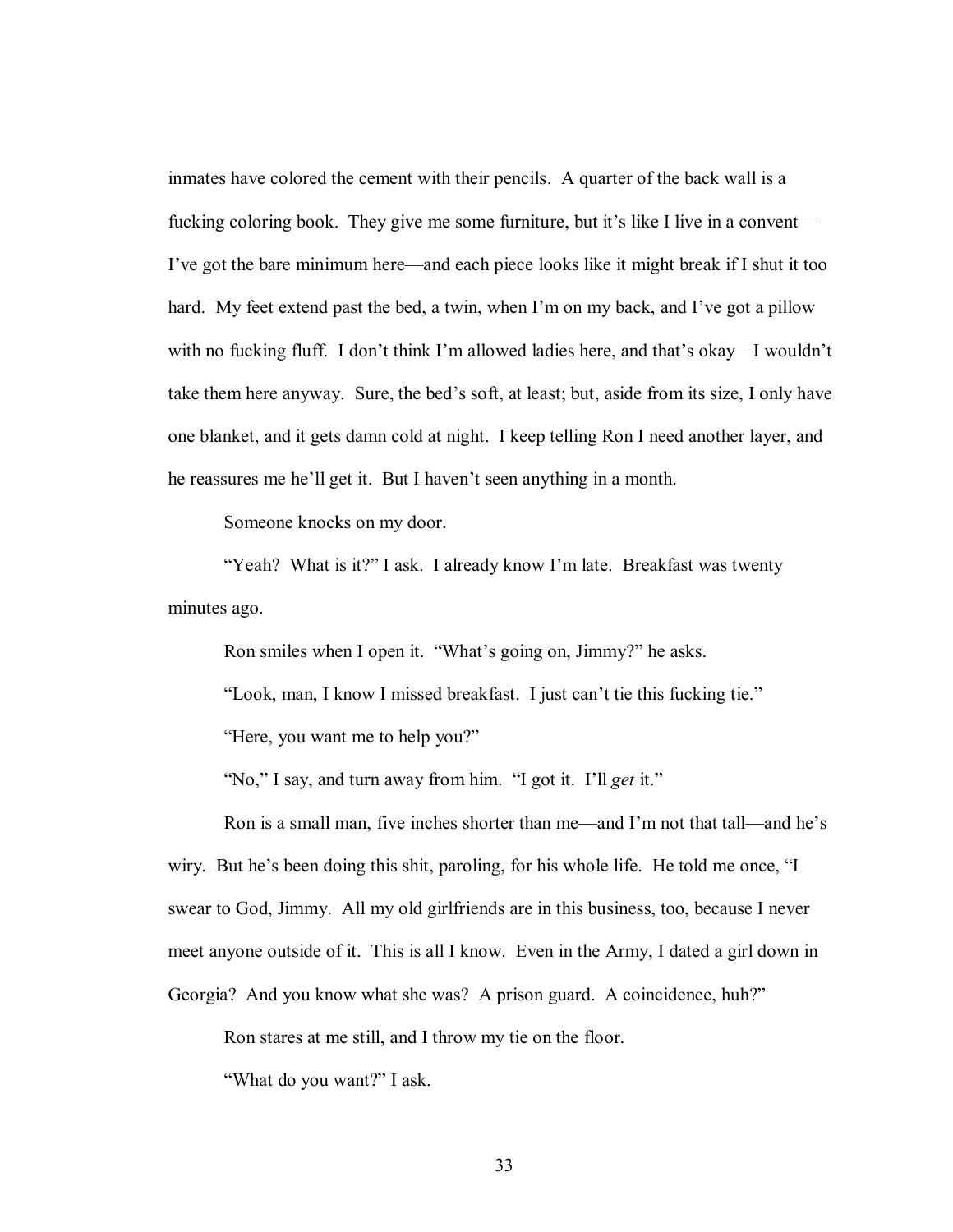"I'm just seeing if you're ready."

"Do I look ready to you?"

"I meant, are you ready for this interview, Jimmy?"

 ìI donít know,î I say. How the hell am I *supposed* to know? I want to ask. I can't even tie my tie. I'm supposed to go downtown to PizzaHut this afternoon, and give them my application. I don't want the retail part of it, though, and I checked that on the paper. Ron said that that was a bad idea, that it'd reduce my chances of getting hired. But I did plenty of retail shit before State prison, and it's fucking terrible. Every holiday, I worked. And every week, the schedule's different. I could never plan ahead. So now I just want to be the guy who delivers the pizza, and pockets the tips, and I don't fucking care when they put me on.

"Well, when you're ready, I'll drive you," Ron says.

"Thanks."

"If you need any help with that tie, Jimmy."

"Yeah, sure. You'll be the first guy I call."

 Ron leaves and goes upstairs, and I follow him out, but I go to the kitchen instead. I wish I could lock my door, but I can't. It doesn't have a lock. Some of the others who don't have jobs yet either, sit around the kitchen table, a butch bridge club, and they read the fucking newspaper like they give a damn. I don't know who they are, and I don't know where they came from—as far as I'm aware, we weren't at the State Pen together, and if we were, well I never knew it. Trenton's full of shit-heads I never met. That's all that's there.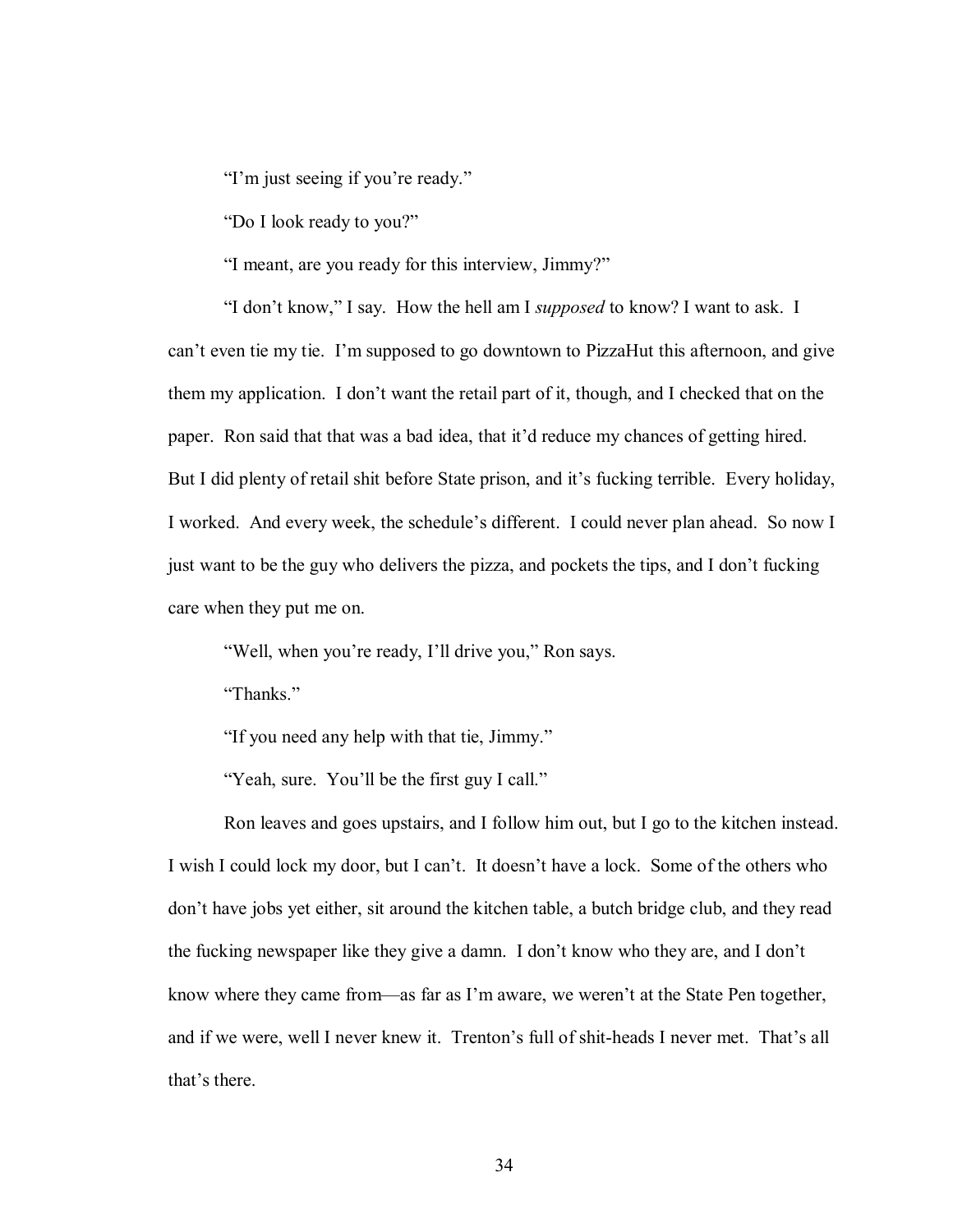I pour myself coffee, but it tastes like ass, and so I pour it out and toss the mug in the sink.

 ìWatch how you handle that cup,î Harry, the bald man who lives upstairs, says. He's middle-aged, and has the gut to prove it, and I think how sometimes, in the right light, he looks almost pregnant. He says, "You're going to break it."

"Well, who made this shit?" I ask, pointing to the coffee.

"If you don't like it, then don't drink it."

I walk up to Harry, who's in a chair, and I'm close enough so that if I spit, he'll

feel it. "What the hell am I supposed to drink then?" I ask.

"Take it, easy," he says. "You're overreacting." But he's not scared, I can tell, and I'm glad because maybe that means he's angry.

"I'm still half asleep, and I've got to go to a fucking interview," I say.

"So? Get your p.o. to take you to Dunkin' Donuts, or something. You'll live, I promise."

"Hey, fuck you."

But Harry only laughs. "You want to?" he asks.

 Outside, Ron smokes a cigarette on the stoop of the building, his green windbreaker

riding up his back as he sits, hunched forward. He turns when he hears the door open. "There he is," Ron says.

"I didn't hear you come out," I say.

ìYou were starting up with that guy in the kitchen. And, I thought Iíd let you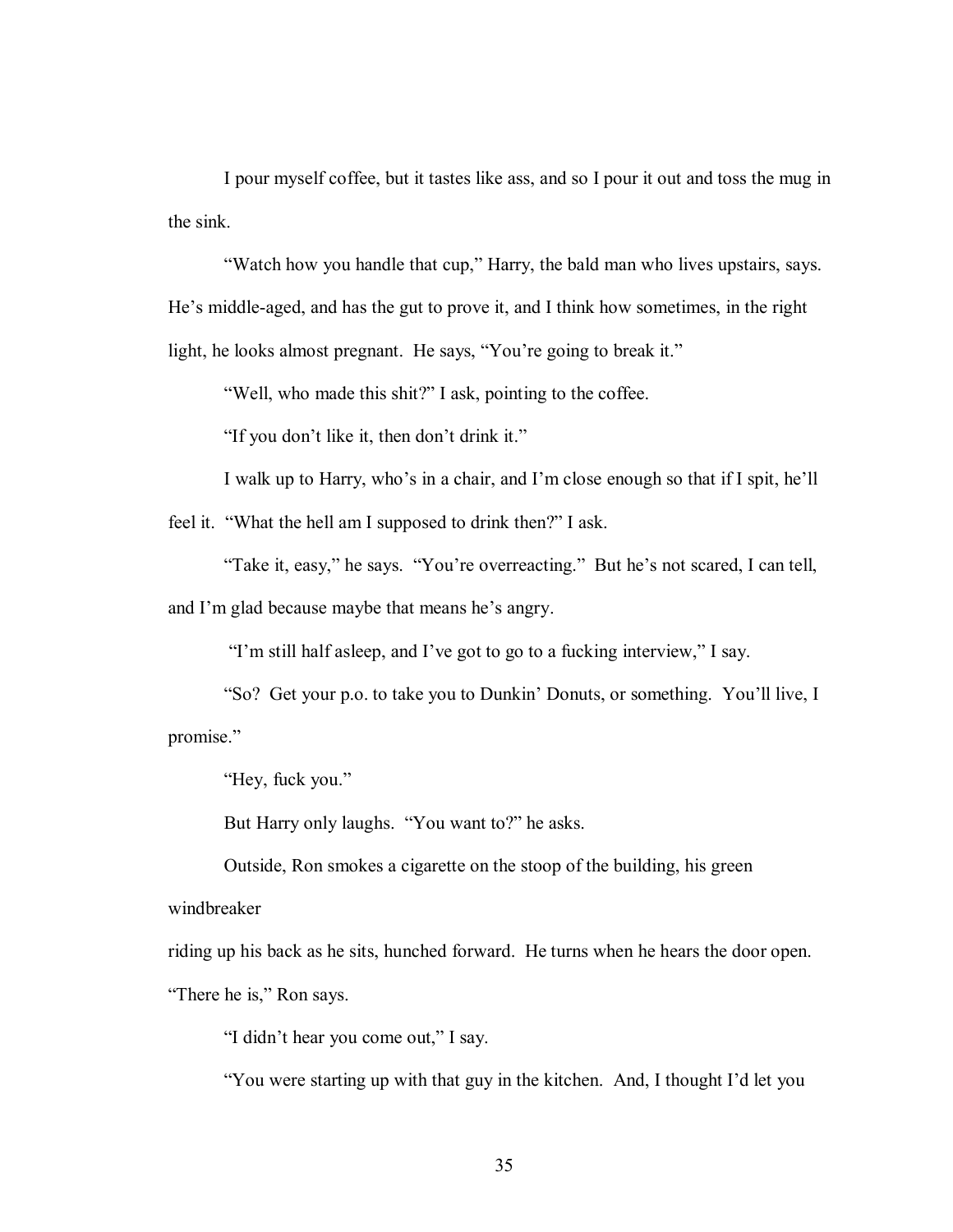work it out." He exhales, but speaks in the middle of the drag so that he sounds like he's lost his breath. "Hey, you better be careful, Jimmy."

ìWe need to go get coffee,î I say, and I look at the sun.

"Go get some inside."

"It tastes like shit today. I'm not drinking it."

"Don't be a dick, man."

"I'm not drinking it."

"You could always make some yourself."

I watch him, and Ron stares up at me with a sore expression on his face, like he's disappointed and angry and confused, all at once. "Come on, then," Ron says, and he throws the butt on the step. But neither of us moves as we watch the smoke still struggle off the cigarette. The wind blows, and the tip of the cigarette suddenly crackles. But it dies as soon as the wind moves down the block. Ron extends his leg to step on what's left of the butt. "Well, come on," he repeats.

"What?"

"We're leaving now."

"The interview's not for forty-five minutes."

"You're not going to be late, Jimmy," he says. "So if you want that coffee, we're going now."

I move past him, and I cut across the lawn, which I know pisses him off, and I reach to open his old-man Skylark with its rusted rims.

ìDo you have your application?î Ron asks.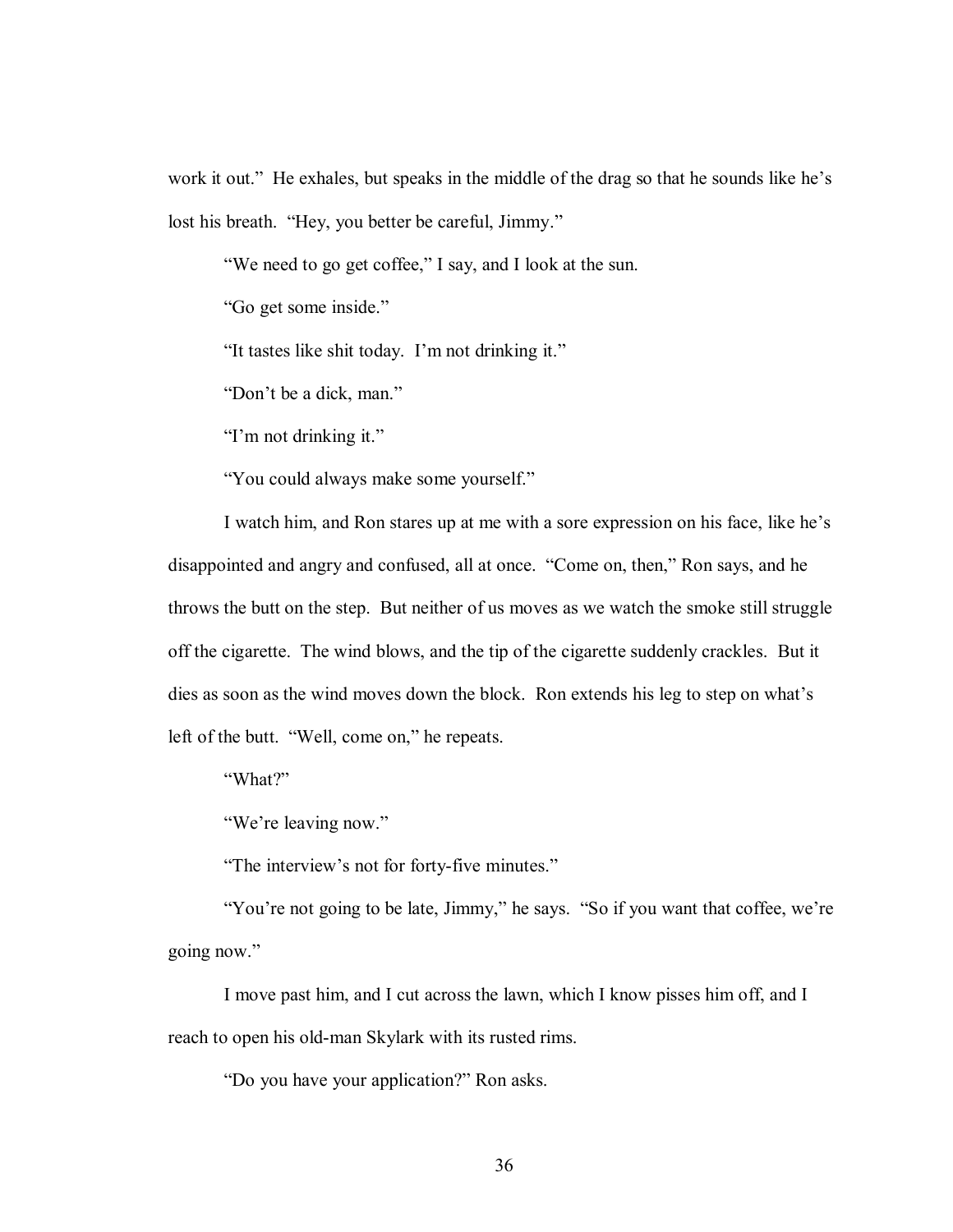"Oh. No, I don't."

Ron turns his hands palms up. "Well, what the hell are you doing?" he asks. "Go get it."

The PizzaHut in downtown Trenton sits between a lawyer's office, and a nail salon. I sit in the waiting booth for the manager to come and shake my hand. Ron is somewhere outside, parked along the curb of the street. I hold my coffee, but I don't want it anymore—I think I've got to take a shit—and I look for a trashcan to dump it.

"James Keegan?" a man asks, coming from the back. His voice is loud, and unexpected, and I spill some coffee in my pants; but, I ignore it, even though it burns like hell and looks like I've pissed myself. I nod to greet the man.

"Hello, I'm Gordon," he says, and we shake, and he pulls his hair into a ponytail. I see that Gordon is probably in his late-twenties. He is thin, and wears glasses, and his teeth are crooked. This *is my boss?* I think.

But, I say, "It's nice to meet you. And then I remember what Ron told me, and so I add, "Thank you for this opportunity."

 Gordon smiles and we move to a table where he gives me a glass of water. He doesn't ask me any questions, but says it's good that I'm punctual, that that's a good sign. And then we are quiet as he examines the piece of paper that's supposed to tell him who I am. I wait for the questions to come, especially after he reads Number 13— "Have you ever been convicted of a crime?" I tap my foot against the floor, quietly, so that no one can hear, and Gordon blows bubbles with his chewing gum. Minutes have gone by, I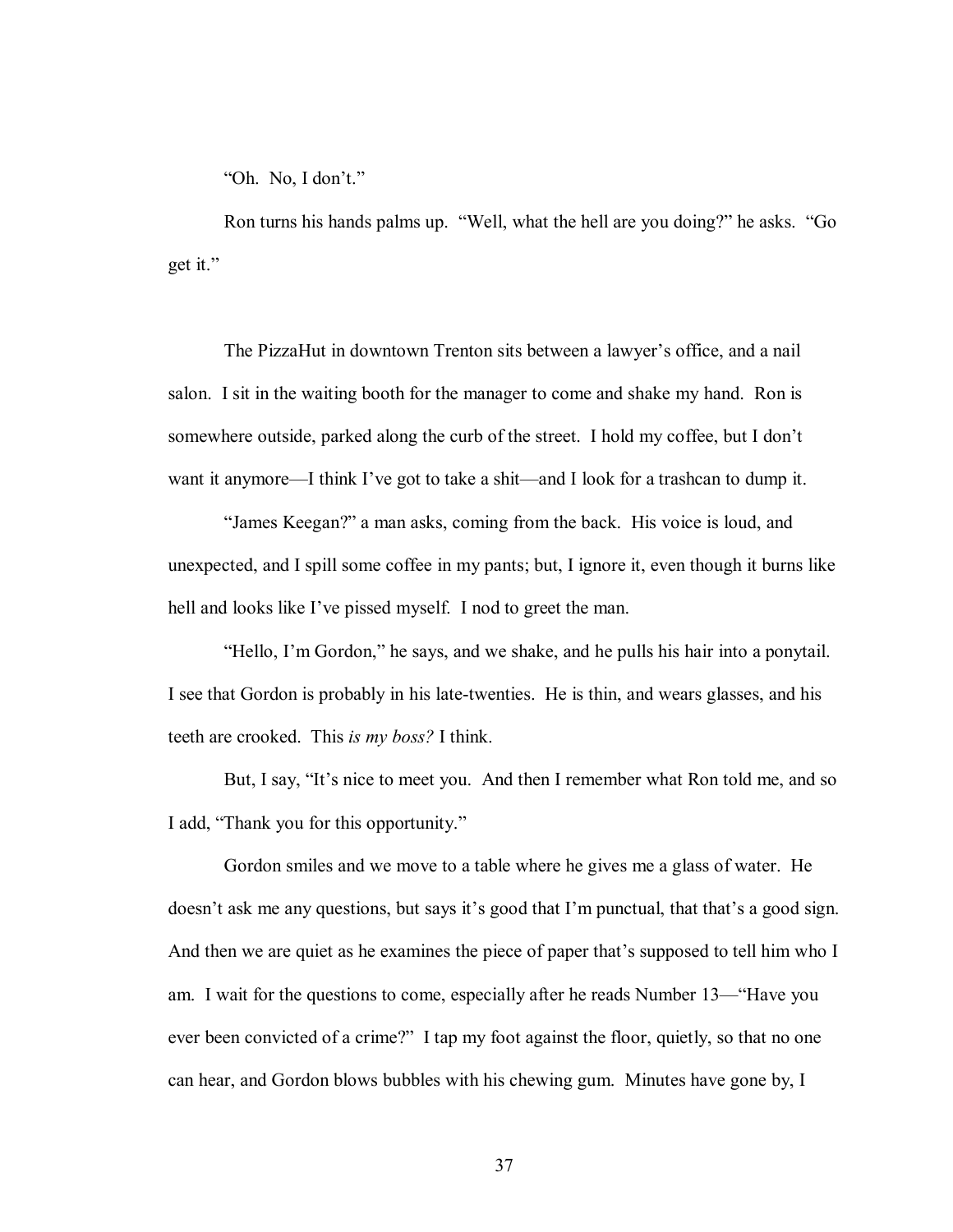think, and still, nothing but silence. Finally, I move my arm into my lap, and look at my watch beneath the table.

"Do you have a valid driver's license?" at last, Gordon asks me. I wonder if he's overlooked the question.

"Yes, sir," I say. "I just got it renewed."

"Well, we could only start you at minimum wage, but the tips would be yours." He pauses and looks up. I smile. But Gordon cocks his head. "So what were you in jail for anyway, if you don't mind me asking?"

# II.

 Jimmy held Kelly as she giggled into his chest, and she tried to push him off. "I'm going to miss my train, Jimmy, let me go."

"Ah, I don't want you to leave," he said.

I've got an appointment," she laughed. "Listen, you're going to find a job today, right?"

Jimmy loved the way Kelly felt in his arms, but he absolutely hated the way she looked at him, like he'd take care of her forever. "Go take care of yourself, and quit needing me," he wanted to say to her sometimes; but, he could never bring himself to do so. Kelly was small, and very fragile, Jimmy thought, like an Easter egg. Her old man used to beat on her; and, even years later she still flinched if Jimmy moved too quickly, as if she thought he moved to hit her. And, the thing was, Jimmy wanted to take care of the girl. He just hadn't been able to do it very well, up until now.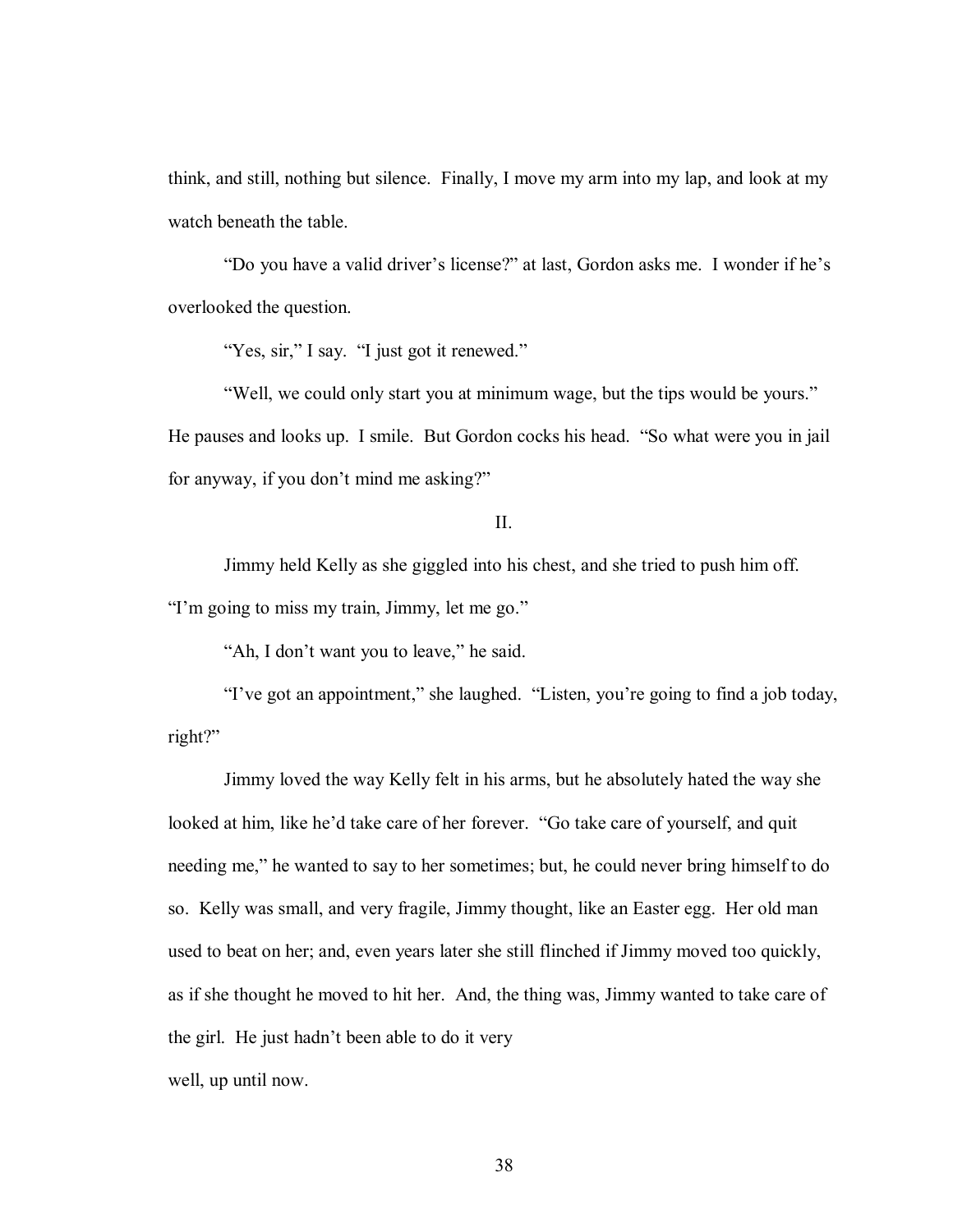Jimmy let her go. "Yes, I'm going to look for a job. Don't worry," he said.

 Kelly kissed him on his nose, and walked to the doors of the station, leaving him to watch as the clouds opened and the rain fell hard on his head. She turned to tell him to go away, or he'd get sick. Jimmy just waved, and Kelly blew a kiss. "Go back to your car, jackass," she said, and smiled.

Jimmy nodded. But he needed money, that's what he was thinking. The rent was overdue, and Jimmy was sure that any day now, the electricity would be cut because he hadn't paid that either. If only he hadn't been fired from Wegmans, he thought, still standing in the rain, his clothes stuck to his body like film. The managers had caught him on camera stealing boxes of store-brand instant macaroni and jars of tomato sauce, and they'd threatened to call the police if he didn't cooperate and leave peacefully. But Jimmy had complied—the last thing he'd needed was another petty crime added to his rap sheet. And anyway, he'd believed he'd find another job. It was retail—people were always hiring. Except, three weeks went by, and still no one had called in response to his application.

Jimmy returned to his car once Kelly was out of sight.

ìFuck,î he said, and hit the steering wheel with a fist. He turned around. The camera that his mother had given him as a birthday present three years ago still sat on the floor in the backseat. It was used—his mother had found it on the internet—but its lens was just long enough for Jimmy to feel like a professional when he used it, which is why he'd wanted it in the first place. The night of his twenty-seventh birthday, and the two months following, Jimmy took pictures of whatever was in the park—flowers, birds,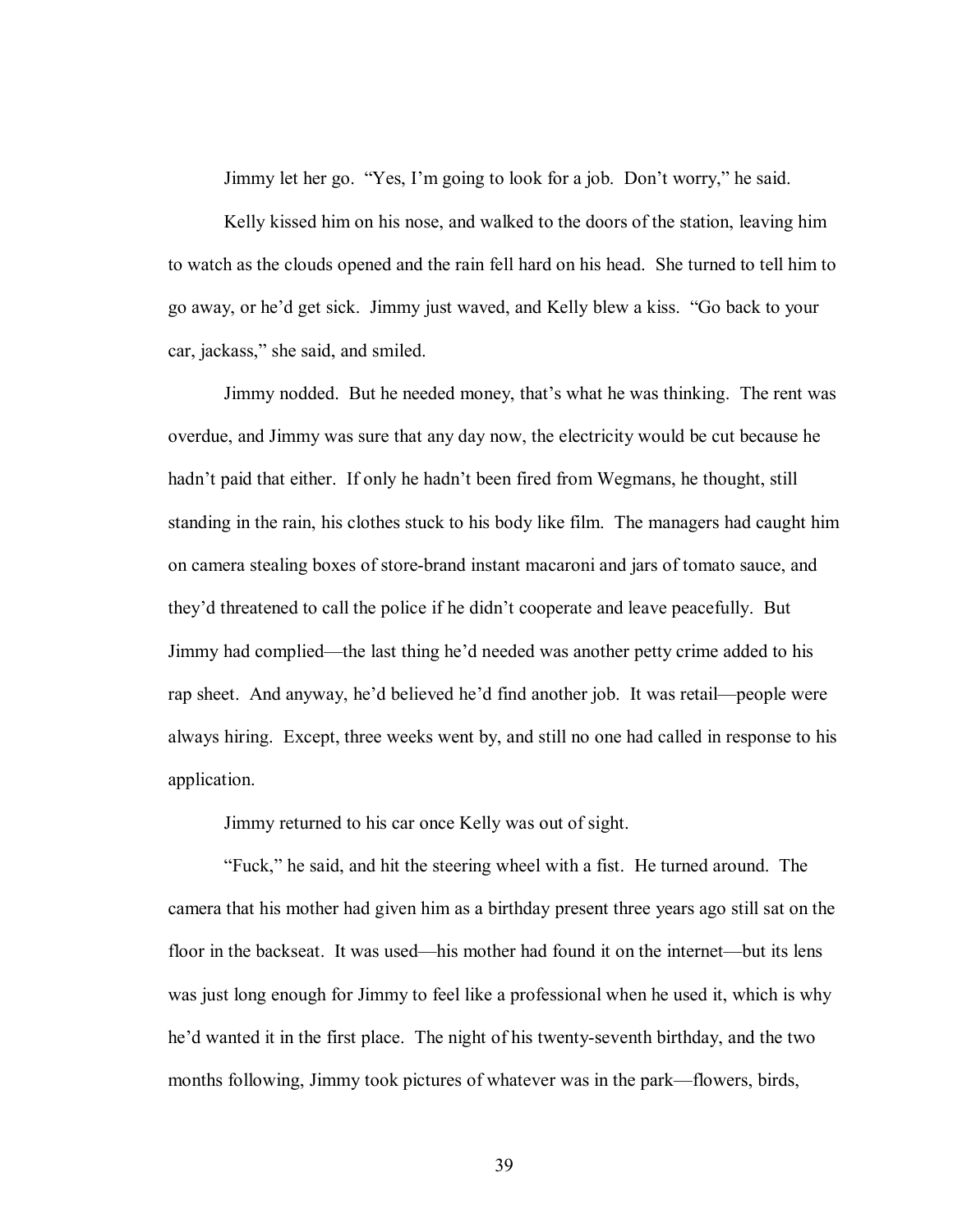people playing chess. He'd had the pictures developed and hung them in his apartment. But, as the winter moved in, the novelty

wore off, and he'd put the camera in his car, under a sweatshirt, and forgot about it.

Now, as Jimmy removed the sweatshirt, and brought the camera to him, he saw the potential behind the Nikon logo. But he wasn't going to sell it, he decided. No way. Instead, he thought of what he'd recently seen on television, a report—hundreds of lawyers made money chasing ambulances. They'd found accident victims with the guidance of sirens and glowing lights, and then they would fight for them. Jimmy was no lawyer, he knew this, but he didn't see why he couldn't do the same taking pictures. After all, people bought photographs of tragedy all the time. Weren't magazines full of disaster and heartbreak? And, anyway, news broadcasts were half an hour of just that. In fact, that's *all* they were, and people made a living from it. If they could, then he could, too, he thought.

 Jimmy drove around downtown Trenton for half an hour, looking for an accident that he could get a shot of; he circled the same blocks again and again, and at the lights, when he stopped, he wondered just how much one picture might sell for. The more Jimmy thought about the money, the more he pet his camera beside him. He would go to the *Inquirer* or the local papers this afternoon, after he'd gotten what he needed, and had it developed. He would take his pictures to the reporters, even.

But in the rain, Jimmy's brakes continued to squeak a warning every time he slowed to meet the red light, and he was losing gas, and all of this, he suddenly realized, was for nothing—the streets of downtown were too short, and because so, people could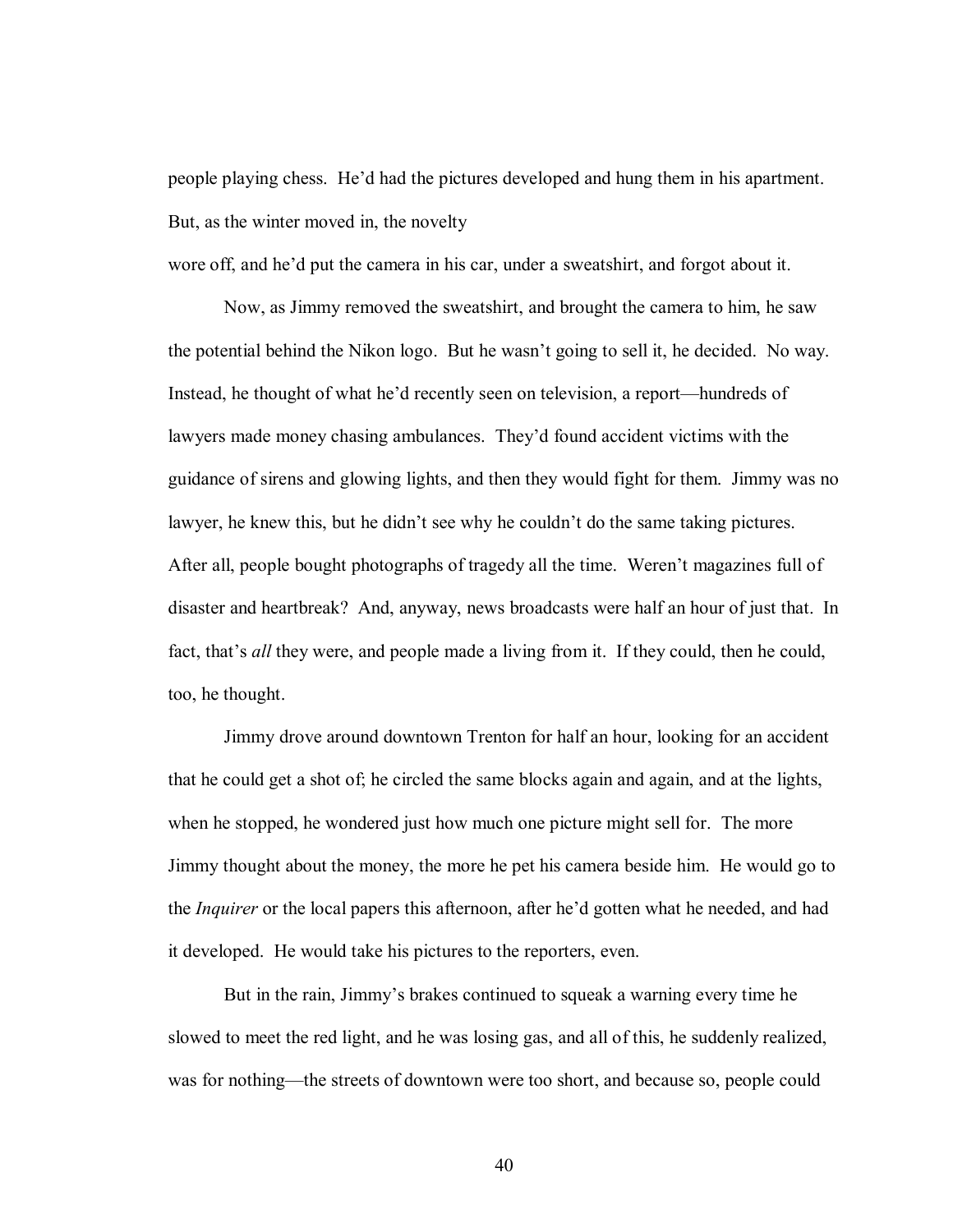not build enough speed to cause anything more than a fender-bender. He looked around—minor dents in doors, and one side mirror dangling off a car. Jimmy shook his head. "Shit," he said, and thought how he'd wasted so much time doing nothing, getting nothing accomplished. He drove towards to highway then, and it was there, just as he got on the on-ramp, like fate, that Jimmy heard the siren, and then multiple ones, he distinguished. They wailed in the distance, like cats in heat.

"Holy, shit," he said, and gripped the wheel like a racecar driver. The sound was getting closer. Jimmy checked his rearview mirror; no one was behind him, and so he waited at the yield sign for the red and blue lights to come spinning by. Drivers in passing cars, fearful Jimmy was going to cut them off, honked. Jimmy laughed. "Relax, I'm not going to touch you, assholes," he said, and turned the radio down so that he could hear better; UB40's "Red, Red Wine" went from reggae to a whisper.

The ambulance went by so quickly that for one moment, Jimmy saw it in his side mirror, approaching, but in the next second it was in front of him. The shock, though, was the second emergency vehicle—a police car—that Jimmy had forgotten he'd heard; it surprised him as it came from nowhere, and sped ahead in the far right lane. Jimmy laughed like a cowboy—this was a big deal, he realized—and sped up, too, until he was on Route 1, with all the angry commuters, tailgating, and trying to get to New York, and the ambulance and police car not too far ahead of him, though moving farther still, out of reach. It felt like a puzzle, or a video game, that Jimmy had to work; but, he was ready to play. Strip malls lined his route with giant department stores uncomfortably out-of-place along the busy highway. Drivers both beside, and in front of Jimmy flipped him off and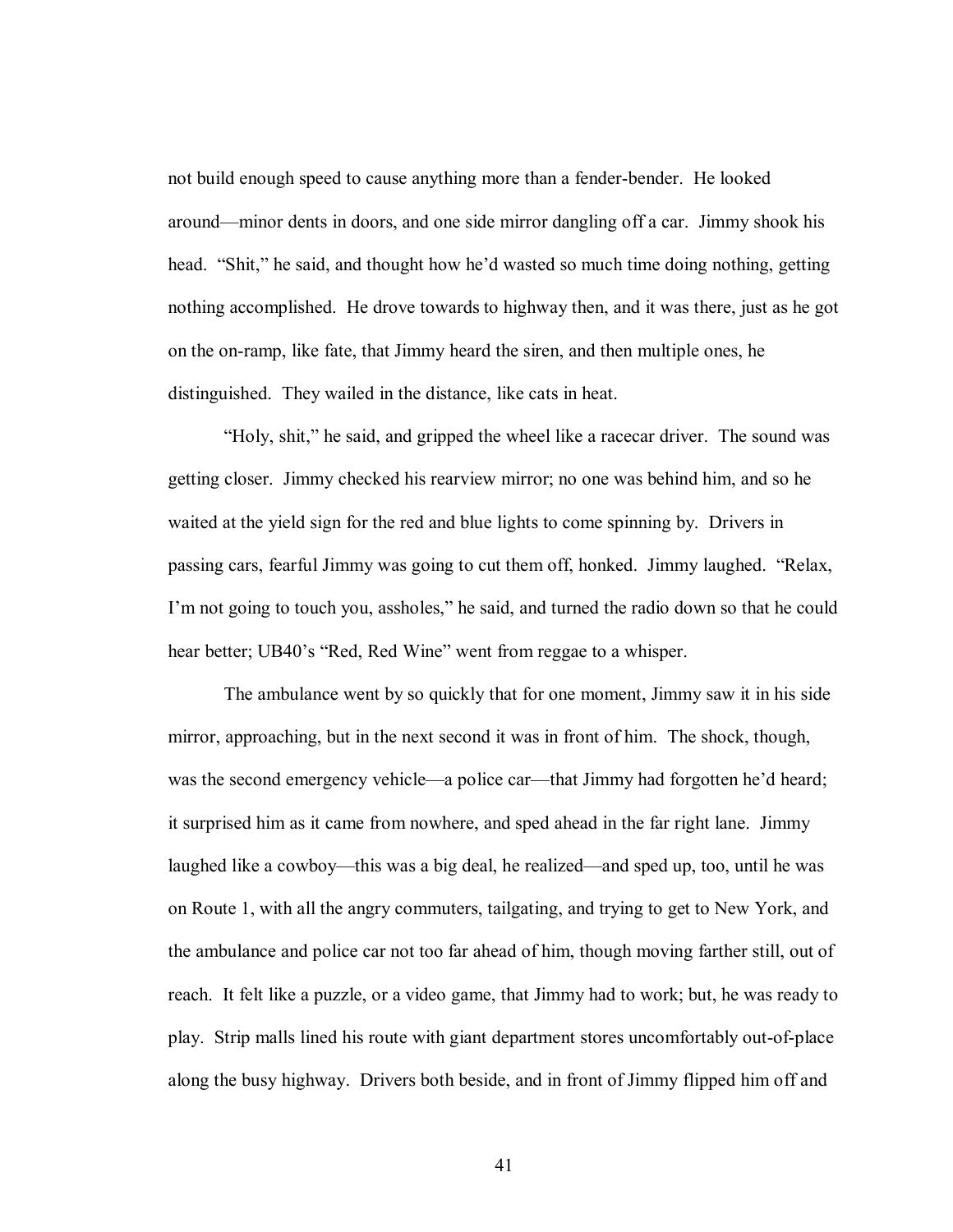honked as he swerved in and out of lanes, braking and then gaining speed, braking and then gaining speed, like an obnoxious teenager. Whatever this accident was, though, he was going to get a picture of it, even if it killed him.

Maybe he wasn't thinking clearly, he was aware that this could be a factor; but, what else could he do? Kelly made next to nothing. His parents said he could not come to live with them anymore, as sorry as they were. And his brother's wife hated him— Shana claimed Jimmy owed her and Mark too much money that they would never see again. But if he chased ambulances all day, Jimmy thought, he would take so many pictures that one or two would have to be bought—reporters would find them too catastrophic not to exploit. Jimmy felt the odds were in his favor, just like for those lawyers he'd watched the television.

At last, the traffic slowed, and Jimmy realized he'd finally caught up, his car now inching along the highway; and then, moving around his seat, straining for something new to see, Jimmy saw the ambulance and the police car turn a corner nearly a mile ahead, both vehicles moving at a crawl. They'd arrived. Jimmy turned his car where they had when it was his turn, and saw that he'd turned into the parking lot of three, privately owned stores, Linens and Things, and Bed, Bath, and Beyond. But, Jimmy saw nothing out of the ordinary. He scanned the scene—fancy cars parked too closely to each other; and, shopping carts loomed and misplaced in the middle of empty parking spaces and white lines. But, Jimmy finally realized, there were no people. He looked behind him, and then again in front of him, and that's when he saw the cluster of onlookers in the corner of the parking lot, a quarter of a mile ahead, where a black Ford Focus had crashed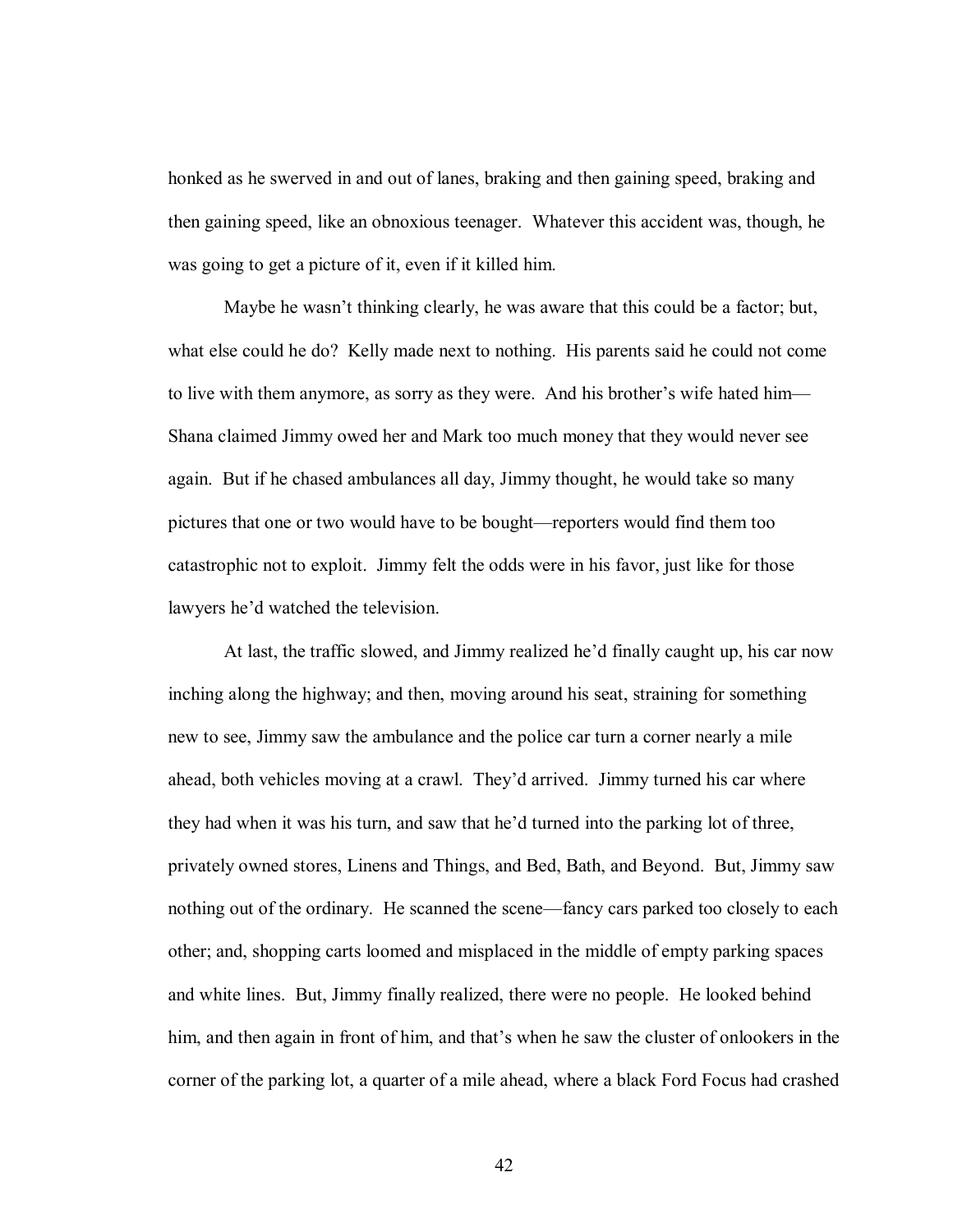head-on into the side of the Bed, Bath, and Beyond, the corner store in the strip mall. Jimmy could barely see the car except for the smoking hood, and the wrinkled front half. It had smashed into the store coming from behind the building, Jimmy concluded.

He understood it now. The emergency cars had pulled around back—they were right behind the wall, he was sure, where they could better assist the driver—and that's why he couldn't see them.

"Nosy, mother-fuckers," Jimmy said, watching the desperate onlookers. ìFucking assholes, standing in the rain, and for what? Well, fine then. You want it? Iíll fucking give it to you."

But Jimmy didn't park his car—why get wet so soon, he figured, and risk ruining his camera when he could get a little closer before he got out. He looked both ways. It was a big parking lot—the mass of people actually looked like bugs from the entrance where his car braked and idled—and so Jimmy drove hard around the rim, where it was empty of anyone and anything, heading towards the mess, one hand on the wheel, and one hand caressing his camera. But in the grey of day, and the rain that blurred his vision, Jimmy didn't see the man who wore black outside, beside his car, who'd crossed the highway into the parking lot just as he'd pulled into it. He didn't see the man jogging towards the accident while he drove thirty-eight miles per hour on the slippery asphalt. And there had been trees on the median between the highway and the lot, he explained later to the judge. The trees had made everything darker, harder to see.

Jimmy suddenly remembered in the one second before he hit the man that his camera needed batteries; that, at that moment, his Nikon didn't even work. "Shit," he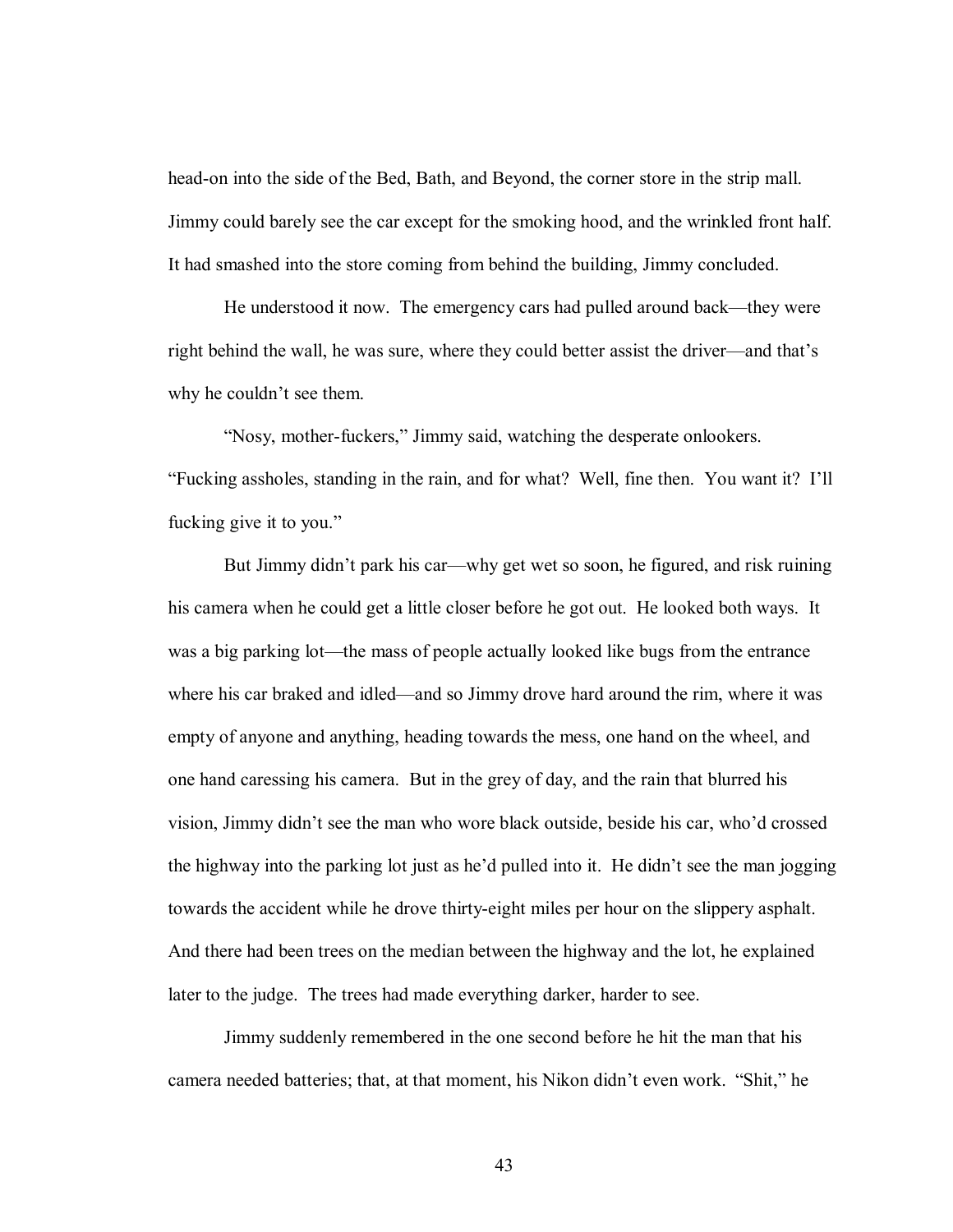said, and looked at the passenger seat, at his camera; and, as he tried to remember what kind of batteries it took, he felt a thud and braked without thinking. His car squeaked like in the movies, and spun a forty-five degree angle.

"Holy fuck," Jimmy said. His knuckles were white and his breath was heavy. And for a moment, he remembered this was how he felt right before the first time he had sex. "Oh, shit," he said, looking through his windshield, through the single crack that ripped through the center like a fault line. "Oh, my fucking God."

Jimmy jumped from the car, but stood beside it. "Yo, come on, man, get up," he said, the rain matting his head. But the man he'd hit was on his back, his neck twisted so his eyes were parallel to the ground, and his legs were crossed at the groin but opened like scissors. The man wore a knit hat and a leather jacket, and his mouth was slightly ajar, and the raindrops bounced from his teeth like fleas. Jimmy stood still behind the car door, and gripped it like a shield, too afraid to move closer and view the details. But he continued calling for the man to move and he waited for the rain to stop; except, neither man nor rain obeyed. Jimmy looked around for shoppers, but everyone still focused on the driver who'd crashed his car into the department store up front.

He crossed himself. "I'm really sorry," he whispered. "Oh, God, I'm really sorry."

Jimmy jumped back in the car and reversed it out of the plaza. "I'm sorry," he repeated. "I'm sorry. I'm sorry," until, finally, he'd reversed himself so far he was miles down Route 1, in the direction from which he'd come; but, as Jimmy shook, and glanced every two seconds in his rearview mirror for the show he was afraid to imagine, he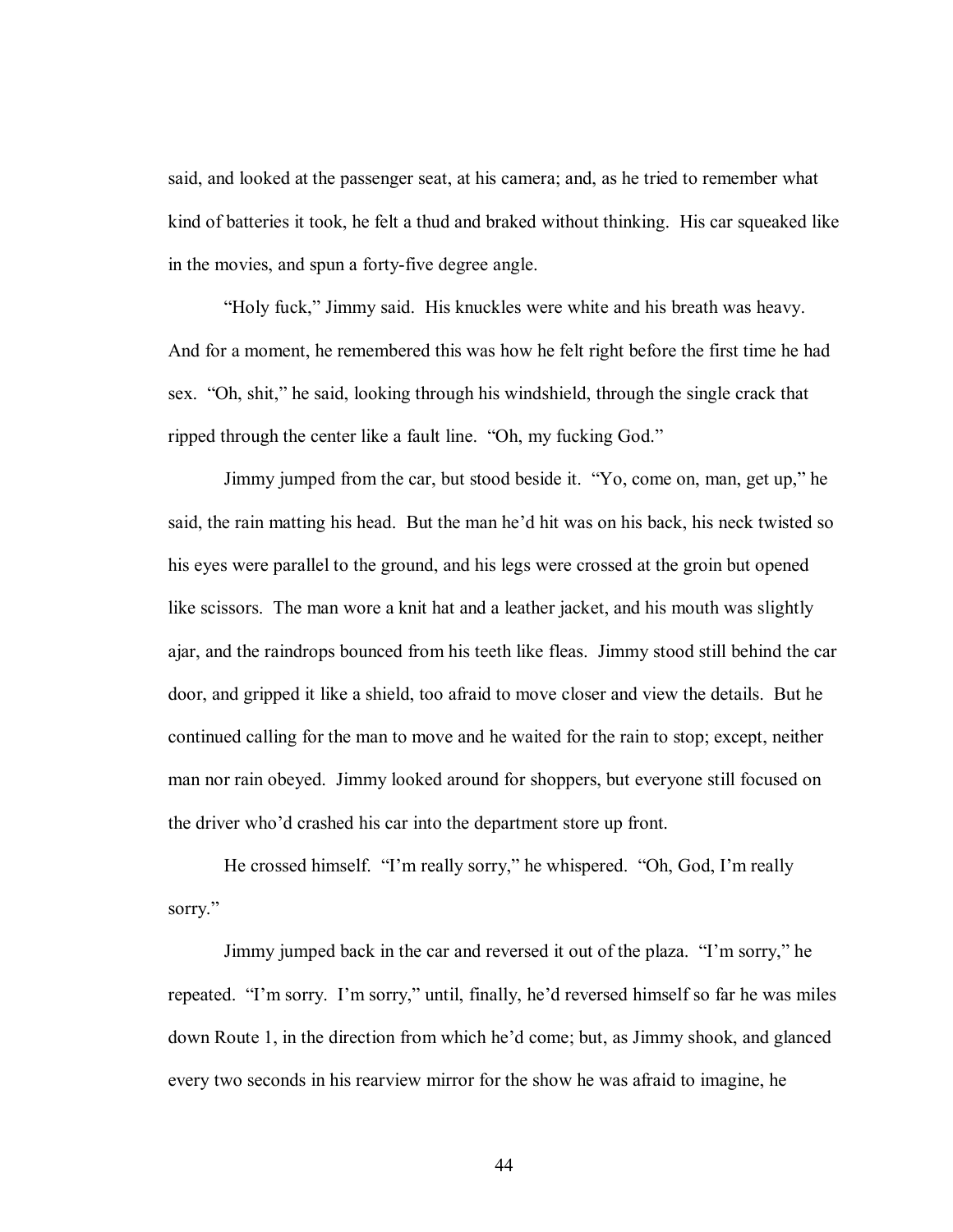realized that no matter how much he reversed, no matter how hard he tried to start the day again, the day itself was not stopping. Jimmy remembered waking up, dressing, dropping Kelly at the station. He could not erase, and time still moved forward.

#### III.

Gordon didn't seem to care too much about my history or record, and I start my job tomorrow as the new PizzaHut delivery man. They're giving me a red, Chevy Cavalier to drive around town in, and they're giving me money to fill it up when the tank's low. And this isn't even the best part. The best part is that I don't have to deal with people except when I walk up their driveways, give them their pizzas, and collect their money. Yeah, sure, I'll get the occasional asshole who wants to stiff me or prankcall me, but I can handle this. I'm just glad I don't have to bus tables and have people rag on me; I don't have talk to anyone at all.

 I take off my clothes now and put on the sweats and T-shirt the State gave me to wear in this house. I don't know if it's a fucking joke or not, but my shirt reads *Property of New Jersey State Prison.* Now I don't think it's funny, and yet, I don't mind wearing it, either, even though it's fucking big on me. It's dark outside even though we've set the clocks ahead; it should be lighter, longer. It's only seven o'clock, for Christ's sake; we're still three hours from lights out. The guys are in the front room watching preseason baseball—I hear the announcers give the play by play through the wall, and I feel like I'm listening to the radio like my grandpop back in the day—and I bet those fellas are talking about me. I bet they're saying I'm weird as fuck for staying to myself. But I don't care, I'm damn tired. All I have to do is save my money—this is what I keep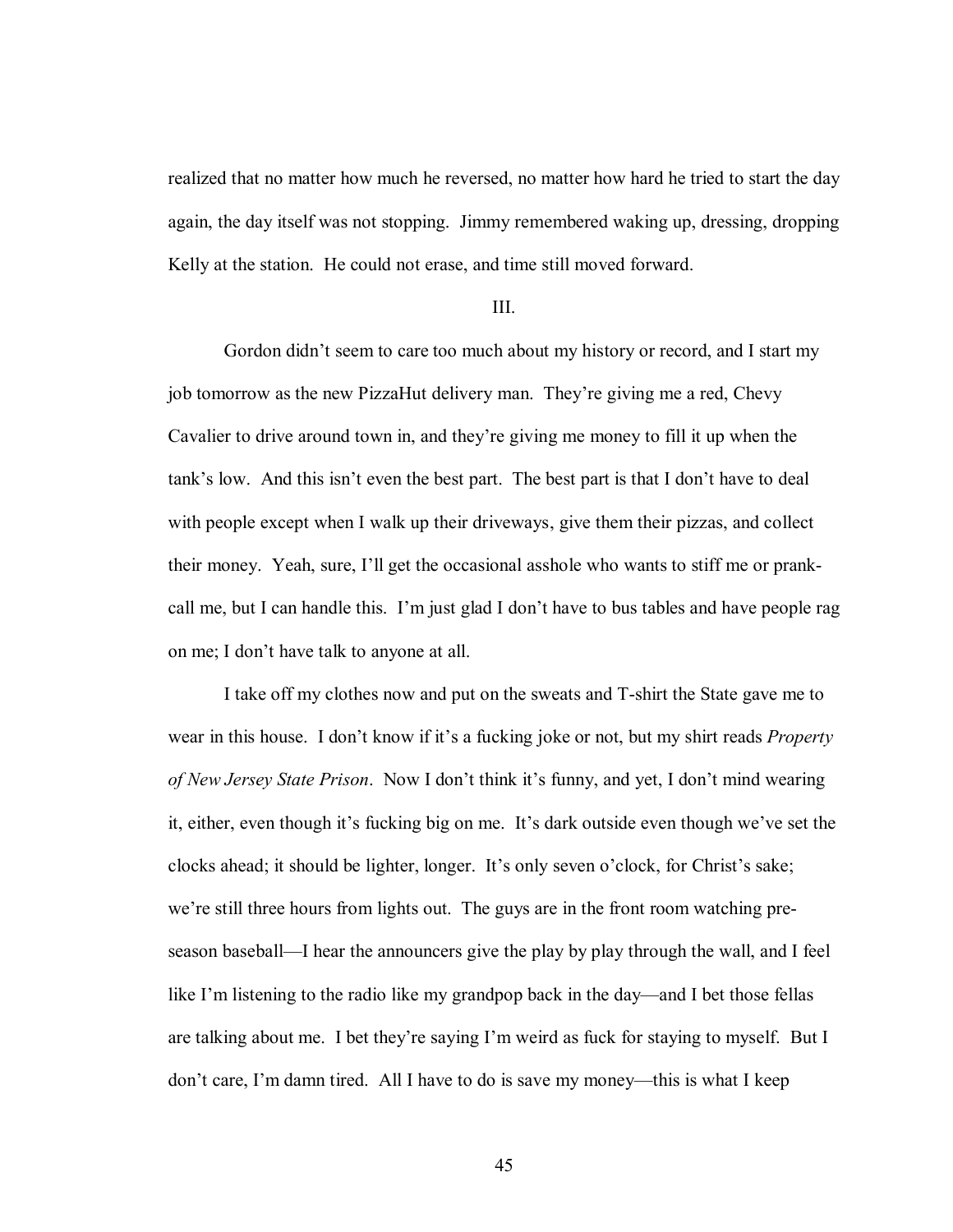telling myself—and when my probation's up, I'm out of here. I'm not sure where I'm going, but I'm leaving, and I'm sure as hell not going anywhere where there's people.

Someone knocks on my door, a low rap that he repeats in a pattern.

"Get the fuck away from here," I say. "I'm trying to sleep."

"Watch out for them pigs, son." I recognize the voice—it's Harry's, from this morning. And then I hear laughter on the other side of the wall.

"Fuck off," I say.

 I wonder what would happen if I left right now. Shit, I probably should. The worst that happens is they find me and throw me back in jail, big deal. I'm not afraid. Let them throw me in. Let them give me the chair, for all I care. I dare them to do that. I shouldn't even be here. I didn't mean to kill anyone—it was an accident. Not like these assholes. How can they leave me here, with murderers and addicts, and all-around pricks?

 I sit in my bed, and I turn the light out next to me, and I wait for my eyes to adjust to the darkness. It takes a second, but I make out shapes now—the bureau, the desk, the nightstand beside me. They are all grey against the black of the room. I was better off in prison, really, I think to myself; my room is so small it's like a fucking cell anyway, and I can't move anywhere. I put five years inside that can, and now I have to put up with this shit, too; and I didn't do anything really all that bad. I swear to Christ I didn't mean to kill anybody. I swear to Christ. How is this still considered justice?

But now something's caught my eye and I quit scratching my feet and look up. Something moved. What the fuck was it? I think. My closet door's open—it doesn't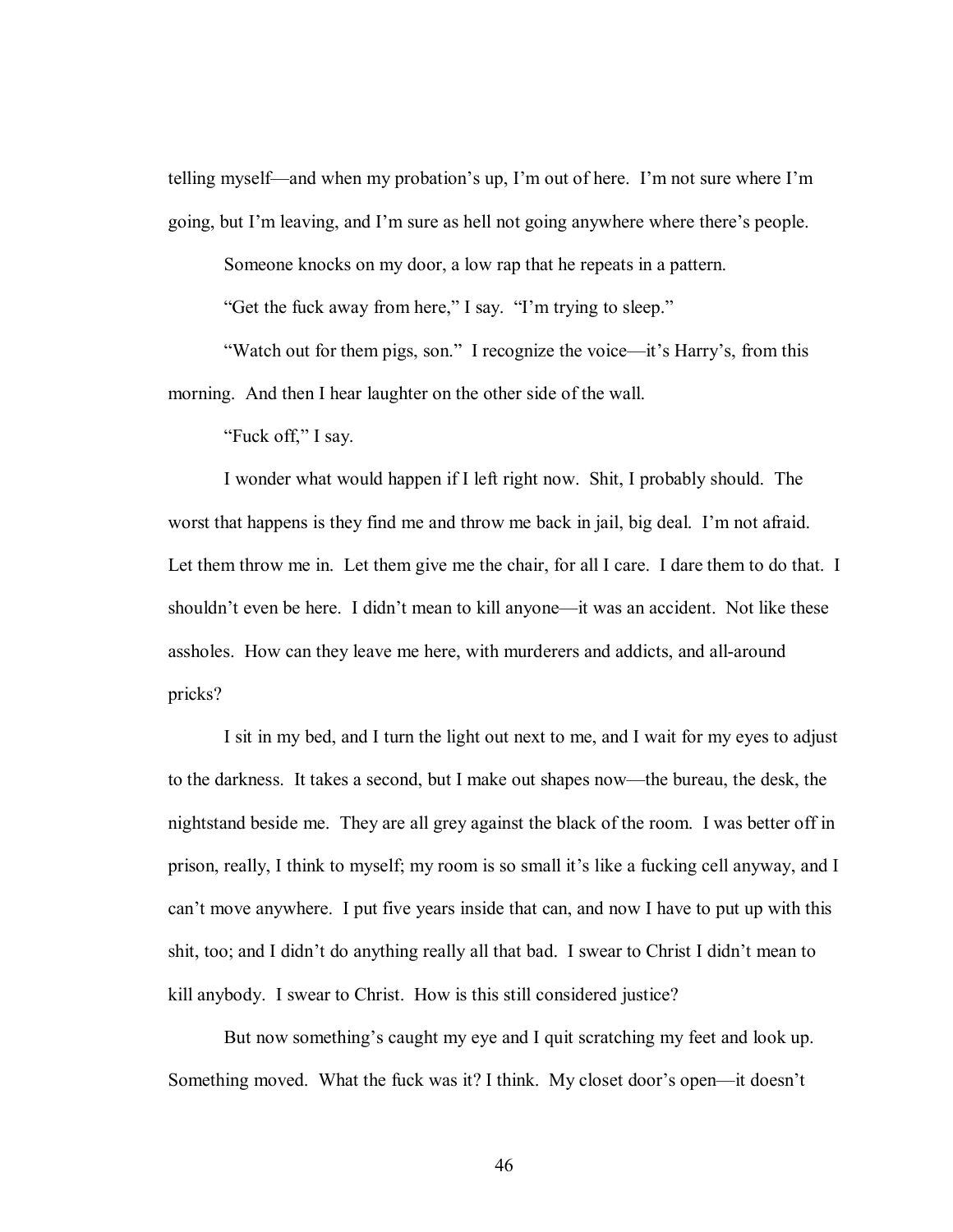shut all the way—and I hear something walking around inside it, underneath my clothes. It sounds heavy—my floors are creaking like it was me who was walking around in there—and so I know it's no mouse or rat. If someone left my window open, I suppose a squirrel could have gotten in this afternoon. Those assholes—I bet Harry did this. I ought to beat his ass right now. I look around, at the bureau and on the desk, but all I've got for protection is a lousy *Playboy* that I can only roll up and swat. I hear the guys still talking in the next room, and the announcers on TV debating whether the guy at second was safe or out, and I stand on my bed and bang on the wall with my fist. Someone asks, ìWhat the hell is his problem?î and they all laugh. But I only bang louder, and the house fills with a shitty, hollow, empty sound.

But the creature doesn't stop moving—I can still hear it—and I know I'm not going to be able to sleep with it there. When I get up, the hardwood floor is cold against my skin, and it's like I'm standing on a sheet of thin ice. When is this weather ever going to warm up? I wonder. And when is Ron ever going to give me my damn blanket that he promised?

 I turn the light back on, and I grab my *Playboy* because it really is the only thing I've got, and I roll it, and hold it like a baseball bat. Maybe the broad's big-ass tits will scare that mother-fucker to death. I walk to the closet and I'm prepared for a giant squirrel, I swear I am, with a tail the size of some lady's bush. I really can't believe the kinds of assholes I'm stuck living with.

 ìCome here, Iím not going to hurt you,î I say, and I walk real slowly until I hold the closet doorknob and wait.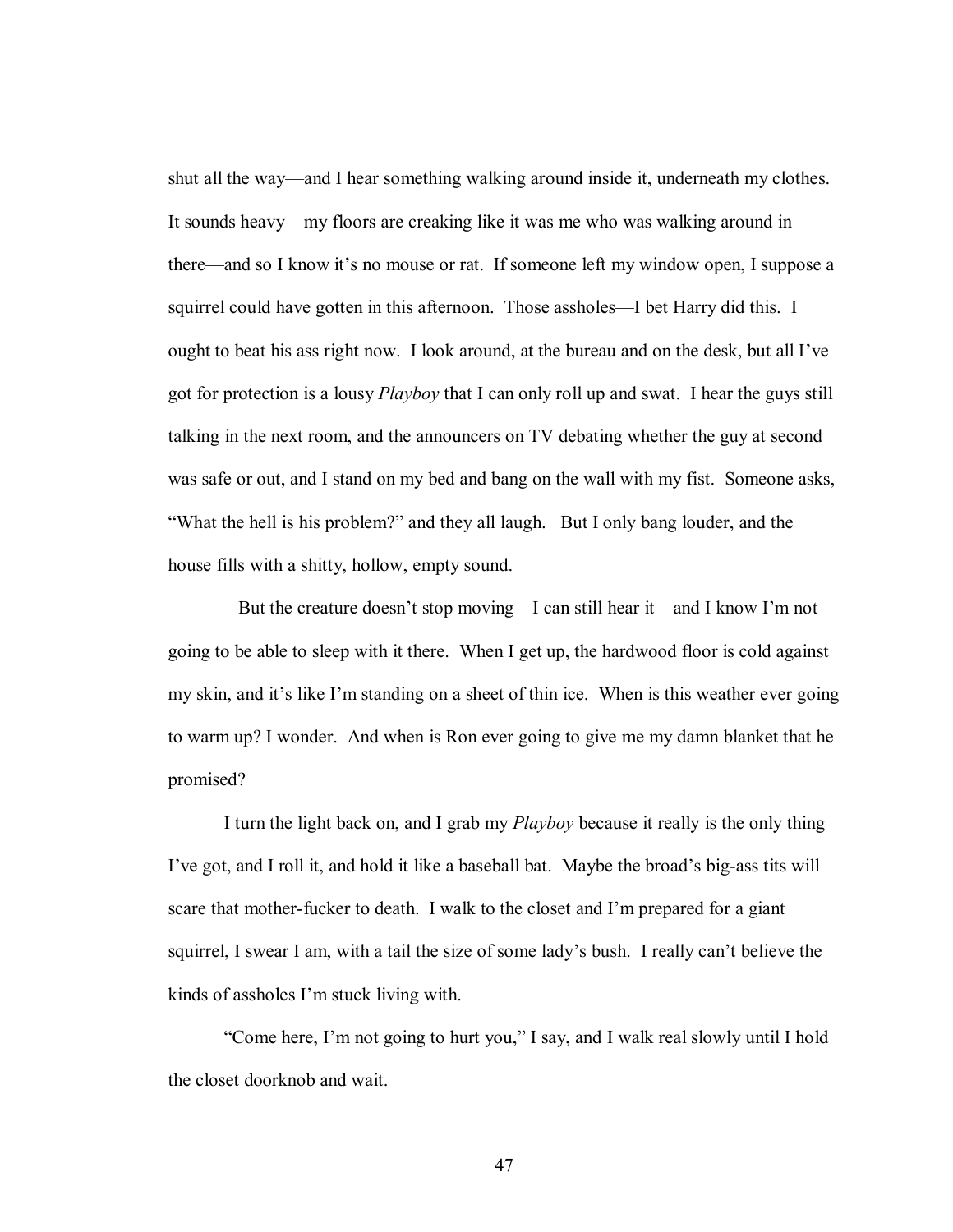What am I going to do with it? I think. Once I catch it. And then I know what I'm going to do with it—I'm going to let it out into that front room and hear those assholes scream like little girls. *That's* what I'm going to do.

After a count of three, I hold my breath and open the door. But I don't see anything but the clothes I never hang, but just toss, scattered on the floor. And whatever animal that's there beneath it all doesn't move anymore—like a snake, it's fucking paralyzed. I just stare at the pile for a minute. Shit—maybe it *is* a snake. I wouldn't put it past Harry.

But the thing is, when I move my clothes out of the way, I don't see a fucking snake or rat or mouse. Two fucking headless pigs are on my closet floor instead, bleeding, their blood, like thick, red paint, spilling out of their necks slowly, taking its time, and seeping into my clothes and floor. I look at the shirt in my hand, and it's saturated in pigís blood in select spots, like tie-die, and my hand jerks and I throw the shirt across the room. I look at my palms; theyíre bloody, and they smell like old pennies. *Shit*. I look down. The pigsí legs still move, like chickens that run without heads, and they kick back and forth on their side, as if they are underwater, and trying to swim away. I look around the room, and I bet that mother-fucking, cunt Harry hid the heads somewhere. Are these fucking ghosts? I have to ask myself. But these pigs are no ghosts.

 I close my eyes and slam the door on the headless porkers. And then I open and slam the door again. And again, and again, and again, and then I look back at them. The bleeding's stopped, and I throw my clothes over their bodies.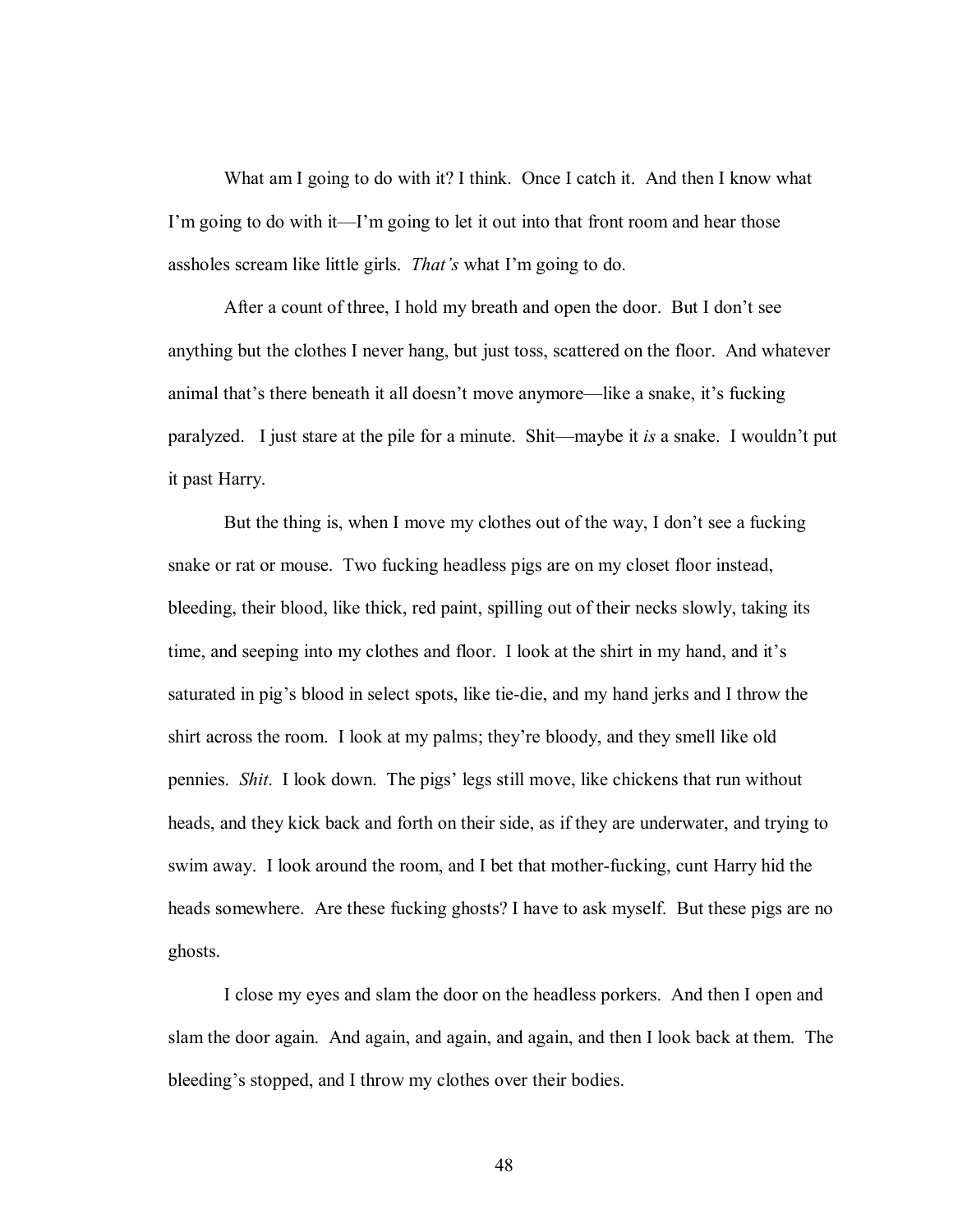ì*Goddamnit*,î I say.

I walk to the front room. The guys sit in front of the television set, and when I'm close enough, I grab Harry by the collar of his shirt and lift him to his feet.

"You fucking asshole," I say.

But he laughs. "You again. What're you doing inside your room there, princess?"

"Where'd you find them, huh?" I ask.

"What the hell are you talking about?"

 ìQuit fucking with me. Iím not sleeping in that room until you clean that shit  $up.$ "

Mitch, the house father, comes running at me from behind and pushes me off.

He's a big man, the size of a linebacker, and I throw my arms to keep myself balanced.

"Knock it off, Jimmy," Mitch says. "What the hell's going on here?"

"The man's crazy," Harry says.

"You piece of shit," I say. "Go clean my closet."

Harry laughs. "What? Is that some way of saying you're gay? What are you

saying, man? What the hell's in your closet?"

Mitch grabs my shoulder, but I shrug him off. "Just leave me alone. I'm going for a walk."

"Wait," Mitch says. "Did he do something to your stuff?"

But I ignore him. I'll clean my own shit later.

"Don't walk out that door, Jimmy. You know the rules. Don't make me call the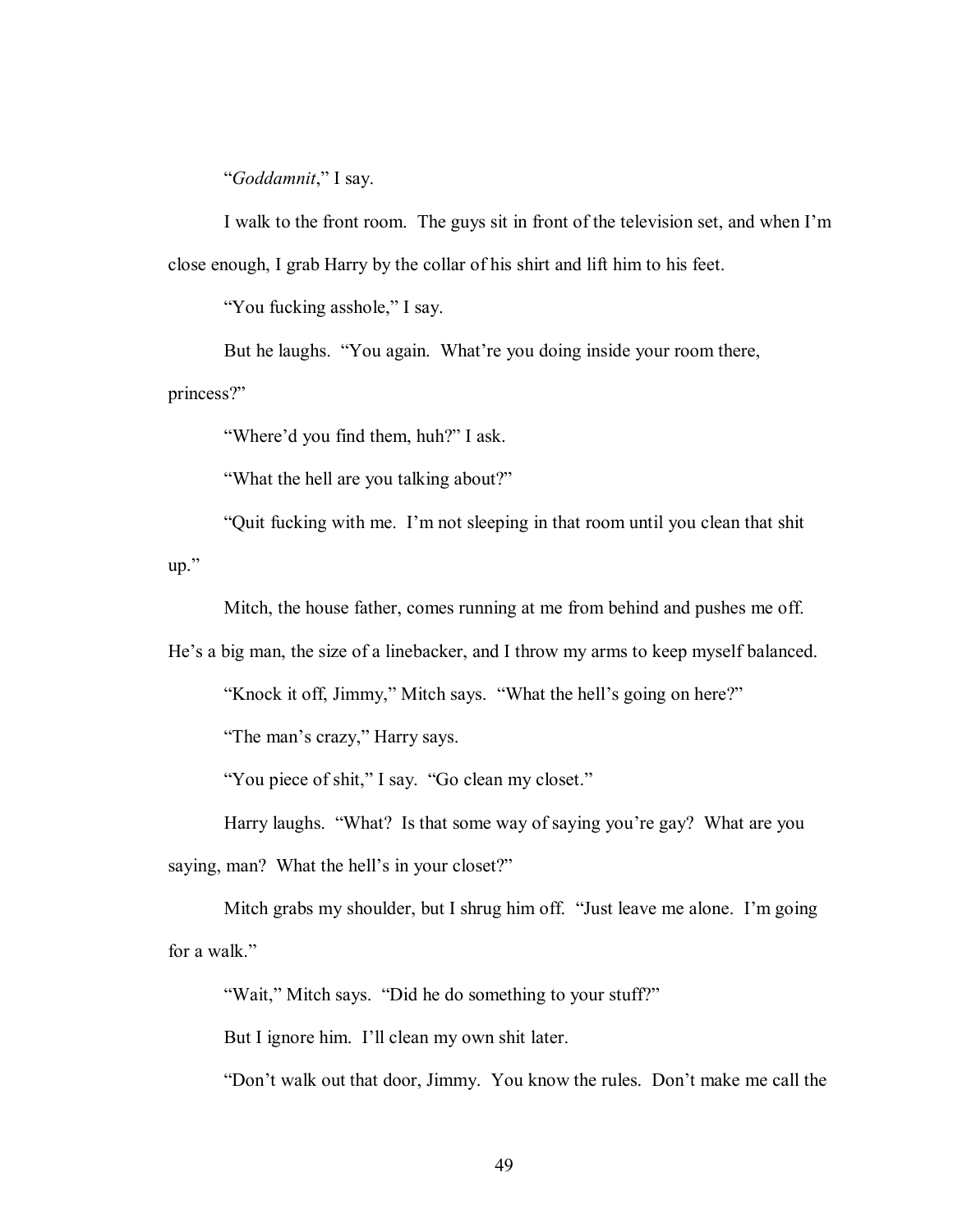cops."

"Fuck it, Mitch. Go ahead. In fact, *please*—call them. See if I give a shit."

I walk out the door, but the thing is, I'm not going anywhere. Where would I go? I don't have a car to drive. I sit on the front stoop instead, and I see Ron's cigarette butt from earlier still flattened against the step. It's so dark outside, like the prison at night, even in the light of the streetlamp in front of the house; and, when I look at my hands again, it's hard to see what's there anymore. But they still look bloody to me. They still smell. Mitch is probably on the phone right now, I think. They're going to take me at any second. I look down the street, and wait for the red and blue lights to come, and I prepare what I am going to say.

# IV.

 Jimmy pulled into the space directly in front of his apartment, and checked the front of his car for any dents other than the one in his windshield. The rain still came down upon his head, and his sweater, and jeans, and a chill went straight down his body, until he felt the tiny bones in his feet—stiff and bitter. He rubbed the rain from his eyes, but nothing about his car looked abnormal, he decided, except for that one crack; and, he wished to God he could cover it somehow, or fill it with sealant.

But he didn't know how to do any of this—he didn't have any sealant, anyway and he went inside, and locked the door; he pulled the blinds, and prayed that no one in the neighborhood would notice his damaged vehicle, and thus, realize what heíd done. Did his car tell the story? How much could anyone really understand just by looking at one broken windshield? Jimmy sat on the couch, and smoked a cigarette, and then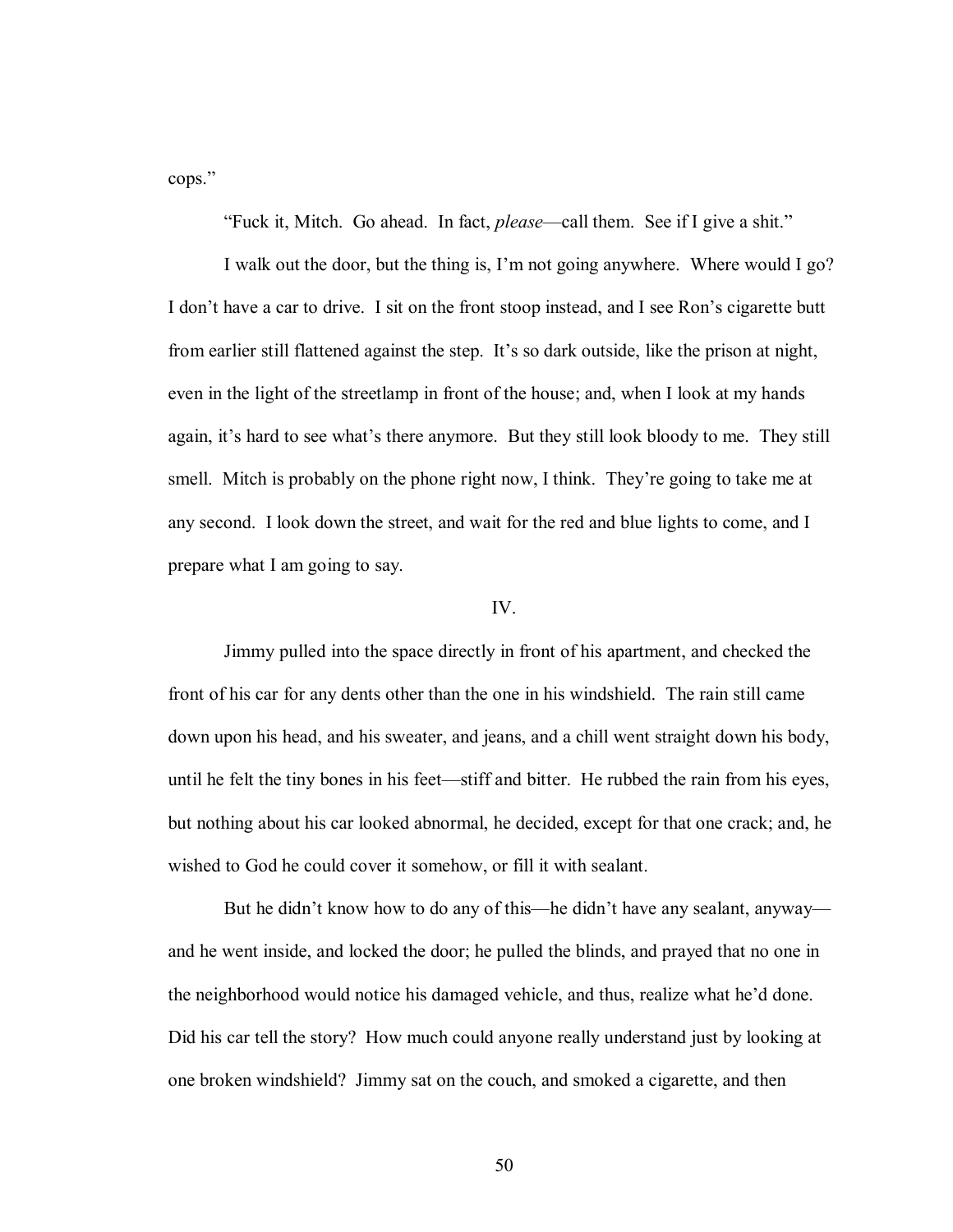another, and didn't realize until he'd smoked three, and had sneezed a handful of times, that he was still soaking wet, and that rainwater seeped into the orange cushions.

"Shit," he said, and stood. He felt where he'd been sitting, and pushed his hand into the seat like he would a cloth or paper-towel. Water came up from the pores in the fabric. "Shit," Jimmy repeated, and smelled his fingers and palm. "What the hell? I fucking pissed myself," he whispered, and scraped his hand across the stomach of his shirt. He bent and looked at his pants for proof, but his jeans were drenched entirely.

 Jimmy changed his clothes, but he still shivered, sitting at the kitchen table. What the hell was that jackass even doing? he wondered, lighting up again, and thinking of the man in black leather who'd come from nowhere and an instant, ruined Jimmy's life. "He fucking deserved it," Jimmy said. "No one that dumb deserves to live." He shook his head, and thought how he'd even heard of some people running into traffic on purpose, just so they could sue and win big money, in big-time lawsuits. "Fucking prick," Jimmy said.

 What would he tell Kelly? She would see the car, and she would ask questions. He could lie to her easily, he knew, and say a stone flew up from some truck's tire, and hit his windshield and cracked it. And then Kelly would leave him alone about it. And anyway, Jimmy would be the one to pay, and get the car fixed; not Kelly. What would she care what happened?

But he could tell her the truth, too, he thought. She'd probably try to convince him to turn himself in, and he'd put up a fight. "Please, Jimmy, just do it. You fucking hit someone with your car, and you probably killed him," she would say. "You have to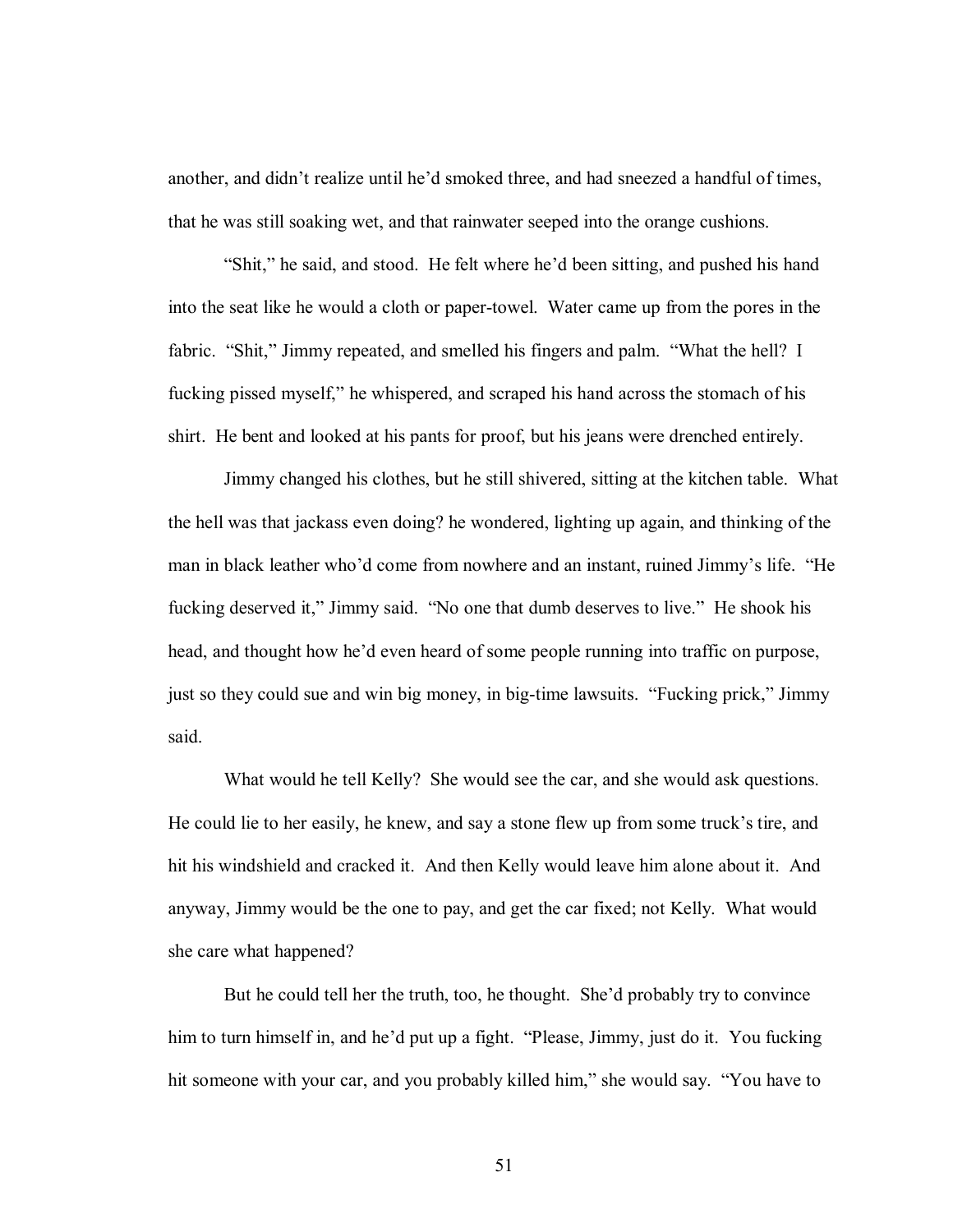do this—you have to turn yourself in." And so he would.

Jimmy put out his cigarette and hurriedly dried the couch with Kelly's mother's quilt—the first blanket he saw, thrown under the coffee-table—although when he finished, the cushions were still damp. Jimmy flipped them upside down and sat, and turned the television on, and waited for coverage on what he'd done. But a soap opera played, and he watched it without really watching it. Would his crime be Breaking News? Or, he wondered, was he wasting his time watching *The Young and the Restless*? Should he be expecting a phone call, or would they just come to his house and arrest him? Jimmy held his chest, and felt his own heart beat inside him; and, he stared at the cordless telephone as if it was a baby, ready to take its first step. He thought then how two hours ago, he'd wanted a baby with Kelly, but now he wasn't sure. Everything had changed.

And then, against his will, Jimmy wondered if the man he'd killed had a baby of his own. Was he somebody's father? Or, maybe he was somebody's grandfather? Jimmy didn't get a good look at his face, after all. He'd left before he knew anything.

 He cracked a beer and pulled the last cigarette from the only pack left in the apartment, and when he went to light it, he indulged himself and thought what it might be like to set the place on fire, with him still inside. They were going to catch him, Jimmy just had that feeling. Wouldn't this be saving him, and everyone else, the time? What about the family of the man? They'd want Jimmy dead. They'd want him to die in the worst possible way. *Christ*, he thought. He hit someone with his car, he actually hit and killed someone, and then he left as if he'd meant to kill the man all along. How had this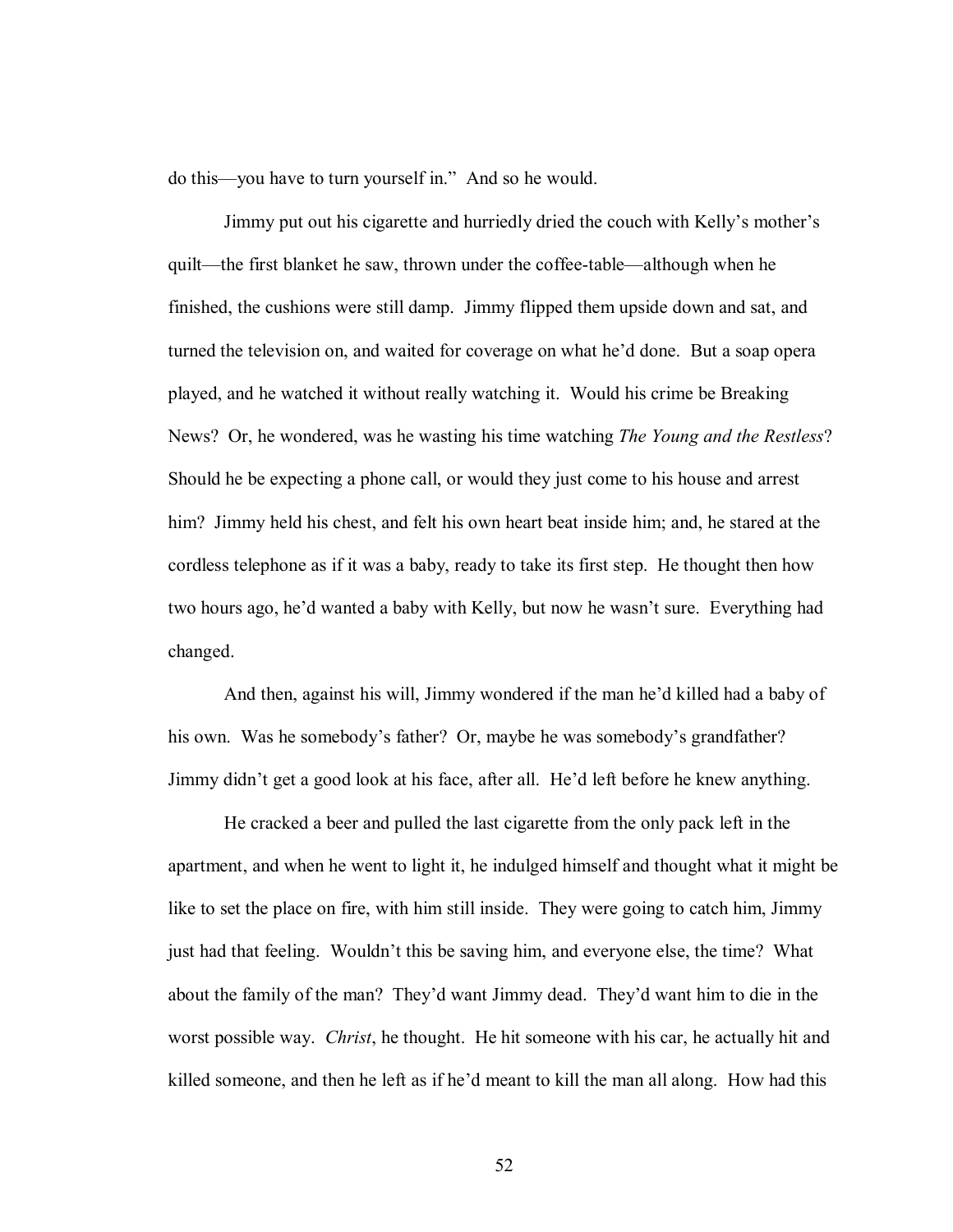happened? Jimmy would be doing them all favor if he just burned, he thought, burned until he was ash, and then the family could collect him, and then burn him again.

But Jimmy didn't light himself on fire, though he did put the cigarette out on his forearm—it felt like tattoo needles sticking him until the hair on his arm singed and curled like a pig's tail, and that small circle of skin bubbled into a pale mass. But he got back in his car, got back on Route 1, and headed north again in silence. Maybe no one had found the man yet, he thought. It'd only been an hour since it happened. And he'd hit him close to the highway, under the trees, where hardly anyone parked unless it was the holidays.

The traffic moved at its normal pace, and Jimmy told himself that this was a good sign; ambulances weren't blocking the roads, slowing people down. He told himself that, most likely, no ambulance had even been called yet. Jimmy would find the man and take him to the hospital himself, and there admit what he'd done—that he'd hit the guy with the front of his car—but that it d all been an accident because, really, it had been. But he wouldn't mention, because he wouldn't have to mention, that he'd ever left the scene in the first place at all. He'd admit his crime, but he would omit his fear because that's all it'd been, Jimmy told himself; that's why he left—it was fear.

 Jimmy finally turned into the parking lot. And, just as he figured, there were no policemen or ambulances in the back, though the crowd of people up front had dispersed and the accident had been cleared. Jimmy held his breath as he made the right and inched along the rim, looking for the man. Surely, Jimmy thought, the man was still there. But where was he? If anyone had taken him, there'd be signs, like yellow-tape, maybe, or a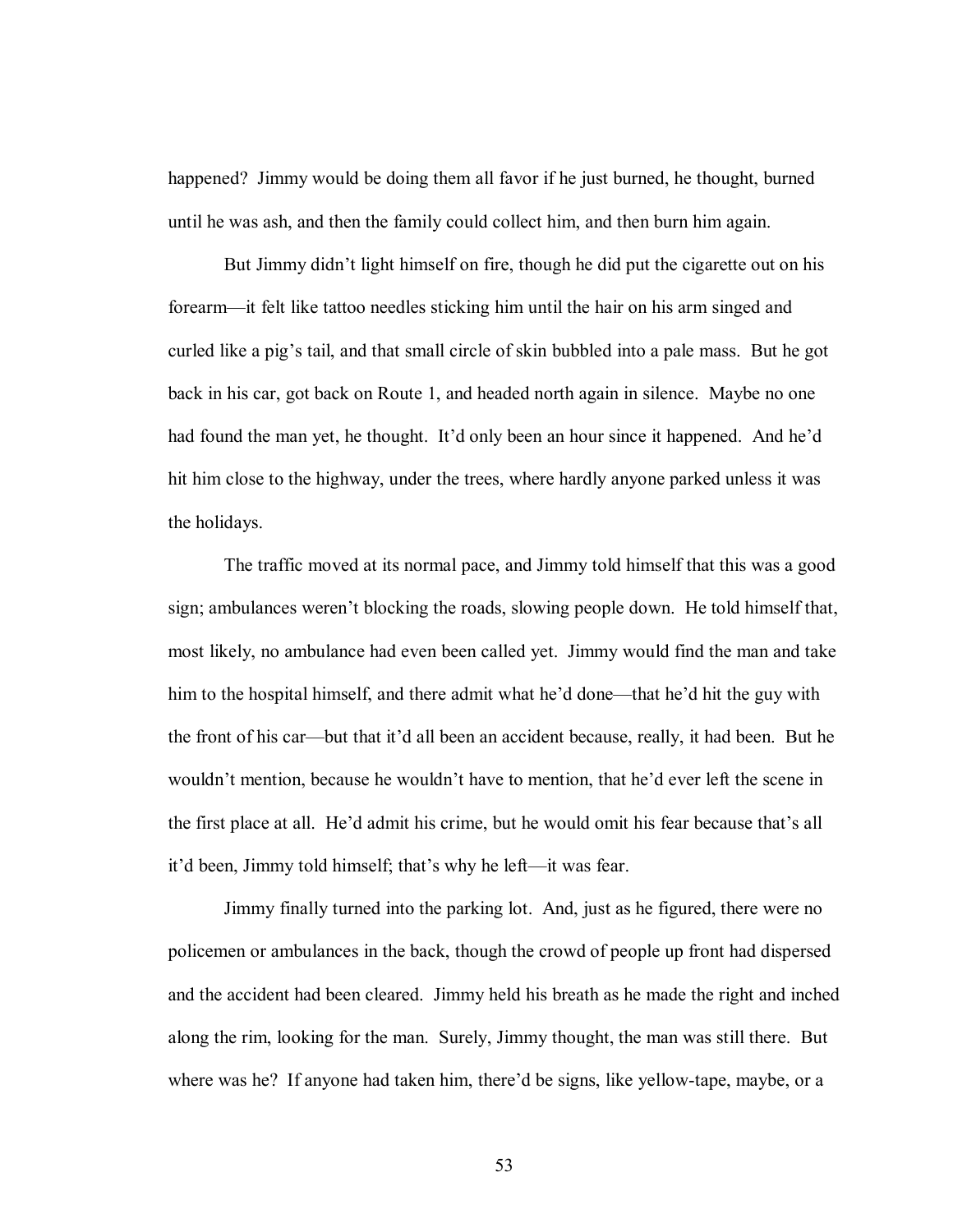policeman still investigating the scene, or *something*.

 Jimmy drove up and down, up and down, and finally stopped the car and got out. But the man was gone. But how could he be gone? Jimmy asked himself. Jimmy jogged twenty-five more yards, in case he'd hit the man farther down, closer to the Bed, Bath, and Beyond. Jimmy ran through puddles, and the water leapt into the air in response, and came down against his leg and in his sneakers. He kept his eyes low, and looked for a bloodstain because the man had to have been bleeding; but whatever blood had come out of him, Jimmy realized, had been washed with the rain.

So someone knew what had happened. "I swear to God I didn't mean to leave," Jimmy said, in case anyone was watching, listening. "I swear to God."

 He walked in circles, still wanting some sort of proof that the accident had even happened. Had he imagined it? Maybe that's what this was—some sort of hallucination. Jimmy was suddenly hungry, and he walked back to his car. There was a stick of gum in the glove compartment, he remembered. Jimmy crawled inside, but he shut the door on himself, his mind deciding he would not go back out. Instead he drove for nearly two hours, non-stop, up and down the highway until the warning light for low gas came on and clicked, like a pen, three times.

 But Jimmy ignored it, and after fifteen more miles, he felt his car struggle like it was going uphill, except the highway was flat. Jimmy pushed the petal with his foot until it wouldn't go any farther, and then pulled over to the side of the road. An Exxon station was a quarter mile up ahead—he could see it through the rain—and knew he could walk to it and get more gas. Hell, he could even push the car that far, if he wanted to. But he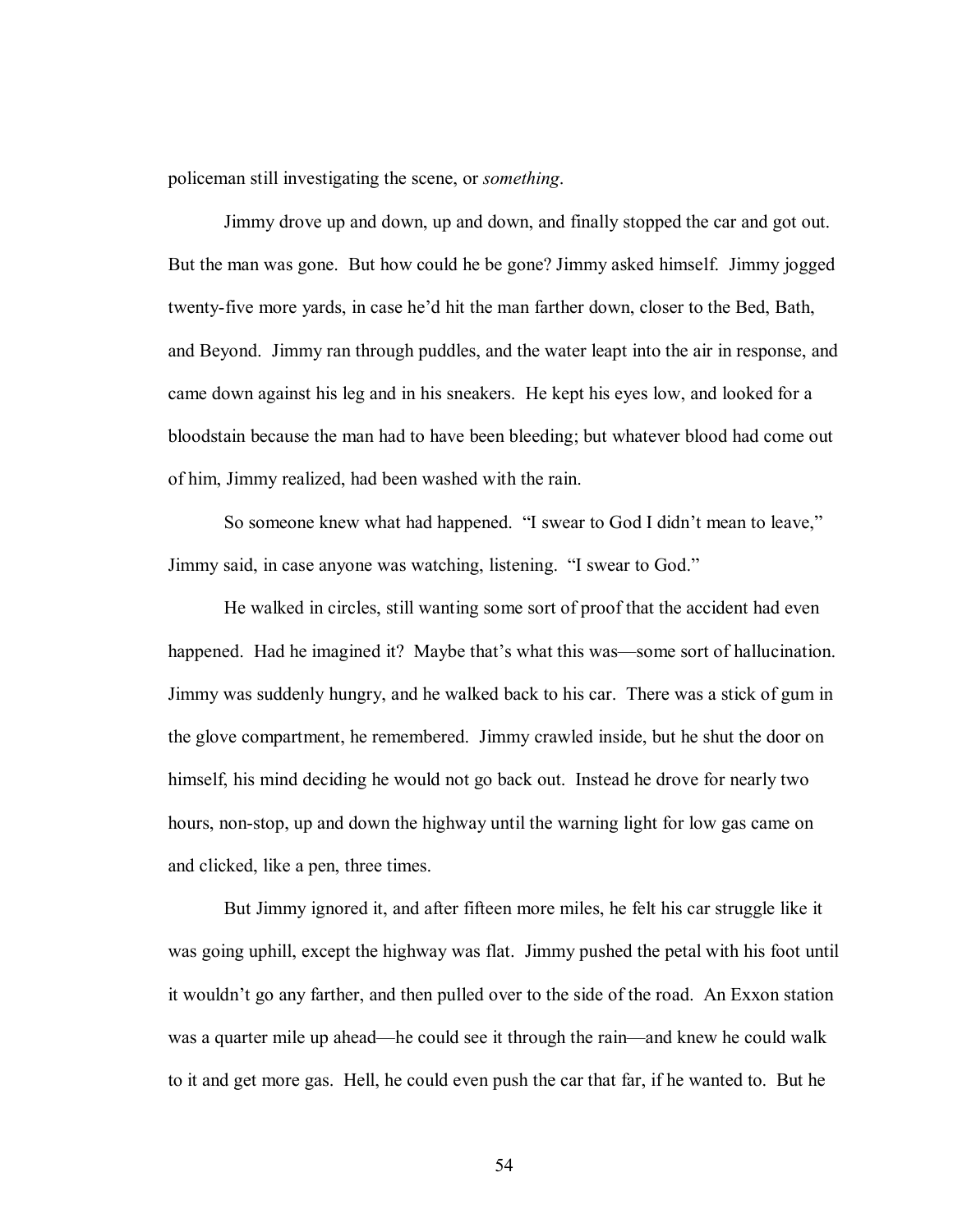sat inside, and waited, his heart still racing, his toes fidgeting inside his shoes. There was nowhere left to go.

V.

Mitch lied. He didn't call the damn cops like he said. I waited outside on that stoop for nearly an hour, but I finally got too cold and had to go back in.

"There's the princess," Harry said when he saw me. Only he and two other guys from upstairs were left still watching the game; everyone else had gone to their bedrooms.

 Mitch came out of the kitchen when he heard me, walking like he had something to say, and I braced myself for a beat-down. But he stopped in front of me and crossed his arms.

"Why didn't you call the police?" I asked.

"You sound disappointed, Jimmy."

'No. Of course I'm not."

"I saw you out there, just sitting. I thought I'd cut you this break."

"Yeah, thanks," I said.

"Don't be *too* enthusiastic."

'No, I mean it. Thanks."

"Just don't do that again, alright? Look, I'm not out to get you. I'm here to get you back on your feet."

"Right. Thanks again, Mitch," I'd said, and we shook.

I know Ron knows what happened. Mitch may not have called the police, but I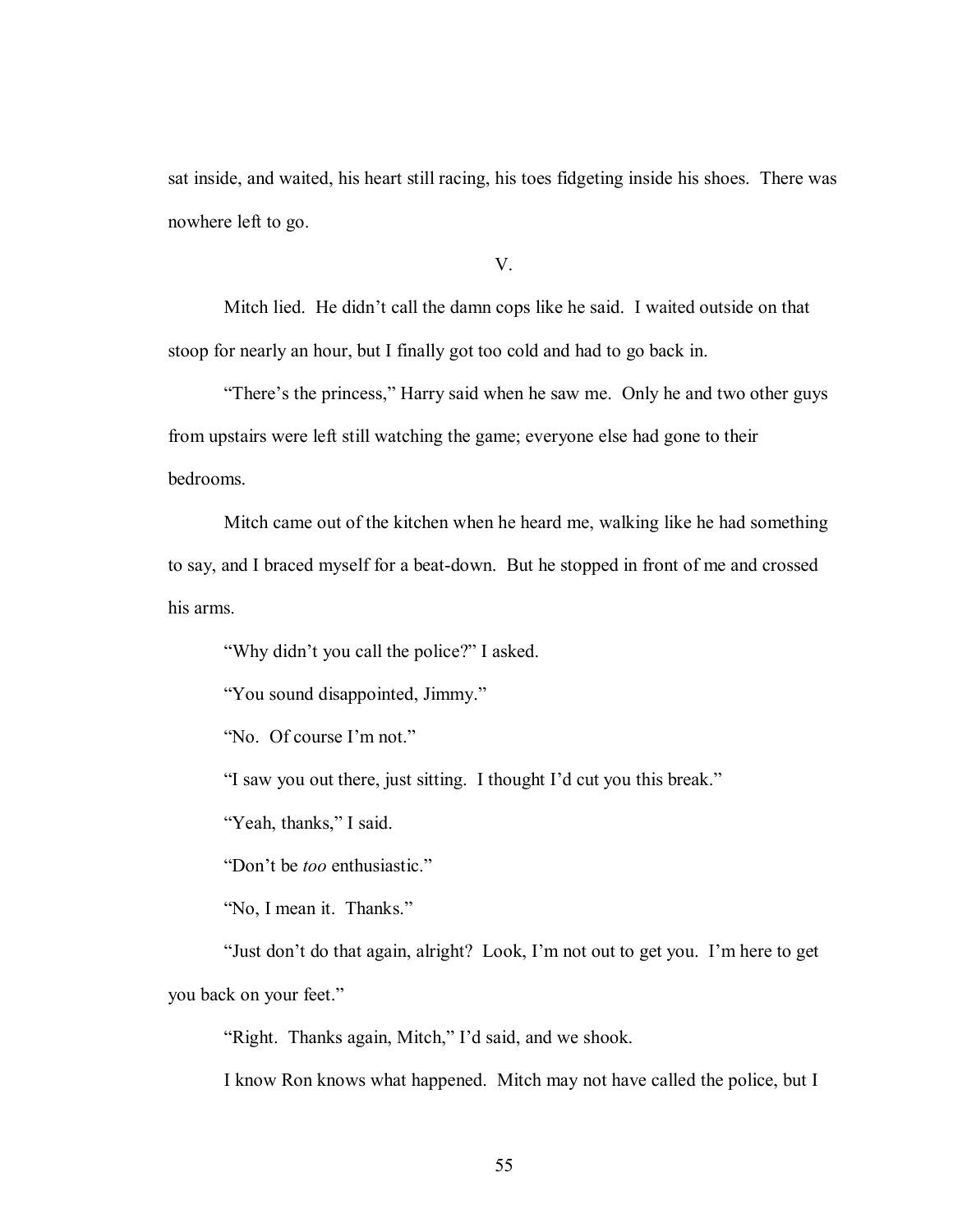bet anything he told Ron about the blow-up last night. I bet anything. Ron sits beside me now; he drives me to PizzaHut so I can start my job, and he stares straight ahead with two hands on the wheel, perfectly at ten and two. He's so fucking law-abiding sometimes that it makes me sick. He's even got his shirt buttoned to the very top. I wonder if he can even breathe.

He's been quiet the whole drive over, and I wait for him to chew me the fuck out. I look out my window at the group of kids that walk in the direction we're heading, and the leader bounces one of those blue racquetballs against the sidewalk as he moves; he bounces it around the broken glass and chipped gravel pieces that's scattered all over. The kid practically dribbles the ball, and it makes a sound against the concrete, like in tennis. My guess is that the kids are probably thirteen, or so; and, as we move farther away, I see them shrink in my side mirror, becoming younger, and I imagine what their lives must have been five years ago.

"I know you know," I finally say, and turn to Ron.

"I know what?"

"I know Mitch told you."

"Mitch told me what?" Ron keeps his eyes on the road, but he cocks his head in my direction, and his fucking eyebrows narrow to a focus. "What is it, Jimmy?" he asks again. "Nothing," I say.

 The two of us stay silent the rest of the ride over. But when we finally pull up, Ron says he'll be back at five to get me, but not to worry if he's running late.

"Traffic's no good at that time," he says. "It might take me a little longer than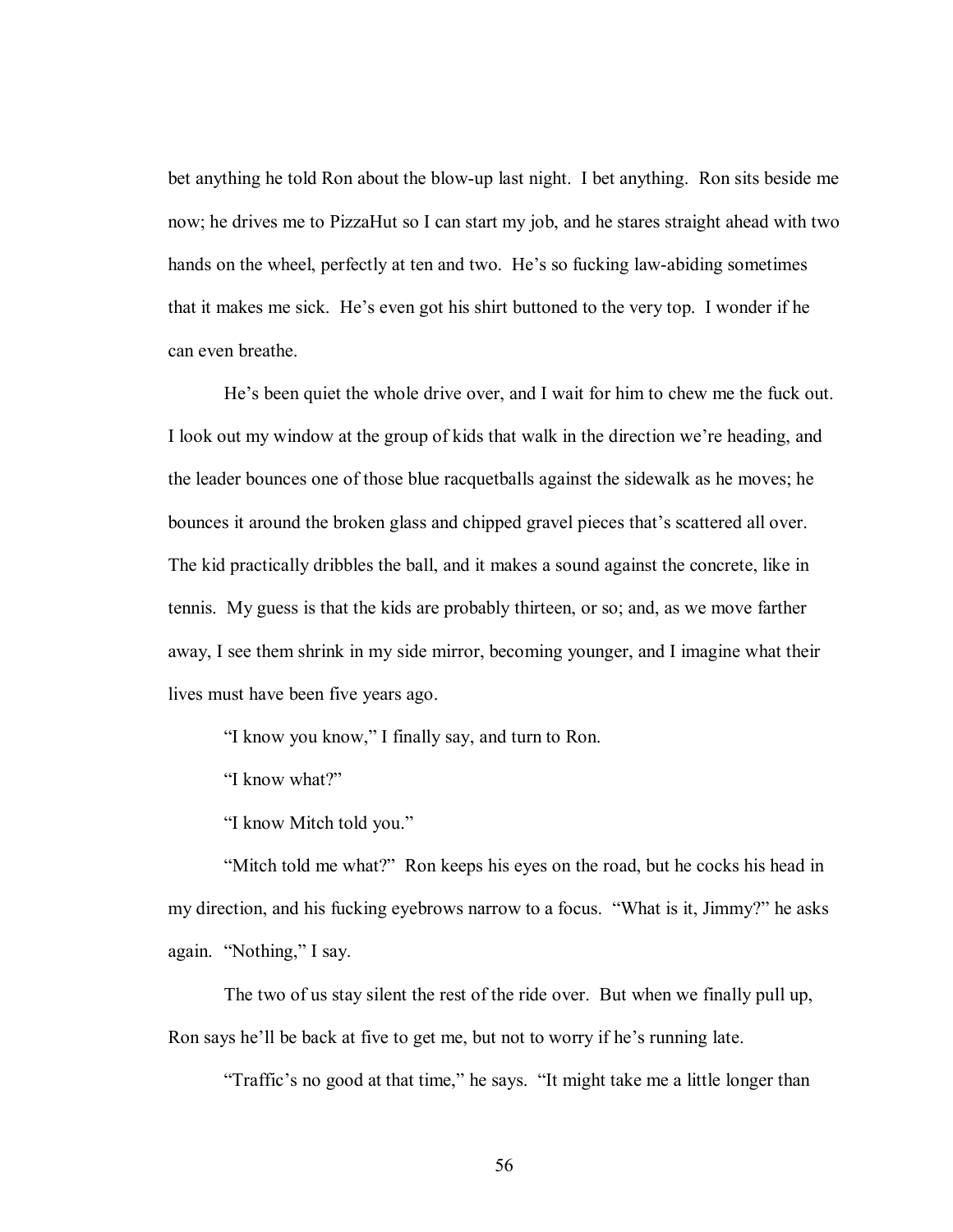normal to get over here."

"That's fine," I say.

"You're going to do real good, Jimmy."

 $\lq$ I know."

"Alright, then," Ron says, and he extends a hand. But I pretend I don't see it, and I get out of the car and shut the door.

It doesn't take very long for Gordon to see me when I get in—I don't even make it to the back room where the cooks and waiters go before he stops me—and he gives me a cell phone and a set of keys. The restaurant's fucking loud with lunch crowd voices, and mothers with screaming kids too young to be in school.

"I'll call you," he says. "Or if not me, someone else will. We'll give you directions if you get lost, okay?"

I nod.

"Listen, don't use this phone for anything else. Don't take any other phone calls, Jimmy. And anyway, we can see at the restaurant who you talk to." Gordon pauses. "Not that I don't trust you." He smiles, and he pats my arm like we're friends, like I'm supposed to forgive him and understand his suspicions.

I reach to shake his hand. "Sure," I say. And he leads me outside to the car.

This is the first time I'm inside a vehicle, behind the wheel, since that fucking day they took me in, and I adjust the seat, and the damn mirrors, and I figure out which buttons do what. I learn how to turn the high beams on—I pull the fucking control stalk on the left-hand side towards me—and to set cruise control, there's a button I press on the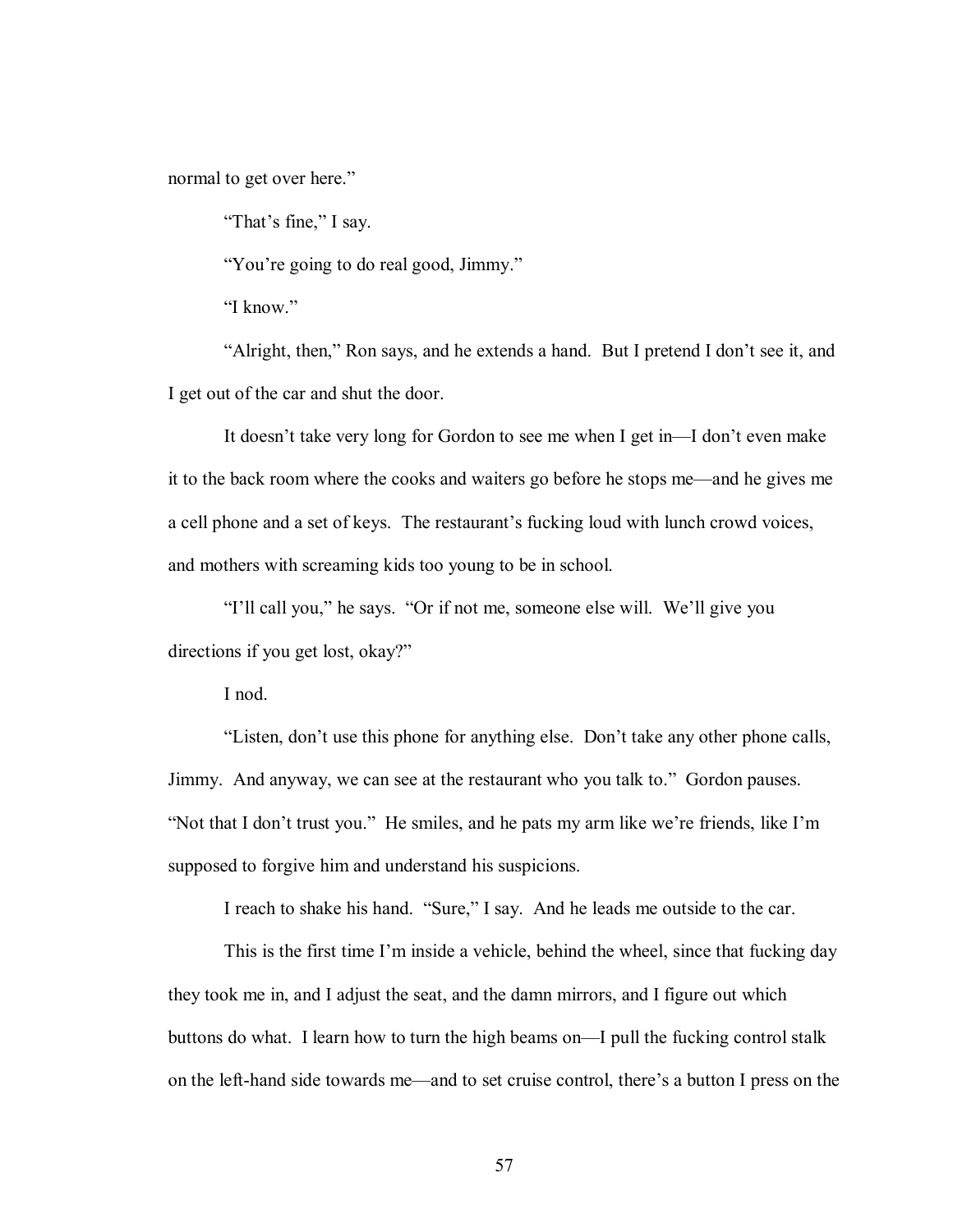steering wheel, all the way to the right. I look for the windshield wipers now, but, goddamnit, I don't have to look too hard—all windshield wipers are the fucking same, it seems. But, it's not even raining today—it's bright outside, actually—and so I don't give a shit about any of this.

Gordon's given me the first place I've got to go to. I look at the address on the sheet of ripped paper, and I squint—Gordon's handwriting is sloppy, and loopy, like a kid's. I'm supposed to go to a bank, it says, about ten minutes from here. The car drives real smooth, and it's in good condition when I brake and turn, as if it's new. The outside looks like shit, though.

 If I wanted to, I could take this car, and drive some place far away right now. I know I'd be caught in a day or two, but fuck it—what a day or two I would have myself. And anyway, after they caught me, it wouldn't be so bad. Truth is I didn't really mind prison all that much. It's not exactly what they show on television, though I'll say  $TV$ 's pretty damn close to accurate. Guys jerk around and fuck with anyone they can in all kinds of ways, yeah, sure, that's true; and, I was always looking over my shoulder in case someone tried to jump me. But, I didn't mind this; see, and this is the part where TV distorts things. Guys on the inside don't suffer as much as people on the outside think they do. I didn't anyway.

 I see the bank four blocks away; its Eagle symbol is just a small bird from where I am, but I fucking see it nonetheless. I'm at a light, and a group of business people cross in front of me, holding their McDonald's bags and sodas. Some big-ass woman clutches hers, and I think how a strong wind wouldn't even be able to pry her finger-link sausage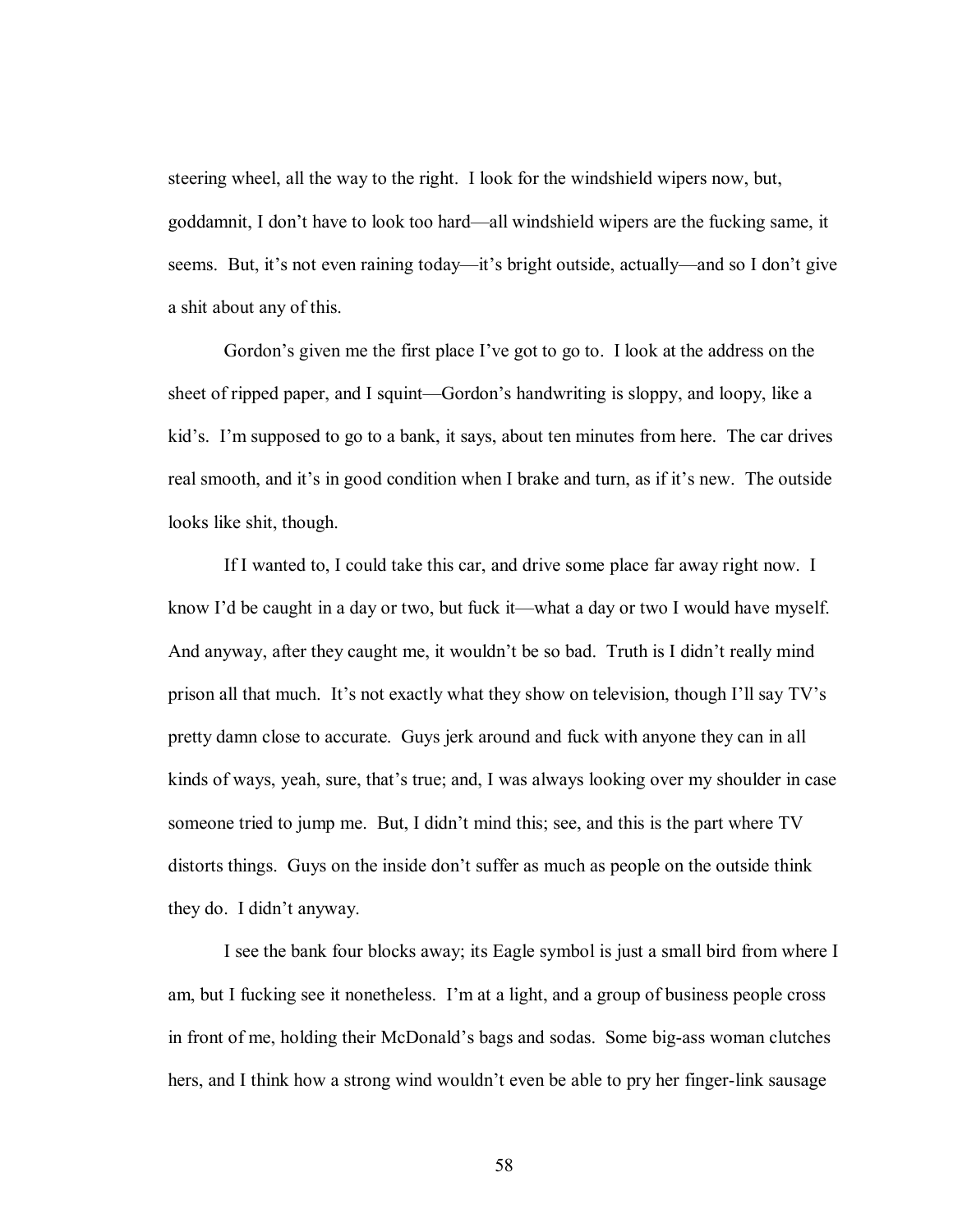fingers from that paper. I look down. My foot's falling asleep holding the damn brake down, and I push the tongue of my sneaker to make sure I can still feel my toes. I don't feel shit, though. I can't even tell anymore if I've got the brake, and I look up to make sure the car's not moving. Now there's another fucking herd grazing in front of me, crossing the damn street, and I try my best to keep the brake steady. I honk.

"Hey, it's still red, asshole," a suit says to me. "What's your rush?" He wears dark sunglasses, but they slip down his nose.

But then the light turns green, and I still can't feel my foot, and the people just keep coming.

"Hurry the fuck up," I say, pressing the horn.

Some people flip me off, some laugh. When they've all crossed, I go. But I press too hard on the gas because I can't judge, and I take off faster than I should on a city street. My face tightens as my head and neck snap back. It could have happened again, I think. I could have hit those people. It could fucking happen every fucking day I work.

 I see the bank on my left, but there arenít any places for me to stop and park on the right. I've got to turn around. I keep going straight, and then turn right, and when no one's coming, I make an illegal u-turn. I'm back on Newman Rd. again and I see the bank. It's blue and green, and big like the ocean, and the Eagle on the sign is proud. There are people outside it, by the ATM, in a huddle, and they smile like they think they'll live forever. Goddamn, there are people everywhere. What if it was raining? I wouldn't be able to see shit, I think. How many more people will I end up killing right working this damn job? I grip the wheel, and I think how I could drive into something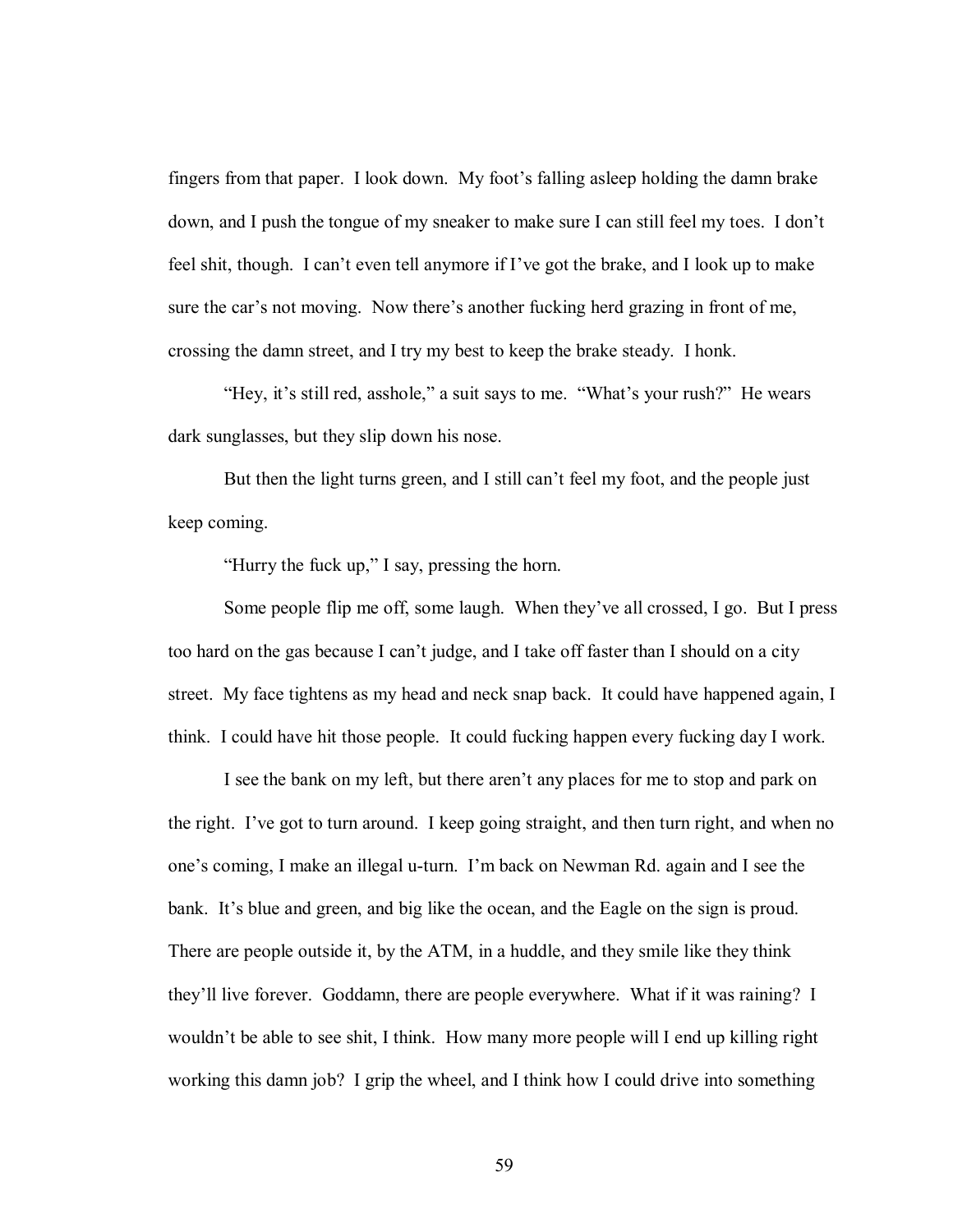now; I could drive into this bank, if I wanted.

But, now I've fucking passed it. It's behind me. But the road is too long ahead of me. And, anyway, how many times am I going to have to drive Newman Rd.? And how many times during this damn job *total* will I drive it? I keep driving until I'm on the onramp to the highway. They're doing construction, these guys in orange hardhats and jeans around the bend. I'm careful as I go around. This is the first time I'm on Route 1 in five years, and I don't know where to fucking go. But, I'll keep driving until I can't drive this car anymore.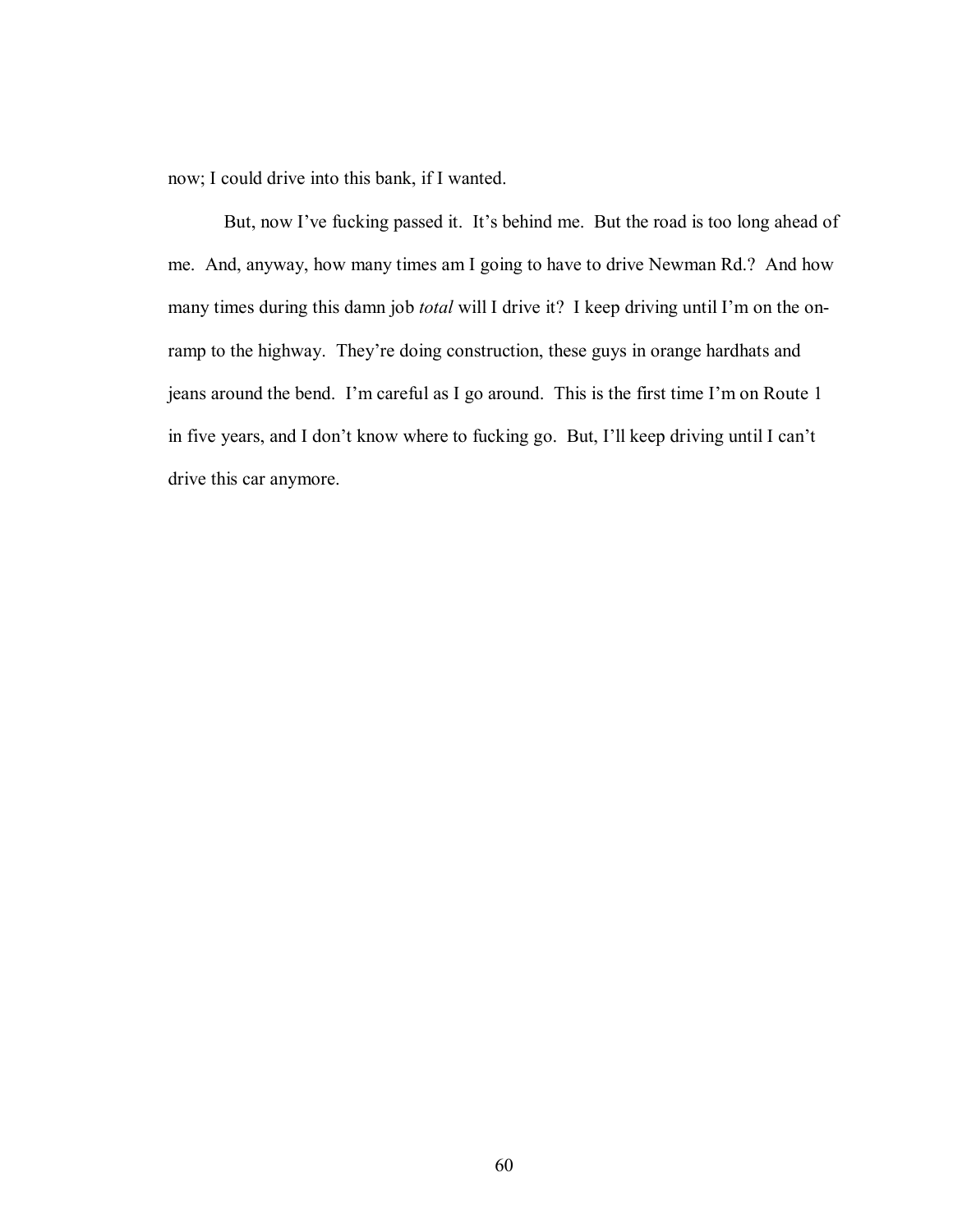## HOW WE ARE RELATED

Elizabeth's husband Noah says for the second time this week he'll divorce her if she doesn't start talking to him, that she holds everything inside her except the things that don't matter, and he's tired of it. Noah says, "Lizzie, you've always been detached, but now that your mother's gone, well, you're just a wall." He tells her how he doesn't want to hear anymore the things she thinks she *has* to say, but that he badly wants to know the things she thinks she *can't* say.

"What do I care who got voted off *American Hero*?" he asks. "What do I care which pop star had a mental breakdown and shaved her head? Don't tell me anymore about these people I don't know."

"It's *American Idol*," Elizabeth corrects. But Noah's face tells her he has no idea what she's referring to. "You said American Hero? The show's *American Idol*."

Noah throws his hands. "Did you not hear what I asked you?"

But Elizabeth hears fine.

 Noah walks upstairs, pouting, and mumbles that goddamnit, this is not a marriage. "I get you're upset, Lizzie, but don't shut me out. You can break in front of me, it's okay—it's really not so scary. It's not your fault your mother died. I know you think it is, but it's not, and I wish you'd talk to me about it."

"But I know it's not my fault," she whispers when he is out of sight, and she makes a cup of coffee despite the time the microwave reads—eight o'clock pm. *Noah is*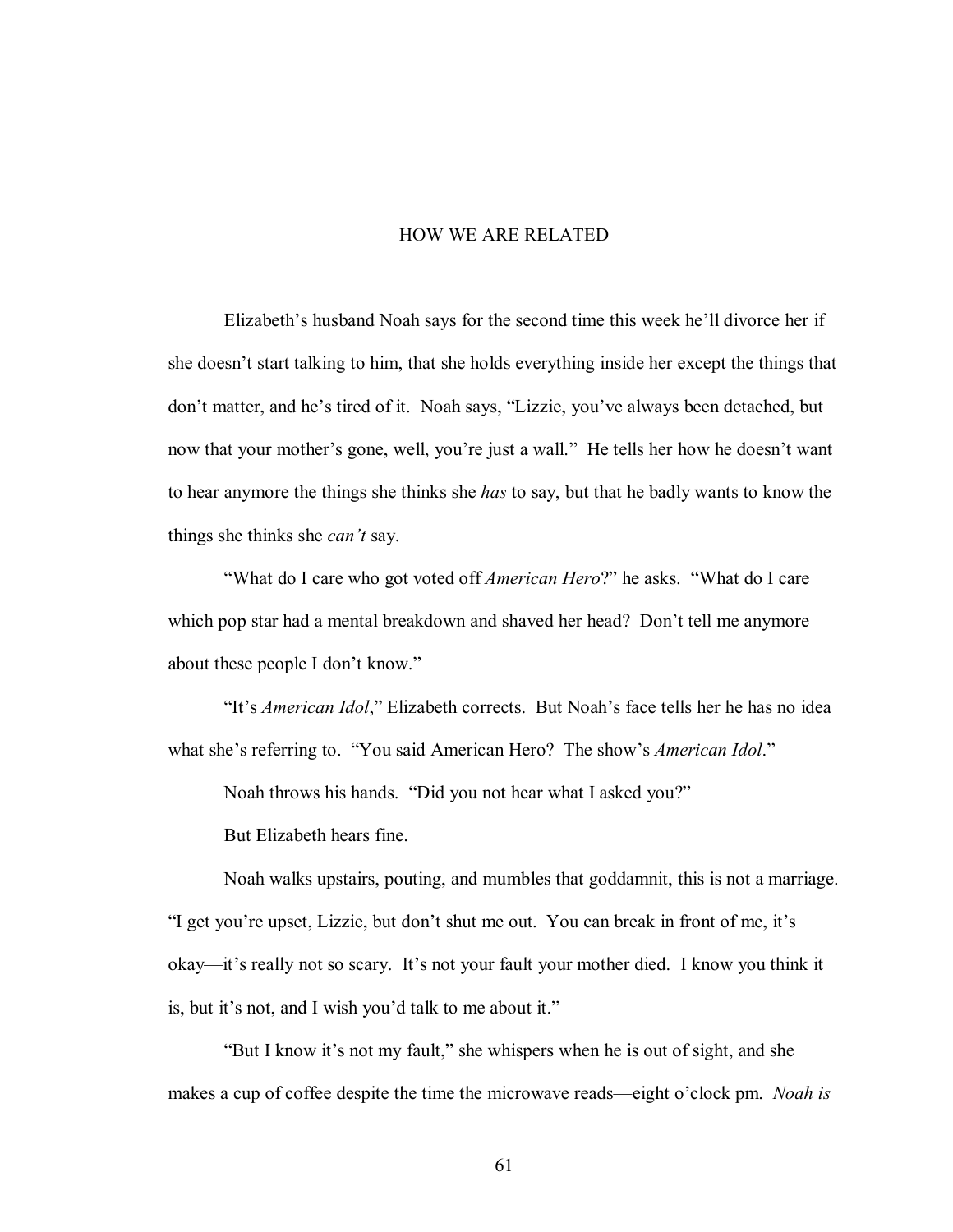*probably going to bed*, Elizabeth thinks, *because he's tired and tired of me*; and, she adjusts the lighting in the kitchen to make it brighter—why not pay some bills while she has the time? She hasn't missed any work despite her mother's passing six months ago, so it's not as if she can catch up on these things—the shopping, the running of errands, and the paying of bills—during the day. She even works weekends for the extra money, though she and Noah don't need it.

 But when Elizabeth sits at the table, ready to work, checkbook in one hand, and a black pen in the other, she thinks how her mother did not simply pass away like the elderly do, like the way Noah makes it sound sometimes—her mother did not die old for one, and she did not die in her sleep. "Ruth Hoover was only fifty-two years old." This is what the obituary in Elizabeth's wallet reads. But Ruth Hoover did not die. She was killed. "She intentionally drove her car into a tree going sixty-seven miles per hour." Each time Elizabeth reads this, though, she questions if sixty-seven miles per hour is really the exact speed her mother was driving. After all, how can they know for sure once the car has crashed and flipped? What's dead is dead, she thinks; and really, would her mother's face have been any less bloody, or less cut up, her nose not *as* broken had she, say, moved at sixty-*four* miles per hour? Would a three mile per hour difference have enabled an open casket?

Elizabeth sips her coffee, and smokes a joint that Noah doesn't know she has she keeps a bag full of dope behind the auburn bottles in the liquor cabinet that he never touches, like a secret pot of gold. She shuts her eyes, and she thinks how in New Jersey, where her sister Shana lives, it's ten o'clock. Elizabeth could call right now and talk to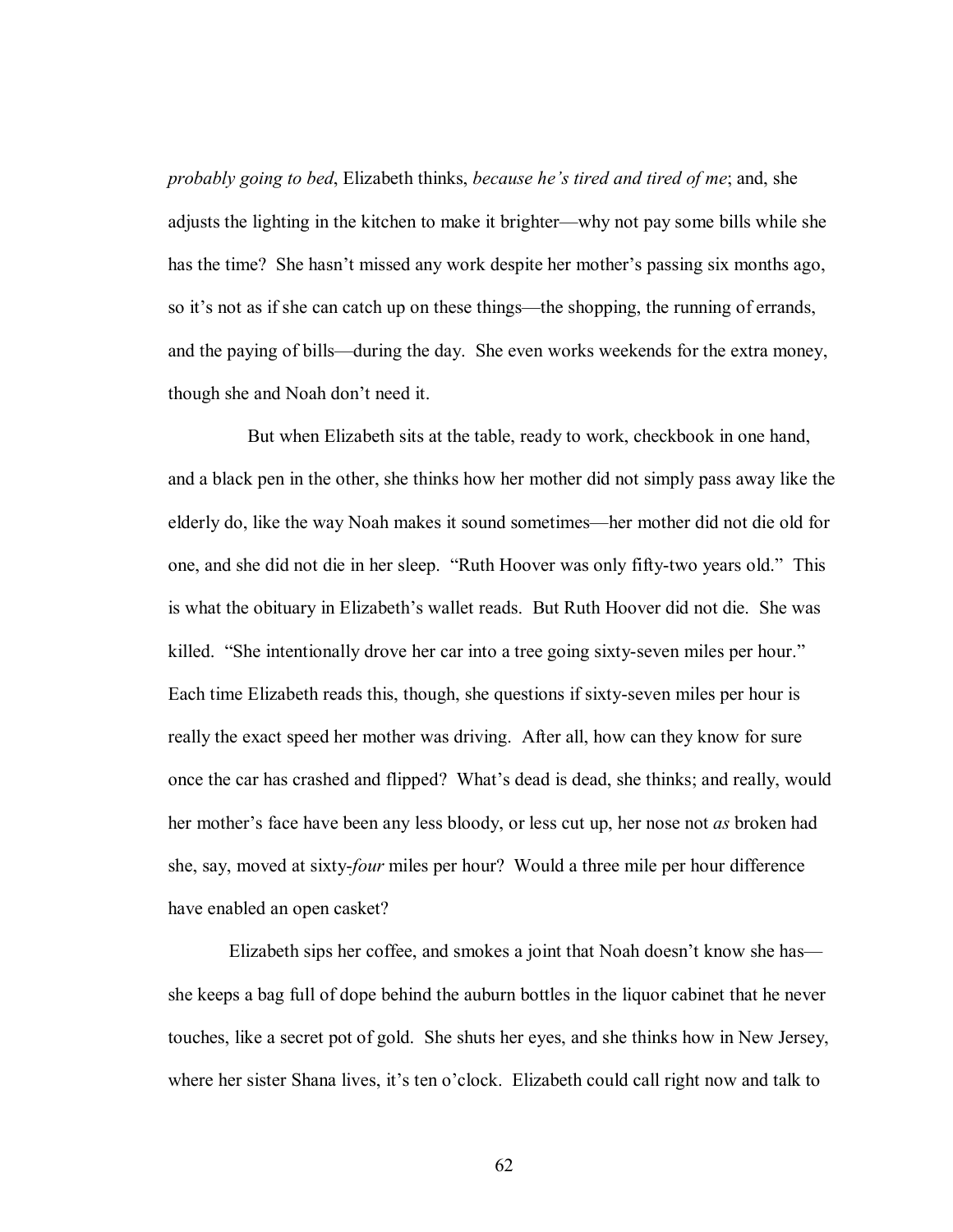her, if she wanted to. But Shana, she is sure, is still playing the role of upset and hysterical, just as she did months ago; or, maybe, finally, she has transcended stages and is depressed and half-dead now. Either way, Elizabeth doesn't doubt Shana is still overly grieving for their mother's suicide. She remembers how Noah once compared her to her sister. It was a month after the funeral. Shana had come back out to Springfield to visit their mother's grave.

"Why can't you just show some emotion, huh?" Noah had asked. "Look at your sister. Why can't you lean on me like she leans on your brother-in-law?"

 $\degree$ Oh, please. She's only putting on a show. And anyway, she's being selfish— Mom's probably happier in the ground. You know, at peace," Elizabeth had said, and she<sup>'</sup>d folded her arms across her chest.

But Noah only shook his head in disgust; he'd said she was disassociating, and apparently, Elizabeth thought, he'd already grown tired of it.  $\lq$ Ill be in the car," he said.

 Elizabeth scribbles circles with a heavy hand now on the front check in the book. She draws trees and the acronym RIP, and then picks up the telephone and dials her sister's number from memory.

"Hello?"

Elizabeth recognizes Shana's voice, though it's scratchy.

"Mom was no picnic," she blurts.

"Lizzie? Is that you? What are you doing? We're sleeping."

"You don't know. You moved to a different state. You didn't get to talk to her every day, telling her yes, over and over, reassuring the shit out of her, that people still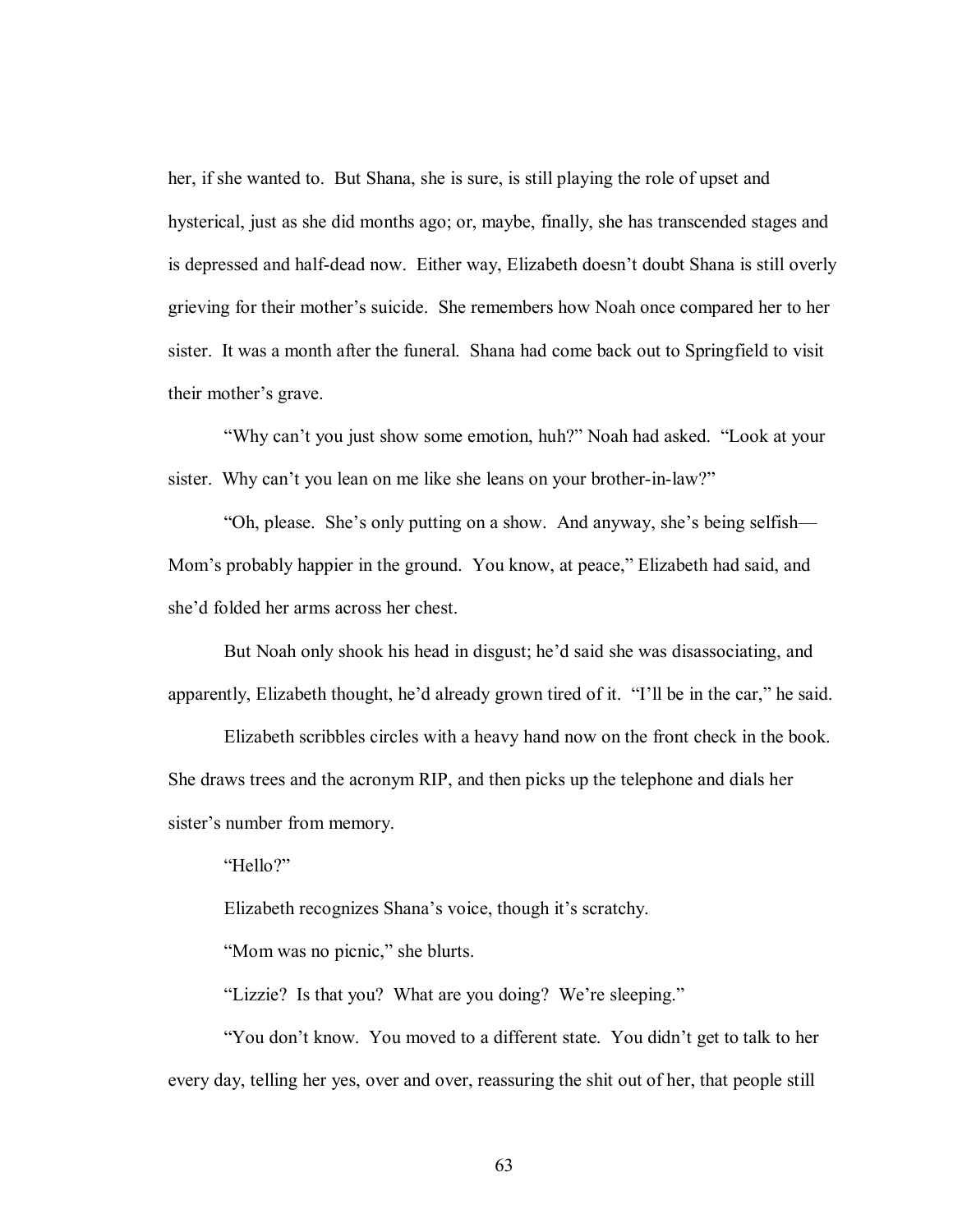cared about her; and that no, we weren't too busy for her anymore. You didn't drink yourself to sleep after she made you feel like shit, like you weren't good enough. She let you Shana, have a life outside of her, just because you didn't stay. But someone had to stay."

Elizabeth draws stick people on the line beside "Pay to the Order Of."

Shana sighs, dramatically, Elizabeth thinks, and she clears her throat. "Lizzie," Shana says slowly. "Are you drinking now?"

"No. Do you think Mom was driving as fast as they said?"

 $Yes.$ 

"Why do you think that?"

"I don't know why. Because why not? Where's Noah?"

Elizabeth laughs, and she shrugs her shoulders as if her sister was in front of her.

"He's probably packing," she says.

"Why would he be doing that, Lizzie?"

"Where's *your* husband?"

"Trying to sleep. Lizzie, what's wrong? Where's Noah?"

 ìOf all places, Shana, why would you go to New Jersey? I mean, who goes to New Jersey?"

"Lizzie, my husband's from here, and you know this."

"Yeah, but you didn't know him when you left. If you wanted something urban, why didn't you just go to Chicago?"

ìHoney, are you in therapy? Or, are you on any medications? Why would your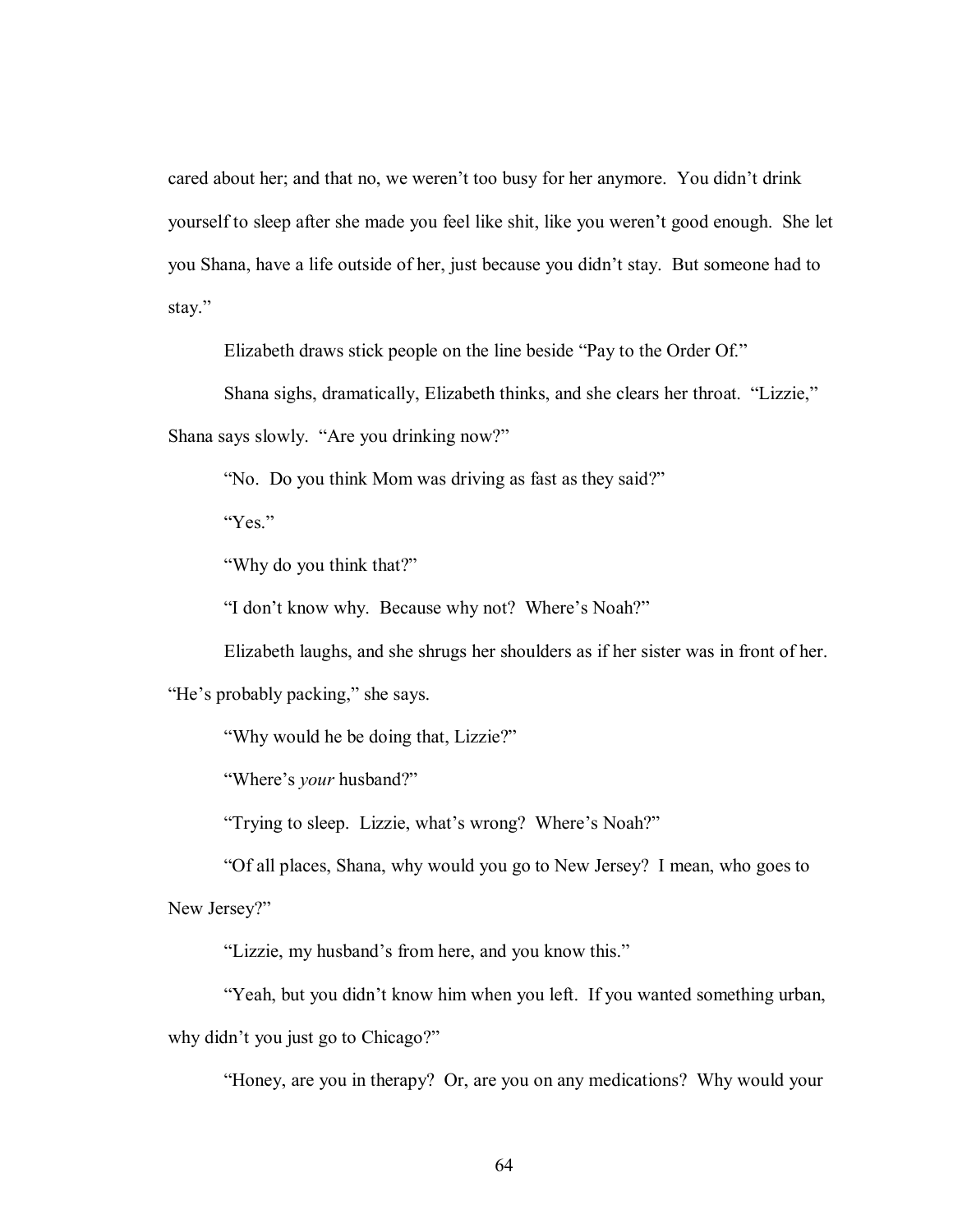husband be packing?"

Elizabeth pauses, but knows exactly what she will say.

"Lizzie? Why would Noah be packing?"

"Because of you, I guess," Elizabeth says. "Because you're emotional, and I'm not. And, given our differing locales, he doesn't think that makes any sense."

Elizabeth laughs and hangs up the telephone before Shana has the chance to respond, but then disconnects it entirely so her sister cannot call back. It is easier to blame Shana for Noah's pending separation than to acknowledge it as her own fault.

Elizabeth sits back and remembers her twenties; she recounts her formative years. Her mother had started threatening to take her own life as she'd gotten older, particularly when her daughters were all grown up, and Shana had moved away. And at first, Elizabeth had stayed up all night with her. She'd cried and begged and said how much she needed her mother. But she'd learned quickly enough that her mother wasn't serious, after all—Ruth Hoover only threatened in private, in front of Elizabeth, it seemed; it was all a show, a ploy, just to make Elizabeth worry and fawn over her existence. And so Elizabeth had stopped. Her mother didn't have the guts to do what she wanted people to believe she would.

Elizabeth remembers, and she wonders if Shana remembers, too, remembers what it was like when they were teenagers—the more time they'd spent out of the house, the more their mother screamed and found fault with them, as if to bring the attention, the focus, back to her. That was the problem, Elizabeth thinks—it was always about her. Elizabeth could never speak from fear it would upset her mom. And, even at the end, it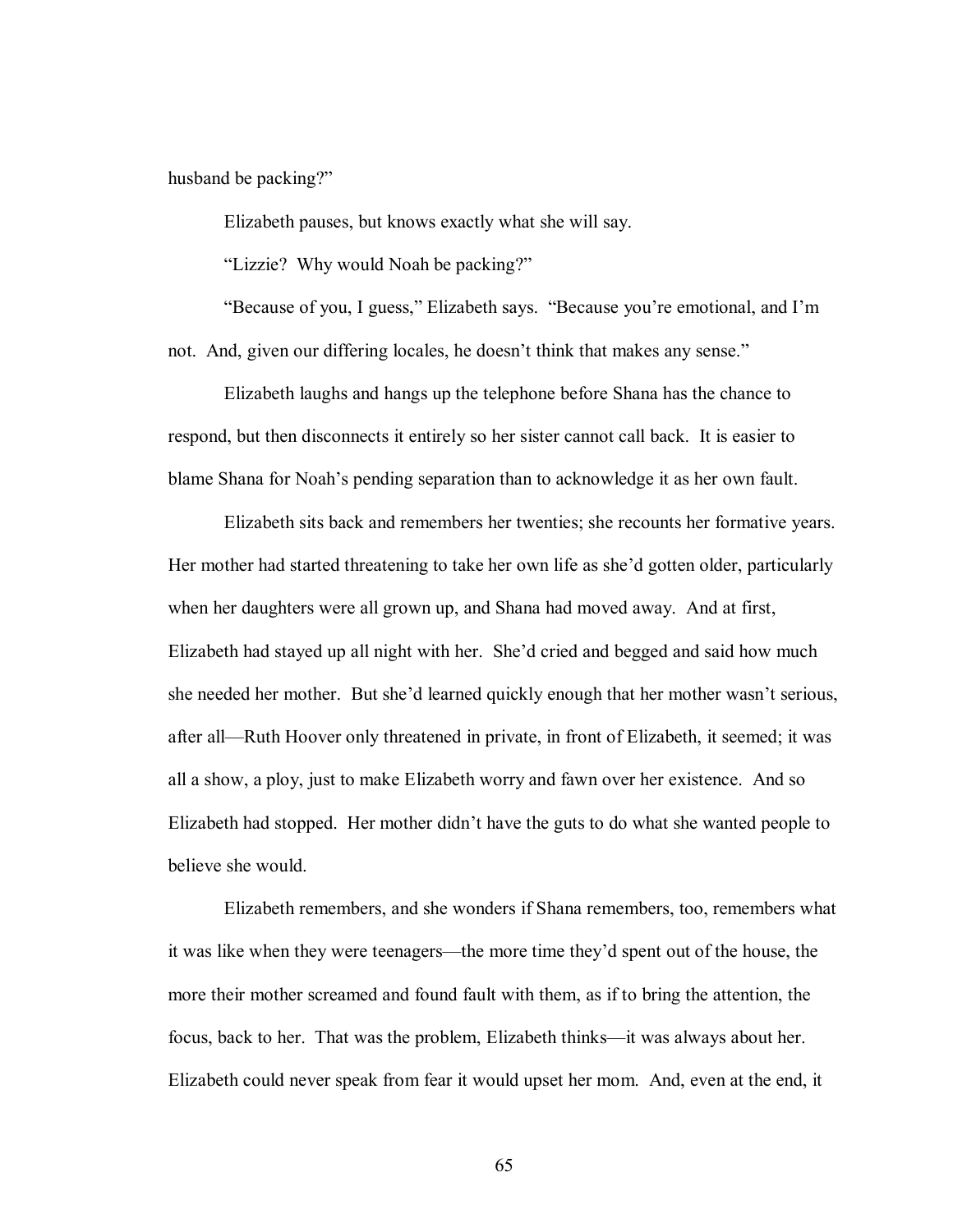was her mother's damn threats that Elizabeth had ignored—it was Elizabeth's desire to have her own life a part from her mother—that had made Ruth Hoover angry enough to kill herself, and to try and instill a sense of guilt in her eldest daughter.

Elizabeth relights the joint that'd burned out while she was on the phone, and finishes the coffee. Without thinking, she writes on the back of the very check she's destroyed the real words she can't say to anyone, not even to herself—*I wished for you to* do this someday. And I don't know if I'm sorry, but I don't think I am. She writes quickly, as if she only has seconds to say it, to write it; and then she puts the check in a white envelope containing a security seal that protects against fraud, or people wanting to pry into thoughts, like her husband. Elizabeth pushes backwards too hard in her chair, still sitting. The chair's legs slide against the floor, causing a loud scrape; and then, not knowing her watch is also caught on a piece of string frayed from the red, table cloth, Elizabeth stands. Her coffee mug falls against the linoleum, as well as the bills, which float to the ground like leaves from a tree; the ceramic breaks, and the black coffee spills and stains the paper in odd shapes.

 Like the footsteps of a ghost, Elizabeth hears Noah above her; he runs from the bedroom to the hallway, and then down the stairwell into the kitchen.

"Are you okay? What are you doing? What broke?" he asks. Then Noah fans the front of his face and cringes in disgust, and knowingly. But he asks anyway, "What the hell is that smell?"

"I have to go," Elizabeth says. "Where are your keys?"

"You have to go? You have to go where? You're fucking high, Lizzie. You're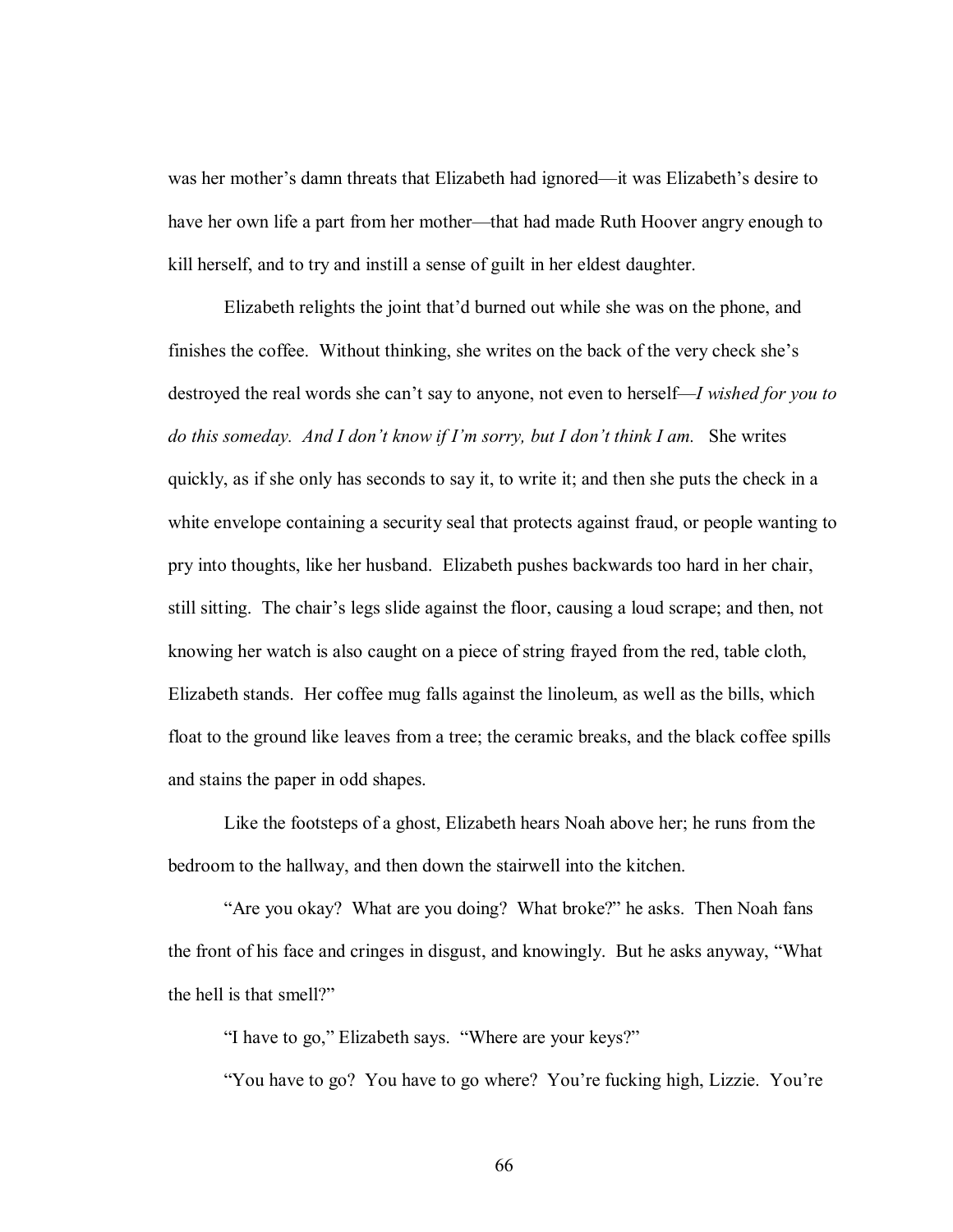not going anywhere. And since when did you start smoking that shit anyway?" Noah scratches his chest as he watches her, angry, his eyebrows narrowed and his mouth an O. He reaches into the refrigerator. Elizabeth hears him move bottles and containers around, and she knows he's digging for the pudding in the back.

"I'm going out," she repeats, and grabs his keychain on the table across from where she'd been sitting. "I only had a few hits, I'm fine."

 Noah sticks his head up, and looks at her from the other side of the refrigerator door. "Oh no, you're not going to go drive my car into a goddamn tree."

"That's not funny, Noah."

 ìOh, hey, look whoís responding to me? *Finally*. Is that it? Sick humor is what gets you?"

"Noah, I'm serious. I'll be right back."

But Noah walks until he stands in front of her, and he grabs her shoulders. "Is that a metaphor, or something? You'll be back? Don't you fucking make threats like that to me. I won't stand for it."

Elizabeth shakes her head.

"Look at me," he says.

 $\degree$ Noah, I just...I have to get out of here."

Noah shakes her again, one single jolt. "Why can't you just talk to me? Your mother killed herself, Lizzie, and it's not your fault. She made threats constantly. What were you supposed to do? She was unhappy woman. But you did everything you could to change that."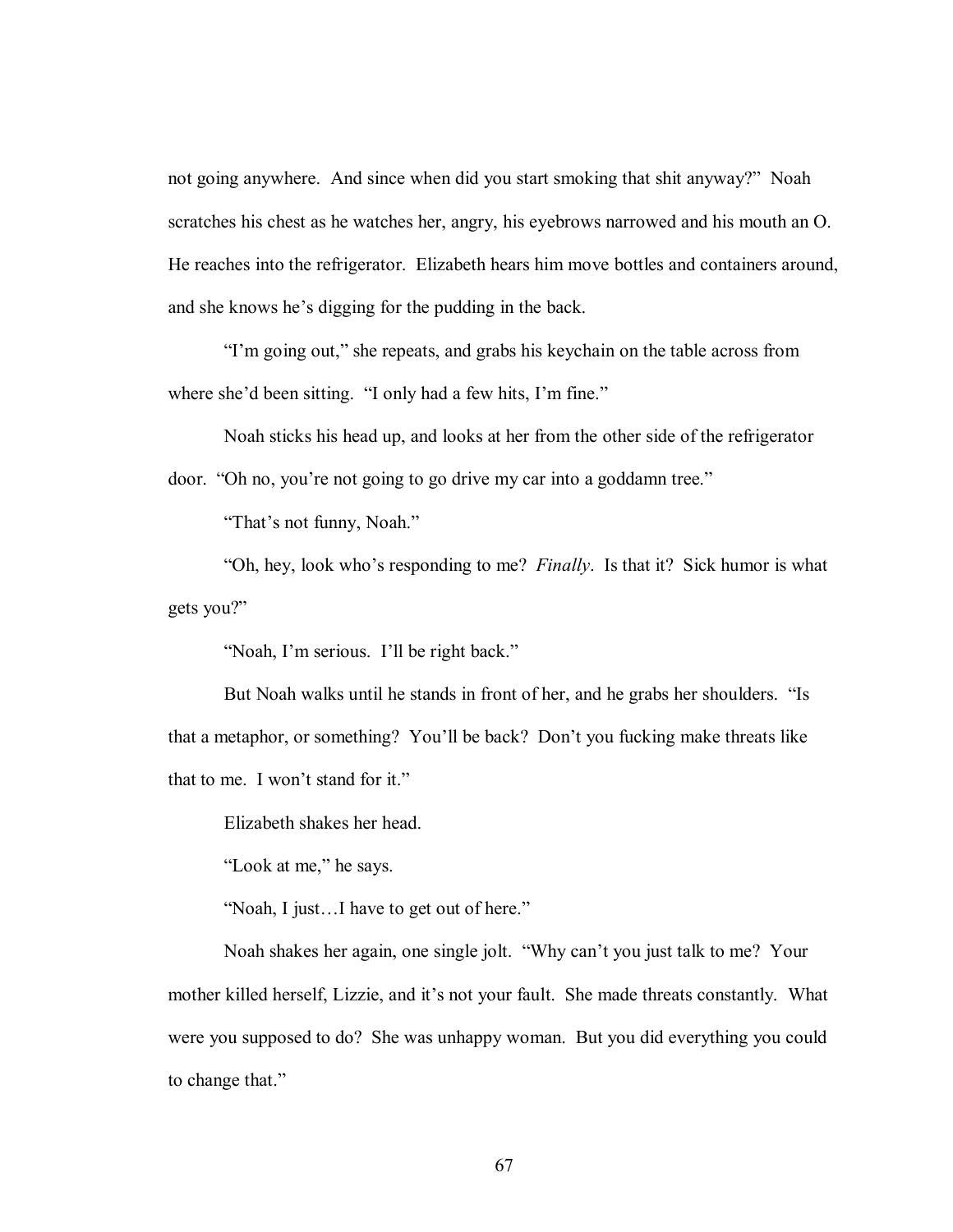But Elizabeth only stares at him. She doesn't want to hear what he has to say, and she chooses instead to watch his lips move. They are chapped, and cut from the cold. But his eyes are so kind, she thinks. They are brown, like chocolate, or coffee—all things warm. "What would you say?" she asks. But her voice trails into silence.

"What would I say to what?"

Elizabeth feels her chance—she breaks free as her husband releases his grip, and she runs to the front door. "I'll be back, Noah. I promise. I have to mail something."

"Jesus Christ, Lizzie, come back here. Get back here."

Noah chases her, but she's out the door and in his navy pickup truck before he can catch her. Elizabeth drives through their neighborhood, where one house looks like the next—each house is small, and they alternate between brick, siding, and brick. The cars emulate one another, too. They are all middle class cars, Elizabeth thinks. Ford station wagons, and Honda civics. And everyone does what they can to get through the day; here, everyone just wants to make it and survive. So what does this make me? Elizabeth wonders, driving around the bend and onto the highway where there is no one on the road. Is she low-class? Or, would the phrase be second class? Elizabeth laughs. What do you call someone who wishes for death? What do you call someone who wishes for death on someone else?

The black iron gates of the cemetery are still opened, though it is past dusk; and Elizabeth feels as though she's looking into, and past the gates of hell. She slows the car and stops. Should she go in? she wonders. Or, what if someone comes along and locks up while she's still inside? It doesn't matter, she thinks. Here is her chance to talk to her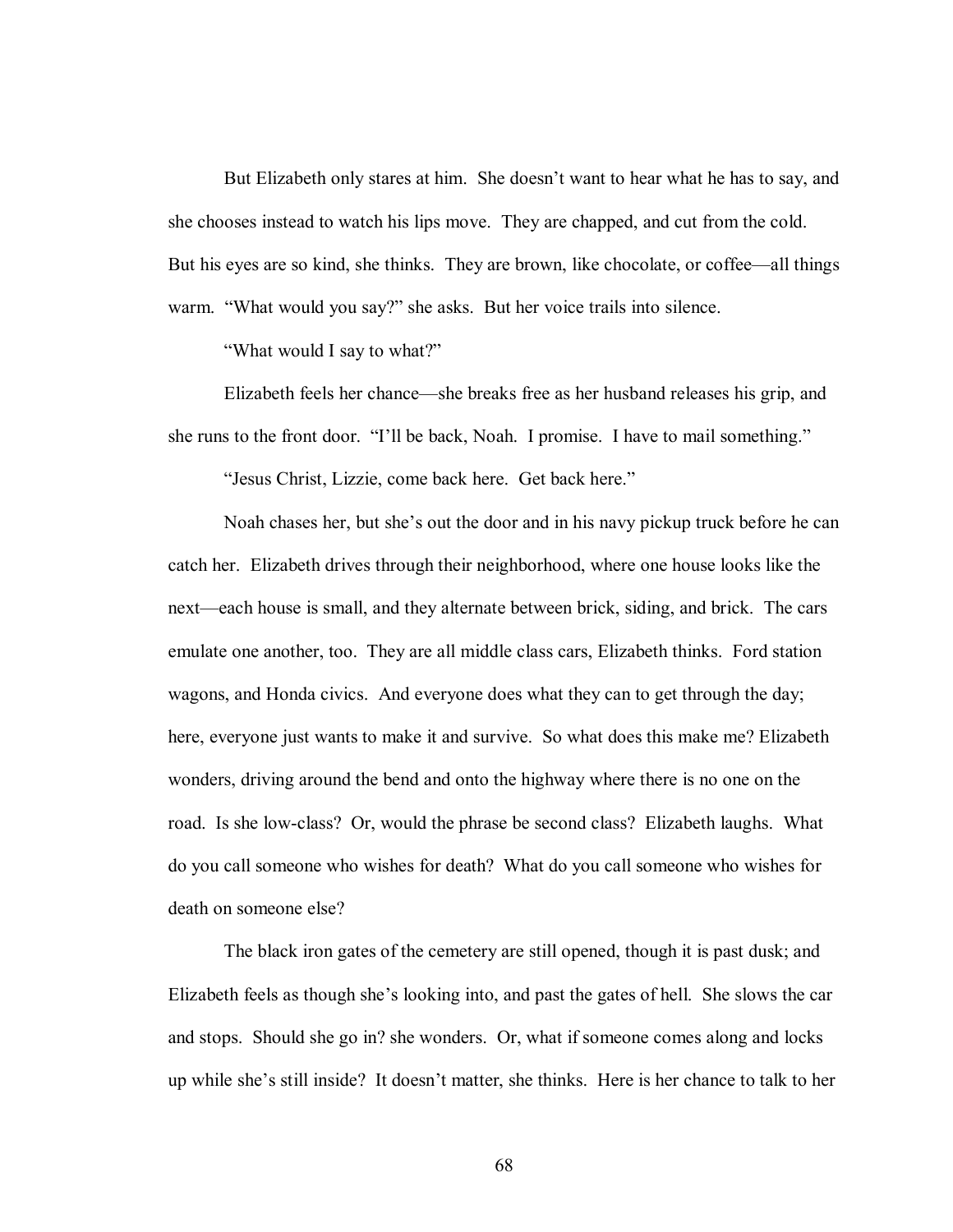mother as Elizabeth. Elizabeth starts the truck again, and directs it around the grounds; and as she winds along the dirt road, and up and down the cemetery's hills, she looks at the tombstones in the various shapes and sizes. Does the bigger the stone mean the deceased was more loved than a dead man with nothing? Elizabeth and Shana had given her mother a solid piece of stone, 2x2 feet, though at first, Elizabeth had wanted something smaller. "It's too much money for someone who can't even see it," she'd said. And, it wasn't until the priest denied Shana's request to conduct her mother's service did Elizabeth agree to something bigger.

 Elizabeth stops the car. She is lost in the maze, but has found her mother. There is only one person beside Ruth Hoover, Elizabeth sees, and it is a man. Elizabeth looks at his dates—he was seventy-one when he'd died; and, she wonders if that was mother's problem all along—maybe her mother's soul-mate was an older man, rather than the man her own age that she'd married and subsequently divorced.

 ìHi, Mom,î Elizabeth says, and lowers to pet the grass she stands on, above her mother's casket; she smoothes it with her palm and she feels the cold of the grass, so cool it almost feels wet. "I'll be right back."

 Elizabeth walks the thirty yards back to Noahís truck, and from the back, beneath the plywood, and bucket, and the dirty rags, she takes his rusty shovel and carries it, back again to her mother.

 Elizabeth ploughs in the black night, though the ground is cold and hard, like cement, and when she hits it with her dig, it clangs as if she's struck a pirate's chest of buried treasure. She hears crickets chirp in the distance, like it was still summer; and she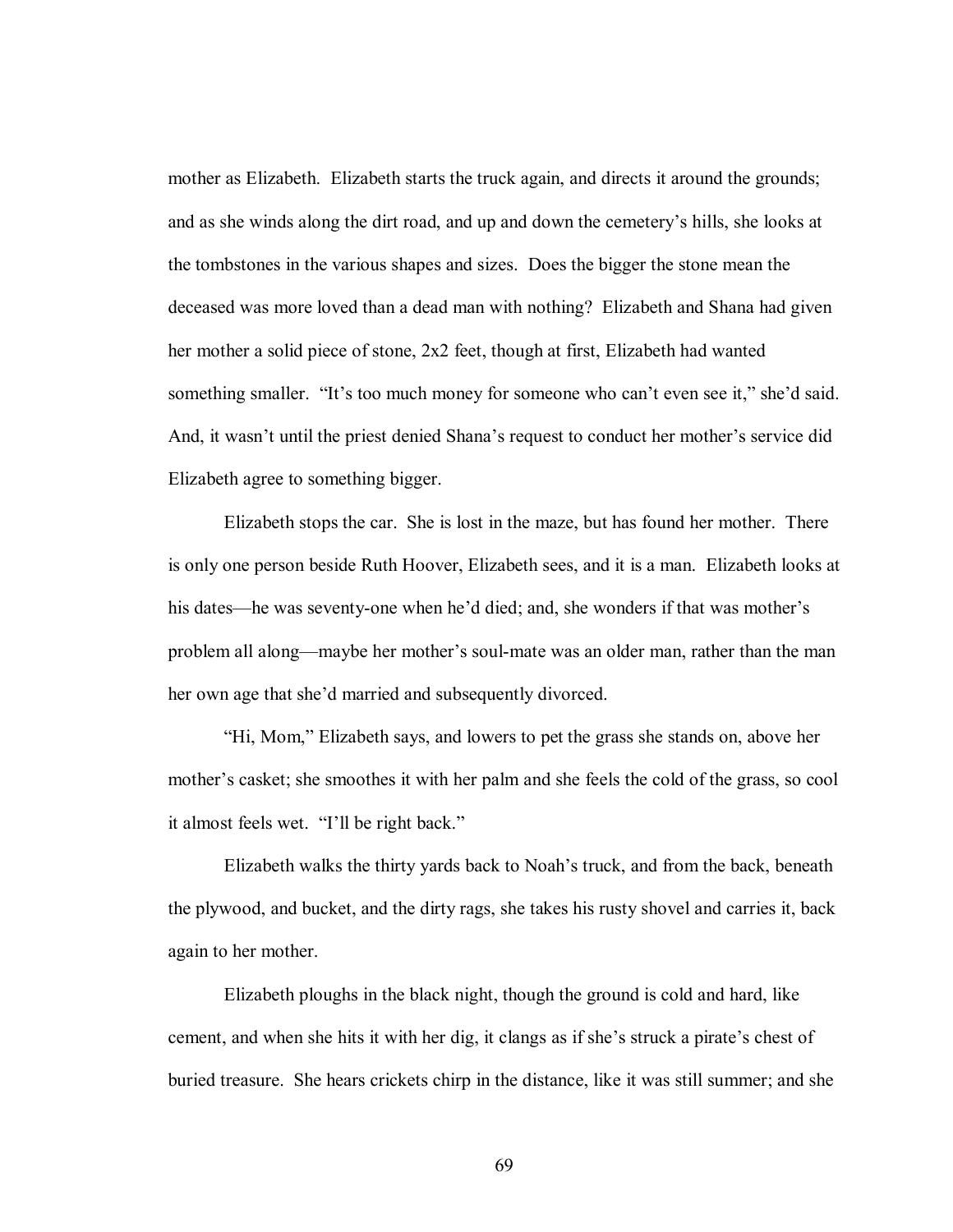sweats in the cold, and wipes her face with her shirt. Little patches of grass and clumps of dirt come up and Elizabeth tosses them behind her, where someone's plot waits for him to die. Where am I going? she asks herself. She cannot dig all night.

 But after she digs less than a foot, Elizabeth all at once drops the shovel, and in the same movement, takes the check in her pants and tosses it, still secure in its envelope, into the little hole that she's made that resembles a dog's. She exhales deeply, and dramatically, and she hugs her hips with her hands. And then she sits beside her note, and plays with the clumps of dirt that she's made, letting the dark, gravel pieces squish beneath her fingernails, and into both her fingerprints, and the grooves of her hands where her fingers bend and her skin folds.

For the first time since her mother died, Elizabeth feels the ball of anxiety in her chest move up, and into her throat, and her cry comes out as a choke, or a small shout. She surprises even herself. Her lips quiver, and her eyes well, but she holds her breath to stifle the emotion quickly. Elizabeth stands and dusts herself off. Like a child, she wipes her eyes and nose with the back of her hand, and then buries her confession.

Finally, when Elizabeth pulls up again in front of her house, it is ten o'clock. The house is dark, though. She wanders up the drive, and to the porch. The door is unlocked.

"Noah?" she calls.

 The lights go on, and Elizabeth sees her husband sitting at the far end of the sofa, his hand beneath the dress of the lamp. He wears a coat, and sneakers, and beside him, his Samsonite and backpack.

ìWhat are you doing?î Elizabeth asks. She flips her hair, and wipes the dirt from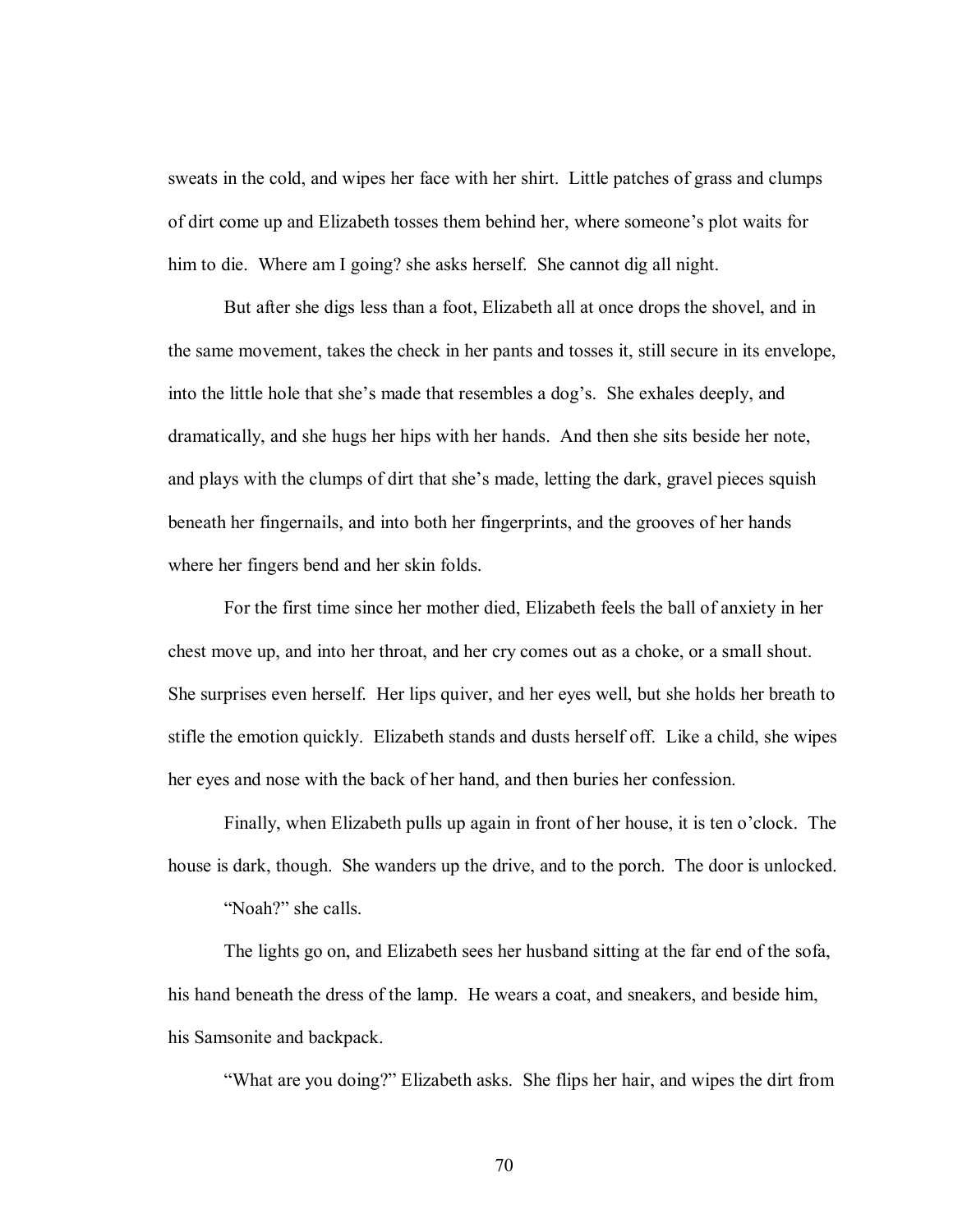her face with her fingertips.

"I'm waiting for you. What do you think I'm doing?"

"Oh. Well, I'm here. I'm back, just like I said."

"Where'd you go?"

"Nowhere. I just went for a drive."

Noah scoffs. "See, that's what I mean. The smallest things, you can't even tell me anymore. You did *not* just go for a drive, don't lie to me. You wouldn't have taken my truck, if you were just driving. You wouldn't look like hell, if you were just driving."

Elizabeth smiles in her discomfort, and removes her shoes by the door. She

shrugs her shoulders when she sees Noah watching.

"Is that all you can do?" Noah asks.

Elizabeth unzips her coat.

"I went looking for you. I drove around, couldn't find you, came back. And then

I just sat here, waiting for someone to fucking call me and tell you'd gone and killed yourself."

"I told you when she died I'd never do anything like that."

" $Right$ ."

"Well, I'm here, I didn't hurt myself."

"Lizzie, I told you, I can't do this. You know what the past six months have been like for me?"

"What?"

"They've been all about you. And you know what? I swear to God that that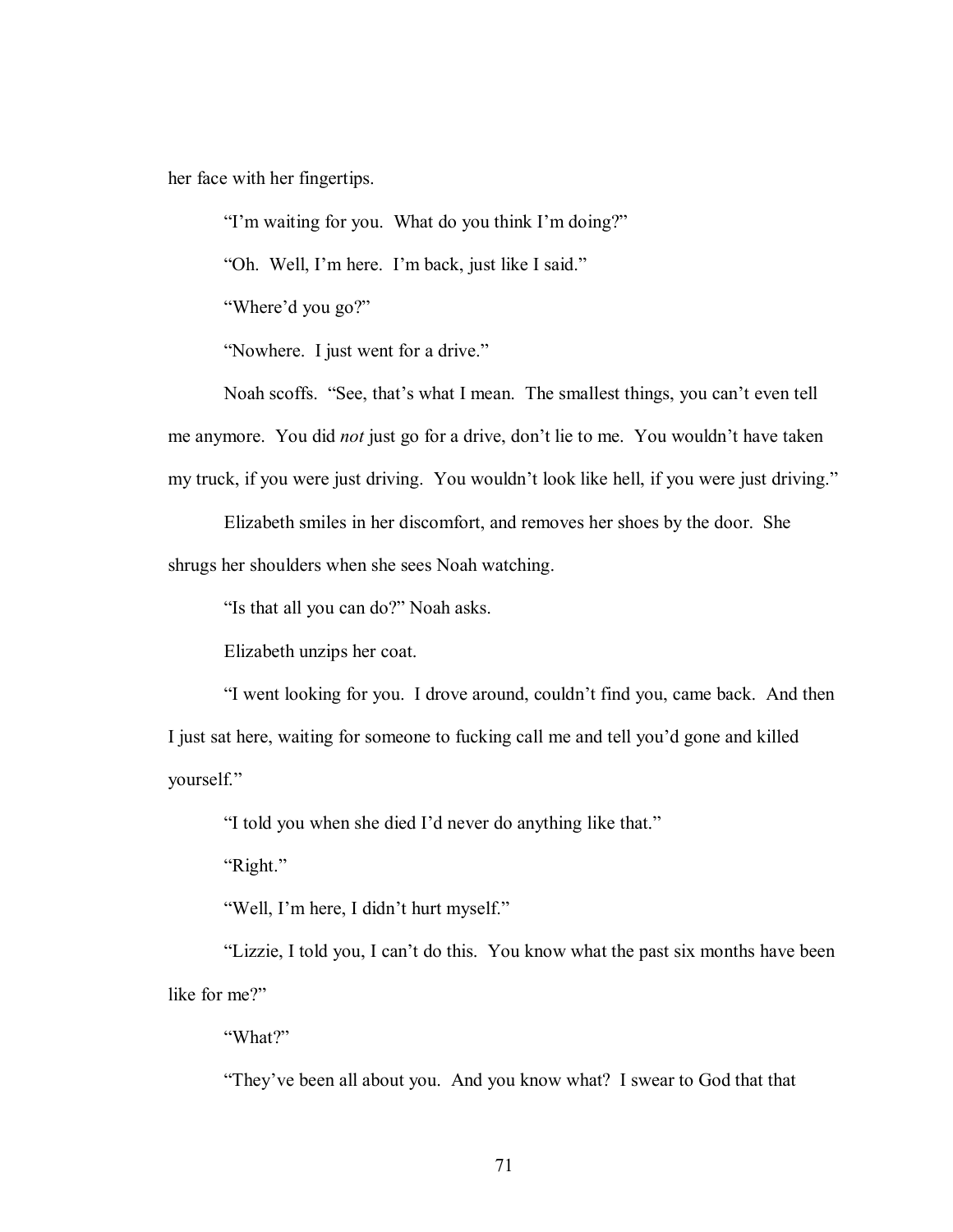would have been fine because I get it. Your mom died. But it's not about that. It's about me fucking worrying all the time that you're crazy, or that you don't love me, or that you're seeing someone else."

"How could you even think that, Noah?" Elizabeth asks.

"I don't know. Maybe it's because I fucking sleep with a stone?"

"That's not funny," she says, though she laughs.

"It's not supposed to be funny." Noah stands and grabs his things, and lobs them in the air across the room. They fall down loud and hard on the floor in the small foyer. I'm sorry, Lizzie. But I can't be here right now. You of all people should know what it's like to worry about someone. But you don't even think about me, about how I sat here all night, wondering where you'd gone, or what you'd done." He pauses. "I'm sorry, Lizzie."

Elizabeth remains seated, though. "Where are you going?" she asks as he walks to the door.

III be at the Super 8. I left the number on the counter. I won't do what you did for your mom. I won't stay here and cater to you while you run off and make threats. I can't do what you did. Maybe you're just a better person than me, Lizzie, I don't know."

 Noah shrugs, and grabs his things, and he shuts the door behind him. Elizabeth hears him stick his key inside the lock and turn it.

 ìBut thatís just it,î Elizabeth wishes she could say when she hears his truck pull out. "I am not the better person."

Elizabeth goes into the kitchen and pours a glass of water, and she drinks it in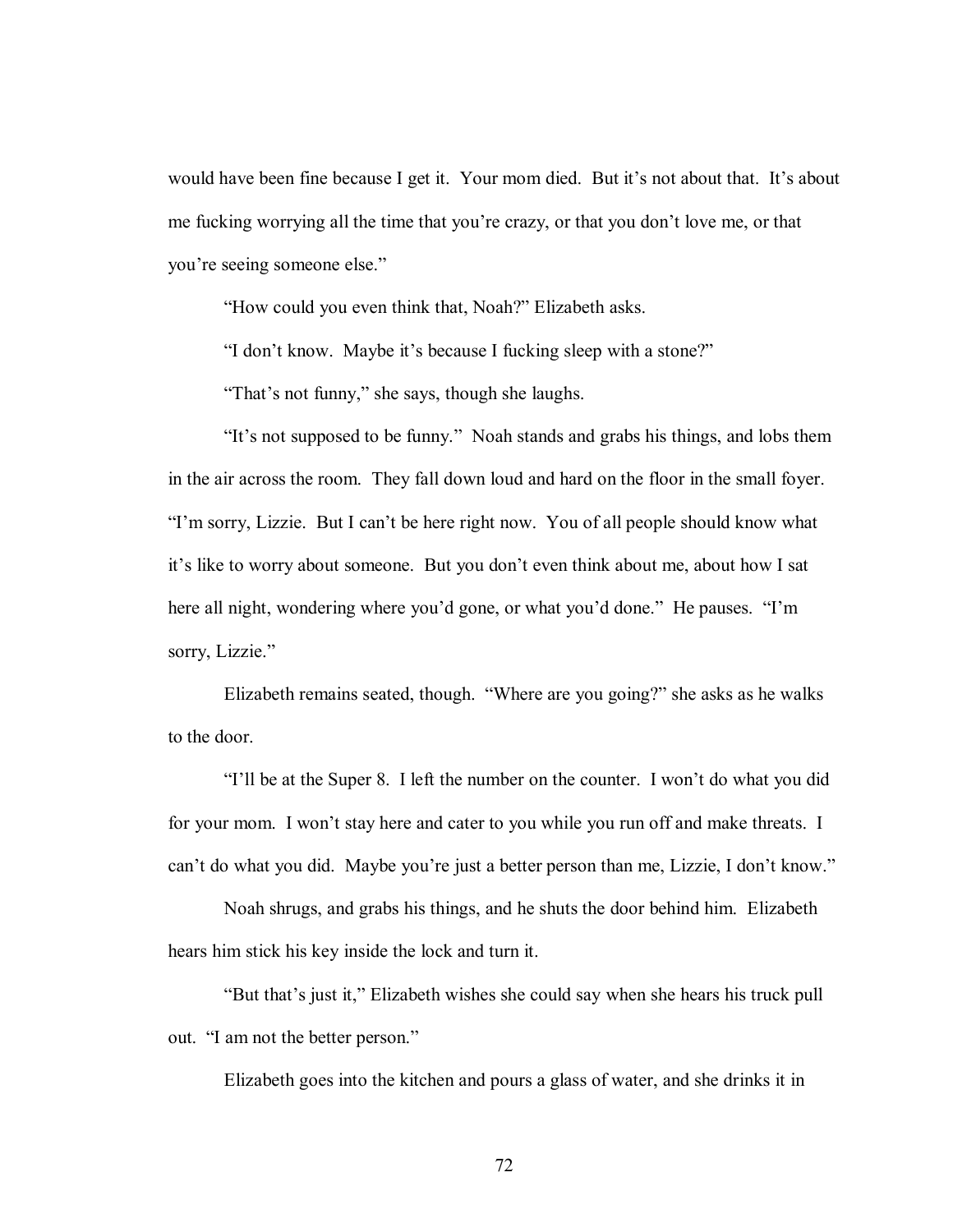three gulps; and, she thinks about how, and why, she is not as sad as she thought she would be if Noah was to ever leave her. It is not a matter of sadness, though, she thinks, nor a matter of endurance. She will endure it fine because this is the bed's she's made, and she doesn't want to share. Noah doesn't deserve that from her. Elizabeth walks upstairs and collects some of the rest of Noah's things, and she puts them in a pile and carries them to the door. And then, when she's done, Elizabeth goes back up; and, in the darkness of her bedroom, while the rest of the world sleeps, she sits at her desk, and hugs her knees; and, in her mind, replays the first real conversation she'd ever had with her mother.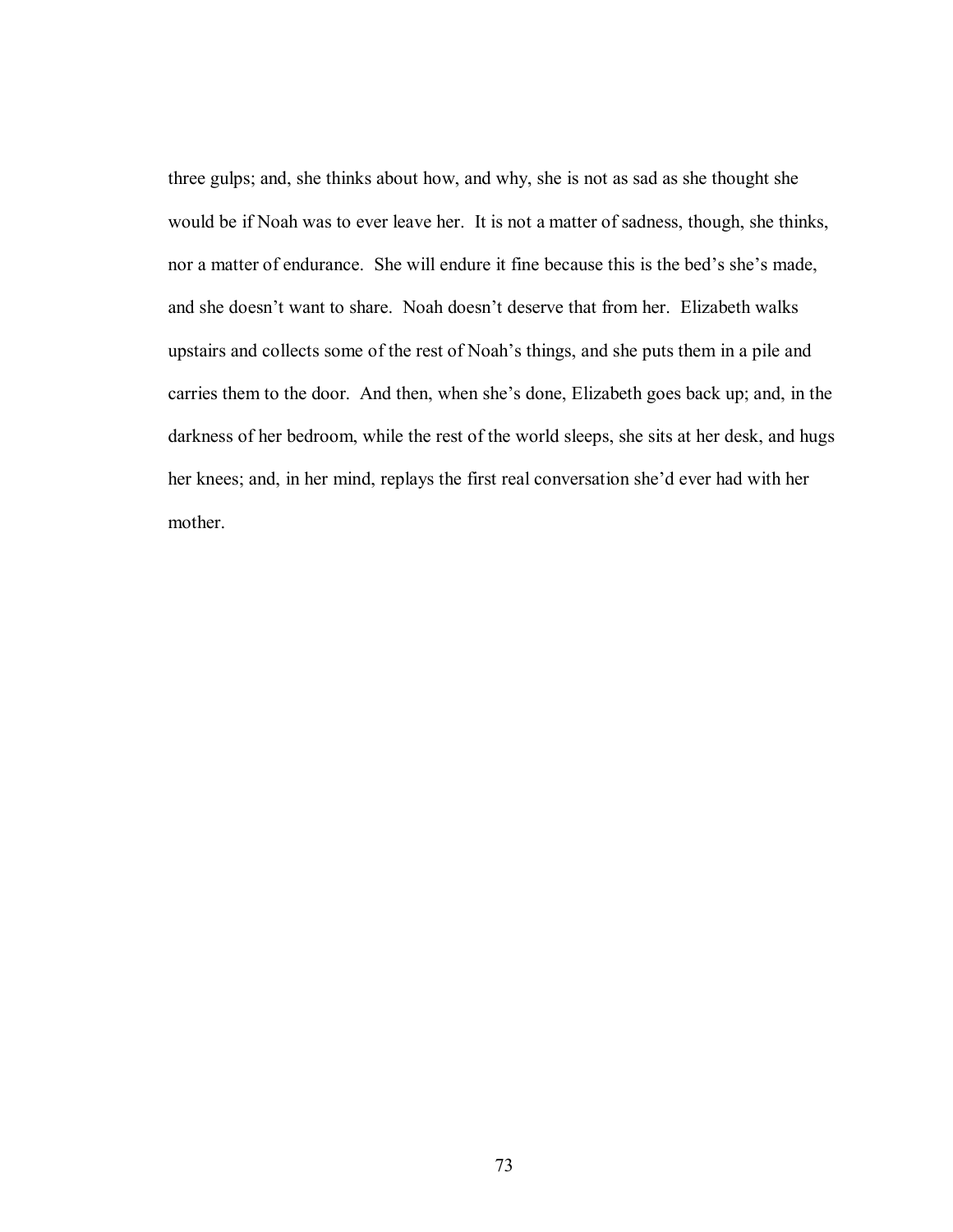## HEALS ALL WOUNDS NOTHING

Ted is Maura's ex-husband of five years; and, though she hasn't seen him since they'd signed the papers, she believes she still knows him well. She knows that when Ted called four days ago, announcing his visit this upcoming weekend, and his desire to stay with her in the home they once shared, he wants something from her, something important, and that she will probably give it, whatever it is. But Maura doesn't want to. She doesn't even want him to come, really; Ted is just a reminder of the part of her past she'd like to forget—the way she used to be, and the abortion they'd had because of it. The abortion *she* had, rather. He'd wanted her to get it, the abortion—the pregnancy had been an accident—and she'd listened because he said he'd changed his mind and didn't want children; and, it was easier to say "yes" to him rather than fight. It was easier to be agreeable rather than say what was going on. Maura looks at the time, and shakes the "What ifs" from her head.

And yet, what if she'd been a mother? Maura folds her clothes inside the bedroom she hasnít shared with anyone in two months, and alphabetizes CDs in the cluttered nook overlooking the lower West side. What if she was picking up her babyís toys instead? What would that be like?

"Shit, he'll be here in less than an hour," Maura says to herself, running back and forth across the house. Has she lost weight since Ted saw her? she wonders, and she pinches the extra skin around her stomach, though she is still slender. On second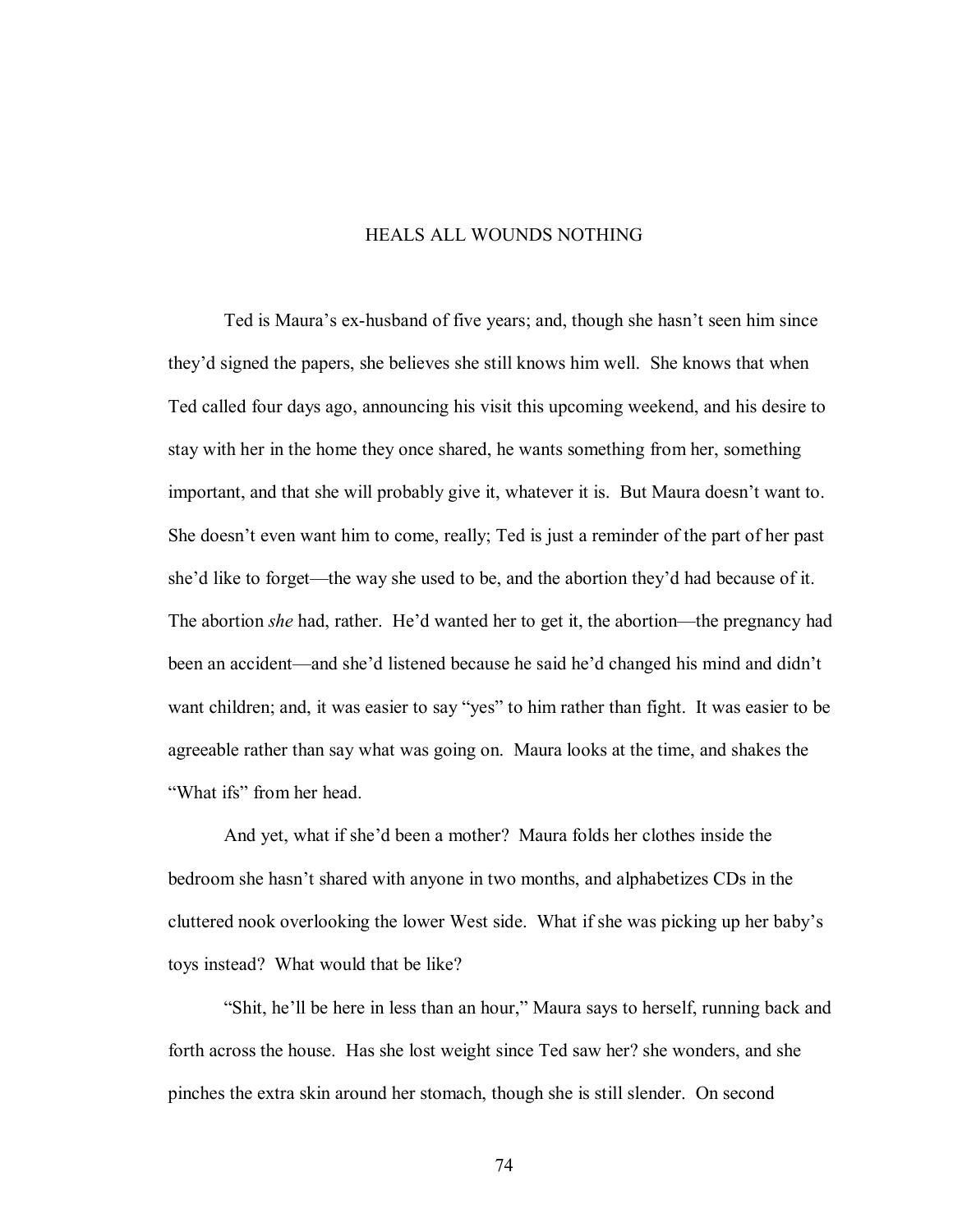thought, she doesn't think she has. What will *he* look like?

She dusts the furniture in the front room, and gets on her knees to wipe the kitchen floor with disinfectant, disposable cloths, and she allows herself to make the comparison to baby wipes. There was a time when she couldn't do this—couldn't make these kinds of comparisons—without getting upset. Maura shakes her head; she can't remember the last time she cleaned, *really* cleaned, and she hopes the place looks okay.

"It looks exactly the same, Maura," she's afraid Ted will say, looking around the house condemningly. "You're still not much on the domestic, huh, baby?"

Her lack of skills had always been a joke between them. She'd never been able to perfect that pot roast his mother used to make before she died—somehow burning the outside and leaving the inside bleeding in spots, like sores—even though Ted swore it was just a matter of following a recipe; and, she'd shrunk many a blue jean and leaked so many colors that his shirts often looked like the sixties. Together, they'd once snickered over her inability to clean up, but now, as Maura changes her outfit, which, she proudly notes, is the same color she'd bought it as, and dabs perfume behind her ears, she only dreads the sound of his deep-rooted laughter at her expense.

"Hello, Maura. Are you home?"

It's Ted's voice calling from the front room. Time has not totally altered recognition—his voice is the same, just a tad deeper, the kind of depth that comes as men age. Maura runs from the bedroom, and she wonders how she could have left the door unlocked, especially in this city.

"Ted, how did you get in here?"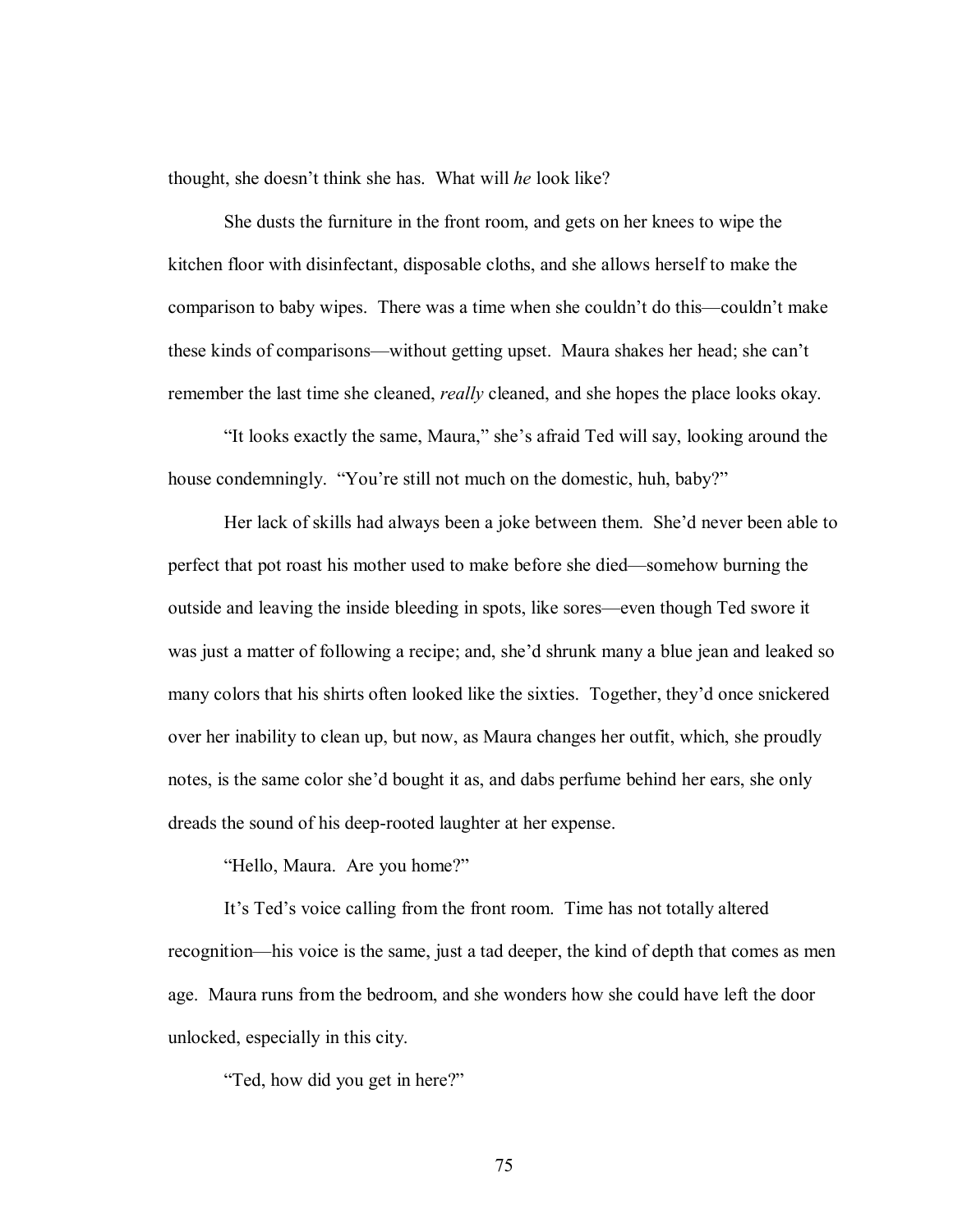He holds a key, and dangles it like bait. He says, "You didn't change the locks."

"I didn't think I had to," Maura says, and grabs it from him, stuffing it in her pocket. She smiles reluctantly.

Ted laughs. "Damn, Maura. Five years. You glad to see me, or what? Give me a hug."

They stand in the small foyer that's like a box, and Ted reaches for her, still holding his orange Nike duffel bag in one hand. "Five years," he repeats, and he is abrupt, like a child, as he brings her to him and wraps his arms around her back. His bag taps Maura behind her head in their embrace. But Ted holds her longer than she thinks is appropriate—he is still tall and handsome, despite what she believed and hoped he would be, and her body still reacts despite her will—and so she gently pushes him off.

"Jesus, Maura. How the hell are you?" He sniffs the air. "Hey, does it smell like Pinesol in here?"

"Yes, it does," she says, and turns her back before he can speak, or make a joke. "Why don't we go in the other room, huh?"

Maura leads him into the living room, and just as she feared, it's as though he never left. His face, despite a few new lines, is the same; it's still obnoxious-looking, Maura thinks. Even his clothes are the same; she recognizes the Skidmore t-shirt he wears, though it's faded now, like his jeans. Looking at this man, Maura is reminded of her once silly fantasies of being an actual family with him.

She asks if he would like something to drink and motions for him to sit. But Ted declines the water, and grunts as he plants himself in the chair, his legs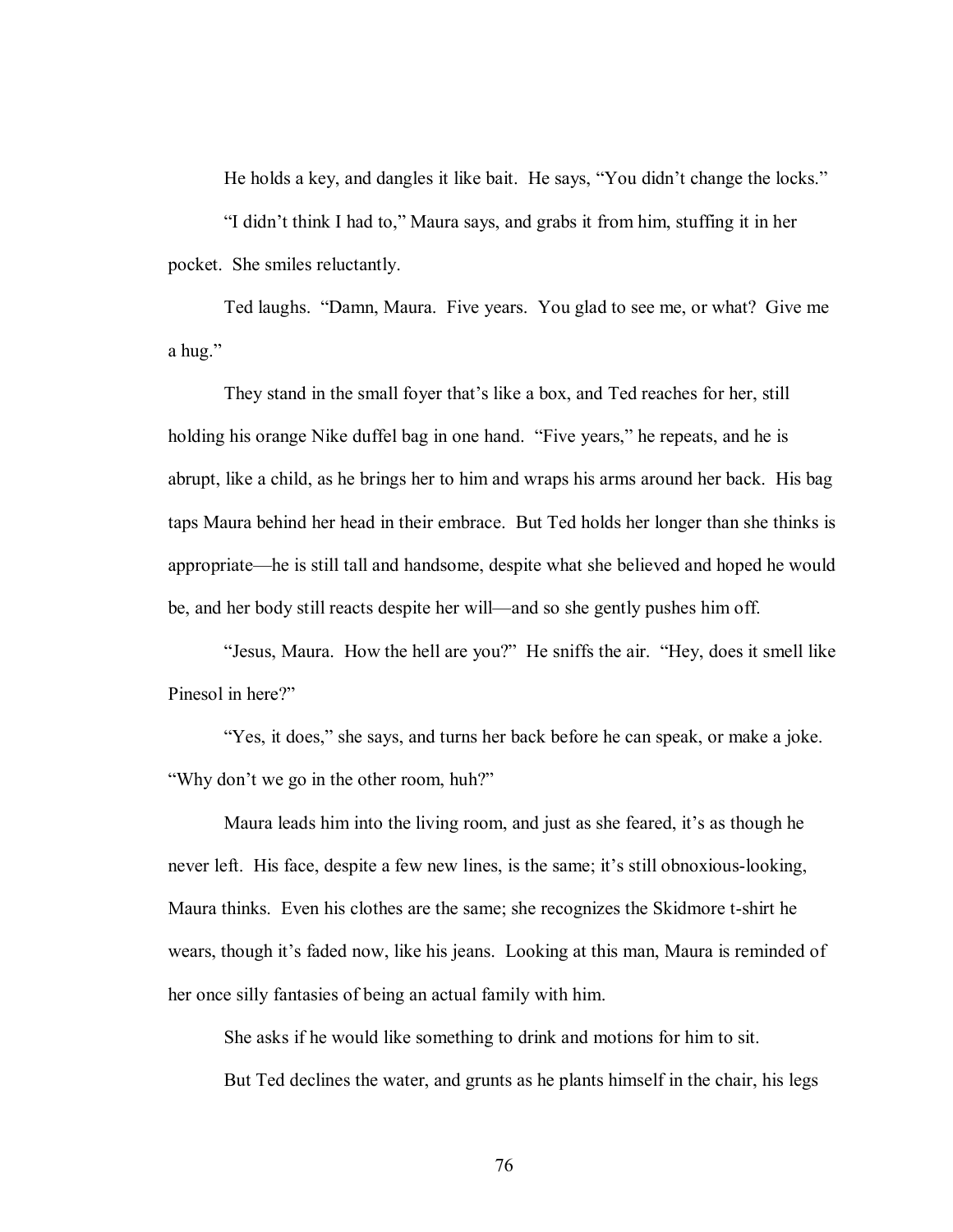automatically opening, and his hands on the armrests. He pets them, as if he tries to detect what fabric the chair is made of. "So how are you?" he asks.

"I'm fine, Teddy."

ìYeah, you know, I was surprised to hear you still lived here, Maura. I thought maybe you would have moved back to Jersey, or something."

She laughs. "Just because you did doesn't mean I had to."

"I'm just surprised you could still afford it here, that's all."

Maura nods. "I'm doing alright with that." And she nods again, restraining herself from saying anything more; she knows she has more money than Ted knows or would like her to have.

 Ten years ago, Maura had starred in the Broadway musical *How to Age Gracefully*, and played the younger version of the piece's protagonist. She sang the hit solo of the first act, "Gravity Wants My Ass, and I'm Only Twenty-Five," and the caricature of her face lined the marquee in lights. The show ran for years in a packed house, and she'd run with it for four of those eight seasons. It was the only show she'd starred in; it was the only professional show she'd ever been in—she'd never landed another role despite three years of auditions and agent changes, not even off-Broadway. But after three years, and a hesitant retirement from the business that Ted had pushed, Maura counted her money from the one stint, and combined it with his, that of a successful financial planner, so that they could purchase the quiet brownstone he wanted. She'd agreed, thinking it would be a good place to raise a child.

But Ted continues despite Maura's terseness on the subject; he says, "Do you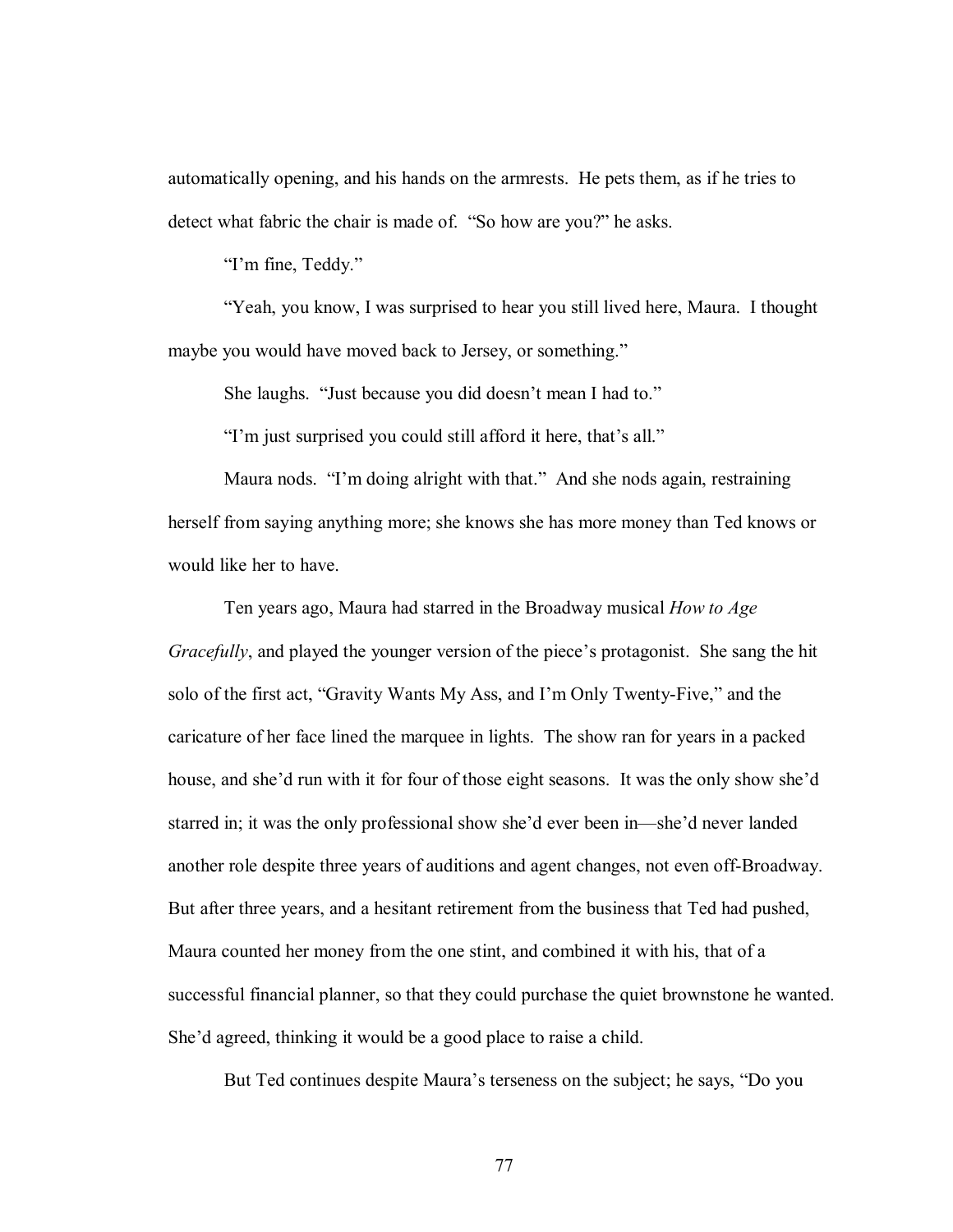mind if I ask what this place is costing you?"

ìMy great-aunt died,î she says, though she knows she shouldnít speak. After all, it is none of his business. But she adds, against her own objections, "After we split. My great-aunt died after we split. And she left me a lot of money."

"I see," Ted nods.

"But I also work as a dance instructor now."

"Oh?" he asks.

"It's a private, semi-novice troupe."

He smirks. "What? Like, little rich kids whose parents live vicariously through them?"

'No. Like early twenty-something's with talent, trying to make it." But, Maura feels her face warm in embarrassment despite her defense. Or maybe because of her defense. Why is she so defensive anyway? she wonders. She is very proud of what she does; her girls are talented. But, still she cannot help but feel he's judging her. Ted looks at Maura, his eyes studying her every movement, and she does her best to keep one, solid expression on her face, a poker-face. But she chews her tongue, as if it is a wad of orange tobacco. She says, despite the regret she knows will follow, "And, you know, I still get paid each time a soundtrack sells."

"That must be nice. It's really great how everything came together for you,

Maura. What luck, right?"

But Ted smirks.

"I know I'm no financial planner like you, Teddy."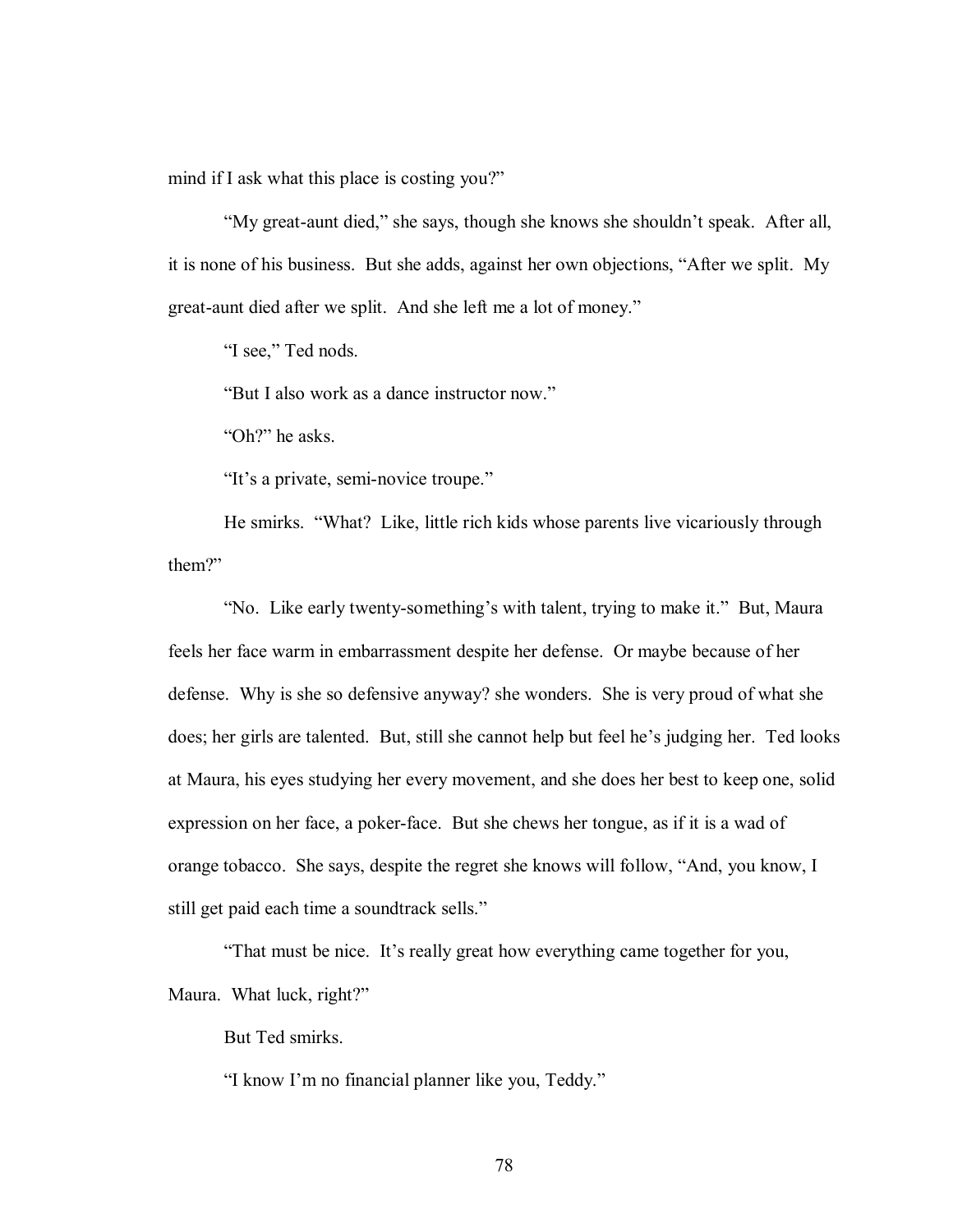"I didn't say a word." Ted smiles, just big enough, Maura thinks, to say he knows something she doesn't. There's a pause between them, and Maura exhales, relaxing her shoulders, not realizing she'd even tensed them. She looks at the clock above him on the wall—it is only ten o'clock in the morning. *He actually thinks I have everything I want,* Maura thinks to herself. *And that it's all been handed to me. You damn fool.* 

Maura laughs to keep from crying.

"What is it? What's wrong?" Ted asks.

"Why are you here, Teddy?"

"What do you mean? I came to visit you. I'm not allowed to come visit you?"

"Why now? Why, after no contact in five years?"

He shakes his head. "I don't understand. We ended peacefully, Maura, didn't we?"

"We did?"

ìFor the most part, yeah. Why did you say I could come if you didnít want me to come?"

Ted takes his wallet from his pants and checks the inside. He runs his fingers over his credit cards.

"What are you doing?" she asks.

"I'm checking for my train ticket."

Maura wants to laugh again. Was he always this immature? "I didn't say I wanted you to leave."

"And you didn't say you wanted me to stay, either."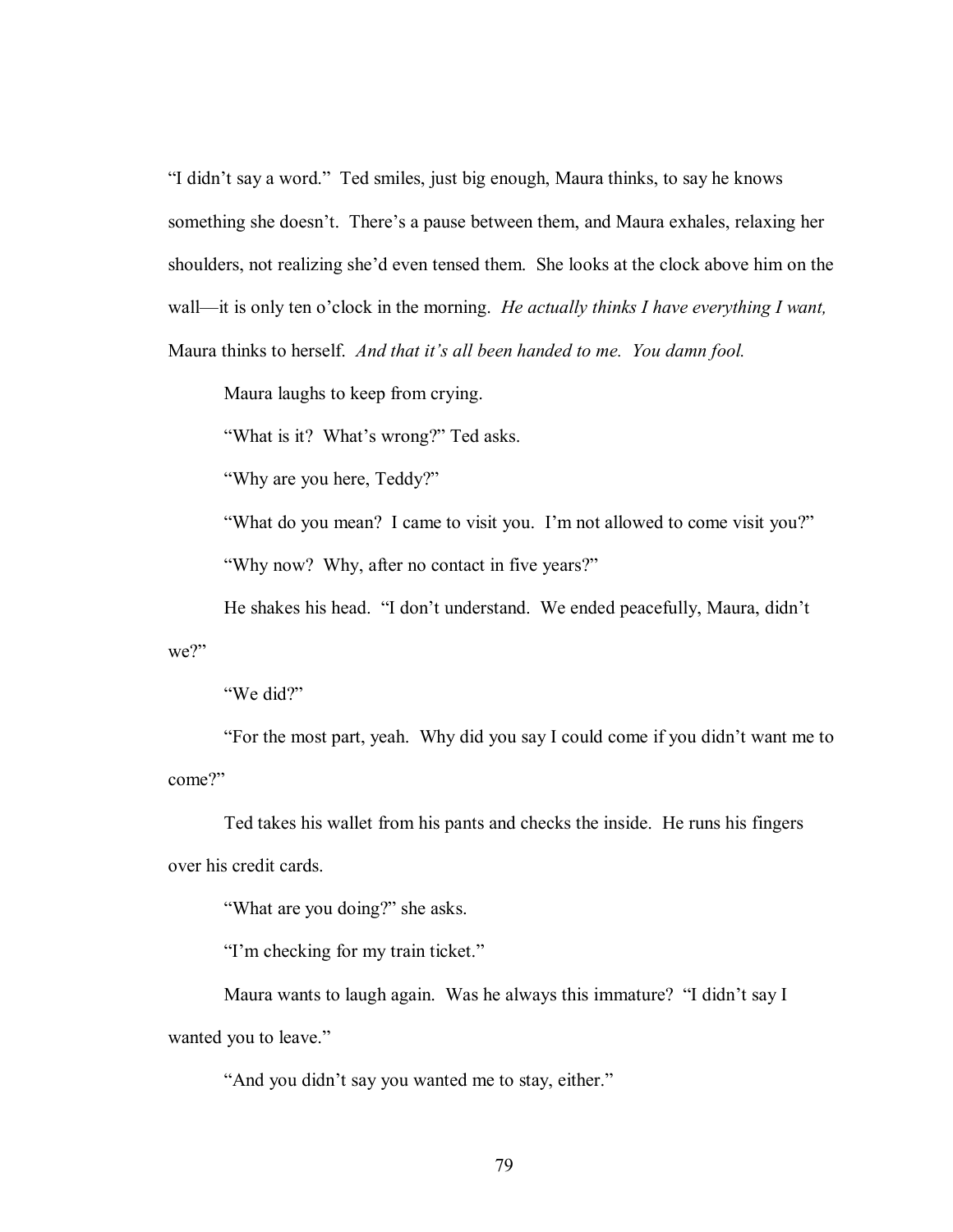ìJesus, Teddy, I was only asking why, now, after five years, you wanted to come see me. That's all. Why are you being so defensive?"

What was she saying, though? Maura wonders. Let him leave. She doesn't want him here, and what difference does it make if he knows it or not?

But then she watches his reaction, and she says it again. "Boy, Teddy, you've really gotten so sensitive over the years." She watches the way he shrugs his shoulders so nonchalantly, like whatever he'd just been huffy over actually didn't bother him at all—and the way he tucks his wallet back into his pocket, like a magic trick he wants to make disappear in a hurry; and, she hears the way he says, "Fine. Well, maybe, yes, you know what? I think I will have that water. Actually, do you have coffee?"

"Sure thing," Maura says, and she gets up with ease. She's scored a point in this match-up called a reunion. "So can I ask it again, or will it make you go hail a cab?" she asks.

Ted smiles. "Why, after five years?" he calls. "I don't know. I was just thinking about you lately, Maura, that's all. I just wanted to get together and catch up, like I said on the phone. Maybe grab some drinks, or something to eat, but, you know, nothing too big. Don't want to put you out."

Maura lets the coffee brew, and stands beside the pot in the kitchen, on the other side of the wall. He cannot see her.

"Oh, *drinks*?" she says. "You know, I don't think that's such a good idea, Teddy."

"Why's that?"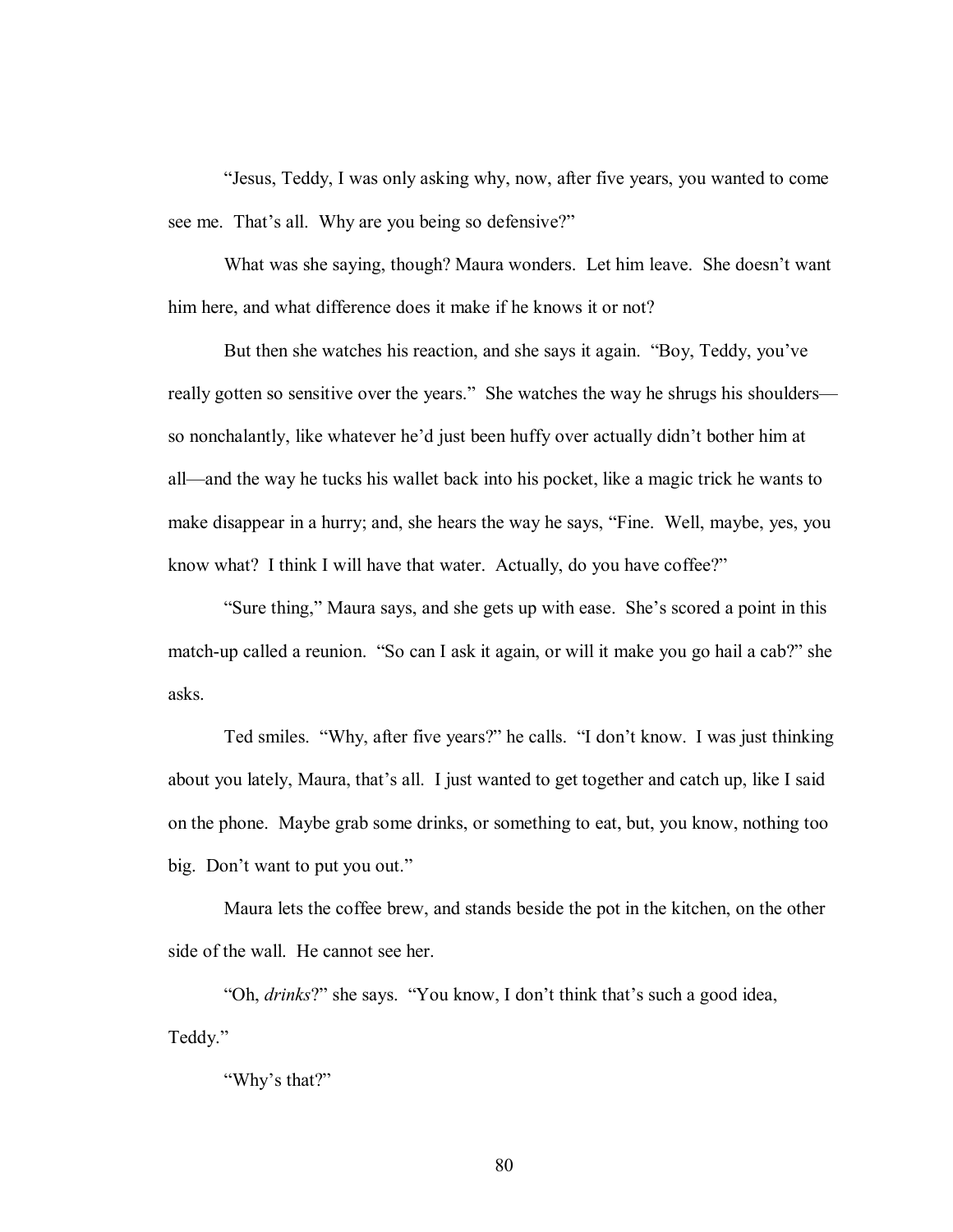"I'm pregnant," she says, she lies, and brings the coffee to the other room. Ted takes a cup from her hands.

"What? No, you're not."

"Yes, I am. My boyfriend and I, we're pregnant. We're having a baby. I'm due in December, kind of like a little Christmas baby, right?"

Ted searches her hands for a ring.

<sup>"</sup>We're not engaged, or anything," she says. *"Yet*."

"Oh, my God, Maura, that's, that's wonderful."

Ted tries to smile, but Maura sees the attempt is not genuine—he actually looks as though he winces more than anything—but he hugs her, and Maura holds her stomach the same way she did when she actually was with child, all those years ago, except now her hands only protect flesh and skin. But she disregards the truth, and allows herself to imagine a baby, a little fetus, inside her, and she grins widely.

"We're not sure yet if it's a boy or girl."

"Oh. I guess it's too soon for them to tell."

"It is. But, we're not going to find out, even when they are able to detect the

gender. We're going to let it be a surprise."

"Why didn't you say something sooner?"

"I didn't want to tell you over the telephone."

ìNo. But Iíve been in our house for almost twenty five minutes. Jesus, this is

huge. Congratulations? So who's the lucky guy?"

Maura takes the photograph of her ex-boyfriend from the mantle, and she silently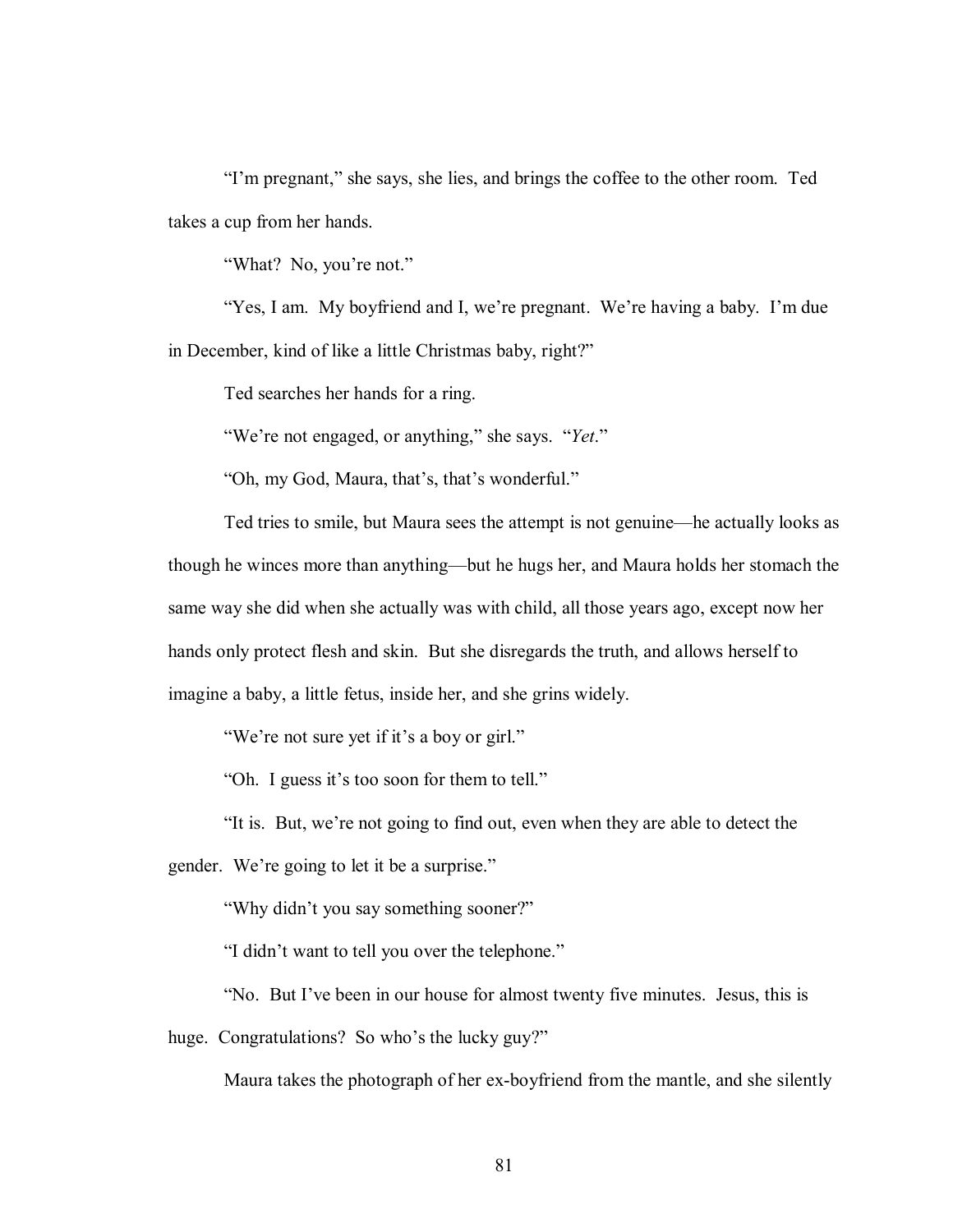thanks God, for one, having taken the picture of him even though they'd only been together for a month and a half; and two, having left the frame where it was, out in the open.

"This is Jimmy," she says.

"Jimmy."

"He's a wonderful guy."

"And what does this Jimmy do?"

"Well, he's about to be father, for one, so he's very excited. But he's also a mechanical engineer." Maura bites her lip. She is actually not sure what Jimmy did for a living—he would never give her a straight answer—but it certainly wasn't mechanical engineering.

"Oh. That's fantastic." Ted winks. "So that's how you're able to still afford this place, huh?"

 Maura stands and returns the photograph to the mantle, but before she puts it down, she wipes the dust with her sleeve, and she remembers the names now she'd picked out, and mulled over, for the baby she'd aborted. She'd never forgotten them. "We're trying to decide on what to call the baby. I've got my personal favorites, but they don't necessarily jive with Jimmy yet."

"Oh, yeah? What are they?"

"Patrick for a boy, and Amanda for a girl."

"They're nice. You think you'll head back to Jersey to raise the kid?" "Why would I do that?"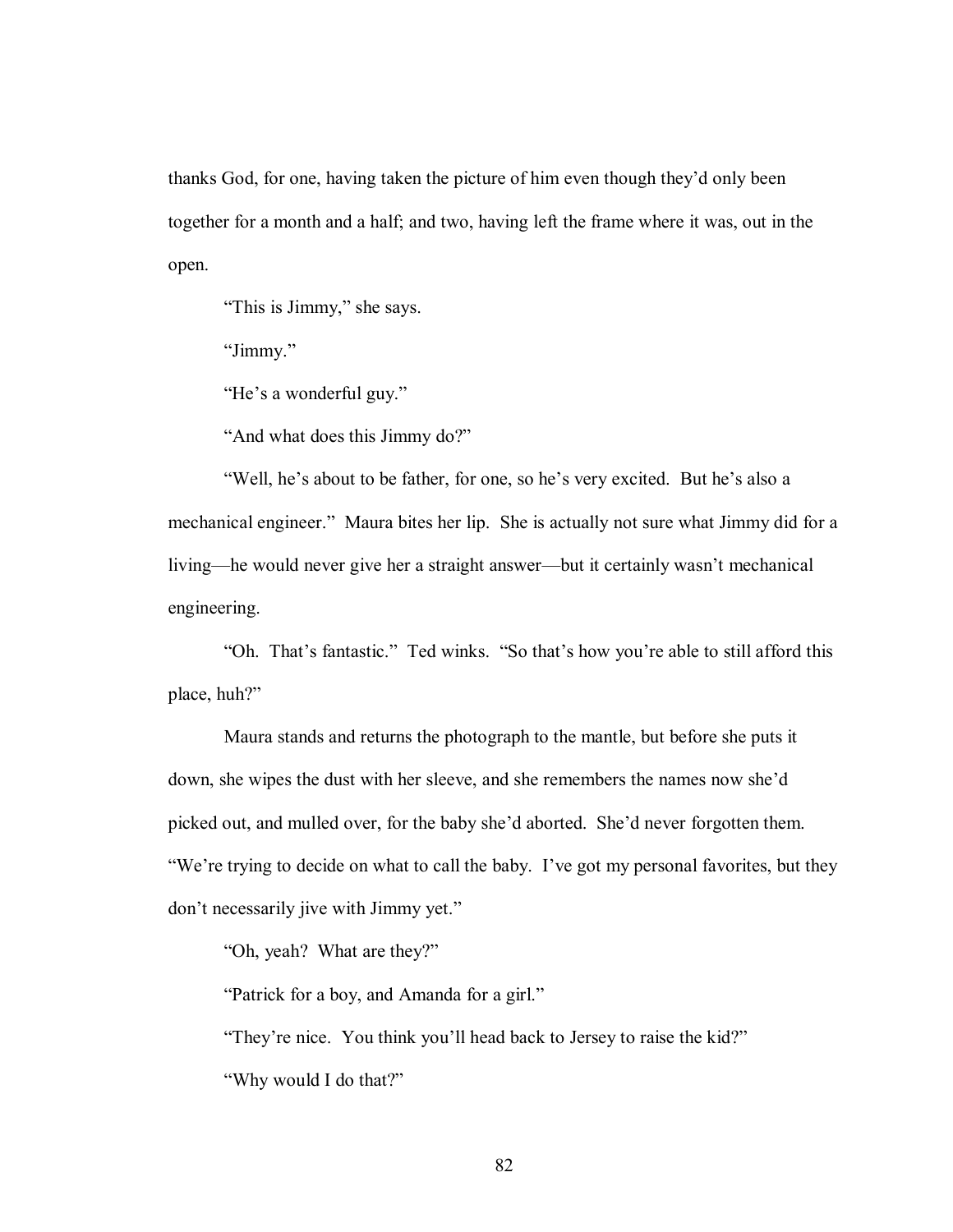"I don't know. You're in the city. And, the schools are better back there, aren't they? C'mon, you know the commercials—*New Jersey public schools work*."

ìI think this brownstone, and this neighborhood, are both excellent to raise a child. So does Jimmy. That's what *we* were going to do, Teddy, remember?"

But Ted doesn't seem phased. "I guess so. But just be careful. New York's rough."

ìWhere are you living in Jersey? Are you back in Madison? Be sure to tell your Mom I said 'hi,' by the way."

"I will. She loved you, you know. But, nah, I'm in Westfield now."

"Oh. How's that working out for you? Traffic's a bitch in Union County."

Ted shrugs. "I don't really notice it," he says. "It's not that bad. Hey, listen, you

want to go grab some lunch? I'm hungry. And anyway, you're eating for two now."

"It's kind of early, don't you think?"

"Let's walk. We'll eat at Chipotle on St. Mark's, like we always used to. By the time we get there, it'll be open, and we'll *both* be hungry."

"Alright," Maura says and stands. She holds her stomach with one hand and hoists herself up with the other, as if the extra body that she's made up inside her causes her stress and imbalance. "That's fine. Let me get my coat."

Ted claps his hands. "Perfect."

Maura is in the den when she hears him say, "The place looks great, by the way." She ducks behind the door where she has thrown her coat, and various jackets, and a couple of pairs of shoes. She didn't have time to hang them, or put them in their proper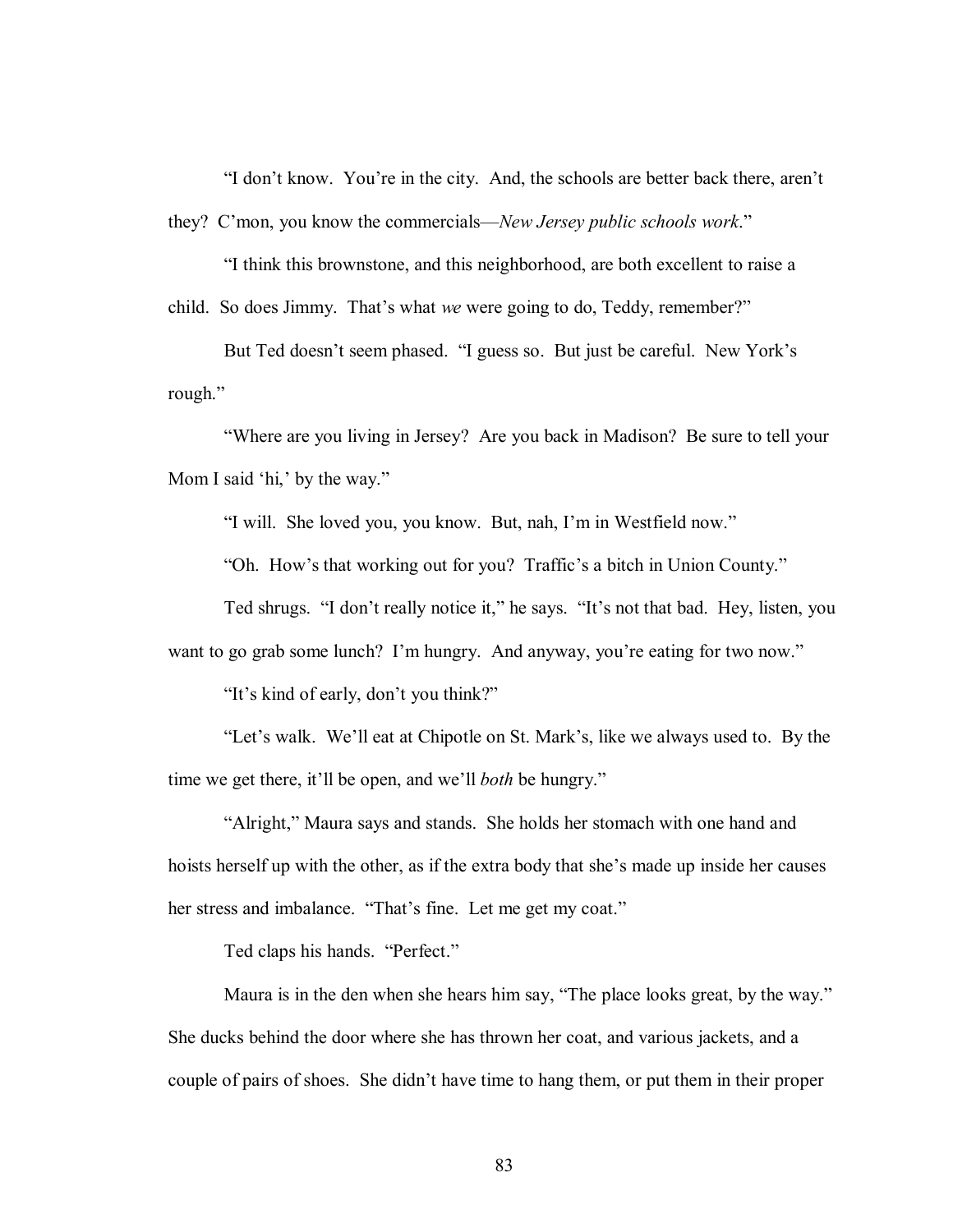place. But, she didn't want Ted to see her mess, and so she hid them. From the buffet of coats and accessories in front of her, Maura picks the jacket she will wear and pushes everything else farther inwards. "Okay. I'm ready," she says, emerging from the room. But she turns again to make sure nothing is in sight.

 Outside, they walk beside each other, Ted on the left, closet to the street, just as he used to walk. It is sunny, the first day it hasn't rained in a week; and it doesn't take long for Maura, who wears boots, to feel sweat on her calves in the heat of late springtime, like a tickle she can't reach. They pass a variety of couples who stroll on the cobblestone, in the silence of Saturday mornings in lower Manhattan, the one section of the island that seems removed from the rest. Maura tucks her hands inside her pockets, and plays with the candy wrapper she feels inside—she hears its crinkle; it is the only noise that sounds—and she stares at her feet. Their footsteps are in sync, she notices. It is as if they are marching in one, common army, though for every step Ted takes, Maura takes two.

But then Ted stops. "Oh, hey, are we moving too fast?" he asks.

*Shit*, Maura thinks. "Well, maybe a little," she says. "I'm starting to really feel the baby these days. Would you mind slowing down?"

ìMaura, no, not at all, of course not. You should have said something. Iím sorry. It's just that you look so great, you're not showing at all, and so I forgot."

"So, what else is going on with you, Ted? I feel like I'm talking about my baby too much."

"Well, it's a big deal, I understand. Not all that much is going on, really. Just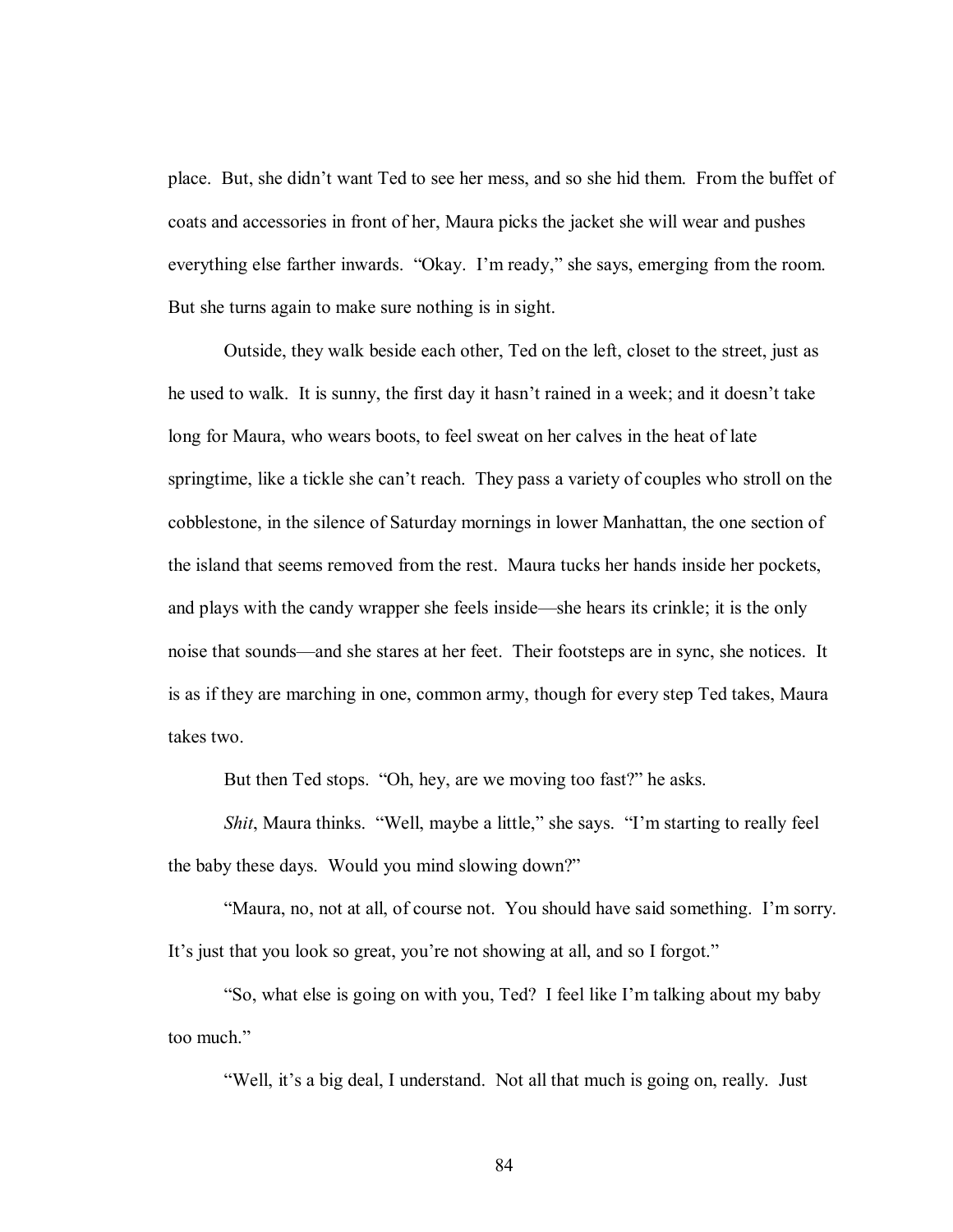sort of same old, same old stuff."

"No ladies of which to speak?"

ìEh. Hey, you remember that time in college, Maura that you threw up all over yourself?"

Maura rolls her eyes. "Vaguely," she says, but then she laughs. "But as I recall, weren't you the one who threw up first, all over the floor of the bar?"

"Hell, yes, I remember that," Ted says, and he claps his hands. "You remember the time that cabbie misunderstood us, and took us all the way into Yonkers?"

"Sure. You know that happened to one of my dance students, too?"  $^{\circ}$ Oh?"

"Yeah, she missed the first class, and I said I was sorry, but that I'd have to charge her anyway. But then she explained how she was new to the city—hell, she was new to the country—and that she and the cab driver, also new to the country, completely misunderstood each other. She was saying Bronx, but he heard *Yonkers*, and so that's where she ended up—in Yonkers."

"Did you still charge her?"

"Not after that story she gave me. It's not like she just missed class, you know?" Ted snickers, and Maura asks what's wrong.

"Nothing's wrong. It just must be nice to have that kind of money is all that I'm saying. Hey, you remember that time in college we stayed up for twenty-six hours straight?"

"Not really," Maura lies. But of course she remembers it, she thinks. She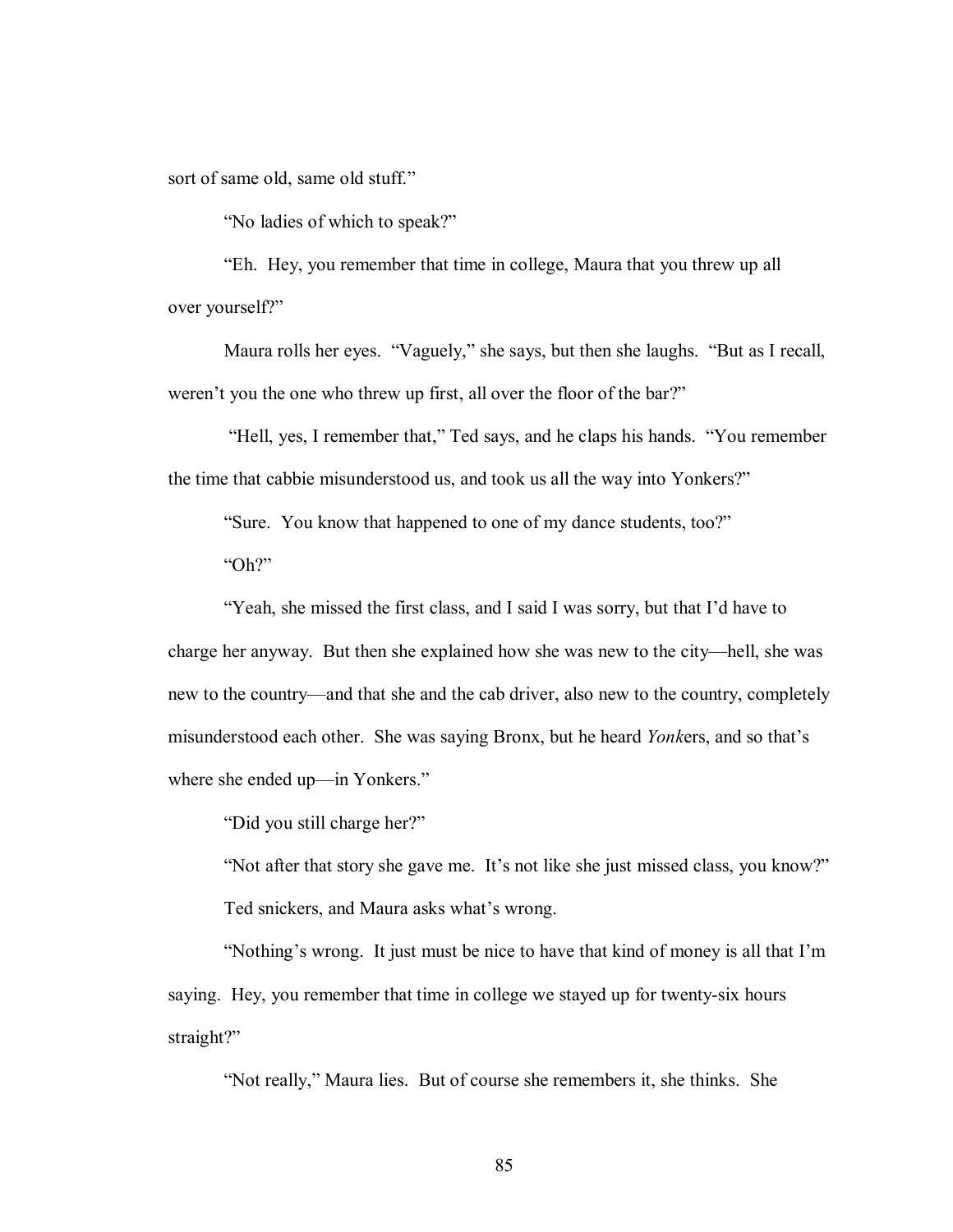sighs.

When they arrive at Chipotle—all the way on the other side of the island, Maura notes—there is still five minutes before the restaurant opens. They stand and wait, and a group of hipsters in plaid pants walk past them, carrying coffee cups from Starbucks and wrinkled newspapers. Maura hears various protest phrases from their mouths. *Hell no, we won't go.* "We have to march," the leader of the group says. He wears yellow shoelaces as bracelets. "He's not Trumping shit in SoHo." Ted pulls a pack of cigarettes—Marlboro's—from his pocket and lights one with a black and white Marilyn Monroe lighter.

 ìWhen did you start smoking?î Maura asks, and steps backwards and visibly holds her breath—she inhales and her cheeks puff out—so that the smoke does not hurt the non-fetus in her stomach; and, she makes sure that Ted sees it.

 ìEh. I donít remember. A little while ago,î Ted says, and then inhales. He carefully blows three rings before finally exhaling a cloud away from Maura. "You can't smoke inside Manhattan restaurants anymore, did you know that?"

"I heard something about that," Maura says. She'd like to remind him that she still lives in the city, though—of course she's heard it. But she says, "That stuff will kill you," and she waves her hand. She adds, "And me and the baby."

"If it's not this, it'll be something else. It's always something."

"That's cynical of you, Teddy."

Ted smiles playfully, and winks, and Maura blushes until someone knocks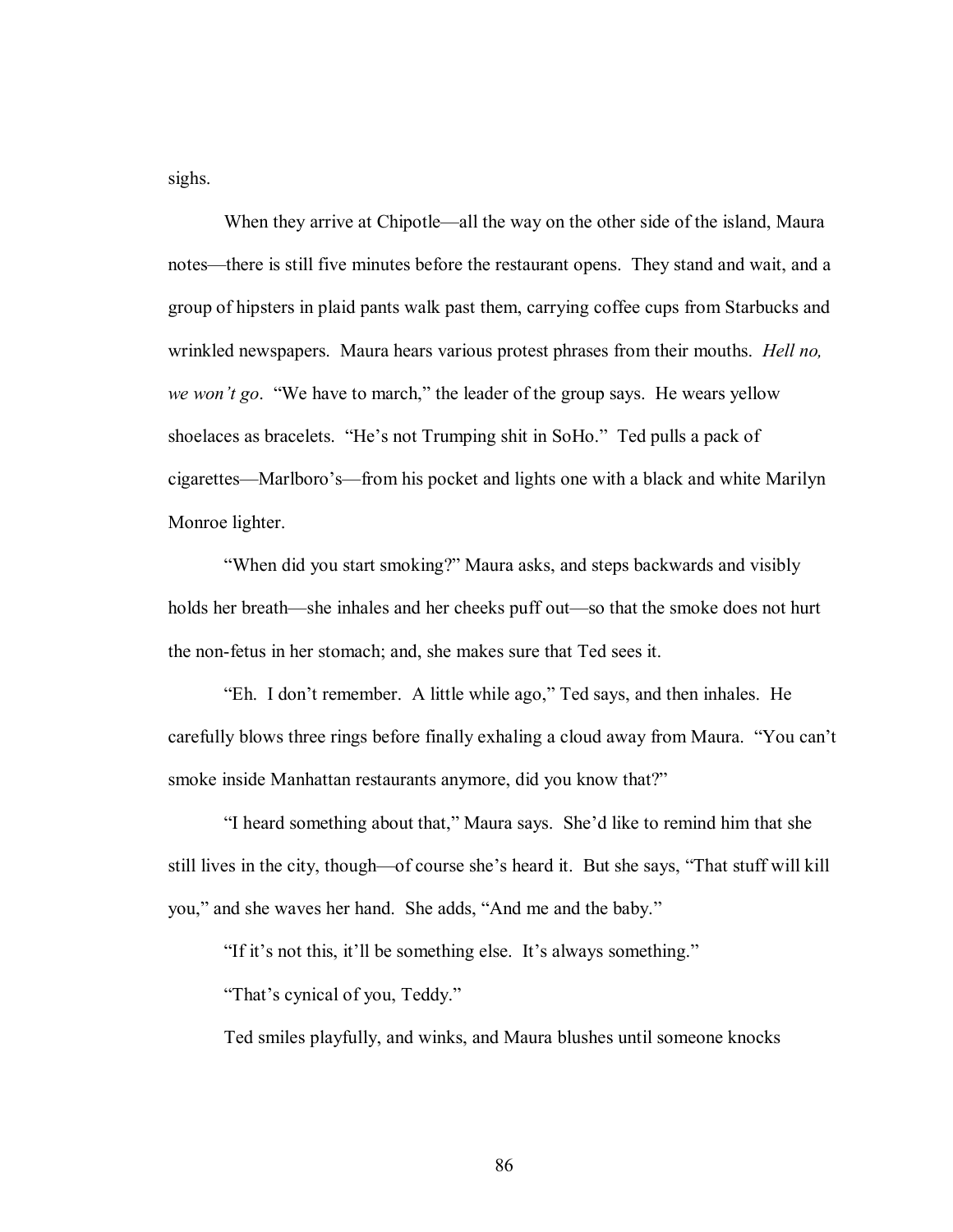hard on the opposite side of the restaurant. Maura turns. A tall man with curly hair and an indie-rocker physique flips the knob, unlocking the establishment. He wipes his hands on his shirt and pushes the door.

"Jesus, John, you scared me," Maura says.

"Hey, beautiful."

 They hug, and Maura introduces John to Ted, who crushes his cigarette with the sole of his shoe.

"Hey, nice to meet, bud," Ted says.

"Man, you must be a real prick to let this one go," John kids and he shakes Ted's hand. "Just kidding, guy. Come on in. It's good to meet you, too."

The lights are dim inside the restaurant, and it takes a second for Maura's eyes to adjust. She sees only white as she moves further in, but she feels Ted's hand on the small of her back, directing her like it used to. The music is loud—it sounds as though an operatic piece plays from the speakers.

ìYo, man, too loud, too loud,î John says, and the music lowers; Maura recognizes it now as the same foreign pop Chipotle always used to play when she and Ted came to eat.

"You two enjoy," John says. "Let me know what you need." He kisses Maura's cheek.

"Thanks, babe," Maura says, but feels the weight of her ex-husband's eyes.

 Maura and Ted order at the counter, and then move to sit, and though Maura can see just fine now, she still feels Ted's hand guide her to the booths. It feels big and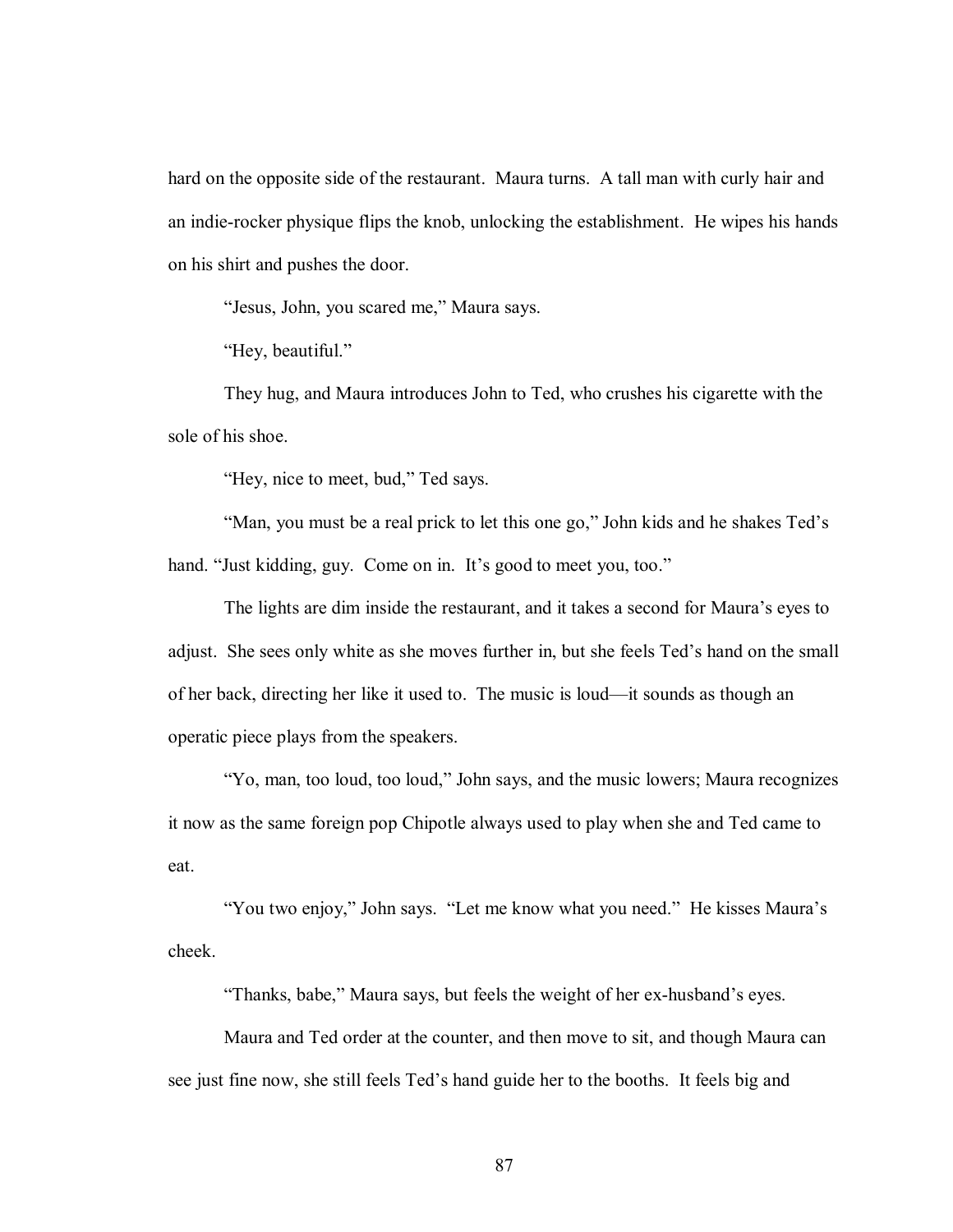clunky on her skin, and she'd like to tell him to kindly remove it because she is seeing someone.

ìDo you come here a lot?î he asks before she has a chance.

"Not that often."

"That guy John acts like he really knows you."

"Well, I come here *some*, when I'm in the area," Maura says. "Why do you ask?"

"I don't know. I guess I just figured you wouldn't after we ended." Ted pauses.

"He's what, maybe ten years younger than you?"

"Not quite *that* many years. He's twenty-eight, I think."

"That's pretty close to ten."

 They continue to talk while they eat, but the more they do, Maura notices that Ted steers the conversation into the past. He asks if she can recall certain memories, and when she does because she can, they repeat it—the memory—and what Ted calls its intricate details, though Maura doesn't find them very intricate. Animated, he laughs with his mouth full of guacamole and enchiladas.

"How about that time you thought you lost your mother's credit card in the cab?"

"Yes, I remember," Maura says, sipping her water. She clears her throat, and she wishes could bring herself to ask why the memories he recalls are ones where she'd looked stupid, or where she'd messed up. But instead, she tries to get even and talks about the baby. How could he not be jealous? Maura thinks.

 ìYou know that back room in the house? You remember, the one that we always said would be the guest room?"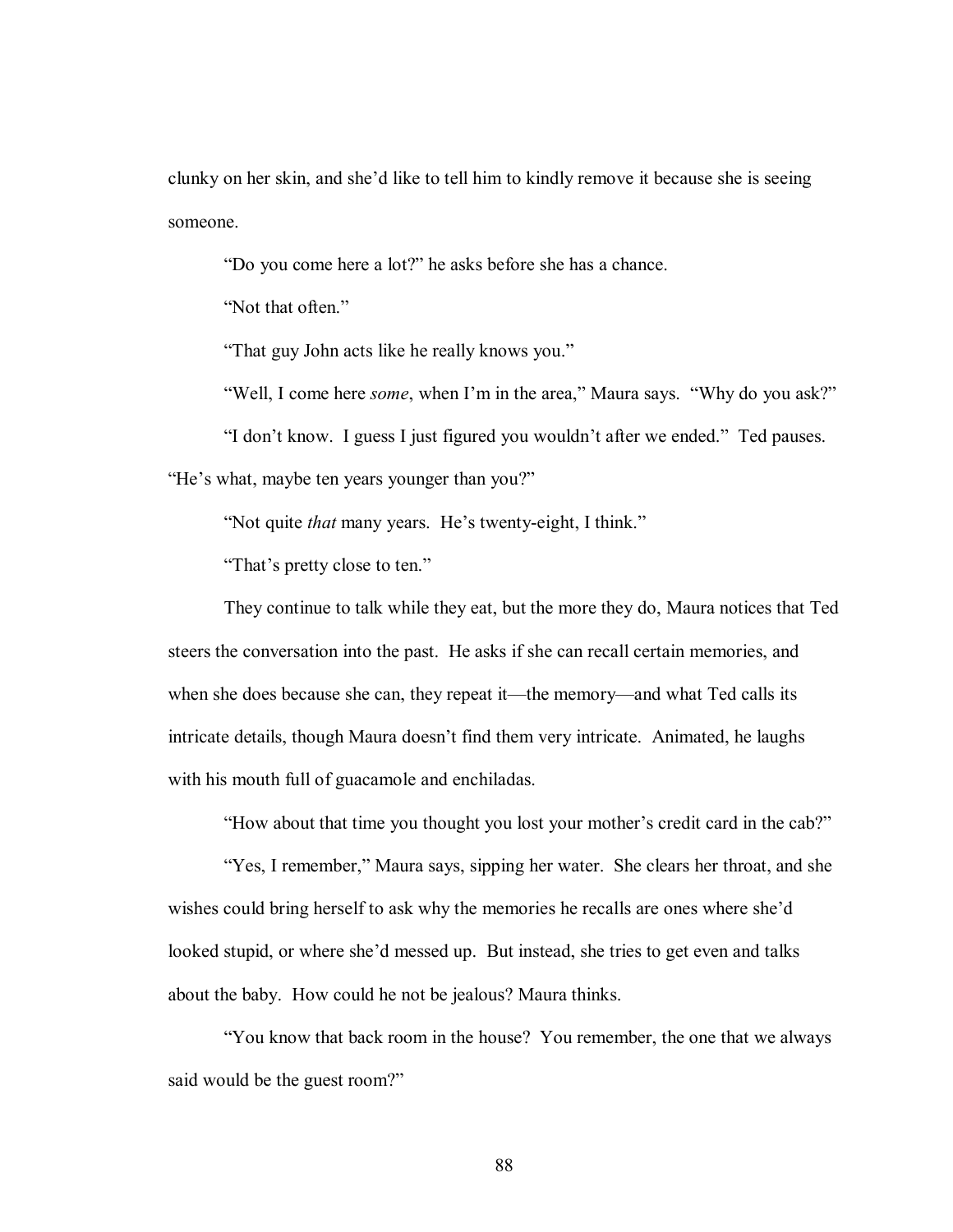"Sure."

"Well, I think that's what Jimmy and I have decided to use as the nursery."

"Where is Jimmy?"

"What do you mean?"

"Am I going to meet him? He's okay letting you spend the entire weekend with your ex-husband?"

"Sure. He trusts me." Maura pauses. "I'm going to be the mother of his child."

Ted smiles and chugs what's left of his beer, and they finish up in silence. It is not until they're outside again that Ted speaks.

"You know, I was thinking," he says.

"About what?"

"That I couldn't do it, I just couldn't have a baby. You know how some people are just made to be parents? Well, I'm definitely not that someone."

They start to stroll through the East Side, though Maura doesn't pay attention to where they go. Instead, she stares again at their feet.

"You okay?" Ted asks. "Do you get sick? You know, because of the kid?"

Maura shakes her head. "No."

Ted walks beside her, and everything about him is exactly the same. The way he shoves his hands in his pockets, and the way his right leg drags, just a touch, when he walks, and the way he belches so freely after a meal, as if it doesn't bother her. He has not changed at all. The way he walks, yes, but the way he talks, too, well, it is the same way he did it five years ago. Maura continues to think, holding her stomach again, and